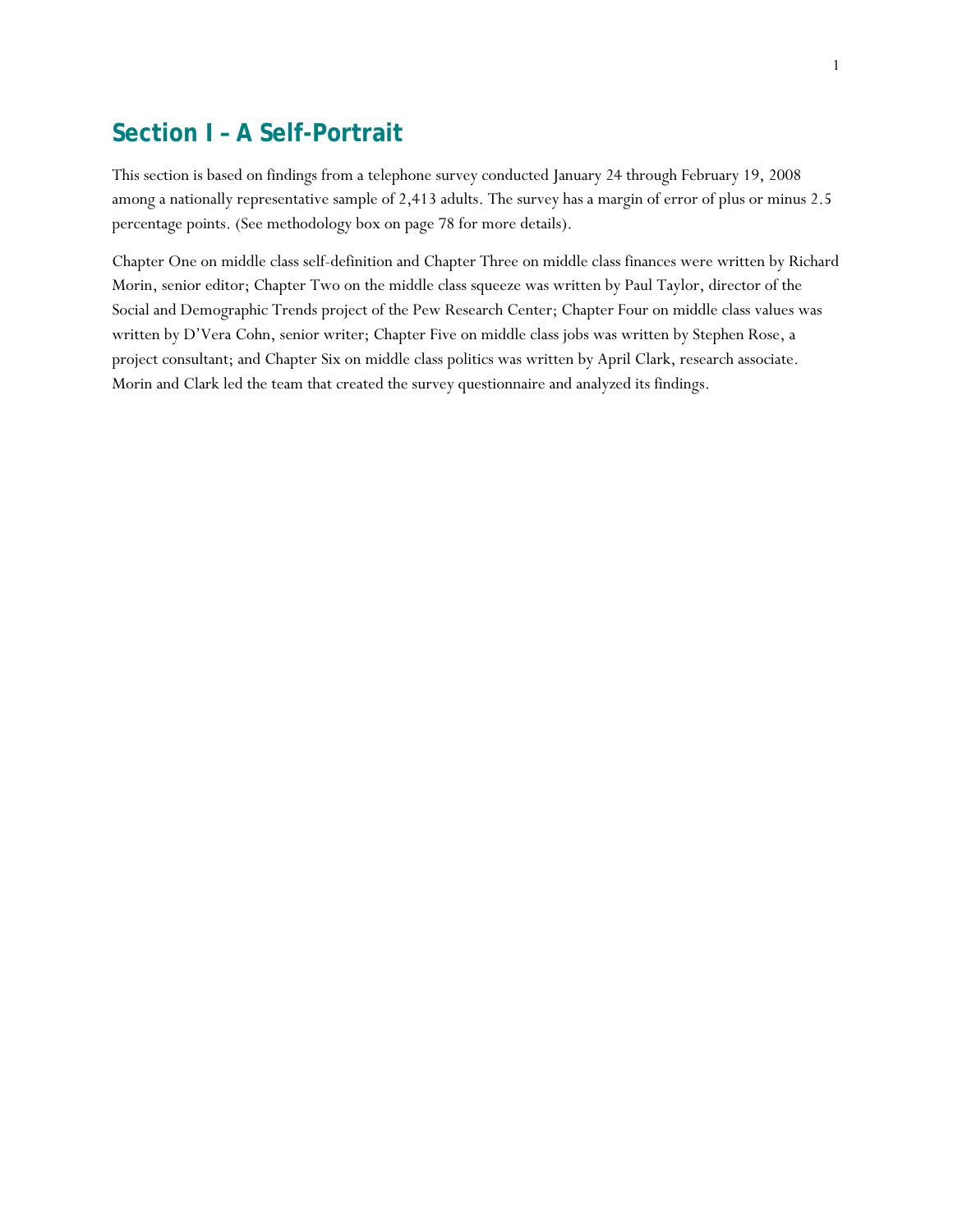## **Chapter 1: The Middle Class Defines Itself**

America is predominantly middle class—or most Americans say they are. When asked where they stand on the socioeconomic ladder, fully 53% of the public classifies itself as squarely in the middle class—a proportion that varies little by race, education, age and other key demographic characteristics. An additional 21% identify with the upper classes while slightly more (25%) say they are in the lower class,<sup>1</sup> according to the Pew survey.

On virtually every important measure of life, the middle class is truly in the middle, positioned between the upper and lower classes in terms of income, wealth, education, health, marital status and homeownership.

About half of all Americans who identify themselves as middle class are married (52%), significantly more than in the lower class (37%) but a somewhat smaller proportion than in the upper class  $(59\%)$ .

A quarter of the middle class is composed of college graduates, nearly double the proportion of college grads in the lower class (14%) and about half the proportion in the upper class (48%). About two-thirds (68%) own their own home, compared with about three-quarters of the upper class (76%) and fewer than half of those who identify with the lower class. Three-in-ten eat out at least several times a week; that's less often than members of the upper class (42%) but more frequently than those who describe themselves as being in the lower class (22%). Three-quarters of the middle class fear they aren't saving enough, a concern they share with 69% of the upper class and 82% of the lower.

Even in terms of their physical health, the middle class is firmly in the middle. While most Americans report they are in good health, 29% of those who say they are middle class describe their health status as "excellent," compared with 18% of all those who place themselves in the lower class and 43% among those in the upper class.

l

## **Half of Americans Say They're Middle Class**

|                                                                          | All       |
|--------------------------------------------------------------------------|-----------|
| Percentage of Americans who<br>identify themselves as                    |           |
|                                                                          | %         |
| Upper class (NET)                                                        | 21        |
| Upper                                                                    | 2         |
| Upper-middle                                                             | 19        |
| Middle class                                                             | 53        |
| Lower class (NET)                                                        | 25        |
| Lower-middle                                                             | 19        |
| Lower                                                                    | 6         |
| Don't know/Refused                                                       | <u> 1</u> |
|                                                                          | 100       |
| Number of respondents                                                    | 2413      |
| Question wording: If you were asked to<br>use one of these commonly used |           |
| names for the social classes, which                                      |           |
| would you say you belong in? The                                         |           |
| upper class, upper-middle class,                                         |           |
| middle class, lower-middle class, or<br>lower class?                     |           |
| <b>PewResearch</b> Center                                                |           |

<sup>1</sup> For purposes of this report, the proportion of Americans who are upper class include those who identify themselves as upper-middle (19%) or upper class (2%); the proportion who are lower class includes those who say they are lower middle (19%) or lower class (6%). The remaining 1% of survey respondents declined to answer the question or did not know.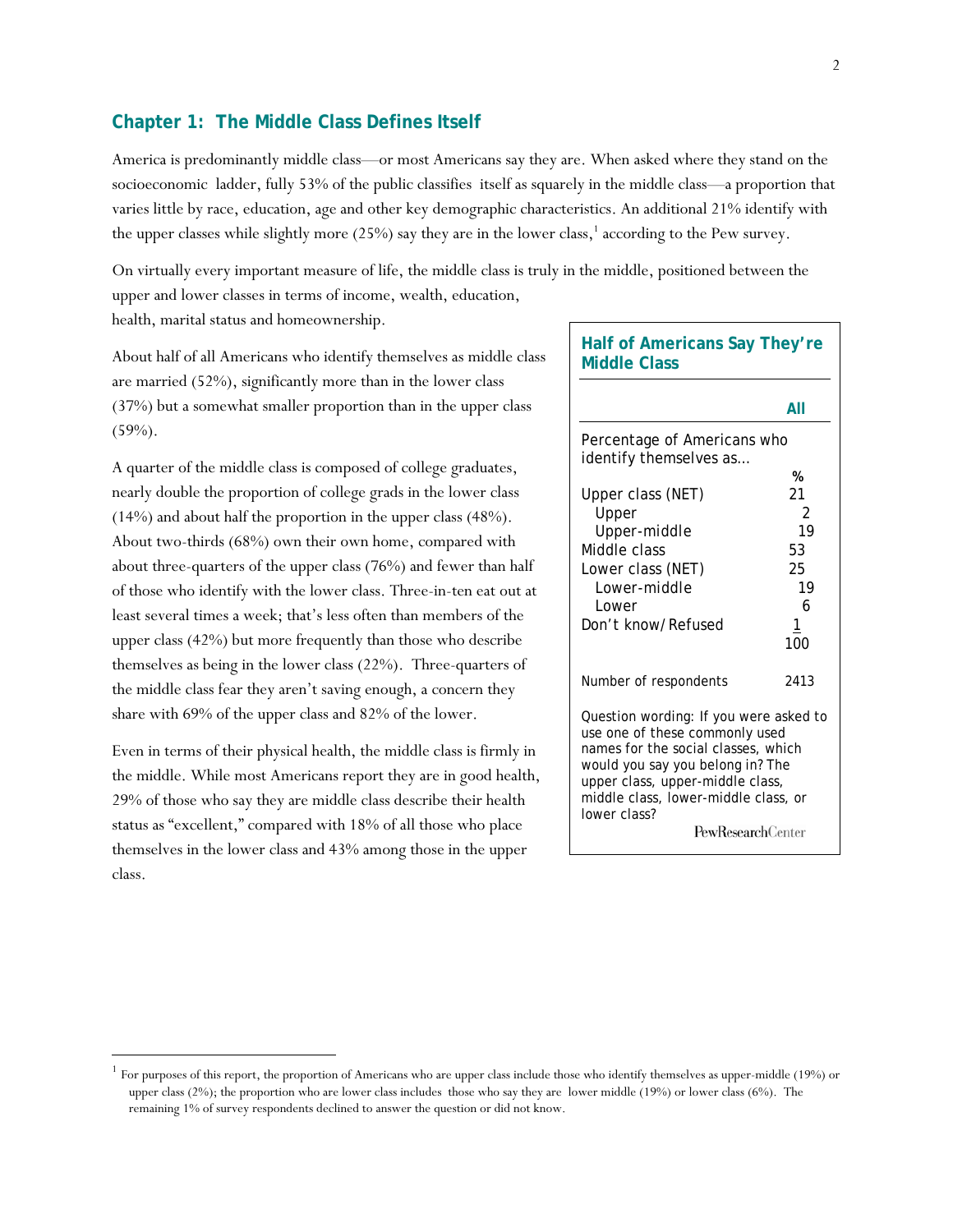### **The Middle-Aged: Uncomfortable in the Middle**

Identification with the middle class is broadly shared by roughly equal proportions of virtually every demographic group. For example, about half of whites (53%), blacks (50%) and Latinos (54%) say they're middle class. Similarly, men are about as likely as women to say they're middle class (51% vs. 55%).

Some notable differences do emerge. While it might seem as if middle-age and middle class should go hand-inhand, the pattern is more nuanced: It is the youngest and the oldest Americans who are the most likely to

identify themselves as middle class. A 54% majority of all adults under the age of 34 and 59% of respondents ages 65 or older say they're middle class, compared with 49% among those 45 to 64, a group that comprises about a third of all adults and is in the peak earning years of life.

Perhaps more telling, middleaged Americans are just as likely as other age groups to identify with the lower class. And among those who identify with the middle class, adults in this age bracket are slightly more likely than younger or older Americans to say they have nothing left over after paying their monthly bills. This sense of economic uneasiness among the middle aged is echoed in other responses to this survey and will be explored in more detail in Chapter 3.

#### **The Demography of Class**

Marital status and the number of workers per household correlate to some degree with

|                       | All    | <b>Upper</b> | <b>Middle</b> | Lower | DK/       |
|-----------------------|--------|--------------|---------------|-------|-----------|
|                       | adults | class        | class         | class | Ref       |
|                       | %      | %            | %             | %     | %         |
| Gender                |        |              |               |       |           |
| Male                  | 48     | 21           | 51            | 26    | $2 = 100$ |
| Female                | 52     | 21           | 55            | 23    | $1 = 100$ |
| <b>Race/Ethnicity</b> |        |              |               |       |           |
| White, non-Hispanic   | 70     | 23           | 53            | 23    | $1 = 100$ |
| Black, non-Hispanic   | 11     | 15           | 50            | 33    | $2 = 100$ |
| Hispanic              | 12     | 13           | 54            | 30    | $3 = 100$ |
| Age                   |        |              |               |       |           |
| 18-34                 | 29     | 18           | 54            | 26    | $2 = 100$ |
| $35 - 44$             | 19     | 22           | 54            | 23    | $1 = 100$ |
| 45-64                 | 33     | 24           | 49            | 26    | $1 = 100$ |
| $65+$                 | 16     | 19           | 59            | 21    | $1 = 100$ |
| <b>Education</b>      |        |              |               |       |           |
| College grad          | 27     | 37           | 49            | 12    | $2 = 100$ |
| Some college          | 24     | 17           | 58            | 24    | $1 = 100$ |
| HS grad or less       | 48     | 14           | 53            | 32    | $1 = 100$ |
| Neighborhood type     |        |              |               |       |           |
| Urban                 | 36     | 23           | 49            | 27    | $1 = 100$ |
| Suburban              | 46     | 22           | 54            | 22    | $2 = 100$ |
| Rural                 | 18     | 17           | 57            | 26    | $* = 100$ |
| Generation            |        |              |               |       |           |
| First generation      | 11     | 13           | 56            | 28    | $3 = 100$ |
| Second generation     | 9      | 22           | 50            | 27    | $1 = 100$ |
| Third or later        | 79     | 22           | 53            | 24    | $1 = 100$ |

Note: Based on respondents who identified themselves as belonging to the lower, middle, or upper class. Hispanics are of any race.

**PewResearchCenter** 

self-identification of class. For example, married couples in which both are wage earners are about as likely to place themselves in the upper classes as are married couples with one wage earner. However, multi-earner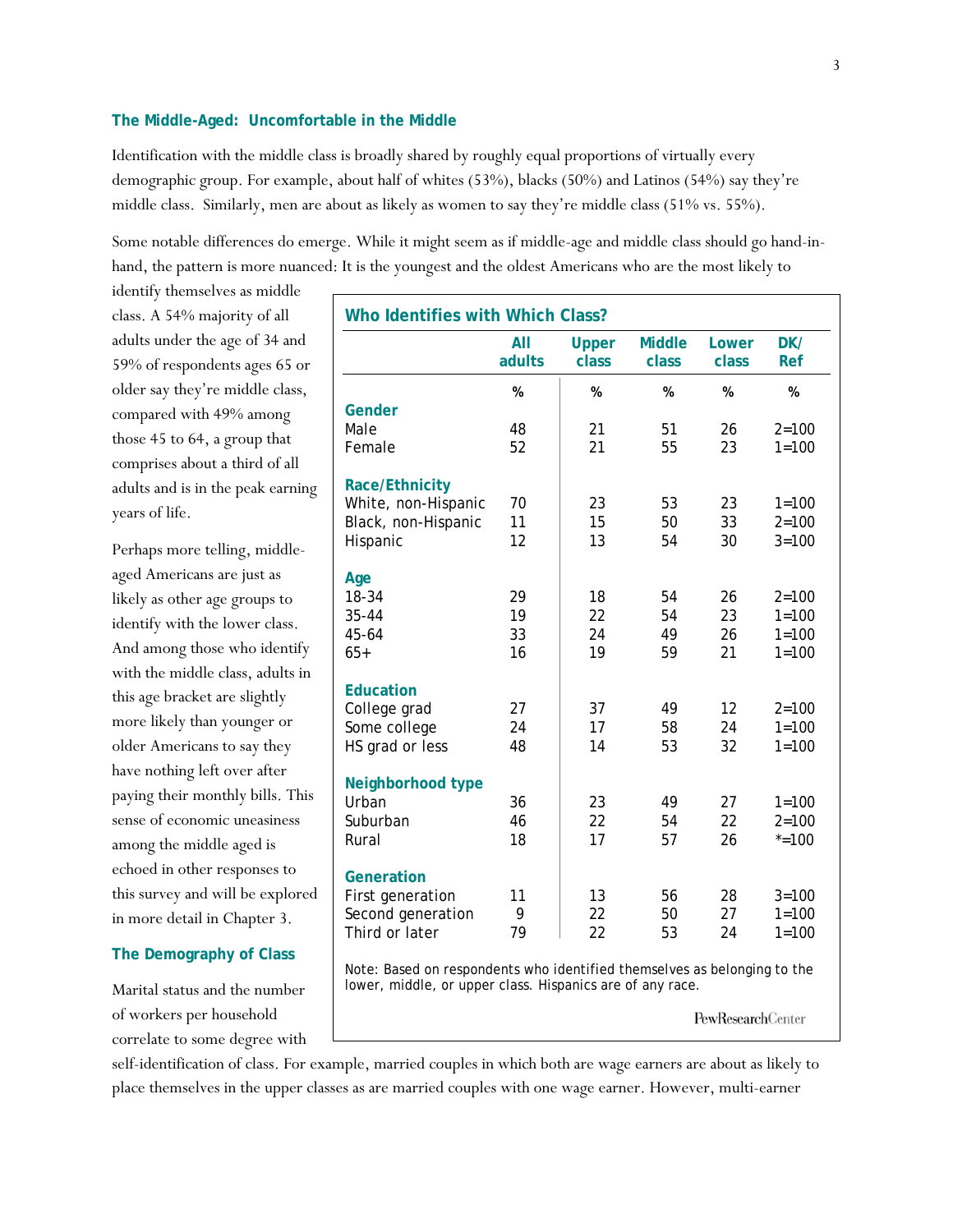couples are much less likely to be in the lower classes than are one-earner couples (13% versus 25%). Consequently, twoearner couples are much more likely than one-earner couples to be in the middle class (61% versus 45%). By contrast, households that do not include married adults tend to have lower incomes and hence don't self-identify much with the upper class; just 17% of those who say that they are living with a partner and working full- or part-time do so, along with just 18% of those who are neither married nor cohabiting. About a third of both of these groups self-identify as being in the lower class.

There are also some geographic patterns to class identification, though they do not all conform to stereotypes. While many people equate suburbia with the middle class, nearly as many city dwellers (49%) as suburban residents (54%) identify themselves as members of the middle class. In rural America, nearly six-inten (57%) say they're firmly in the middle.

Also, immigrant status seems to have little effect on selfdefinition of middle class. About half of those Americans who are first generation (56%), second generation (50%) and third generation or later (53%) identify themselves as middle class despite the fact that first-generation Americans (immigrants) have less income than those whose families have been in the country a generation or more.

While the middle class label may be broadly shared, other findings underscore longstanding inequalities between key demographic groups. For example, while similar proportions of blacks and whites say they're middle class, a third of African Americans identify themselves as lower class compared with only about a quarter of whites (23%) who do the same. At the same time, whites are significantly more likely than blacks to say they're members of the upper class (23% versus 15%). Similarly, nearly four-in-ten college graduates say they're in the upper class (37%), more than double the proportion of those whose educational attainment is a high school diploma or less. Despite these clear differences, it is nonetheless notable how many Americans of all backgrounds identify with the middle class, a finding that at once reflects economic realities as well as the enduring attraction of the middle class life to Americans.

# **Median Incomes Vary Widely Within Middle Class Median family income Total** \$52,285 **Gender** Men \$58,102 Men under 50 \$56,162 Men 50+ \$61,017 Women \$47,334 Women under 50 \$54,670 Women 50+ \$41,614 **Race/Ethnicity**  White, non-Hispanic \$56,295 Black, non-Hispanic \$46,849 Hispanic \$39,363 **Age**  18-29 \$38,493 30-49 \$65,529 50-64 \$61,542 65+ \$34,512 **Work status**  Retired \$38,455 Employed \$60,121 Not working  $$38,919$ **Education**  College grad \$75,198 Some college  $$57,083$ HS grad or less \$39,765 **Neighborhood type**  Urban \$52,205 Suburban \$54,945 Rural \$47,768 **Region**  Northeast \$49,860 Midwest \$57,290 South \$49,280  $West$   $$54,229$ Note: Figures are grouped median estimates based only on respondents in each category who identified themselves as belonging to the middle class. Hispanics are of any race.

PewResearchCenter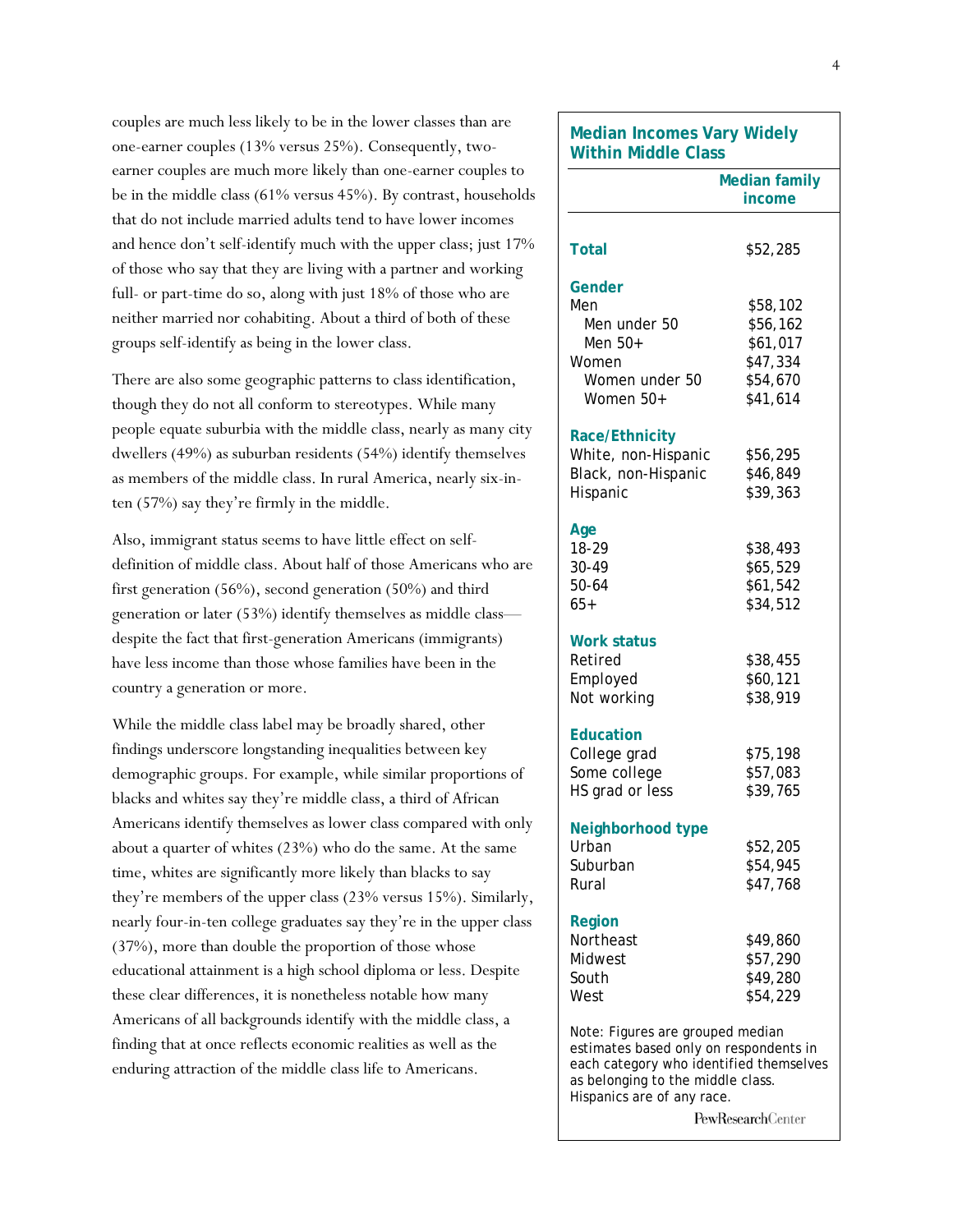#### **Income Differences in the Middle Class**

Middle class Americans share a class identity but live different lives. In important ways, the survey finds that members of the middle class are different not only from the upper or lower classes, but also from each other. Nowhere are these differences more apparent than in the vast range of incomes reported by key demographic groups within the middle class, suggesting that identification with the middle class is based on a complex mix of attitudes, behaviors and experiences, and not merely on income alone.

For example, the median family income for whites who say they are middle class is just over \$56,000—nearly \$10,000 more than for self-identified middle class blacks. Even bigger income disparities occur along generational lines: Adults between the ages of 30 and 49 who say they are in the middle class earn slightly more than \$65,000, nearly double the median family

income of those older than 65 and about \$27,000 more than the median for those under the age of 30. Similarly large disparities exist between self-identified middle class college graduates (whose median family income exceeds \$75,000) and those with only a high school education or less (whose median income is just under \$40,000 a year). Among the middle class, reported median family incomes are highest in the Midwest (\$57,290)

and West (\$54,229), and lowest in the Northeast (\$49,860) and South (\$49,280).

The survey also finds that men who identify as middle class have median family incomes more than \$10,000 higher than women who identify as middle class. A deeper look finds, however, that much of this difference is explained by the fact that people 65 or older with lower incomes are more likely to identify with the middle class, and this group is disproportionately composed of women. Among men and women under the age of 50, median family incomes are virtually identical (\$56,162 versus \$54,670), while older men report family incomes nearly \$20,000 higher than that of older women.

#### **Living the Middle Class Life on \$20,000 a Year?**

Overall, the median family income of Americans who say they are middle class is about \$52,000, and about half of respondents who identify as middle class earn between \$30,000 and \$100,000 annually. But about one-in-ten (9%) earn between \$20,000 and \$29,999 annually, and another 12% say they make under

## Percentage in each income group that identify as middle class  **% in Middle class**  — *материал в област в област в област в* об Less than \$19,999 41 \$20,000-\$29,999 49 \$30,000-\$39,999 50 \$40,000-\$49,999 59 \$50,000-\$74,999 68

\$75,000-\$99,999 63

**Middle Class Incomes** 

\$100,000-\$149,999 47 \$150,000 or more 33 Number of respondents 2413 PewResearchCenter

| <b>Middle Class Incomes</b><br>Percentage of middle class with<br>family incomes of                                                                                                           |                                                            |
|-----------------------------------------------------------------------------------------------------------------------------------------------------------------------------------------------|------------------------------------------------------------|
|                                                                                                                                                                                               | <b>Middle</b><br>class                                     |
| Less than \$19,999<br>\$20,000-\$29,999<br>\$30,000-\$39,999<br>\$40,000-\$49,999<br>\$50,000-\$74,999<br>\$75,000-\$99,999<br>\$100,000-\$149,999<br>\$150,000 or more<br>Don't know/Refused | %<br>12<br>9<br>9<br>11<br>18<br>14<br>8<br>4<br>15<br>100 |
| Number of respondents                                                                                                                                                                         | 1276                                                       |
| Note: Based on respondents who<br>identified themselves as belonging to<br>the middle class.                                                                                                  | <b>PewResearchCenter</b>                                   |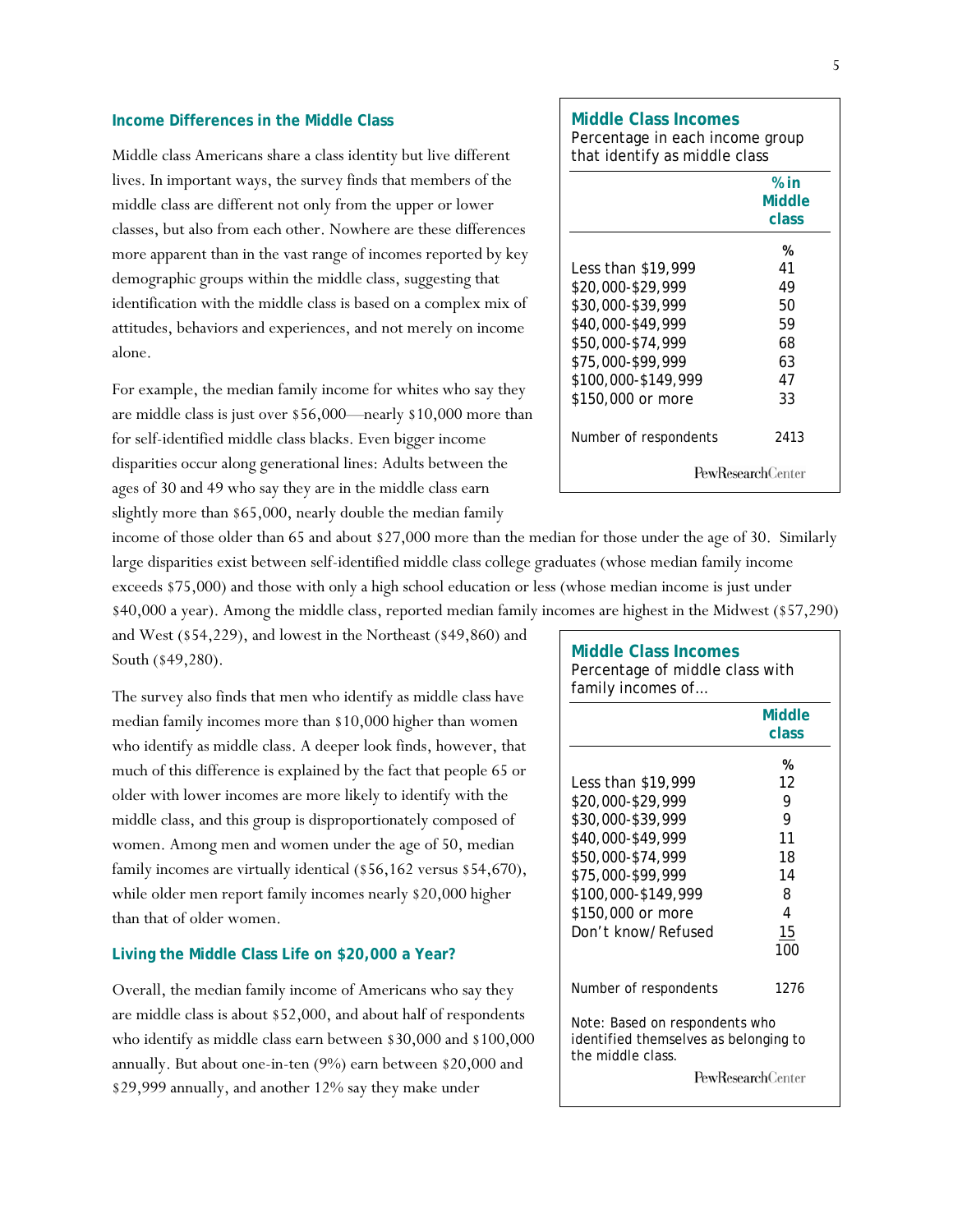\$20,000 annually. At the top end of the income scale, 12% of all middle class identifiers earn more than \$100,000 a year. (The remaining 15% declined to answer the question.)

Analyzing these survey findings by income group dramatizes the breadth of identification with the middle class. About four-in-ten (41%) Americans with family incomes under \$20,000 a year say they're middle class, as do a third of those earning \$150,000 or more. Could it be that many lower and upper class Americans are inaccurately characterizing their socioeconomic class, either out of the desire to appear to be doing better than

they are or because they are reluctant to acknowledge their advantaged status?

The answer appears to be no. Those who say they are middle class but have modest family incomes are disproportionately older Americans, retirees, college students, and younger adults —groups with relatively modest incomes but equally modest expenses. For example, about half of all students and retirees with family incomes under \$30,000 a year say they're members of the middle class. At the other end of the income scale, those who say they are middle class but have six-figure family incomes tend to be married, own their home, have larger families and live in the northeast or in areas where it costs more to live. According to our analysis of respondents by their zip code and by local cost-of-living scales, people earning \$100,000 a year are much more likely to describe themselves as upper class if they live in communities with a low cost of living than if they live in expensive communities.

| The Price of Admission<br>What Americans say a family must<br>earn to be middle class                                                                                                                                           |                   |
|---------------------------------------------------------------------------------------------------------------------------------------------------------------------------------------------------------------------------------|-------------------|
|                                                                                                                                                                                                                                 | %                 |
| Less than \$40,000                                                                                                                                                                                                              | 11                |
| \$40,000-\$59,999                                                                                                                                                                                                               | 24                |
| \$60,000-\$79,999                                                                                                                                                                                                               | 27                |
| \$80,000-\$99,999                                                                                                                                                                                                               | 14                |
| \$100,000-\$149,999                                                                                                                                                                                                             | 16                |
| \$150,000 or more                                                                                                                                                                                                               | 8                 |
|                                                                                                                                                                                                                                 | 100               |
| Number of respondents                                                                                                                                                                                                           | 2005*             |
| Question wording: Just your best quess:<br>How much does a family of four need to<br>have in total annual income to lead a<br>middle-class lifestyle in your area?<br>Note: *Based on respondents who<br>answered the question. | PewResearchCenter |

#### **What it Costs to be Middle Class**

l

Collectively, the American public is spot-on with its estimate of what it costs to be middle class. Asked how much income a family of four in their community needs to lead a middle class life, respondents gave a median answer of about \$70,000 a year – very close to the national median income of \$68,698 for a household of four in  $2006<sup>2</sup>$  (the most recent year for which such data are available).

But this "wisdom of the crowd" masks a wide range of individual estimates, with some respondents offering figures of \$20,000 or less and others offering estimates of \$200,000 or more. Overall, more than three-in-ten (35%) respondents say it takes less than \$60,000 to be middle class where they live, while slightly more (38%) estimate a family needs \$80,000 or more.

There is a clear correlation between respondents' incomes and their estimates of how much money it takes to be middle class. Americans with family incomes between \$100,000 and \$150,000 believe, on average, that families must earn \$80,000 a year to be middle class in their area. In contrast, those earning less than \$30,000 believe a

<sup>&</sup>lt;sup>2</sup> This figure is for 2006 but is inflation-adjusted to January 2008 dollars. Income is also adjusted for household size and scaled to reflect a four-person household. See Appendix section "Adjusting for Household Size" for an explanation of the methodology.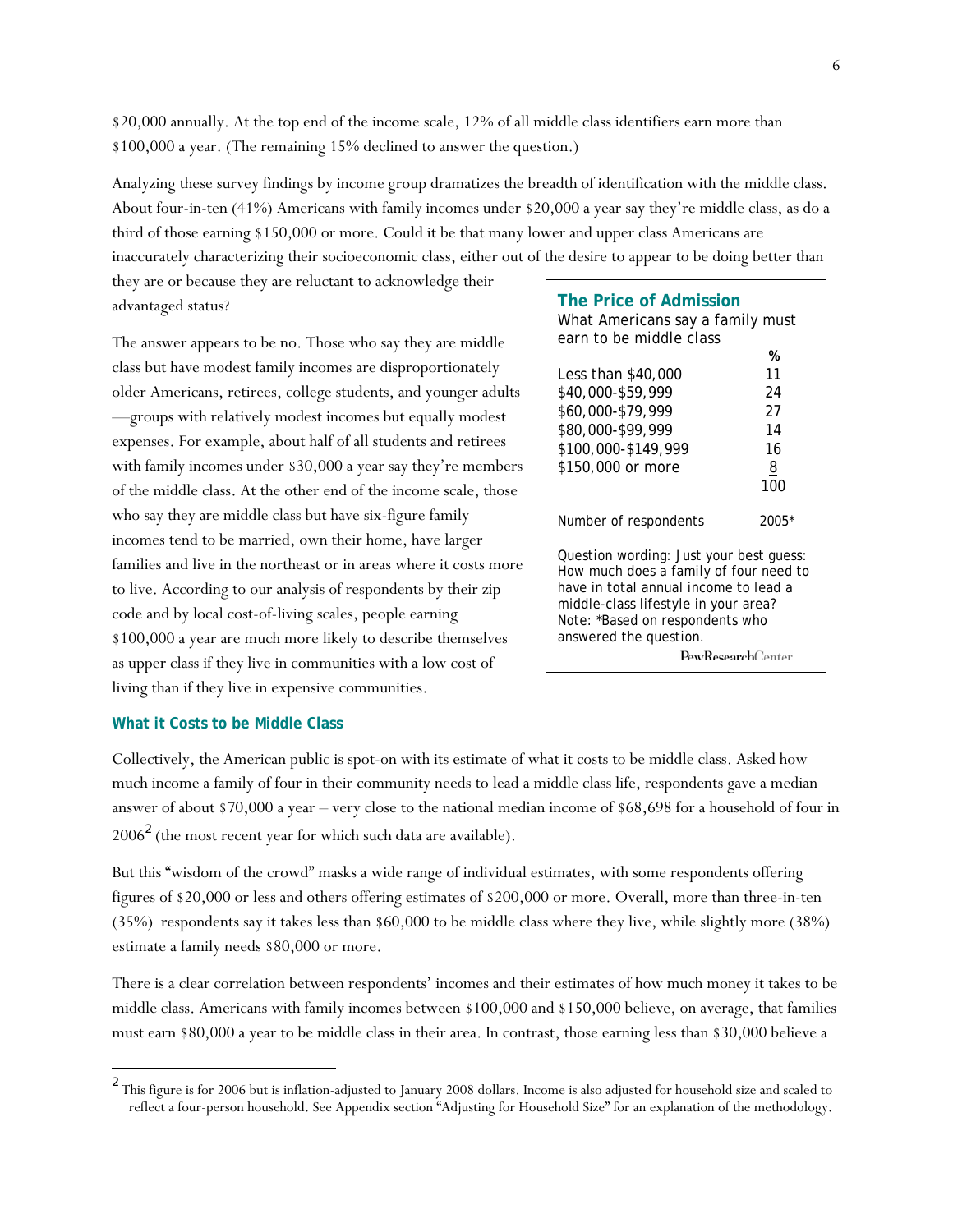family of four has to make about \$50,000 to be middle class. Part of the reason for these differences is that people with higher incomes tend to live in large cities or adjacent suburbs—areas where it costs more to live a middle class life.

An analysis that combined federal government cost-ofliving data and survey results confirms this view. Survey respondents living in areas that rank in the top third of the country in terms of local cost of living estimate that a family income of about \$75,000 a year is needed to be middle class in their areas. That's about \$15,000 higher than the median estimate of the third of the country that lives in places where costs are the lowest.

## **Home Ownership and the Middle Class**

Homeownership has been in the news a lot lately, for all the wrong reasons: Housing prices are falling and

foreclosure rates are rising.

**As Incomes Rise, So Do Estimates of the Cost of a Middle Class Lifestyle** 

People with higher family incomes think it takes more for a family of four to be middle class in their neighborhood



These are worrisome developments for middle class Americans, who regard their home as their most important asset and the anchor of their lifestyle.

Nearly seven-in-ten middle class Americans are homeowners. The median value of these homes, as reported by middle class survey respondents, is between \$100,000 and \$250,000. About one-in-five estimate that their homes are worth \$100,000 or less. At the upper end of the scale, only 5% of middle class respondents say their homes are worth \$500,000 or more.

Fewer than a third of middle class homeowners (30%) say they own their homes outright. A 40% plurality say they have paid off less than half of the money they owe on their home, while 27% say they have paid off half or more. Adults over the age of 50 are most likely to own a home free and clear.

| Home Ownership,<br>by Class                                                                                      |                           |
|------------------------------------------------------------------------------------------------------------------|---------------------------|
| <b>Class</b>                                                                                                     | Own<br>home<br>%          |
| Upper class<br>Middle class<br>Lower class                                                                       | 76<br>68<br>46            |
| Note: Based on respondents<br>who identified themselves as<br>belonging to the lower, middle,<br>or upper class. |                           |
|                                                                                                                  | <b>PewResearch</b> Center |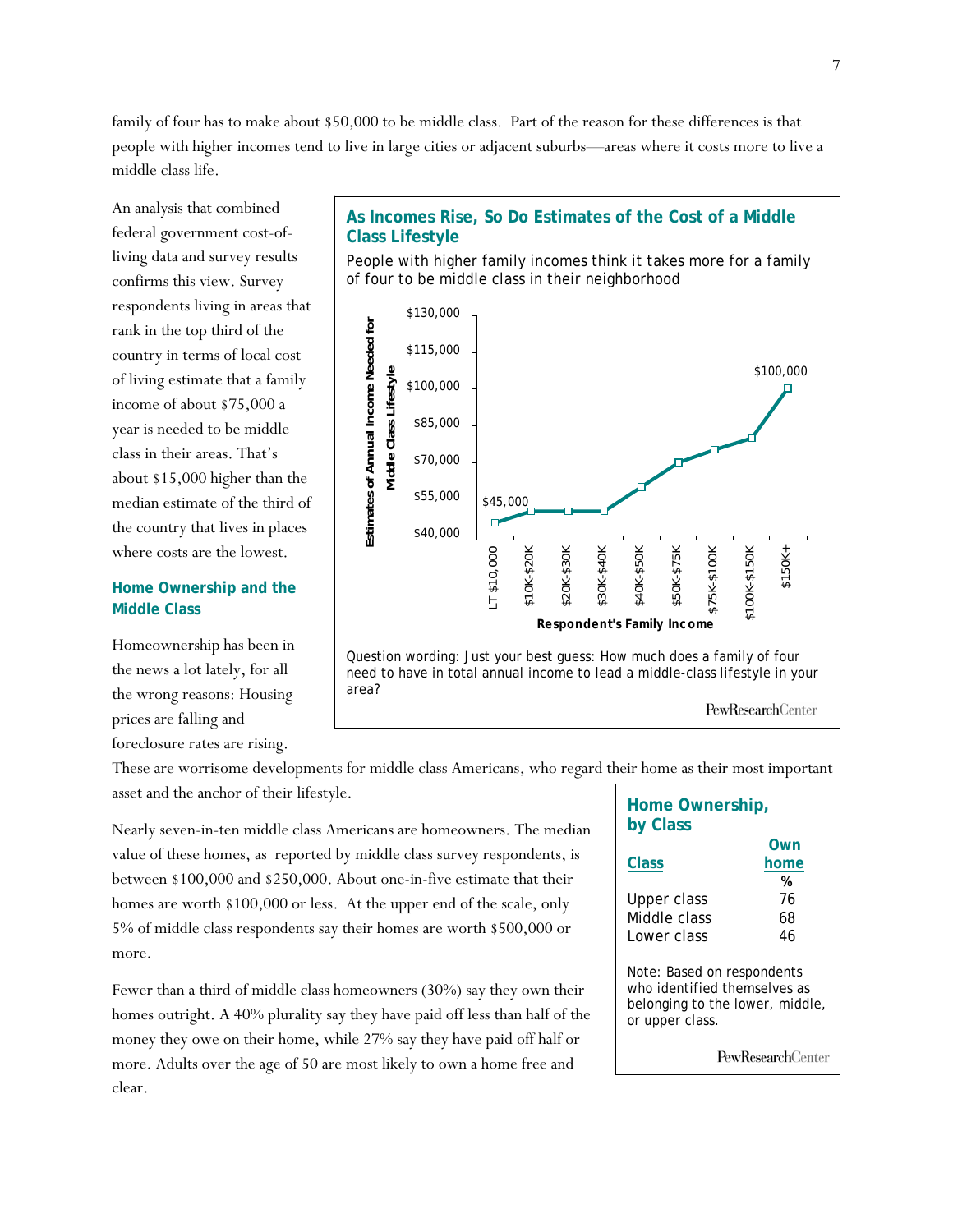Predictably, home ownership in the middle class is closely tied to family income and age, as well as to marital status and family size. More than eight-in-ten middle class Americans earning \$100,000 or more own their own home, compared with barely half of those who make less than \$50,000. Nearly nine-in-ten middle class married couples with minor children own their own homes, compared with about two-thirds of all single adults without children.

The survey finds that large numbers of middle class Americans who aren't very old or very affluent have bought a home. Nearly half of all adults between the ages of 25 and 29 say they are homeowners. By the time Americans turn 40, more than six-in-ten (63%) say they own a home. Home ownership peaks just before retirement; nearly nine-in-ten middle class adults ages 60 to 64 years are homeowners. At that point, home

ownership begins to decline. In terms of income groups, more than four-in-ten (44%) middle class Americans with family incomes under \$30,000 a year own their own home. That figure, however, is somewhat misleading because nearly half (44%) of this group is 65 or older, and many older adults have paid off their home.

For the past several decades, median housing prices have risen much faster than median incomes. In 1970, the typical American house cost more than twice the typical American family's annual income. By 2005, that ratio had risen to nearly five-to-one. It's no surprise then, that in our survey, nearly two-thirds of middle class homeowners say that the value of their homes represents half or more of their total net worth.

## **What the Middle Class Owns**

**Income and Homeownership**  Based on middle class respondents ■% Own home LT \$10,000 28 \$10,000-\$19,999 40 57 \$20,000-\$29,999 \$30,000-\$39,999 54 70 \$40,000-\$49,999 79 \$50,000-\$74,999 \$75,000-\$99,999 86 \$100,000-\$149,999 83 90 \$150,000+ PewResearchCenter

In addition to larger and more expensive homes, majorities or substantial minorities of middle class families own or use a wide range of goods and services, some of which until either didn't exist a decade ago, or until fairly recently may have been viewed as luxury items. Yet middle class Americans also tend to believe that most other families have even more of these items than they do.

According to the survey, about seven-in-ten middle class Americans own two or more cars (72%) and have cable or satellite television service (71%). Two thirds have high speed internet access to surf the Web. About four-in-ten watch television using a flat-screen TV (42%). About 15% send their children to private schools, and a similar proportion has paid help to assist them with household chores.

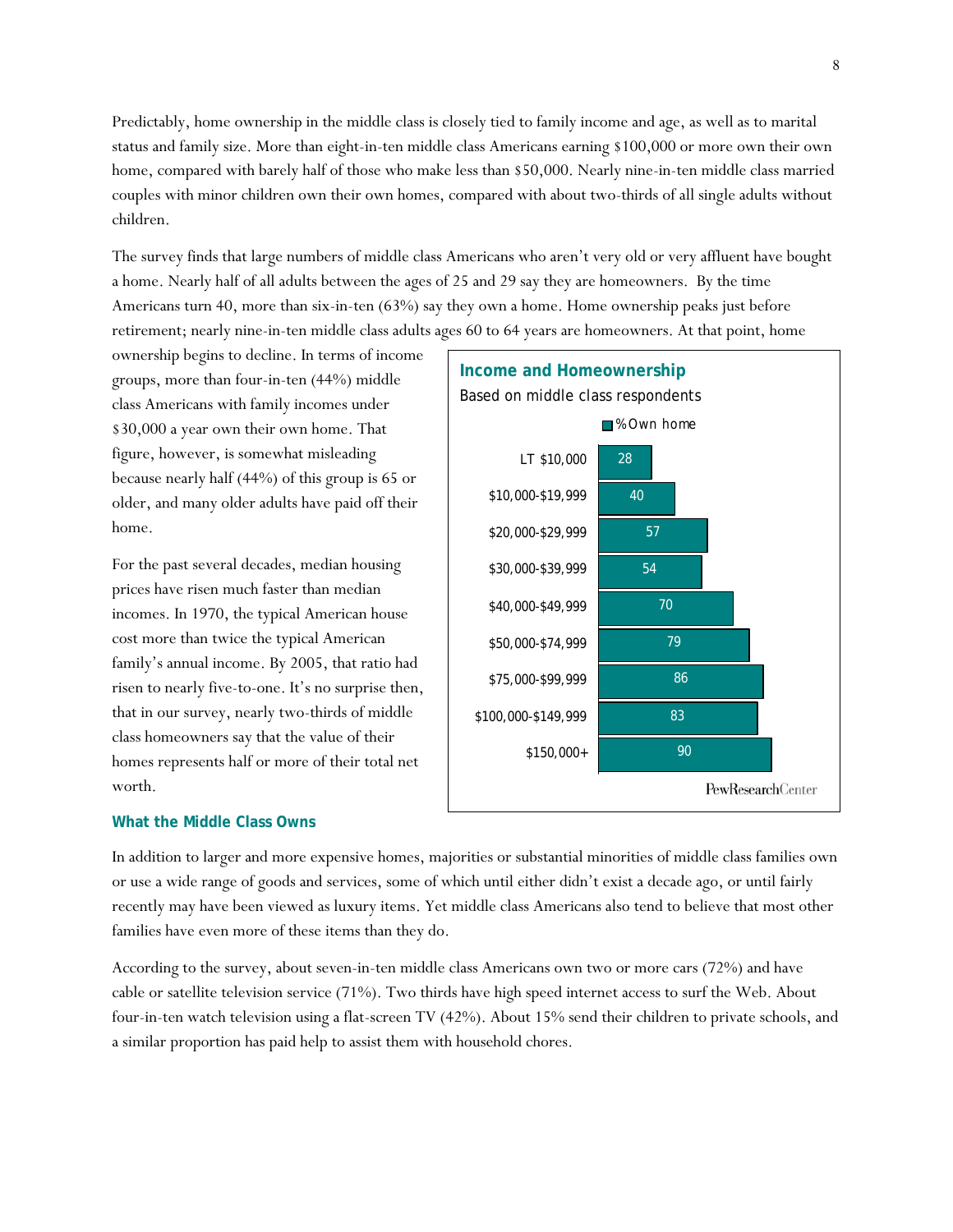Not surprisingly, middle class Americans with the largest family incomes also have the most luxuries: about two- thirds of all families making \$100,000 or more owned at least four of the items or services included in the survey, nearly two and half times more than the proportion of families earning less than \$50,000 (68% versus 26%). But perhaps less predictable is how widely distributed these goods are across income groups within the middle class. For example, 12% of all middle class adults with incomes below \$50,000 have paid household help, compared with 10% of middle class adults who earn between \$50,000 and \$100,000 and 19% who earn more than \$100,000.

|                            | Most families<br>My family<br>has<br>have |    |  |
|----------------------------|-------------------------------------------|----|--|
|                            | %                                         | %  |  |
| Cable or satellite service | 91                                        | 71 |  |
| Two or more cars           | 90                                        | 72 |  |
| High-speed Internet        | 87                                        | 67 |  |
| High-def or flat screen TV | 63                                        | 42 |  |
| Child in private school*   | 25                                        | 14 |  |
| Paid household help        | 22                                        | 13 |  |
| A vacation home            | 12                                        | 9  |  |

#### **The "Possessions Perception Gap"**

Middle class Americans are inclined to believe others have more of life's goodies than they do. On three of seven non-essential or quasi-luxury goods and services tested in the survey, the middle class does get it right: Substantial majorities believe most Americans have cable or satellite television service, own at least two cars and have high-speed Internet access. And in fact, most people surveyed say they do have these things.

But a substantial "possessions perception gap" emerges on other items tested in the survey. Well under half (42%) of all Americans have a flat screen television, though a substantial majority of the middle class (63%) believe most people own one.A more modest discrepancy occurs when the middle class is asked if "most

families" send their children to private school. A quarter of the middle class thinks most people send their child to private school; in fact, only 15% of those respondents who have minor children say they have a child in private school. Similarly, 22% of the middle class think most Americans have paid help around the home while 16% of the total sample report that they do.

|                                                      | All | Upper<br>Class | Middle<br>Class | Lower<br>Class |
|------------------------------------------------------|-----|----------------|-----------------|----------------|
|                                                      | %   | %              | %               | %              |
| Cable or satellite service                           | 70  | 80             | 71              | 62             |
| Two or more cars                                     | 70  | 83             | 72              | 57             |
| High-speed Internet                                  | 66  | 80             | 67              | 50             |
| High-def or flat screen TV                           | 42  | 59             | 42              | 28             |
| Child in private school*                             | 15  | 31             | 14              | 6              |
| Paid household help                                  | 16  | 36             | 13              | 7              |
| A vacation home                                      | 10  | 19             | 9               | 4              |
| Note: *Based on respondents with minor age children. |     |                |                 |                |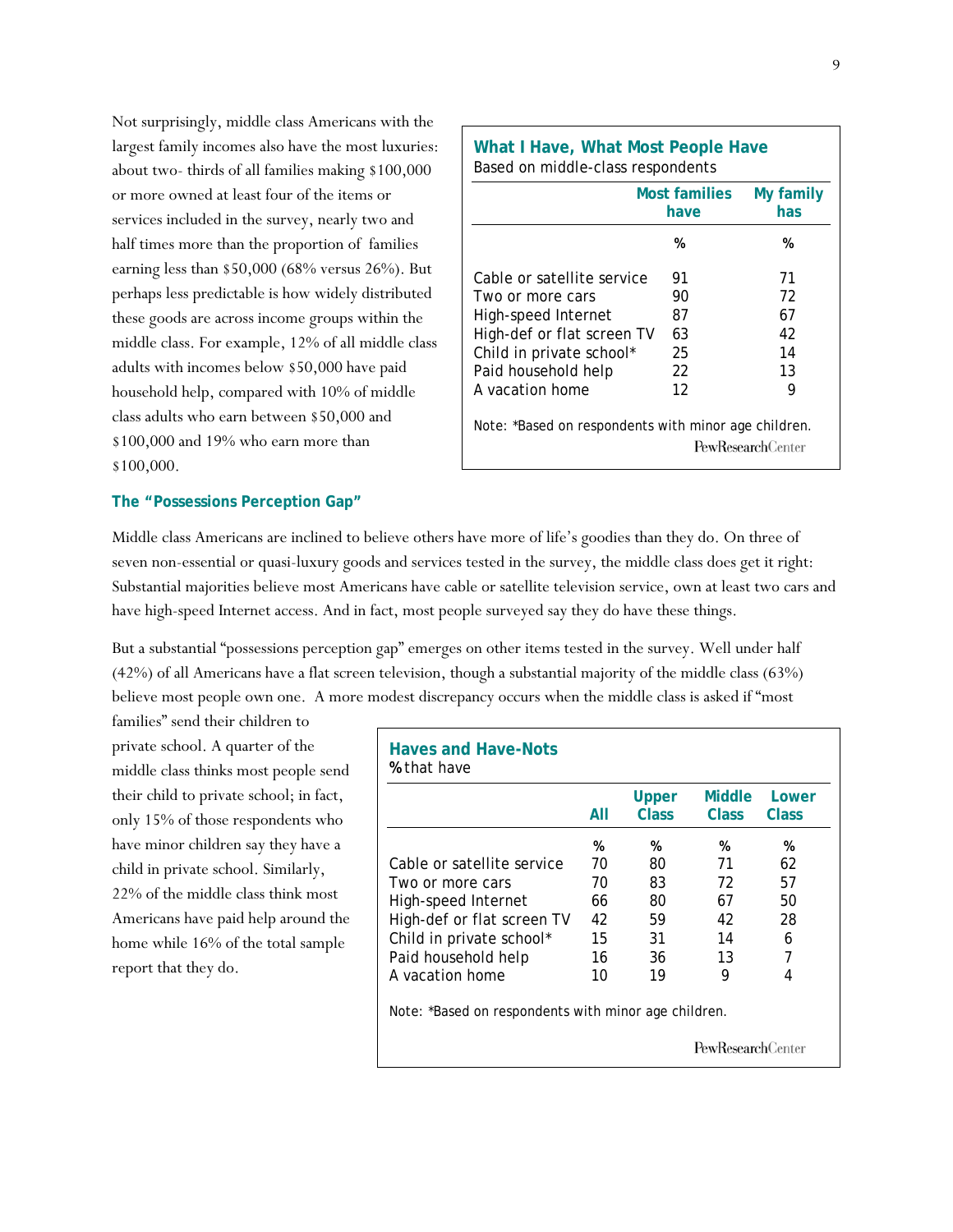## **Chapter 2: The Middle Class Squeeze**

Back in 1980, Ronald Reagan framed his campaign for president around a simple but powerful question to the American public: "Are you better off now than you were four years ago?"

His timing was exquisite. In 1979, a public opinion survey had found a rise in the number of Americans who said their lives were getting worse, and the word "malaise" had worked its way into the American political lexicon.

Memo to John McCain, Barack Obama and Hillary Clinton: This new Pew Research Center survey finds that Americans are even more downbeat about their lives now than they were in 1979. In fact, the public's sense of personal stagnation is more prevalent today than at any time in the more than four decades that this ladder-oflife question has been asked by Pew and Gallup.

More than half of all Americans say they've either made no progress in life over the past five years (25%) or have actually fallen backward (31%). Just four in ten  $(41\%)$  – a record low -rate their lives today as better than their lives fives years ago.

Americans have always been great believers in the ethos of personal advancement, and throughout the history of this survey question, those who say they've moved forward in the past five years typically outnumber those who say they've fallen behind, by ratios ranging between nearly two-



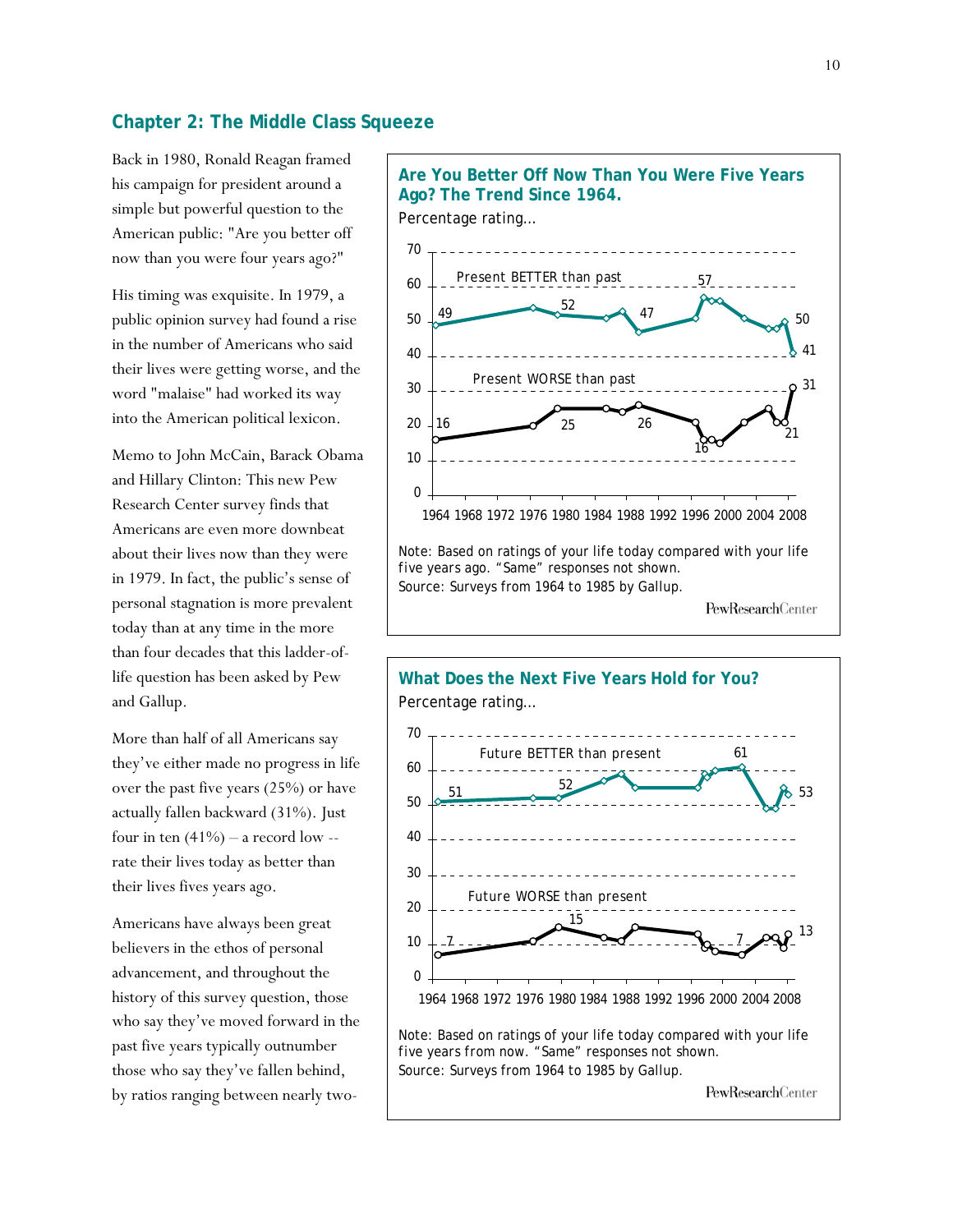to-one and three-to-one. At the peak of optimism in 1997, 57% of adults said they had moved forward in the previous five years and just 16% said they had fallen behind. That 41 percentage point difference has now sunk all the way down to just 10 percentage points.

The bright spot in this survey is that Americans' faith in their future remains largely undiminished. More than half (53%) expect their life will be better in five years, while just 13% think it will be worse.

These percentages are in sync with long-term trends, though the share of adults who think

rating that adults give to their lives five years from now -- 7.6 on a scale of zero to ten -- is close to historical norms, though it has dropped sharply since 2007, when it was 8.2.

The ladder-of-life battery of questions employ what researchers call a "selfanchoring scale." Respondents are asked to give a numerical rating to their present quality of life, on a scale of zero to ten. Then, using the same scale, they are asked to rate what their life had been like five earlier, and what they expect it to be like five years from now.

Americans in 2008 give their present life an average rating of 6.4 on the zero-to-ten scale. This is tied for the lowest mark on record for this question, and its falls well below the peak rating of 7.1 in 1998.



their future will be better is down a bit from a recent peak of 61% in 2002. Also, in absolute terms, the average

| <b>Progress in Life, by Class</b>                                                                                                      |                 |                |                        |                 |  |
|----------------------------------------------------------------------------------------------------------------------------------------|-----------------|----------------|------------------------|-----------------|--|
|                                                                                                                                        | All             | Upper<br>class | <b>Middle</b><br>class | Lower<br>class  |  |
| Mean rating (present)                                                                                                                  | 6.4             | 7.3            | 6.7                    | 5.2             |  |
| Present vs. Past                                                                                                                       | %               | %              | %                      | %               |  |
| Present better                                                                                                                         | 41              | 51             | 42                     | 30              |  |
| Same                                                                                                                                   | 25              | 26             | 26                     | 23              |  |
| Present worse                                                                                                                          | 31              | 22             | 28                     | 44              |  |
| Don't know/Refused                                                                                                                     | $\frac{3}{100}$ | $\overline{1}$ | $\overline{4}$         | $\frac{3}{100}$ |  |
|                                                                                                                                        |                 | 100            | 100                    |                 |  |
| <b>Present vs. Future</b>                                                                                                              |                 |                |                        |                 |  |
| Future better                                                                                                                          | 53              | 55             | 52                     | 54              |  |
| Same                                                                                                                                   | 23              | 30             | 24                     | 16              |  |
| Future worse                                                                                                                           | 13              | 9              | 12                     | 18              |  |
| Don't know/Refused                                                                                                                     | 11              | <u>6</u>       | 12                     | 12              |  |
|                                                                                                                                        | 100             | 100            | 100                    | 100             |  |
| Number of respondents                                                                                                                  | 2413            | 522            | 1276                   | 588             |  |
| Note: Based on respondents who identified themselves as<br>belonging to the lower, middle, or upper class.<br><b>PewResearchCenter</b> |                 |                |                        |                 |  |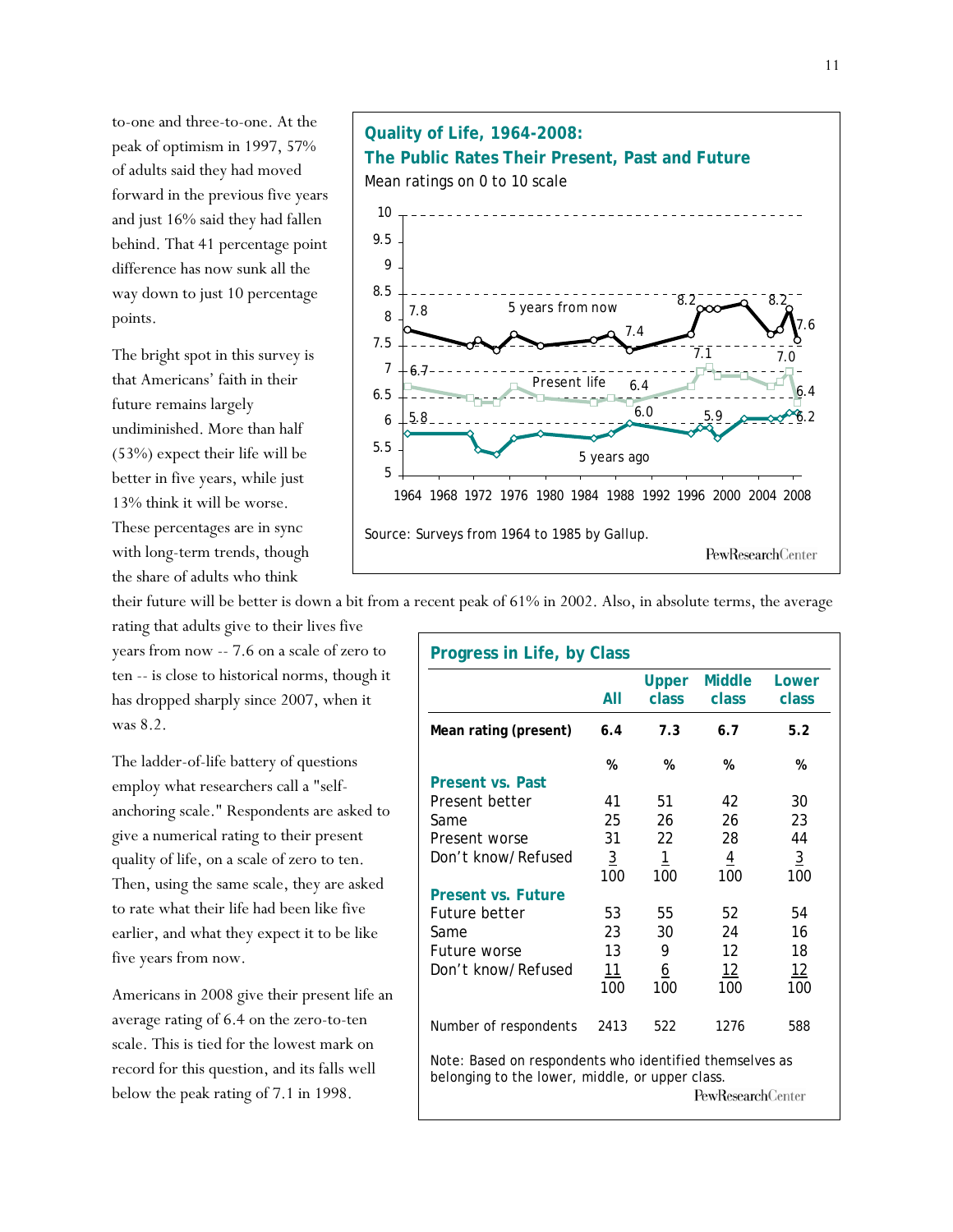Today's respondents give their life five years ago an average rating of 6.2. This 0.2 point difference between today's current rating and today's five-yearsago rating is the smallest measure of progress ever recorded on this question. Looking ahead, today's respondents give the life they expect to be leading five years from now an average rating of 7.6. That is a bit below the historic norm, and the 1.2 point difference between the present and the future is about average.

### **Difference Between the Classes**

Not surprisingly, the life ratings that people give themselves are closely correlated with the socioeconomic class they place themselves in. About half (49%) of those who say they are in the upper or upper middle class give their present life a high rating  $(8, 9 \text{ or } 10 \text{ on the ten-point scale})$ . Only a third  $(34%)$ of those who say they are middle class do the same, as do just 13% of those who say they are lower middle or lower class.

Those in the upper class are also more likely than those in the middle or lower classes to say their lives are better now than they were five years ago – 51% of the upper class say this, versus 42% of the middle class and 30% of the lower class. But when it comes to expectations for progress in the next five years, these differences disappear. Virtually identical shares of the upper (55%), middle (52%) and lower (54%) classes expect their lives will be better in five years. However, twice as many in the lower class (18%) as in the upper class (9%) think their lives will be worse, a view held by 12% of those in the middle. The remainder in all three classes think their lives will be the same, or they declined to answer.

## **Differences within the Middle Class**

Looking only at those who describe themselves as middle class – 53% of the public – one finds some demographic differences in the way people rate their

#### **How the Middle Class Sees Their Lives** How do you rate your present quality of life? 34 36 28 All middle class  $\Box$  High (8-10)  $\Box$  Medium (6-7)  $\Box$  Low (0-5)

32 37

Men Women

White Black Hispanic

> 18-29 30-49 50-64 65+

40 32

27 29

26 36 37

37 33 29

36 30 32

| Men, 18-49   |
|--------------|
| Women, 18-49 |
| Men, 50+     |
| Women, 50+   |
|              |

College grad Some college HS grad or less

| 40              | 41 |  | 18 |
|-----------------|----|--|----|
| $\overline{3}5$ | 40 |  | 25 |
| 31              | 31 |  | 35 |

Family Income

\$100K+ \$50K - \$99K \$30K - \$49K Under \$30K

| 47 |    |  | 36 |    | 17 |
|----|----|--|----|----|----|
| 32 | 45 |  |    | 23 |    |
| 32 | 38 |  |    | 29 |    |
| 31 | 27 |  | 40 |    |    |
|    |    |  |    |    |    |

Married Not married

| 36 | 39 | 24 |
|----|----|----|
| 32 | 33 | 33 |

Note: Based on respondents who identified themselves as belonging to the middle class. Whites include only non-Hispanic whites. Blacks include only non-Hispanic blacks. Hispanics are of any race. Don't know responses are not shown.

PewResearchCenter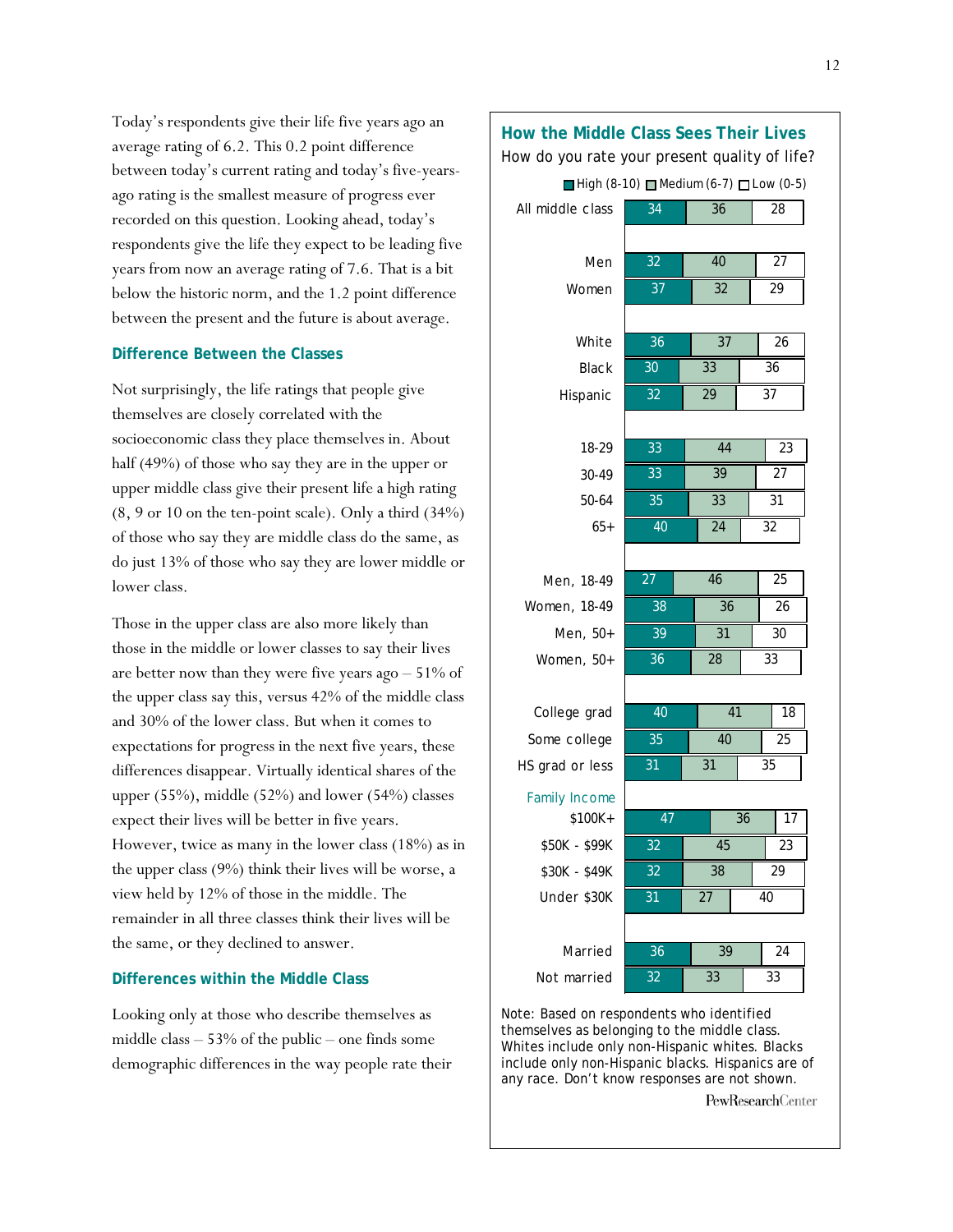quality of life, though these differences are relatively modest.

For example, those in the middle class who are ages 65 and above are more inclined than younger adults to give their lives one of the high ratings (40% do so). However, those in the 65 and over age group are also the most inclined to give their quality of life one of the lower ratings (32% rate their lives from 0 through 5), likely reflecting in part the health problems that come with old age.

Within the middle class, there is virtually no difference in life ratings between those who are married and those who are unmarried -- with 36% and 32%, respectively, giving their lives one of the high ratings. On the educational front, those who have college or graduate degrees rate their lives somewhat better than do those with less educational attainment. Those with incomes above \$100,000 give their lives higher marks than those with lower incomes. Fully 41% of the rural middle class gives their lives a top rating, compared with a just a third of the urban and suburban middle class. Finally, there is a difference on the gender front, especially between men and women under age 50. Some 38% of women in that age group give their lives one of the high ratings, compared with 27% of men.

Turning to the comparisons between life now and life five years ago, those in the middle class who are 18 to 49 years old are more inclined than those over 50 years old to see personal progress in this time frame. And older adults (ages 65 and above) are more likely than any other age group to say things are not as good now.

Compared with five years ago, my life is… 42 43 41 41 48 39 55 49 39 19 51 43 37 48 43 46 42 43 42 26 28 25 28 22 21 17 23 30 40 26 26 27 28 29 26 19 30 23 28 26 30 28 28 33 25 25 30 34 22 30 30 24 28 27 33 25 31 All middle class Men Women White **Black** Hispanic 18-29 30-49 50-64 65+ College grad Some college HS grad or less \$100K+ \$50K - \$99K \$30K - \$49K Under \$30K Married Not married ■Better now ■ Same ■ Worse now Family Income Note: Based on respondents who identified themselves as belonging to the middle class. Whites include only

**Moving Forward, Backward and Sideways**

blacks. Hispanics are of any race. Don't know responses PewResearchCenter

non-Hispanic whites. Blacks include only non-Hispanic

Another demographic difference on this measure

of personal progress is related to race. More middle class blacks (48%) than whites (41%) or Hispanics (39%)

not shown.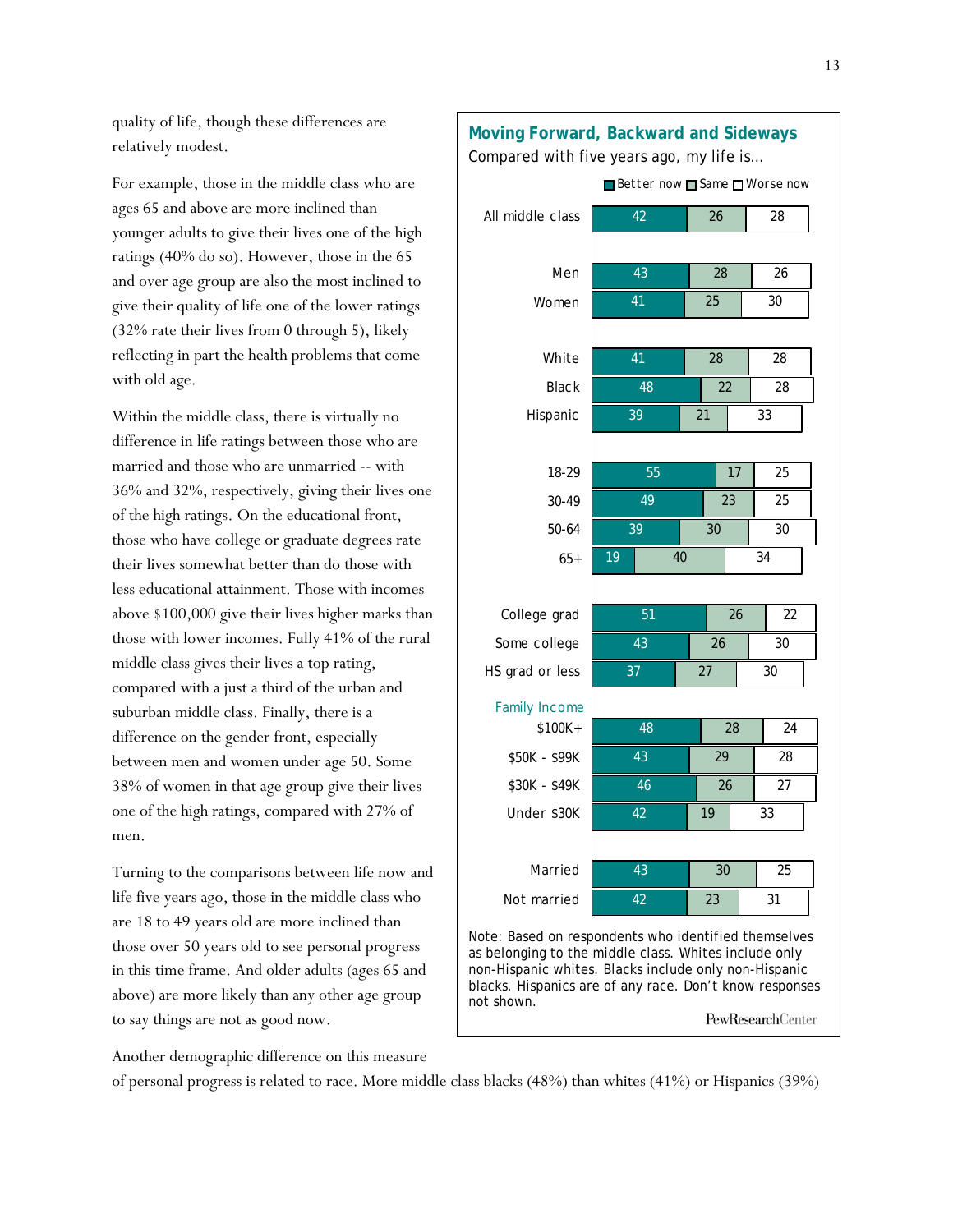say their lives have improved over the past five years. 3 Nevertheless, even with this more widespread sense of personal progress, middle class blacks still lag behind middle class whites in the ratings they give their current lives. These racial differences hold not just for middle class blacks and whites, but also for all blacks and whites. As for all Hispanics, they rate their present quality of life higher than blacks rate theirs, but lower than whites rate theirs.

When asked to envision their lives five years from now, middle class blacks once again stand out for their relative optimism. Two-thirds (67%) expect their lives to better than they are now; by contrast, only about half of the white and Hispanic middle class feels this way. The other big optimists are the young. Almost threequarters (74%) of 18-to-29 year olds who define themselves as middle class expect their lives to be better in five years. As people get older, this optimism steadily declines. Just four-in-ten members of the middle class who are ages 50-64 group think their lives will improve in five years, and fewer than one-in-five (19%) people ages 65 and above feel this way.

Within the self-defined middle class, differences in gender, marital status and region have little or no effect on the level of optimism about the progress in one's life over the next five years. However, those with at least some college education are more optimistic than those with a high school diploma or less.

l



Hispanics are of any race. Don't know responses not shown. PewResearchCenter

<sup>&</sup>lt;sup>3</sup> Given the small sample size in this survey of blacks and Hispanics who self-identify as middle class, this finding falls short of statistical significance.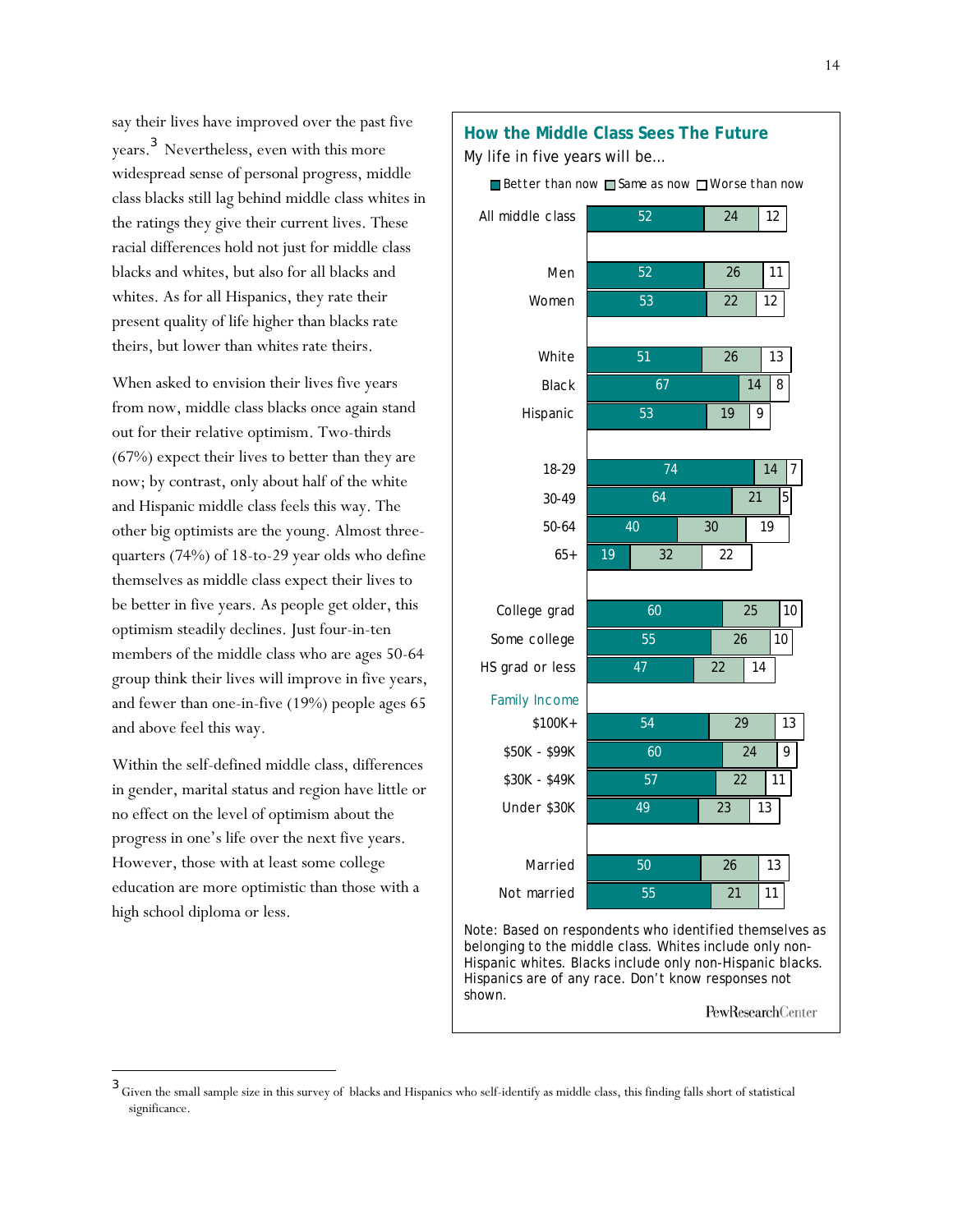## **Who's Turned the Most Sour about their Personal Progress?**

Americans in virtually every income level and demographic group have felt a sharp drop since the halcyon days of the late 1990s in their sense of personal progress. However, trend comparisons of responses from 1997 through 2008 show that those in the middle and upper income ranges register somewhat steeper declines than do those in the lower income group in their assessment of personal advancement today versus five years ago. During this same period, the ratings of the present have fallen in roughly equal proportions among the lower, middle and upper groups.

**Comparing the Present to the Past, by Income Group** Percentage rating… 47  $\frac{1}{34}$  39 <sup>42</sup> 36  $\frac{46}{47}$   $\frac{47}{47}$ 42 43  $\frac{60}{57}$  57 53 53 54 53 59 58 50  $\begin{array}{ccccc}\n63 & & 64 \\
\hline\n63 & & & 58\n\end{array}$  58 0 20 40 60 80 100 1997 1999 2001 2003 2005 2007  $\Box$   $\rightarrow$   $\bot$  Low  $\rightarrow$   $\Box$  Middle  $\rightarrow$  Upper **Present BETTER than past**

Note: For all surveys, low, middle, and upper groups were based on family income and sorted into ranges consistent with the selfidentified social class shares in the 2008 survey. So, for example, the 45% of respondents in the middle income group in 2008 earned a family income between \$30,000 and \$100,000. In earlier years the income categories were adjusted to reflect cost of living changes. PewResearchCenter

15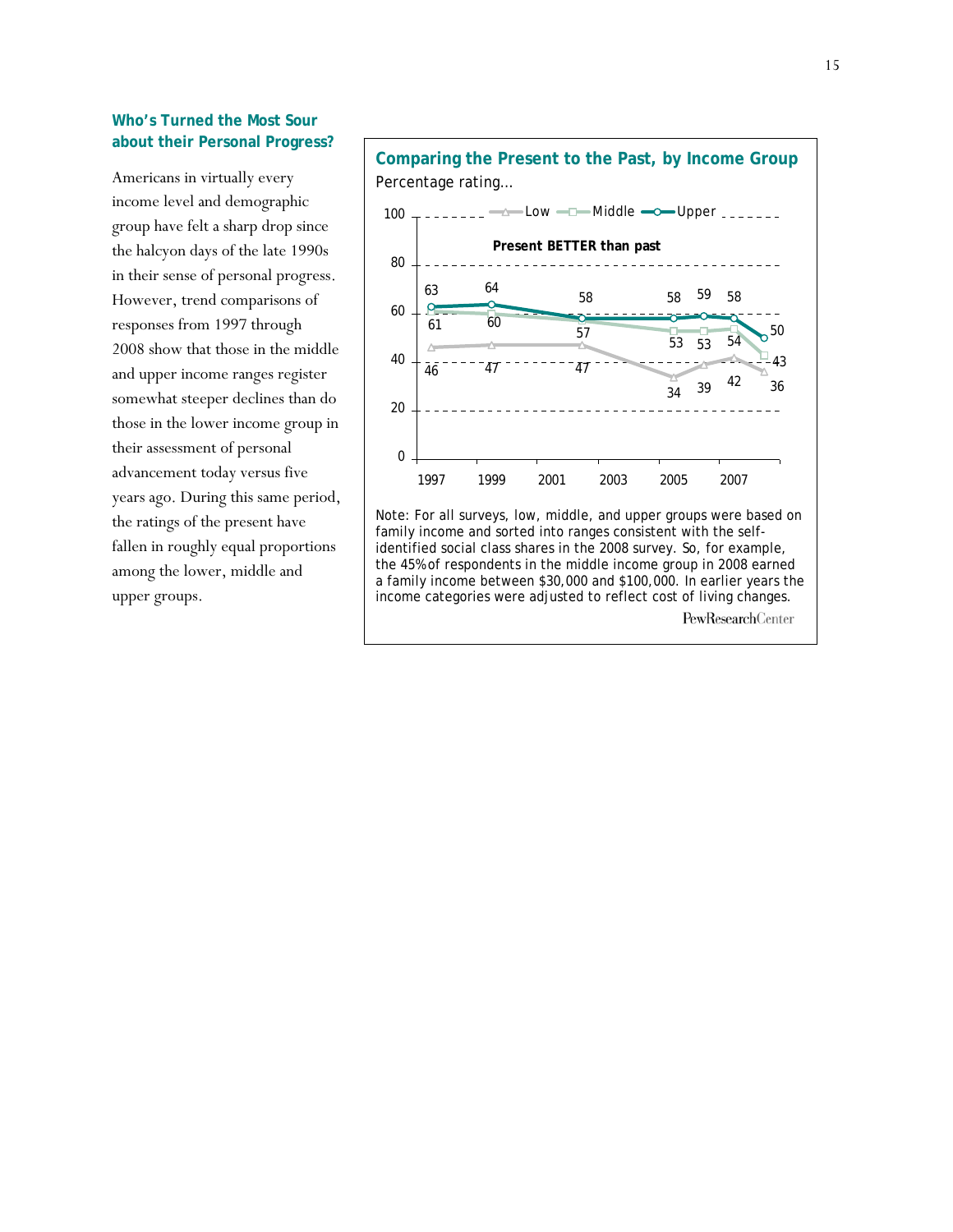#### **Doing Better than My Parents**

Despite the stagnation that so many in the middle class feel about their lives in the past five years, their outlook is far more upbeat when they make judgments that encompass a longer time period.

Fully two-thirds of those in the middle class say their standard of living is better than the one their parents had when they were at the same stage of their lives. Moreover, just one-in ten say their standard of living is worse than their parents' was at the same stage of life.

The idea that each generation should outdo its parents' generation has always been one of the keystones of the American dream. In this Pew survey, even a plurality of those who say they are lower or lower-middle

**Intergenerational Mobility: Looking Backward Upper Middle Lower** *All class class class* **My standard of living % % % % compared to my parents is…**  Much better 38 57 38 22 Somewhat better 27 23 29 27 About the same  $19$  13 21 19 Somewhat worse  $\begin{array}{cccc} 9 & 5 & 7 & 17 \end{array}$ Much worse 5 1 3 13 Don't know/Refused 2 1 2 2 100 100 100 100 Number of respondents 2413 522 1276 588 Question wording: Compared to your parents, when they were the age you are now, do you think your own standard of living now is much better, somewhat better, about the same, somewhat worse or much worse than theirs was? PewResearchCenter

class see themselves as having made this journey. Nearly half (49%) of these respondents say they are doing better than their parents did at the same age, while 30% say they are doing worse. And, at the other end of the

class rankings, fully 80% of those who describe themselves as upper or upper middle class say they're doing better than their parents, including 57% who say they are doing *much* better.

Looking at the full population, these assessments about inter-generational mobility have been extremely stable over the past 14 years, despite the ups and downs of the economy during this period.

### **What about the Kids?**

There *has* been some change, however, in a different measure of generational mobility – one that asks people to compare their own lives with the lives they expect their children to lead at the age they themselves are now.

|                                                                                                                                                                                                                        | All                   | Upper<br>class        | <b>Middle</b><br>class. | Lower<br>class  |
|------------------------------------------------------------------------------------------------------------------------------------------------------------------------------------------------------------------------|-----------------------|-----------------------|-------------------------|-----------------|
| My children's standard of %<br>living compared to mine<br>will be                                                                                                                                                      |                       | %                     | %                       | %               |
| Much better                                                                                                                                                                                                            | 26                    | 27                    | 27                      | 23              |
| Somewhat better                                                                                                                                                                                                        | 23                    | 25                    | 24                      | 22              |
| About the same                                                                                                                                                                                                         | 20                    | 25                    | 20                      | 14              |
| Somewhat worse                                                                                                                                                                                                         | 14                    | 12                    | 14                      | 16              |
| Much worse                                                                                                                                                                                                             | 7                     | 5                     | 5                       | 15              |
| No children (VOL.)                                                                                                                                                                                                     | 5                     | 4                     | 5                       | 4               |
| Don't know/Refused                                                                                                                                                                                                     | $\overline{5}$<br>100 | $\overline{2}$<br>100 | $\overline{5}$<br>100   | <u>6</u><br>100 |
| Number of respondents                                                                                                                                                                                                  | 2413                  | 522                   | 1276                    | 588             |
| Question wording: When your children are at the age you are<br>now, do you think their standard of living will be much better,<br>somewhat better, about the same, somewhat worse, or much<br>worse than yours is now? |                       |                       |                         |                 |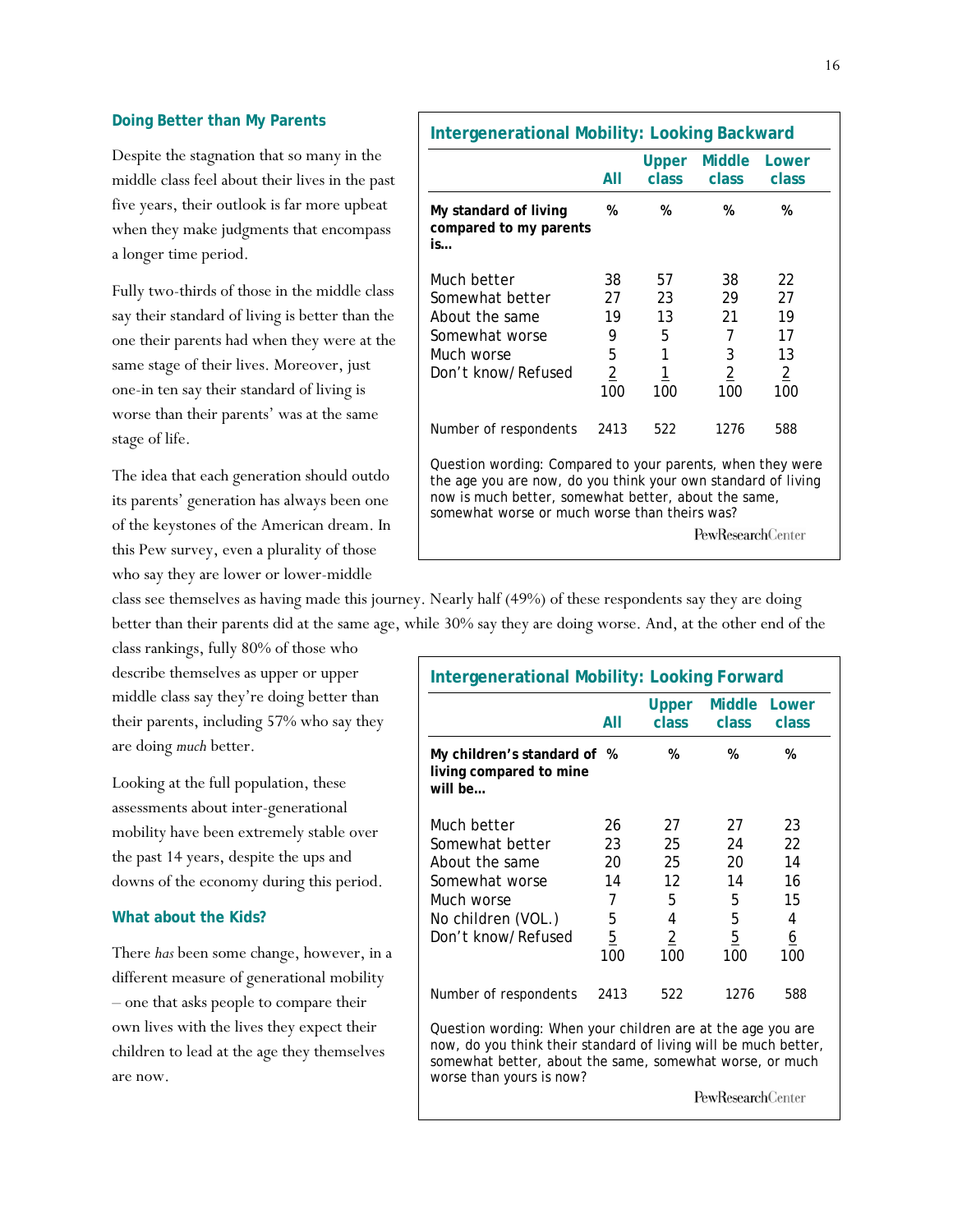The optimists outnumber the pessimists on this question, but not by nearly as lopsided a margin as they do on the question that asks people to rate their lives against their parents' lives. About half of the public (49%) say they expect their children to do better than them in life, while two-in-ten (21%) expect their children to do worse. The rest expect no difference or decline to answer. As recently as 2002, the public had been far more inclined to see their children besting them in life – 61% felt this way, compared with just 10% who felt their children would do worse.

There are very few class differences on this question. Nearly identical shares of the self-defined upper, middle and lower class say they expect their children to best them in life. However, there is a difference by class in those who take a very dim view of their children's prospects. Fully 15% of the self-defined lower class say they expect their children to do *much* worse than them in life, a view shared by just 5% of those in the middle and upper class.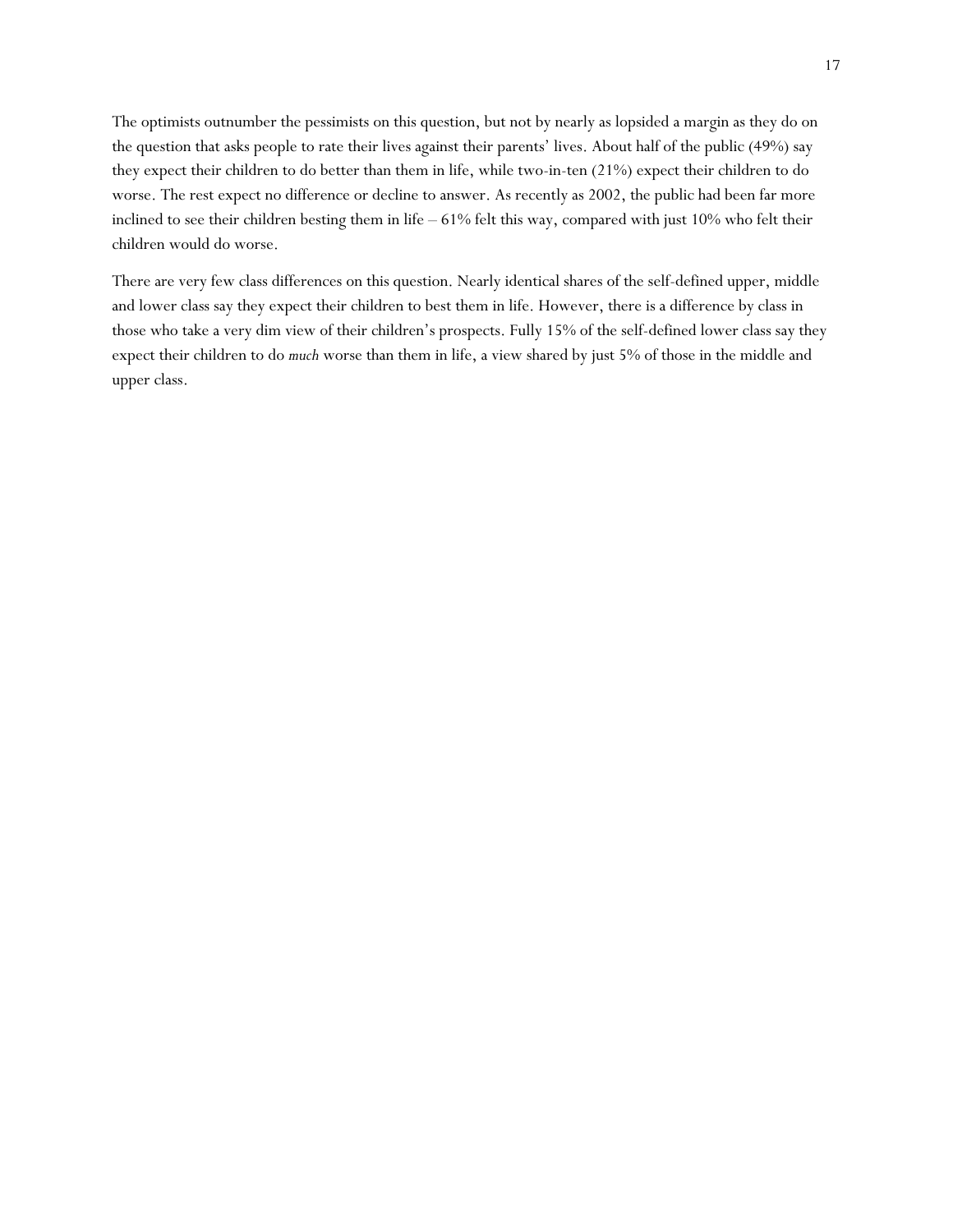## **The Middle Class Assesses the Middle Class**

There are several ways to look at how the middle class feels about the middle class standard of living. One is to ask them about their own lives. As we have shown in the preceding section, this line of inquiry yields a mixed verdict. Most people feel stagnant about their lives in the short term, but ahead of the game when they compare themselves with their parents.

But there is another perspective to consider. What happens when the middle class is asked to assess not their own lives, but the lives of the middle class?

Here, the responses turn broadly negative –

## **The Middle Class Blues**

Compared with five years ago, is it more or less difficult for middle class people to maintain their standard of living?

|                                                                                                            | All                                    | Upper<br>class                          | Middle<br>class                        | Lower<br>class        |  |  |
|------------------------------------------------------------------------------------------------------------|----------------------------------------|-----------------------------------------|----------------------------------------|-----------------------|--|--|
|                                                                                                            | %                                      | %                                       | %                                      | %                     |  |  |
| More difficult<br>Less difficult<br>About the same (VOL.)<br>Don't know/Refused                            | 79<br>12<br>6<br>$\overline{3}$<br>100 | 72<br>15<br>11<br>$\overline{2}$<br>100 | 78<br>13<br>6<br>$\overline{3}$<br>100 | 89<br><u>3</u><br>100 |  |  |
| Number of respondents                                                                                      | 2413                                   | 522                                     | 1276                                   | 588                   |  |  |
| Note: Based on respondents who identified themselves as<br>belonging to the lower, middle, or upper class. |                                        |                                         |                                        |                       |  |  |
|                                                                                                            |                                        |                                         | <b>PewResearch</b> Center              |                       |  |  |

to some degree, perhaps, reflecting the "I'm-okay-but-everyone-else-isn't" syndrome that has been familiar to social scientists since the dawn of public opinion survey research.

Fully 78% of those who describe themselves as middle class say it is more difficult now than five years ago for middle class people to maintain their standard of living. This view is so widely-held within the middle class that there are very few differences by demographic characteristic. However, middle class whites (81%) are a bit more inclined than middle class blacks (70%) or Hispanics (72%) to say that middle class life has grown more difficult. Also, 84% of those who are ages 50 to 64 say life for the middle class has gotten more difficult – a

slightly higher share than among younger or older adults who feel that way.

People who self-describe as upper and lower class also agree that life for the middle class has grown more difficult in the past five years. Nearly nine in ten (89%) of those who say they are lower or lower middle class say this, as do 72% of those who say they are upper or upper middle class.

Among the public as a whole, the view that it has become more difficult for middle class people to maintain their standard of living is much more prevalent now than it was two decades ago. Today 79% of all adults say this, compared with the 65%

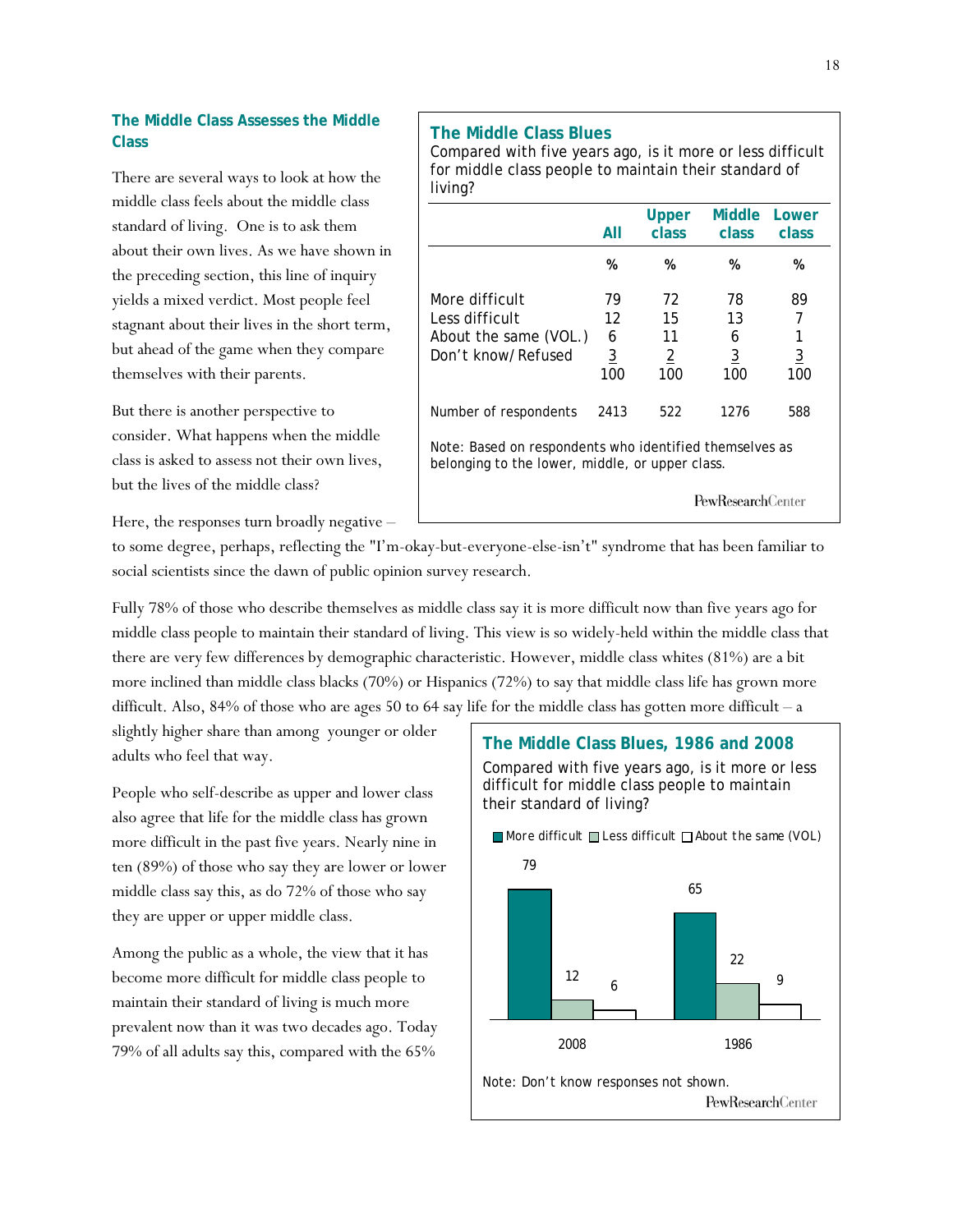who said the same thing in a 1986 survey by NBC and the Wall Street Journal.

The Pew survey also finds that most Americans believe that in the past 10 years it has become harder to get ahead in life, and easier to fall behind. About six-in-ten respondents (59%) say it is harder to get ahead today than it was 10 years ago; just 15% say it is easier to get ahead now. Also, nearly seven-inten (69%) say it is easier to fall behind now than it was 10 years ago, while just 11% say it is harder to fall behind.

The biggest class differences on questions about mobility deal with perceptions that it is harder now than 10 years ago to get ahead in life. Sevenin-ten of the self-described lower class

feels this way, compared with 59% of the middle class and just 50% of the upper class. By contrast, on the

question of whether it is easier to fall behind now than it was 10 years ago, there are virtually no differences by class; 71% of the lower class, 68% of the middle class and 68% of the upper class all agree.

## **The Public is in a Sour Mood on Many Fronts**

As this survey was in the field, much of the economic news agenda was devoted to reports about rising oil prices, falling housing prices, a turbulent mortgage market, and growing fears of a recession. Not surprisingly, the public's assessments about the state of the nation in general, and about the state of the national economy in particular, are quite downbeat.

## **Easier to Fall Behind, Harder to Get Ahead**

Compared with ten years ago, is it easier or harder today for people to…

|                                    | All                   | <b>Upper</b><br>class | <b>Middle</b><br>class   | Lower<br>class        |
|------------------------------------|-----------------------|-----------------------|--------------------------|-----------------------|
|                                    | %                     | %                     | %                        | %                     |
| Get ahead                          |                       |                       |                          |                       |
| Easier to get ahead today          | 15                    | 15                    | 16                       | 11                    |
| Harder to get ahead today          | 59                    | 50                    | 59                       | 70                    |
| Same as 10 years ago               | 24                    | 33                    | 23                       | 17                    |
| Don't know/Refused                 | $\overline{2}$<br>100 | $\overline{2}$<br>100 | $\overline{2}$<br>100    | $\overline{2}$<br>100 |
| <b>Fall behind</b>                 |                       |                       |                          |                       |
| Easier to fall <i>behind</i> today | 69                    | 68                    | 68                       | 71                    |
| Harder to fall <i>behind</i> today | 11                    | 7                     | 10                       | 16                    |
| Same as 10 years ago               | 18                    | 23                    | 19                       | 11                    |
| Don't know/Refused                 | $\overline{2}$<br>100 | $\overline{2}$<br>100 | $\overline{3}$<br>100    | $\overline{2}$<br>100 |
| Number of respondents              | 2413                  | 522                   | 1276                     | 588                   |
|                                    |                       |                       | <b>PewResearchCenter</b> |                       |

|                                                               | AII                   | Upper<br>class.       | <b>Middle</b><br>class | Lower<br>class        |
|---------------------------------------------------------------|-----------------------|-----------------------|------------------------|-----------------------|
|                                                               | %                     | %                     | %                      | %                     |
| Satisfied with the way<br>things are going in<br>the country? |                       |                       |                        |                       |
| Satisfied                                                     | 30                    | 38                    | 32                     | 17                    |
| Dissatisfied                                                  | 62                    | 58                    | 60                     | 72                    |
| Don't know/Refused                                            | <u>8</u><br>100       | $\overline{4}$<br>100 | 8<br>100               | 11<br>100             |
| Describe state of the<br>nation's economy                     |                       |                       |                        |                       |
| <b>Fxcellent</b>                                              | $\mathcal{P}$         | 3                     | $\mathcal{P}$          | 1                     |
| Good                                                          | 21                    | 29                    | 23                     | 12                    |
| Not so good                                                   | 50                    | 47                    | 53                     | 45                    |
| Poor                                                          | 26                    | 21                    | 21                     | 40                    |
| Don't know/Refused                                            | $\overline{1}$<br>100 | $\star$<br>100        | $\mathbf{1}$<br>100    | $\overline{2}$<br>100 |
| Number of respondents                                         | 2413                  | 522                   | 1276                   | 588                   |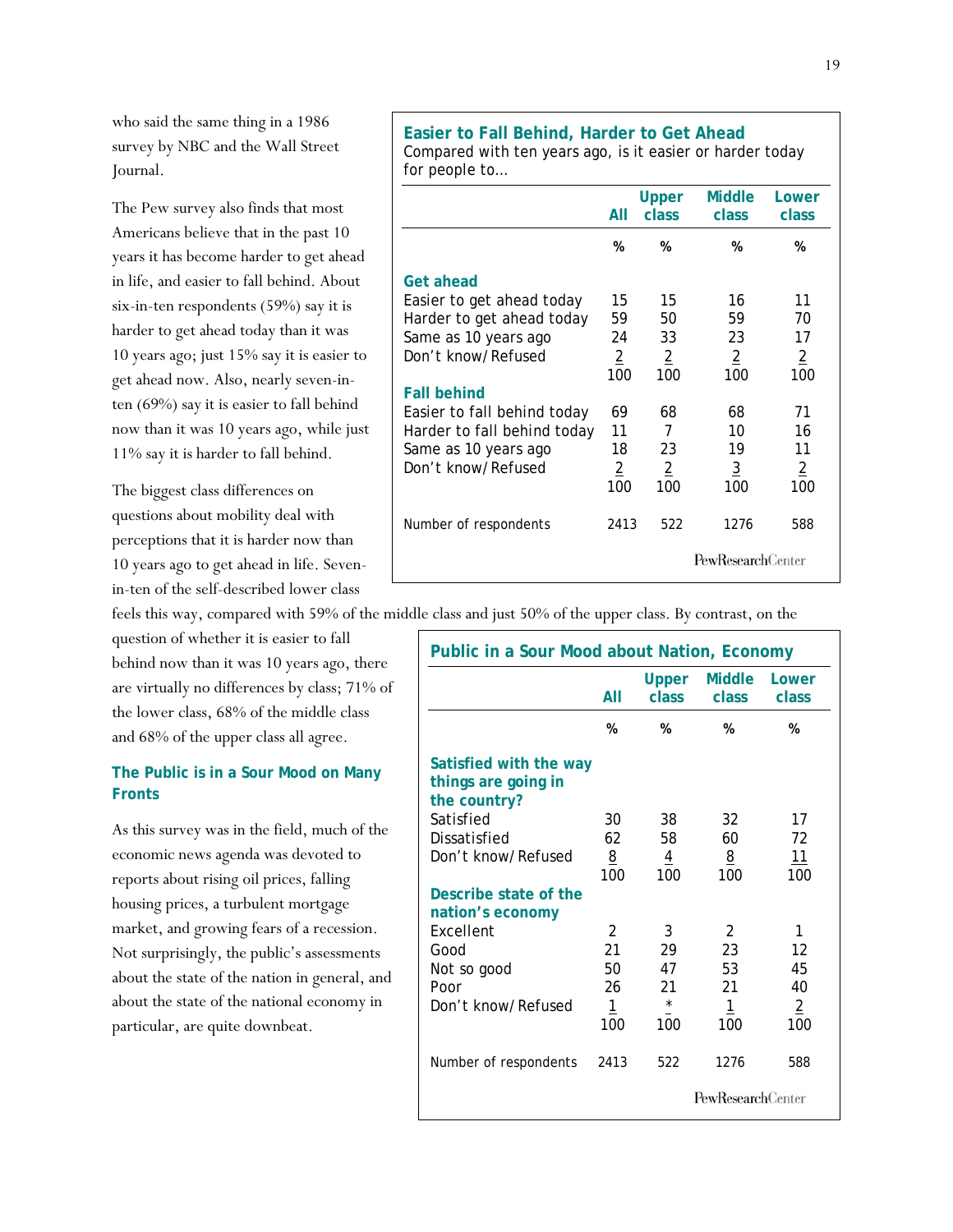Just three-in-ten Americans say they satisfied with the way things are going in the country, compared with 62% who are dissatisfied. Fully 72% of those in the lower-class say they are dissatisfied, compared with 60% in the

middle class and 58% in the upper-class.

More than three-quarters of the public describes the economy as not so good (50%) or poor (26%). Here, too, there are some differences by class. Some 32% of the upper-class describes the economy as excellent or good, compared with 25% of the middle class and just 13% of the lower class.

What effect might these very negative assessments about the economy have on people's assessments of their own personal financial situation? If history is a guide, not much. As the chart to the right illustrates, the public's judgments about the national economy fluctuate widely in response to changing economic conditions, while their judgments about their own

**Ratings for U.S. Economy and Own Financial Situation, 1992-2008** 

% of respondents saying "excellent or good"



Question wording: How would you rate economic conditions in this country today as excellent, good, only fair, or poor? AND How would you rate your own personal financial situation? Would you say you are in excellent shape, good shape, only fair shape or poor shape financially? Source: Surveys on the US economy from 1992 to 2003 by Gallup; from 2004 to present by The Pew Research Center for the People and the Press. Personal finance data from 1992 and 1993 by U.S. News & World Report; from 1994 to present by the Pew Research Center for the People & the Press.

PewResearchCenter

personal financial situation tend to be more stable.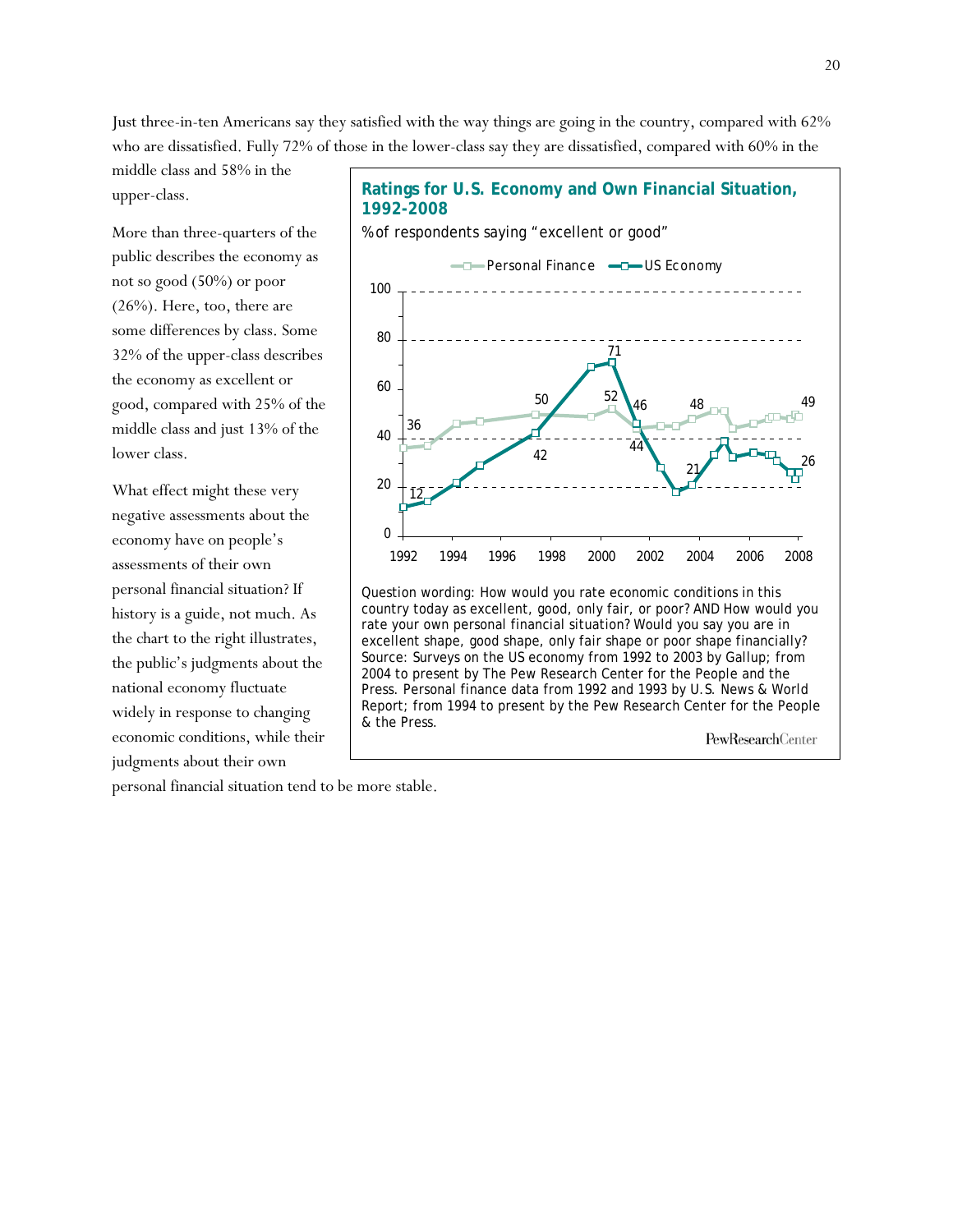## **Chapter 3: Middle Class Finances**

The financial circumstances of the middle class range from comfortable and secure to stressed and uncertain. While most in the middle class report they have money to spend after the bills are paid, six-in-ten say that they faced at least some financial pressures in the past year—and about two-thirds expect to have problems in the year ahead.

The survey also found that the traditional relationship of home ownership and higher income remains particularly strong in the middle class. Still, many middle class homeowners also report feeling the strain: 21% say that they are living from paycheck to paycheck. That share is not appreciably different from other middle class Americans.

Overall, the survey finds that threequarters of all middle class Americans say they either live comfortably (39%) or say they meet expenses with "a little left over" (37%). But for nearly a quarter of all middle class Americans, the monthly race to pay

| Who's Comfortably Middle Class, and Who's Not?<br>Which phrase best describes your financial situation? |             |             |             |                   |           |
|---------------------------------------------------------------------------------------------------------|-------------|-------------|-------------|-------------------|-----------|
|                                                                                                         |             | <b>Meet</b> | <b>Just</b> | Don't             |           |
|                                                                                                         | Live        | expenses,   | meet        | meet              | DK/       |
|                                                                                                         | Comfortably | some left   | expenses    | expenses          | Ref       |
|                                                                                                         | %           | %           | %           | %                 | %         |
| All middle class                                                                                        | 39          | 37          | 20          | 3                 | $1 = 100$ |
|                                                                                                         |             |             |             |                   |           |
| Gender                                                                                                  |             |             |             |                   |           |
| Male                                                                                                    | 43          | 35          | 18          | 3                 | $1 = 100$ |
| Female                                                                                                  | 36          | 38          | 21          | 4                 | $1 = 100$ |
| Race/Ethnicity                                                                                          |             |             |             |                   |           |
| White, non-Hispanic                                                                                     | 42          | 38          | 17          | $\overline{2}$    | $1 = 100$ |
| Black, non-Hispanic                                                                                     | 43          | 32          | 17          | 7                 | $1 = 100$ |
| Hispanic                                                                                                | 24          | 39          | 30          | $\overline{7}$    | $* = 100$ |
|                                                                                                         |             |             |             |                   |           |
| Age                                                                                                     |             |             |             |                   |           |
| 18-29                                                                                                   | 45          | 33          | 16          | 6                 | $* = 100$ |
| 30-49                                                                                                   | 34          | 43          | 20          | $\overline{2}$    | $1 = 100$ |
| $50 - 64$                                                                                               | 38          | 34          | 24          | 3                 | $1 = 100$ |
| $65+$                                                                                                   | 46          | 33          | 18          | 3                 | $0 = 100$ |
|                                                                                                         |             |             |             |                   |           |
| <b>Education</b>                                                                                        |             |             |             |                   |           |
| College grad                                                                                            | 45          | 40          | 14          | 1                 | $* = 100$ |
| Some college                                                                                            | 41          | 40          | 18          | 1                 | $* = 100$ |
| HS grad or less                                                                                         | 36          | 33          | 24          | 6                 | $1 = 100$ |
| <b>Family income</b>                                                                                    |             |             |             |                   |           |
| \$100,000+                                                                                              | 53          | 33          | 13          | 1                 | $* = 100$ |
| \$50K-\$99K                                                                                             | 42          | 44          | 13          | $\star$           | $1 = 100$ |
| \$30K-\$49K                                                                                             | 37          | 39          | 21          | 3                 | $* = 100$ |
| LT \$30,000                                                                                             | 28          | 33          | 30          | 9                 | $* = 100$ |
|                                                                                                         |             |             |             |                   |           |
| Note: Based on respondents who identified themselves as belonging to the middle                         |             |             |             |                   |           |
| class.                                                                                                  |             |             |             | PewResearchCenter |           |
|                                                                                                         |             |             |             |                   |           |

their bills ends, at best, in a dead heat, including 3% who say they don't meet expenses.

Hispanics and those with family incomes of less than \$30,000 a year have the most trouble when it comes time to pay the bills: nearly four-in-ten of each group say they just meet their expenses or fall short. Notably, when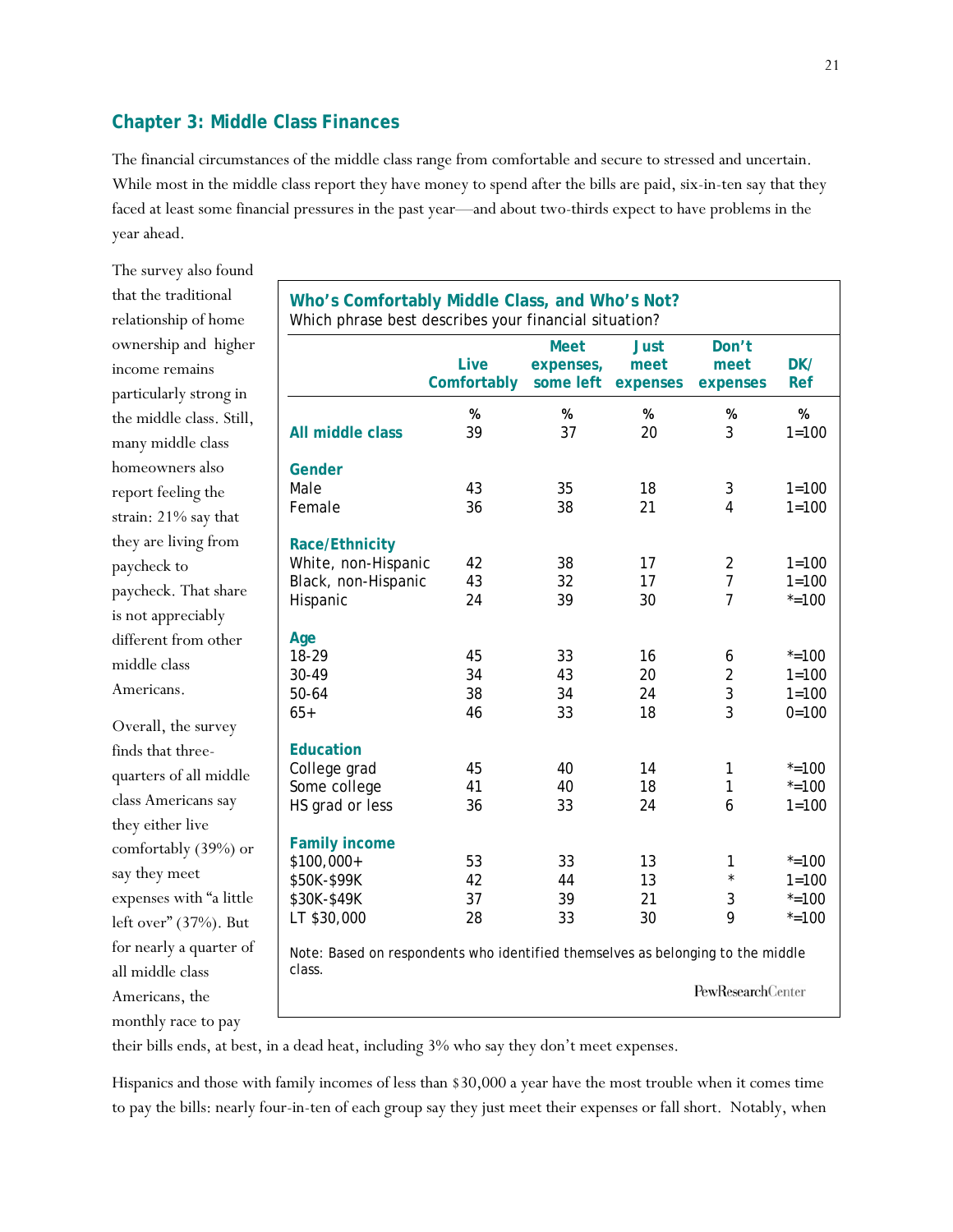asked to characterize their financial condition, similar proportions of middle class blacks (43%) and whites (42) describe their financial condition as "comfortable." The least financially pressured: the youngest and oldest. Nearly half of all middle class Americans ages 65 or over say they live comfortably (46%), and a third say they have a little extra left over each month. Similarly, a 45% plurality of those younger than 30 say they live comfortably while a third report having extra cash after their expenses are paid. Among those 30 to 64 years old about a third say they live comfortably.

### **There's Trouble Right Here in the Middle Class**

To measure the extent to which the middle class is facing financial difficulties, survey respondents were asked if they had experienced each of five financial problems in the past year, ranging in severity from having to trim expenses to losing their job. An analysis of their responses suggests that, to some degree, financial strain is broadly felt throughout much of the middle class.

Predictably, the middle class faced fewer financial problems in the past year than the lower class but significantly more than those in the upper class. For example, about half of the middle class (53%) say they had to cut back on household spending in the past year, compared with 75% of those in the lower classes and just 36% of those who identify with the upper class. Also, one-in-ten middle class Americans say they lost their job in the past year, similar to the proportion of the upper class who say they were laid off or fired, but less than half the proportion of the lower class who say they lost their job (25%).

Middle class Americans also are less than half as likely as those in the lower class but nearly twice as likely as the upper class to have trouble paying housing expenses or to experience difficulties getting or paying for medical care.

#### **Troubled Times…**

Percentage who have experienced the following problems in the past year

|                                                                                                                                                                                                    | All                                     | Upper                                   | <b>Middle</b>                     | Lower                       |  |
|----------------------------------------------------------------------------------------------------------------------------------------------------------------------------------------------------|-----------------------------------------|-----------------------------------------|-----------------------------------|-----------------------------|--|
|                                                                                                                                                                                                    | %                                       | %                                       | %                                 | %                           |  |
| Had to cut back on your<br>household spending because<br>money was tight                                                                                                                           | 55                                      | 36                                      | 53                                | 75                          |  |
| You or someone else in your<br>household had to start working<br>or take an extra job                                                                                                              | 24                                      | 10                                      | 21                                | 42                          |  |
| Had trouble getting or paying<br>for medical care                                                                                                                                                  | 23                                      | 11                                      | 18                                | 43                          |  |
| Had problems paying your rent<br>or mortgage                                                                                                                                                       | 16                                      | 5                                       | 12                                | 33                          |  |
| Been laid off or lost your job                                                                                                                                                                     | 14                                      | 9                                       | 10                                | 25                          |  |
| Percentage who experienced problems in the past year:                                                                                                                                              |                                         |                                         |                                   |                             |  |
| None of these things<br>One<br>Two or three<br>Four or more                                                                                                                                        | 37<br>27<br>27<br>$\overline{9}$<br>100 | 56<br>28<br>14<br>$\overline{2}$<br>100 | 40<br>29<br>25<br><u>6</u><br>100 | 15<br>22<br>42<br>21<br>100 |  |
| Note: Based on respondents who identified themselves as belonging to<br>the lower, middle, or upper class and also answered the five questions<br>composing the index.<br><b>PewResearchCenter</b> |                                         |                                         |                                   |                             |  |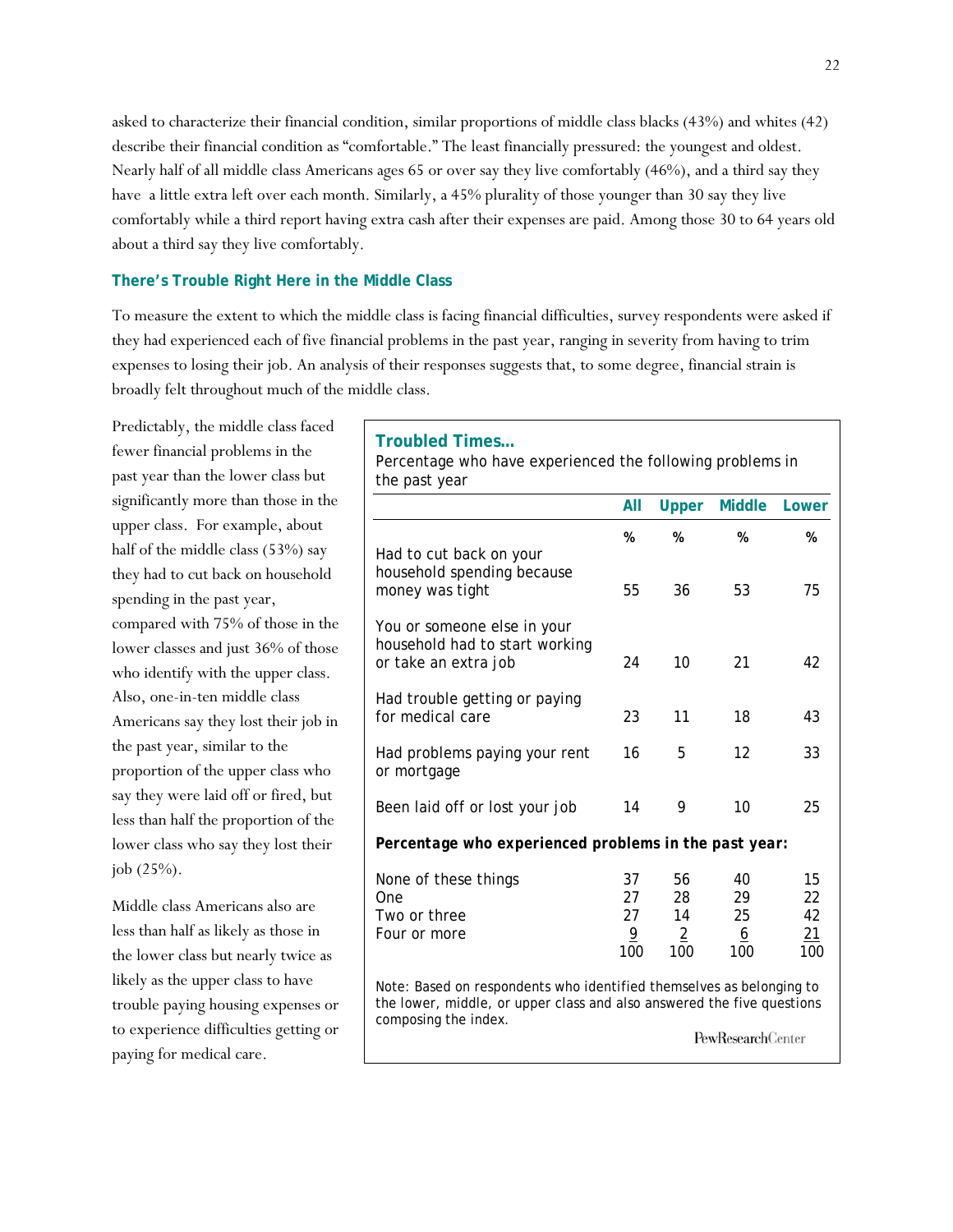Overall, six-in-ten middle class adults say they faced at least one of the five problems in the past year, and nearly a third (31%) report they had experienced two or more. Forty percent experienced none of the five problems, compared with just over half (56%) of all upper class Americans but only 15% of those who self-identified as lower class.

## **Looking Ahead**

Many in the middle class anticipate more economic problems in the year ahead. About half say it's likely that in the coming year they will have trouble saving money, while a similar proportion predict they will be forced to cut back on spending. A quarter predict they'll have trouble paying their bills. Two-in-ten say they probably will face all three problems.

There is a predictable class division on most of these concerns. For example, 51% of the middle class say that in the coming year they will have trouble saving for the future, compared with 38% of the upper class and 67% of the lower class. A slightly different question produces a complementary result: Three-quarters of the middle class say they currently aren't saving as much money as they should—a finding confirmed by federal data which shows that the personal savings in this country has declined sharply in the past several decades.<sup>4</sup>

The survey also found that those who faced the most problems in the past year were the most likely to predict they'll have difficulties in the next 12 months. More than eight-in-ten middle class Americans who experienced at least three financial problems in the past year say they expected to face multiple financial challenges in the year ahead.

 $\overline{\phantom{a}}$ 

## **…And More Trouble is Coming**

Percentage who say it is likely they will experience the following in the coming year:

|                                                                                                                                                                         | All |    | <b>Upper Middle Lower</b> |    |  |
|-------------------------------------------------------------------------------------------------------------------------------------------------------------------------|-----|----|---------------------------|----|--|
|                                                                                                                                                                         | %   | %  | %                         | %  |  |
| Have trouble paying<br>your bills                                                                                                                                       | 31  | 14 | 25                        | 60 |  |
| Have trouble saving<br>for the future                                                                                                                                   | 52  | 38 | 51                        | 67 |  |
| Have to cut back on<br>household spending                                                                                                                               | 54  | 37 | 50                        | 77 |  |
| Percentage that says it is likely they will experience<br>problems in the coming year:                                                                                  |     |    |                           |    |  |
|                                                                                                                                                                         | %   | %  | %                         | %  |  |
| None of the problems                                                                                                                                                    | 31  | 47 | 33                        | 12 |  |
| One                                                                                                                                                                     | 23  | 27 | 24                        | 14 |  |
| Two                                                                                                                                                                     | 22  | 16 | 23                        | 27 |  |
| All three                                                                                                                                                               | 24  | 10 | 20                        | 47 |  |
| Note: Based on respondents who identified themselves as<br>belonging to the lower, middle, or upper class and also<br>answered the three questions composing the index. |     |    |                           |    |  |
|                                                                                                                                                                         |     |    | <b>PewResearch</b> Center |    |  |

<sup>4</sup> Federal Reserve Bank of San Francisco, Economic Letter, 2005-30, November 10, 2005.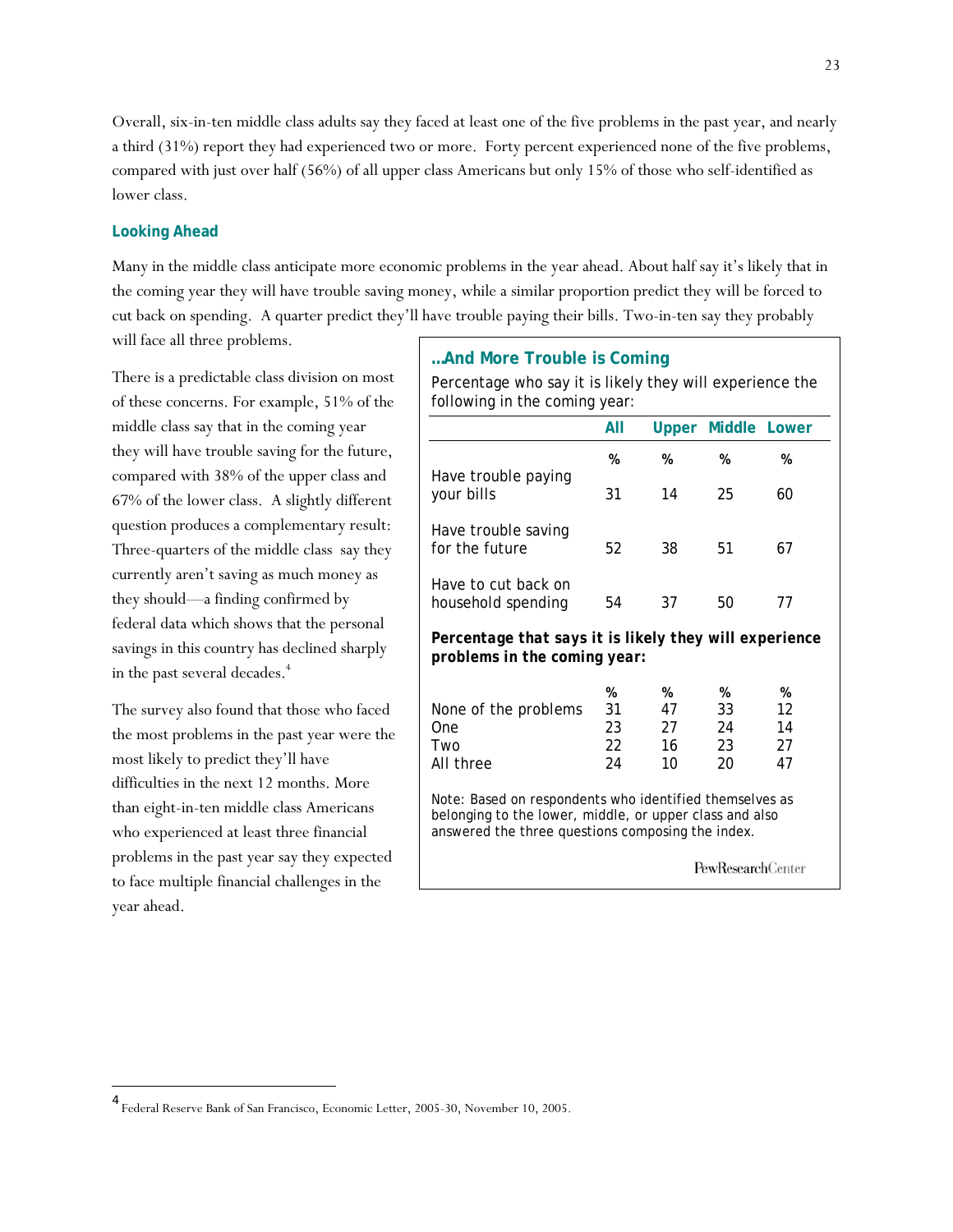### **Who's Hurting?**

The older, better educated and more affluent members of the middle class experienced relatively few financial problems in the past year. At the same time, minorities as well as those who are less financially well-off experienced comparatively more difficulties.

Fully half of all those with incomes of \$100,000 or more experienced none of the five problems tested in the survey, compared with a third of whose family incomes are below \$50,000. By contrast, a four-in-ten plurality of those in the middle class who earned the least experienced two or more problems.

Similarly, the better educated faced fewer problems than those with comparatively less schooling, in part because education and income are positively linked. Among college graduates, nearly half (46%) experienced none of the problems financial problems tested in the survey the previous year, compared with 23% of those who did not finish high school.

The differences by age apparent elsewhere in the survey are even more striking here. Middle class Americans who are ages 65 or older experienced remarkably few financial difficulties, large or small, in the past year: Fully twothirds say they did not have to deal with any of the five problems tested in the survey. And seven-in-ten say they didn't have to trim expenses in the past 12 months, compared with less than half of all Americans.

# Based on middle class respondents *Number of problems experienced:*   **Two or None One More Gender % % %** Male 42 27 31 *Under 50 31 31 38 50 or older 58 20 22* Female 38 31 31  *Under 50 30 31 39 50 or older 47 32 21* **Race/Ethnicity**  White, non-Hispanic 42 31 27 Black, non-Hispanic 35 25 40 Hispanic 25 27 48 **Age**  18-29 30 28 42 30-49 31 33 36 50-64 41 30 29 65+ 66 21 13 **Retirement status**  Retired 60 26 14 Not retired 33 30 37 **Education**  College grad+ 46 30 24 Some college 38 29 33 High school grad  $42$  28 30 LT HS 23 30 47 **Income**  Lt \$50,000 34 25 41 50-100,000 39 34 27 100,000+ 50 25 25

Note: Based on respondents who identified themselves as belonging to the middle class and also answered the five questions composing the index.

PewResearchCenter

#### **Who's Hurting?**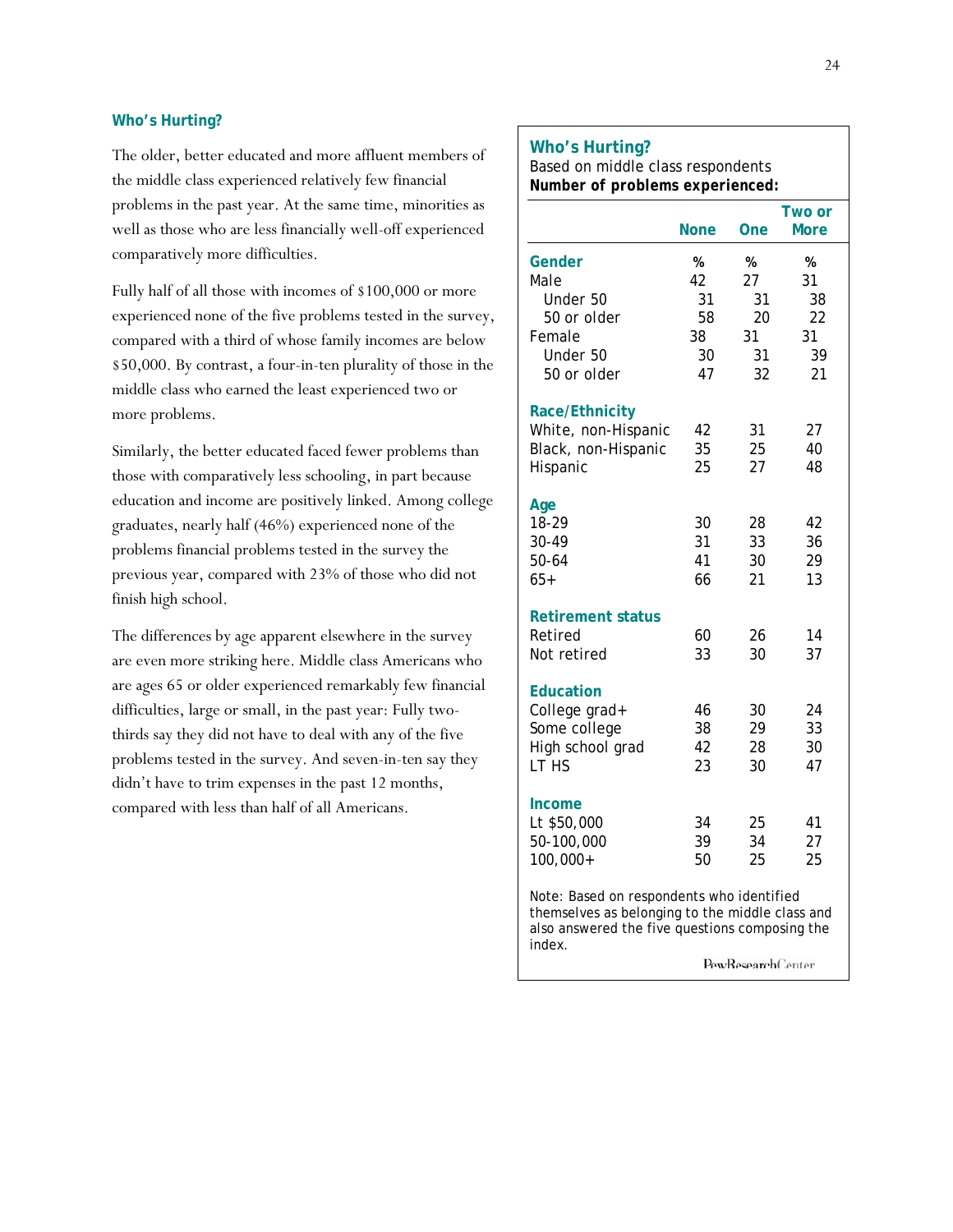### **Home Ownership and Wealth**

l

To help gauge the financial situation of America's middle class homeowners, our survey asked respondents if they owned a home, how much of their home loans they had paid off, and what proportion of their total net worth was represented by the equity they had in their home. Almost one-in-five (19%) assesses their homes as being worth under \$100,000. A plurality (46%) of middle class homeowners say that their homes are worth \$100,000 to \$250,000; 24 percent put this value as between \$250,000 to \$500,000; while 5 percent report their homes are worth \$500,000 or more.

In terms of paying off their mortgages, 30 percent say they have paid them off in full. An additional 15 percent have paid off more than half their mortgages and 12 percent have paid off about onehalf. That leaves 40 percent of the middle class homeowners with more than half of their mortgages still to be paid.

Nearly two-thirds of all middle class homeowners say their home represents at least half of their total assets, which includes business assets, savings, investments, and retirement accounts. More than a third (36%) say their home amounts to "about fifty percent" of their total holdings. An additional 29% estimate that the home equity is more than half of the total wealth while 27 percent say it is less than half.

# **Middle Class and Home Ownership Middle class Values of One's Home %** Less than \$100,000 19 \$100,000-\$249,999 46 \$250,000-\$499,999 24 \$500,000 or more 5 Don't know/Refused 6 **100 Share of Mortgage Paid**  All 30 More than half 15 About half 12 Less than half 40 Don't know/Refused 3 **100** Number of respondents 891 Note: Based on respondents who own a home and identified themselves as belonging to the middle class. PewResearchCenter

Using these questions, we made a rough estimate of homeowners' total wealth holdings. Our median value of middle class home-owner wealth is \$187,500 (which is very close to the 2004 Survey of Consumer Finances median net worth of homeowners of \$185,000).

Using the median wealth estimate as a dividing line, we split all homeowners into a high-wealth group and a low-wealth group. The high-wealth homeowner group includes 30% of the middle class, and the low-wealth homeowner group includes about 29% of the middle class. The remainder of the middle class, 41%, consists of non homeowners and of homeowners who declined to answer questions about the value of their homes.<sup>5</sup>

<sup>5</sup> About 10 percent of homeowners were included in the non-homeowner group because they declined to answer one of the three follow-up questions given to homeowners.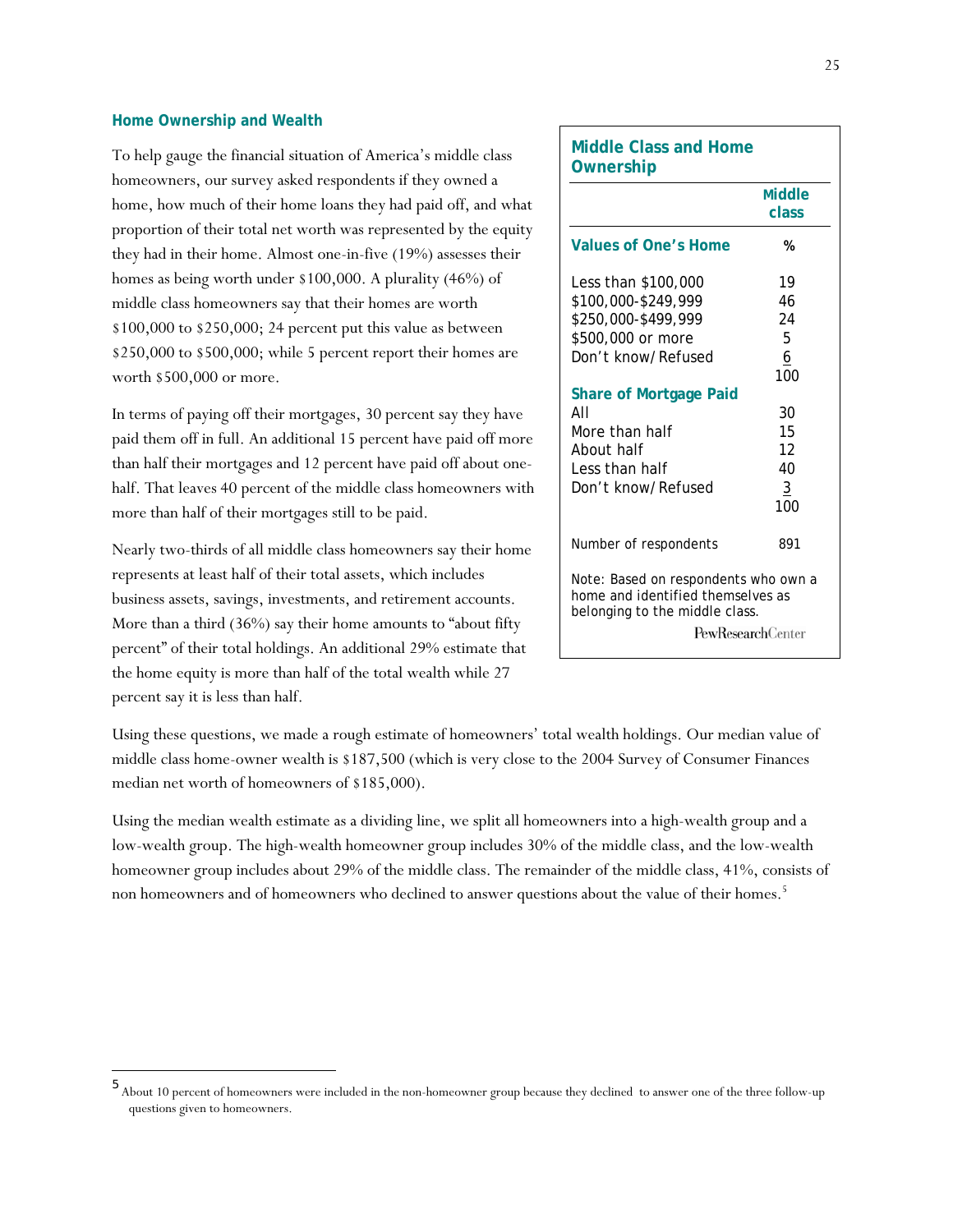These groups align reasonably closely with individuals' assessment of their own financial situation within the middle class. Among the high wealth group, more than half describe themselves as "living comfortably"; by contrast, only three-inten of the low wealth group say that about themselves.

Middle class non-homeowners are a more mixed group. Some 36 percent say that they live comfortably. This group is disproportionately young—41 percent are under 30 years old, compared with just 3 percent of the high-wealth group.



Twenty-nine percent of this group has trouble meeting expenses, while 24% of low wealth homeowners and 12% of high wealth homeowners feel similarly stressed.

When comparing themselves to their parents at a similar age, both middle class home-owning groups are more likely than non-owners to say they live better than their parents did: 73 percent for the high wealth group, 69 percent for the low wealth group, and 61 percent for those who do not own their homes.

But more than half of the high-wealth group is more than 50 years of age, and many are past their peak earning years. Consequently, they are more likely than the other two groups to not expect their quality of life to rise in the next five years. Further, they are less likely to say that their quality of life is higher than five years earlier.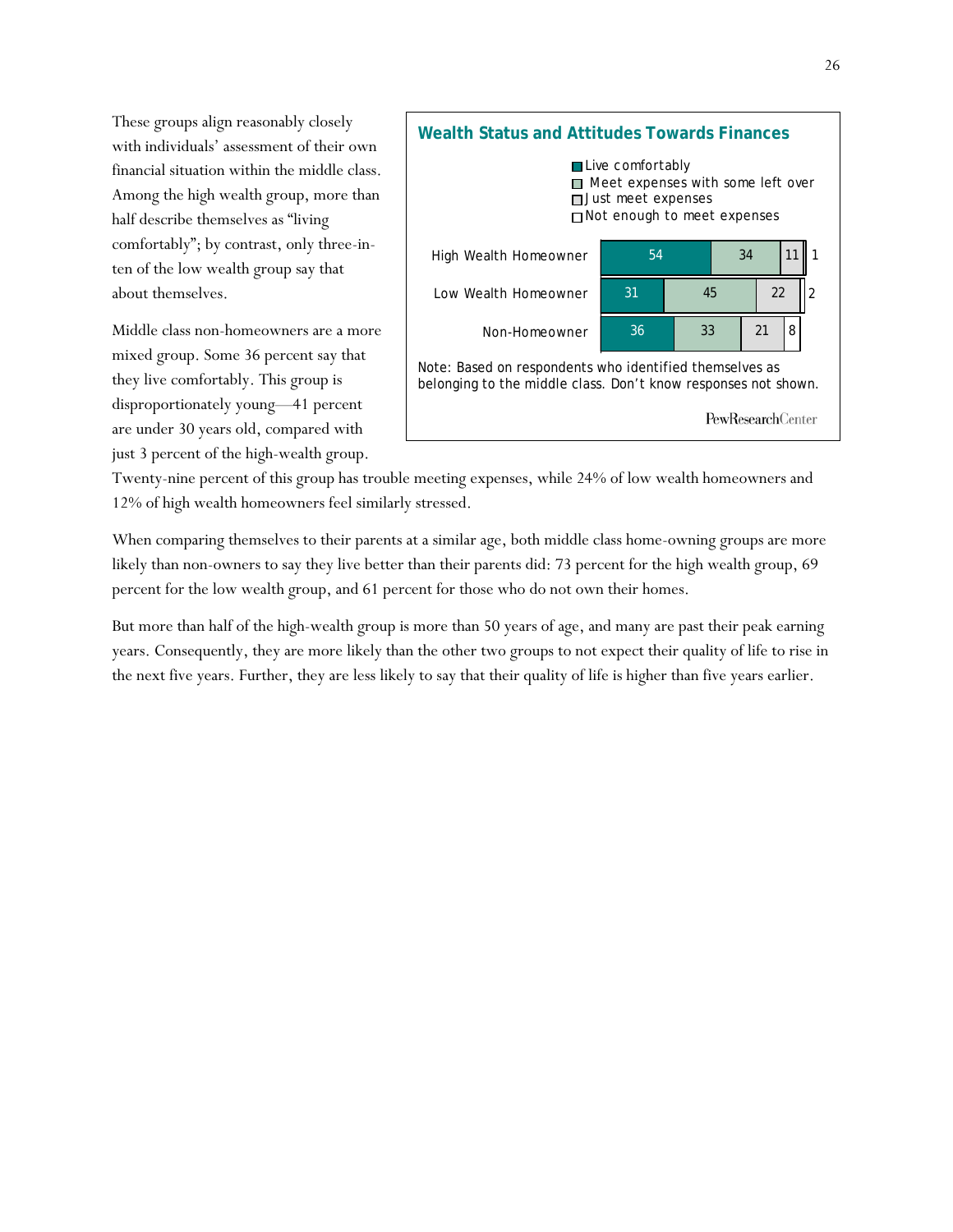# **Chapter 4: Middle Class Priorities and Values**

Marriage. Career. Children. Religion. Free time. Wealth. Good works. That's a list of some of the big things that people value in their lives. But which does the middle class value most?

In a nation often portrayed as idealizing money and hard work, the answer given as "very important" most often among a list of seven items is free time -- or as the Pew survey question puts it, "having enough time to do the things you want."

Some two-thirds (68%) of the selfidentified middle class say that free time is very important to them. That's more than say the same about anything else on the list, including having children (62%), having a successful career (59%), being married (55%), living a religious life (53%), and donating to charity or doing volunteer work (52%). And having free time is many times more important than

being wealthy, which was rated as very important by only 12% of the middle class.

When it comes to these life priorities, there is almost no class difference in the responses. Slightly higher shares of the middle class and upper class, compared with the lower class, say that being married is very important to them. The upper class is slightly more likely than the middle and lower classes to say that being wealthy is very important. Other than that, the three classes respond to the questions about priorities in similar ways.

The finding about the widespread importance of free time raises intriguing questions. Is this a reaction to the stress of modern life? Is leisure-time shrinking for middle class Americans? And who values free time the most – those who already have it, or those who wish they did?

#### 64 55 55 52 62 46 59 55 Successful career Being married Volunteer or charity work

Upper class  $\Box$  Middle class  $\Box$  Lower class

15

13

12

**Life Priorities Vary Little by Class**  % of respondents saying "very important"

Having free time

Having children

Living a religious life

Being wealthy

Note: Based on respondents who identified themselves as belonging to the lower, middle, or upper class.

PewResearchCenter

50

52

53

53

## **The Importance of Free Time by Age**



**PewResearchCenter** 

69

68

61

63

62

59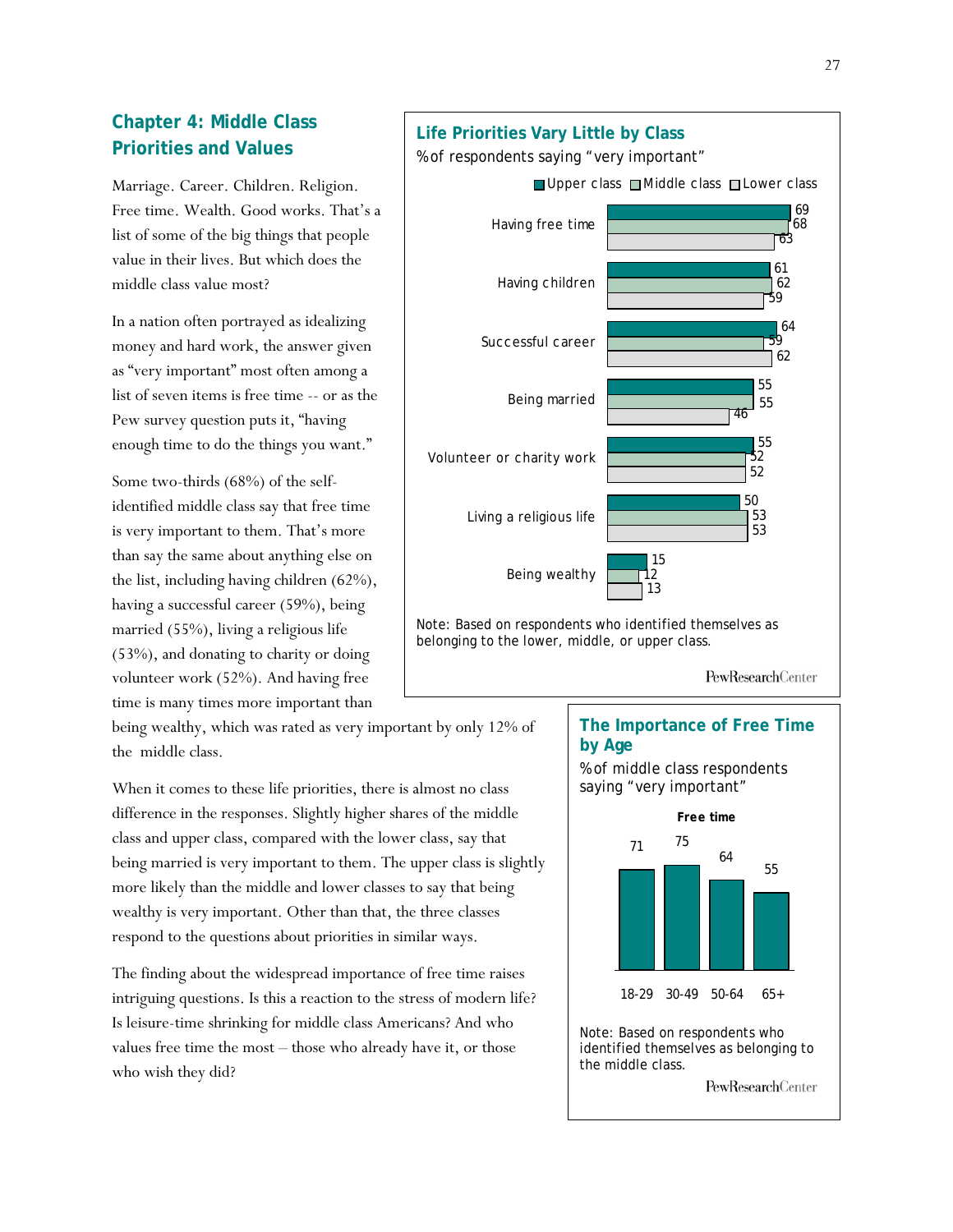The last question is easiest to answer. Free time holds the most widespread appeal for those who are in demographic groups that would seem to have the least of it. Among the middle class, a greater share people who are employed (72%) than those who are not employed (66%) or are retired (57%) say that free time is very important to them. Similarly, 75% of adults who are in the busy middle years of life (ages 30 to 49) say that free time is very important to them, compared with just 55% of those who are ages 65 and older.

Using a broader measure of personal priorities, middle class mothers with children younger than 18 are slightly more likely to say that free time is somewhat or very important to them (98% do) than are fathers of minor children (91%). But what stands out more is that free time is so important to middle class Americans that there are few stark distinctions. Among all major demographic categories—by race or ethnicity, marital status and age—at least 90% say that free time is somewhat or very important.

The image of the American in a hurry has been a theme of literature and essays since the founding of the republic. It also has been a finding of social science surveys. In a 2004 General Social Survey, for example, 31% of Americans said they always feel rushed**.** That was significantly higher than the 25% who felt that way in 1982. The share of people who sometimes feel rushed stayed about the same (it was 54% in 2004). But the proportion that never feels rushed declined, from 22% in 1982 to 15% in 2004.

As for who feels most rushed, a 2005 Pew survey found that women are slightly more likely than men to say they are rushed. The gap is widest between working mothers of children younger than 18 (41%) and working fathers of children younger than 18 (26%).

However, this increased perception of being rushed comes as some recent findings from social science research indicate that Americans may have more free time now than they did several decades ago. Weekly leisure for men grew by at least six hours between 1965 and 2003, and for women by at least four hours, according to recent research by economists Mark Aguiar and Erik Hurst, who analyzed data from standardized time-use diaries kept over many decades by different people. Their work also found that the most educated Americans (those with college degrees) had the smallest gains in leisure time.

Not all researchers agree that leisure time has increased in recent decades; some cite other data indicating that Americans' work hours have expanded, reducing their free time. Even some of those who contend that free time has increased say that leisure time has become more fragmented or interrupted, and therefore less pleasant. For example, they point to a rise in multi-tasking and conclude that doing more than one activity at a time produces a more rushed leisure experience.

In short, there is no settled view from the academic community about whether Americans have more free time now than in the past. But no matter what the trends may show, a large majority of Americans today see free time as a major priority in their lives.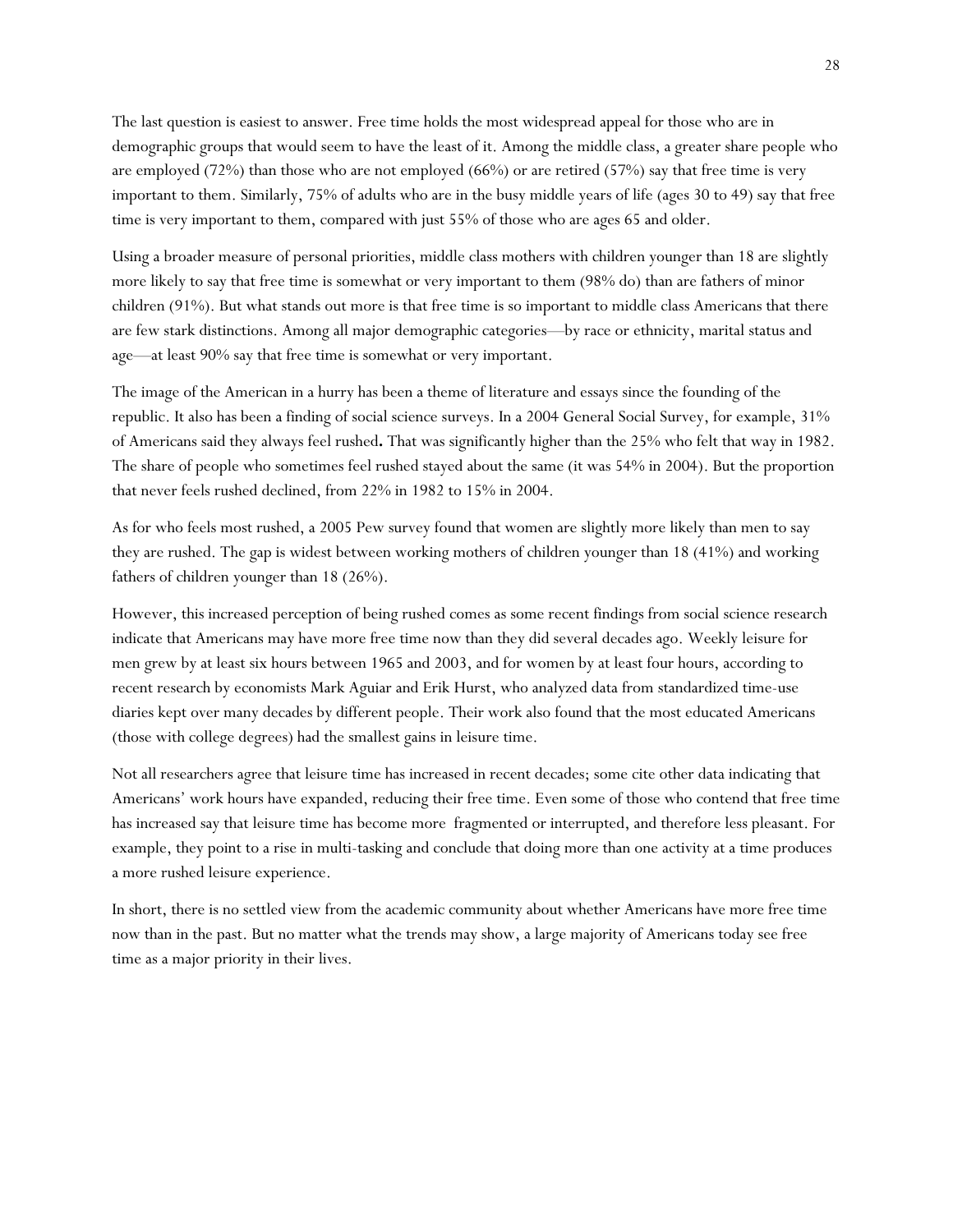## **Middle Class Subgroups**

Within the self-identified middle class, the importance given to these various life priorities differs depending on one's age, and, to some extent, gender and race and ethnicity.

**Age**. Young adults ages 18 to 29 say their top three priorities are career (75%), free time (71%) and having children (61%). Those in young middle age, 30 to 49, put free time first (75%), following by having children (65%) and a successful career (59%). Middle class Americans ages 50 to 64, who are edging closer to retirement, place free time first (64%), followed by children (58%) and charity (56%). The oldest middle class Americans, ages 65 and older, give their top priority to living a religious life: 70% say that is very important to them. Children are their second top priority (64%), followed by being married (60%).

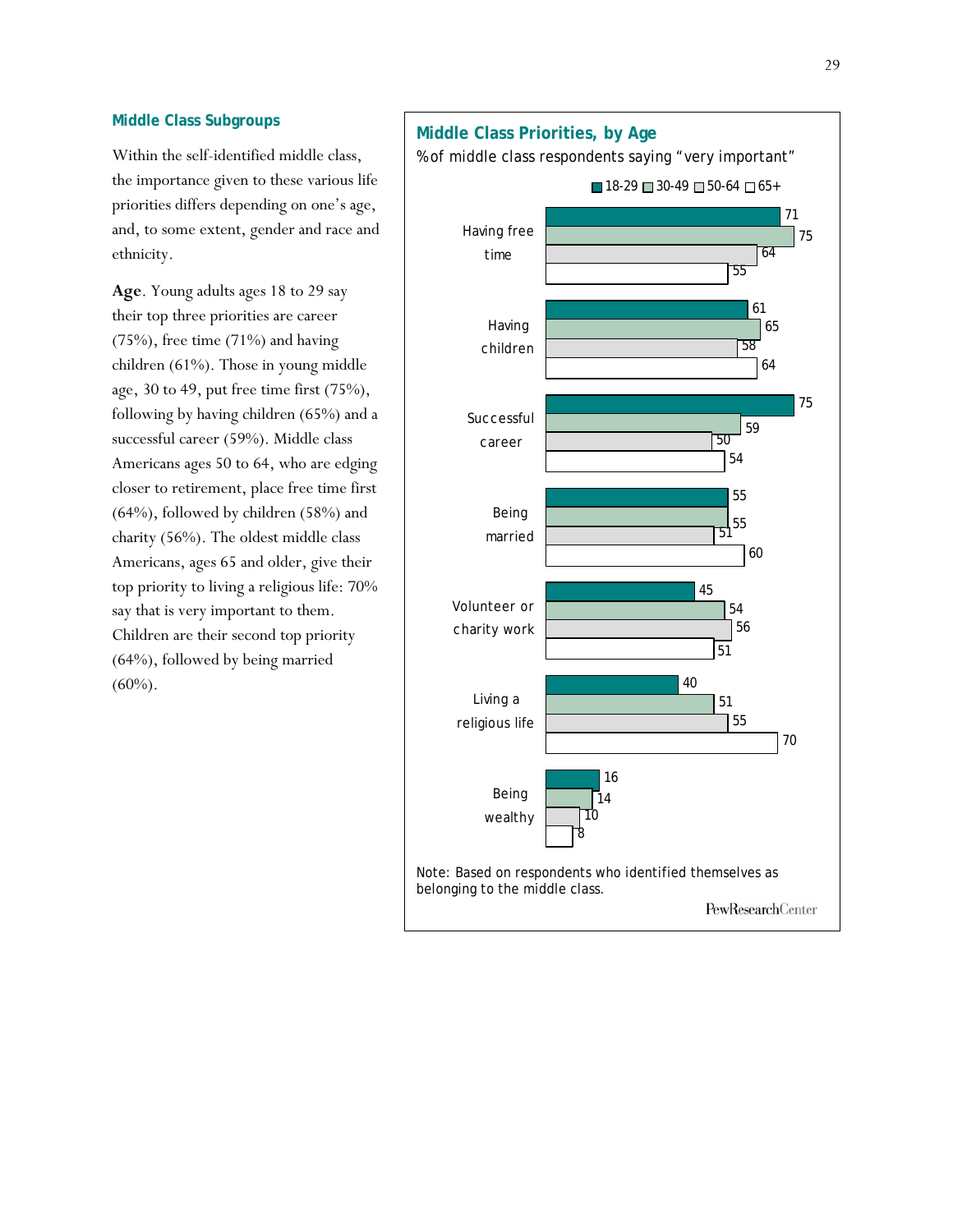**Gender**. Women put a higher premium on being religious (59%) and doing charitable work (56%) than do men (46% for religion and 47% for charity). Men, by contrast, place a higher value on having a successful career (63% very important) and being married (60%) than do women (56% and 50%, respectively).

**Race and ethnicity**. Whites give their highest share of "very important" responses to having free time (67%) and having children (63%), followed by marriage (55%), career (54%), charity (50%) and living a religious life (49%). For blacks, the top choices are living a religious life (73%), having a successful career (69%), having free time (69%), having children (61%), charity work (58%) and being married (50%). Hispanics are most likely to say that



career is very important (79%), as well as free time (78%), followed by having children (62%), living a religious life (61%), charity (59%) and being married (57%).

Also, middle class whites give lower importance to being wealthy than do minorities: Just 8% cite it as very important, compared with 28% of blacks and 21% of Hispanics. Some of these differences could reflect the fact that, among both middle class respondents and all respondents, whites tend to be older and wealthier than blacks or Hispanics**.** 

## **Middle Class Views of Free Time**

More than two-thirds of middle class Americans (68%) say that having free time to do whatever they want to do is very important to them, and 27% say it is somewhat important. But this unstructured leisure is more highly valued by some groups than by others.

Nearly three-quarters of middle class adults younger than 50 (73%) call free time very important to them personally. By comparison, 60% of people ages 50 and older say that free time is very important.

Free time is very important to 71% of employed men and 73% of employed women, but only 54% of retired men and 59% of retired women.

Free time is very important to a higher share of people living in the Northeast and West (71% in each) than in the South (62%). Middle class Americans living in cities rate free time as very important in higher numbers (72%) than those living in rural areas (61%).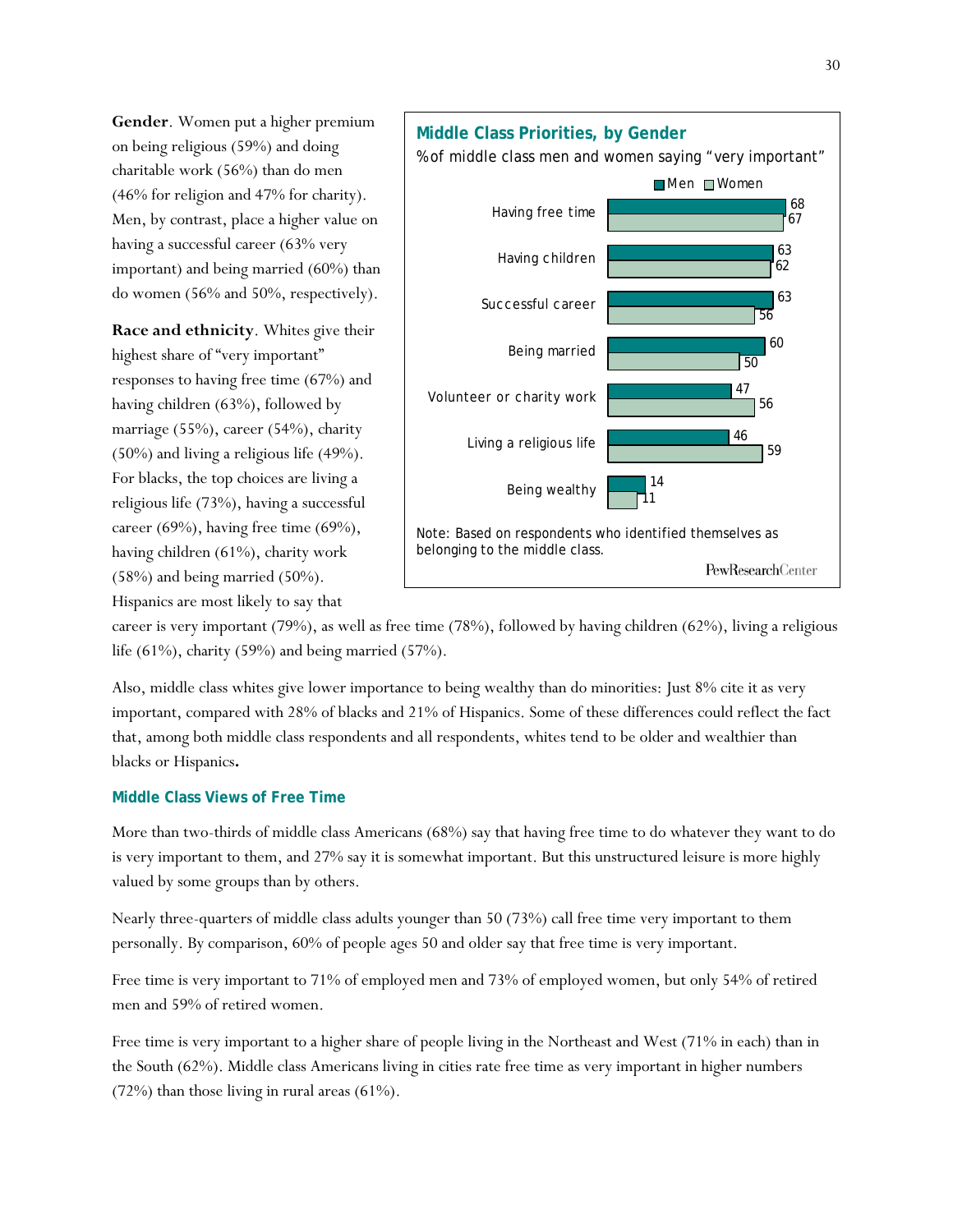Most groups value free time highly. There is little difference between men and women overall, or between people of different incomes and education levels, with the share of middle class Americans saying free time is very important.

### **Middle Class Views of Career Success**

Having a successful career is among the top priorities of middle class Americans, with 59% calling it very important and 35% somewhat important. But the proportion that values a successful career varies by gender, racial and ethnic group and other demographic categories.

Career success is deemed a very important personal priority by a higher share of men (63%) than women (56%). Career success also is ranked very important by a higher share of blacks (69%) and Hispanics (79%) than of whites  $(54%)$ .

Among the groups most likely to say that career success is very important are young people, those with lower family incomes, and high school graduates.

Married people in the middle class (53%) are less likely to say career success is very important to them than people who are not married (66%), perhaps because married people are likely to be older and to have higher incomes.

## **Middle Class Views of Having Children**

More than six-in-ten middle class Americans say that having children is very important to them personally and an additional 23% say it is somewhat important.

Overall, men and women are equally likely to say that having children is very important. So are people of different ages, racial and ethnic



Note: Based on respondents who identified themselves as belonging to the middle class. Whites include only non-Hispanic whites. Blacks include only non-Hispanic blacks. Hispanics are of any race. Not too important and not at all important responses combined. Don't know responses not shown.

PewResearchCenter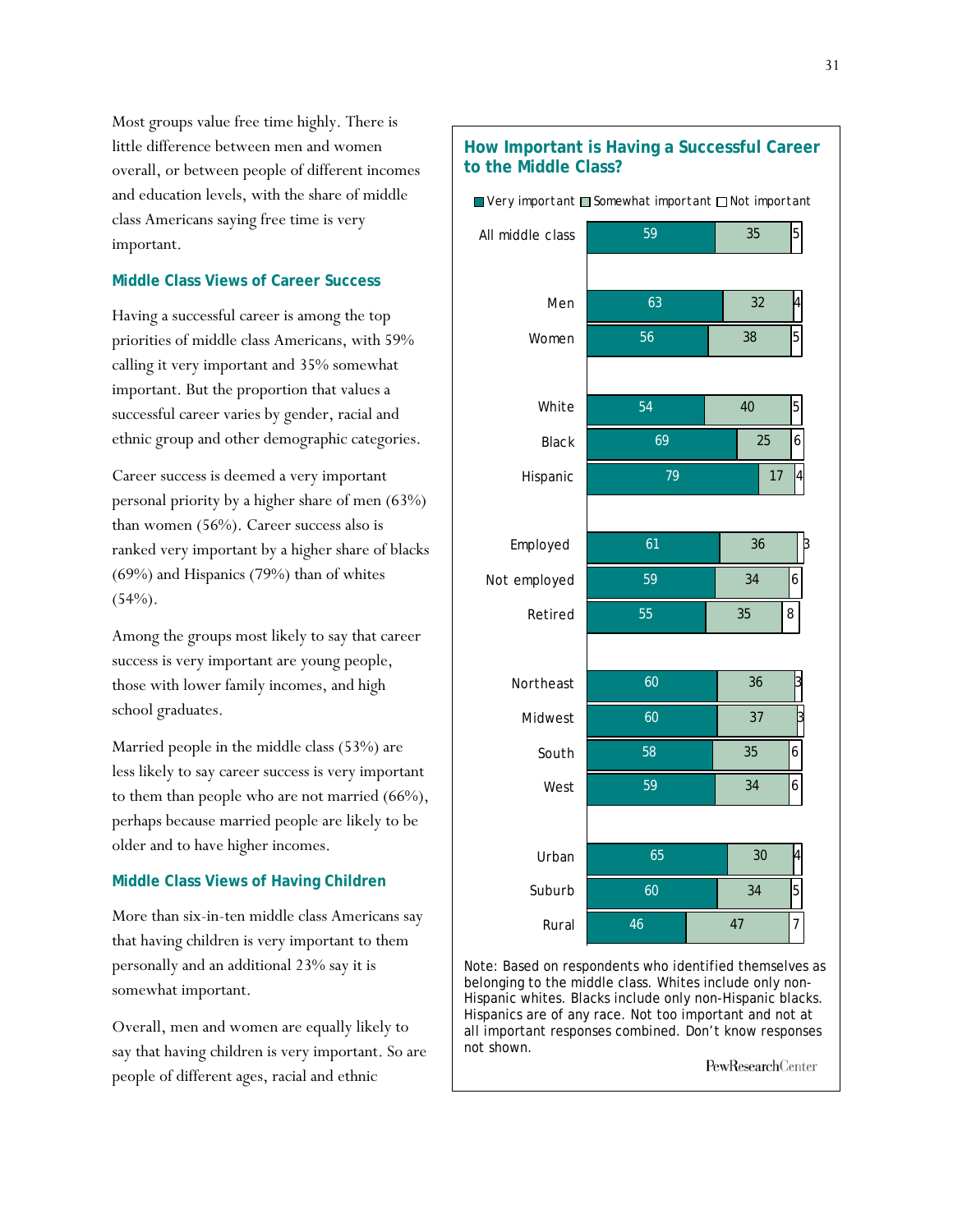groups, and education levels.

What does make a difference, however, is income. People with higher family incomes – particularly those earning over \$50,000 a year are more likely to say that having children is very important to them than are those with lower incomes.

Religious people – those who attend services at least weekly – are more likely to say children are very important to them than are less religious people. Of those who attend services at least weekly, 72% say that having children is very important to them. Among those who worship monthly, 62% say so and of those who seldom go to services, 54% say so.

As might be expected, parents of children under 18 are more likely than other groups to value having children —78% say it is very important to them, compared with 41% of those without children and 67% of those with grown children.

Among middle class Americans who are not parents, men are more likely than women to put a high priority on having children. About sevenin-ten men without children (72%) say having children is very or somewhat important to them, compared with six-in-ten women (60%) without children.

#### 62 63 62 63 61 62 65 66 60 55 57 68 63 60 60 62 69 23 22 23 22 27 25 23 20 23 26 27 20 24 20 20 23 24 14 14 14 14 11 12 12 13 16 17 15 11 12 20 19 14 6 All middle class Men Women White Black Hispanic \$100K+ \$50K - \$99K \$30K - \$49K Under \$30K Northeast **Midwest** South West Urban Suburb Rural  $\Box$  Very important  $\Box$  Somewhat important  $\Box$  Not important Family Income

Note: Based on respondents who identified themselves as belonging to the middle class. Whites include only non-Hispanic whites. Blacks include only non-Hispanic blacks. Hispanics are of any race. Not too important and not at all important responses combined. Don't know responses not shown.

PewResearchCenter

## **How Important is Having Children to the Middle Class?**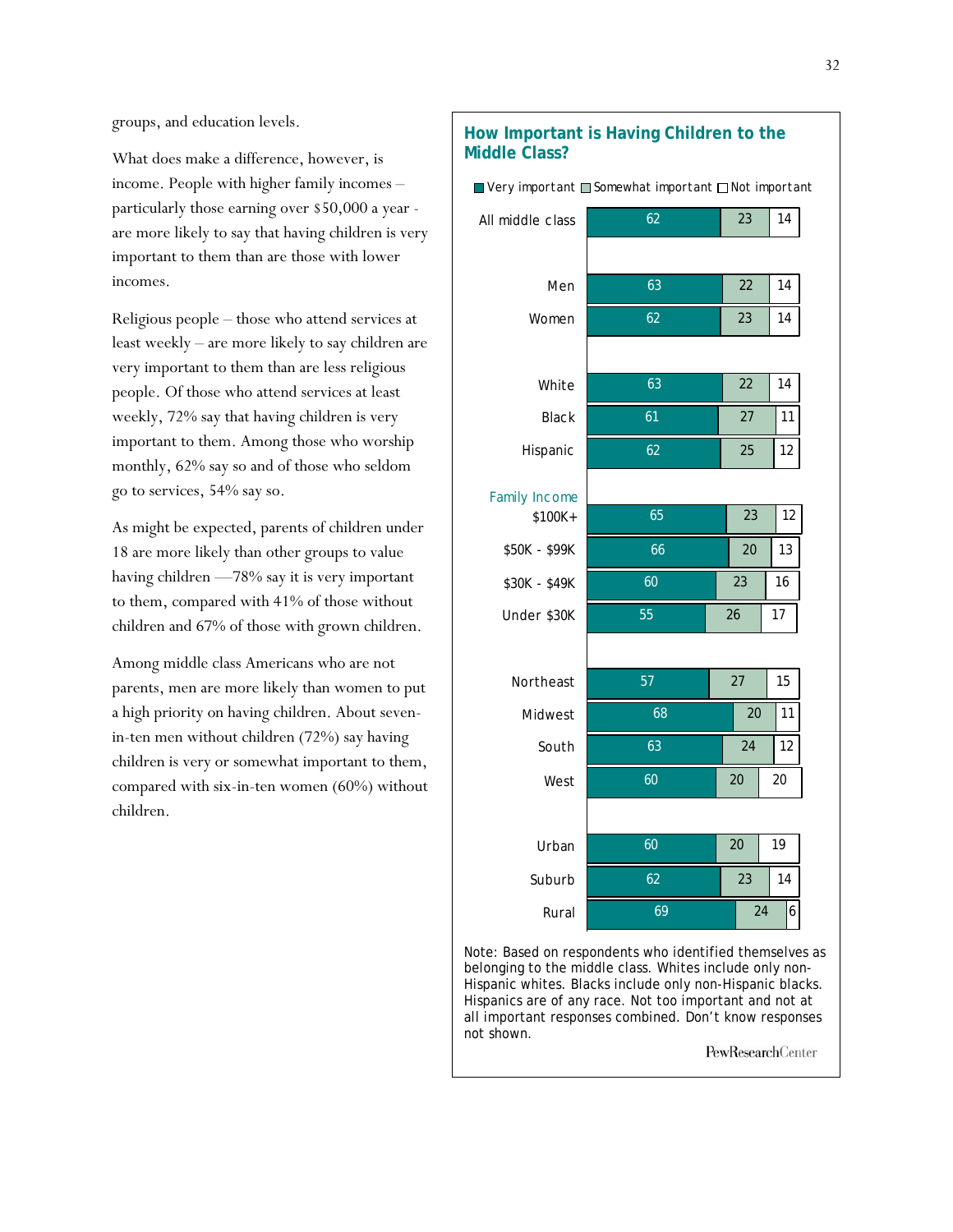### **Middle Class Views of Marriage**

Just over half of middle class Americans--55%- say that being married is very important to them, and 27% say it is somewhat important. Married people put a higher priority on being married than do those who are single, divorced or widowed. Among married middle class adults, 70% say that marriage is very important to them, a sentiment shared by only 39% of those who are not married.

One consistent theme from the survey responses is that men say that marriage is more important to them than women do. Overall, 60% of middle class men and 50% of middle class women say that marriage is very important to them. Among men ages 50 and older, 64% say that being married is very important to them, compared with 48% of women in that age group. These attitudes may in part reflect the reality that a higher share of older men is married than of older women. But there also are differences between all middle class married men and married women: A higher share of married men (74%) than married women (65%) say that marriage is very important to them.

People with less education are more likely than college graduates to say that marriage is very important. About six-in-ten people (59%) with high school education or less say so, compared with just over half (52%) of college graduates. Also, frequent church goers are more likely than others to value marriage.

Comparing attitudes of different classes, there is a marked difference between the lower class Americans and those in the middle and upper classes. Fewer than half of lower class Americans (46%) say that being married is very important to them. More than half of middle

| How Important is Marriage to the Middle<br>Class? |    |    |                                                       |  |  |
|---------------------------------------------------|----|----|-------------------------------------------------------|--|--|
|                                                   |    |    |                                                       |  |  |
| 55                                                | 27 | 17 |                                                       |  |  |
|                                                   |    |    |                                                       |  |  |
| 60                                                | 25 | 14 |                                                       |  |  |
| 50                                                | 29 | 20 |                                                       |  |  |
|                                                   |    |    |                                                       |  |  |
| 55                                                | 26 | 18 |                                                       |  |  |
| 50                                                | 30 | 19 |                                                       |  |  |
| 57                                                | 26 | 15 |                                                       |  |  |
|                                                   |    |    |                                                       |  |  |
| 55                                                | 29 | 16 |                                                       |  |  |
| 55                                                | 25 | 20 |                                                       |  |  |
| 51                                                | 28 | 20 |                                                       |  |  |
| 60                                                | 25 | 13 |                                                       |  |  |
|                                                   |    |    |                                                       |  |  |
| 52                                                | 28 | 20 |                                                       |  |  |
| 49                                                | 31 | 20 |                                                       |  |  |
| 59                                                | 24 | 16 |                                                       |  |  |
|                                                   |    |    |                                                       |  |  |
| 48                                                | 31 | 21 |                                                       |  |  |
| 52                                                | 32 | 16 |                                                       |  |  |
| 61                                                | 21 | 17 |                                                       |  |  |
| 52                                                | 28 | 19 |                                                       |  |  |
|                                                   |    |    | ■ Very important ■ Somewhat important □ Not important |  |  |

Note: Based on respondents who identified themselves as belonging to the middle class. Whites include only non-Hispanic whites. Blacks include only non-Hispanic blacks. Hispanics are of any race. Not too important and not at all important responses combined. Don't know responses not shown.

PewResearchCenter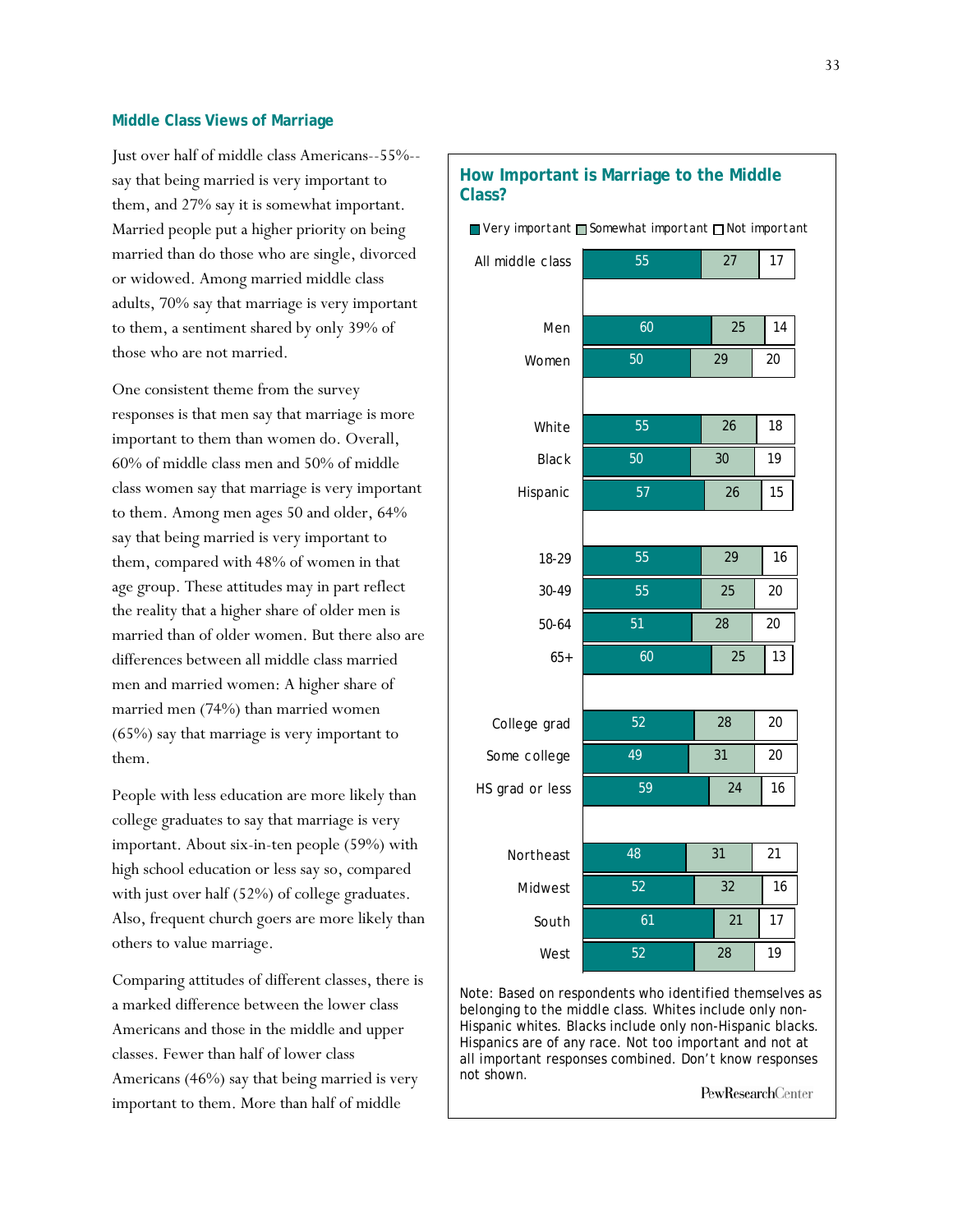class and upper class Americans (55% for each group) consider marriage very important.

## **Middle Class Views of Religion**

Living a religious life is very important to 53% of middle class Americans, and somewhat important to 28%. Women are more likely to say so than men, older people are more likely to say so than younger ones, and minorities are more likely to say so than whites. Religion is more important to people with lower incomes and education levels, and to residents of the Midwest and South, compared with other regions. There is little difference between immigrants and the children or grandchildren of immigrants in the likelihood of their saying religion is very important.

Less than half of men (46%) say that religion is very important to them, compared with nearly six-in-ten (58%) women. Among people ages 65 and older, 70% say that living a religious life is a very important priority, compared with 40% of people ages 18 to 29.

Nearly three-quarters of middle class Americans who are black say that religion is very important to them (73%), compared with 61% of Hispanics and 49% of whites.

Comparing religious groups, living a religious life is somewhat important to more middle class Protestants than to middle class Catholics. White evangelical Protestants and black Protestants are markedly more likely to say so than white mainline Protestants.

| <b>Importance of Being Married, by Class</b>                                                                                            |                                      |                                            |                                      |                                                   |  |
|-----------------------------------------------------------------------------------------------------------------------------------------|--------------------------------------|--------------------------------------------|--------------------------------------|---------------------------------------------------|--|
|                                                                                                                                         | All                                  | Upper<br><b>class</b>                      | <b>Middle</b><br>class               | Lower<br>class                                    |  |
| Very important<br>Somewhat important<br>Not too important<br>Not at all important<br>Don't know                                         | %<br>53<br>27<br>12<br>7<br>1<br>100 | %<br>55<br>28<br>11<br>6<br>$\star$<br>100 | %<br>55<br>27<br>11<br>6<br>1<br>100 | %<br>46<br>26<br>16<br>9<br>$\overline{3}$<br>100 |  |
| Number of respondents                                                                                                                   | 2413                                 | 522                                        | 1276                                 | 588                                               |  |
| Note: Based on respondents who identified themselves as<br>belonging to the lower, middle, or upper class.<br><b>PewResearch</b> Center |                                      |                                            |                                      |                                                   |  |



Note: Based on respondents who identified themselves as belonging to the middle class. Not too important and not at all important responses combined. Don't know responses not shown.

PewResearchCenter

#### 34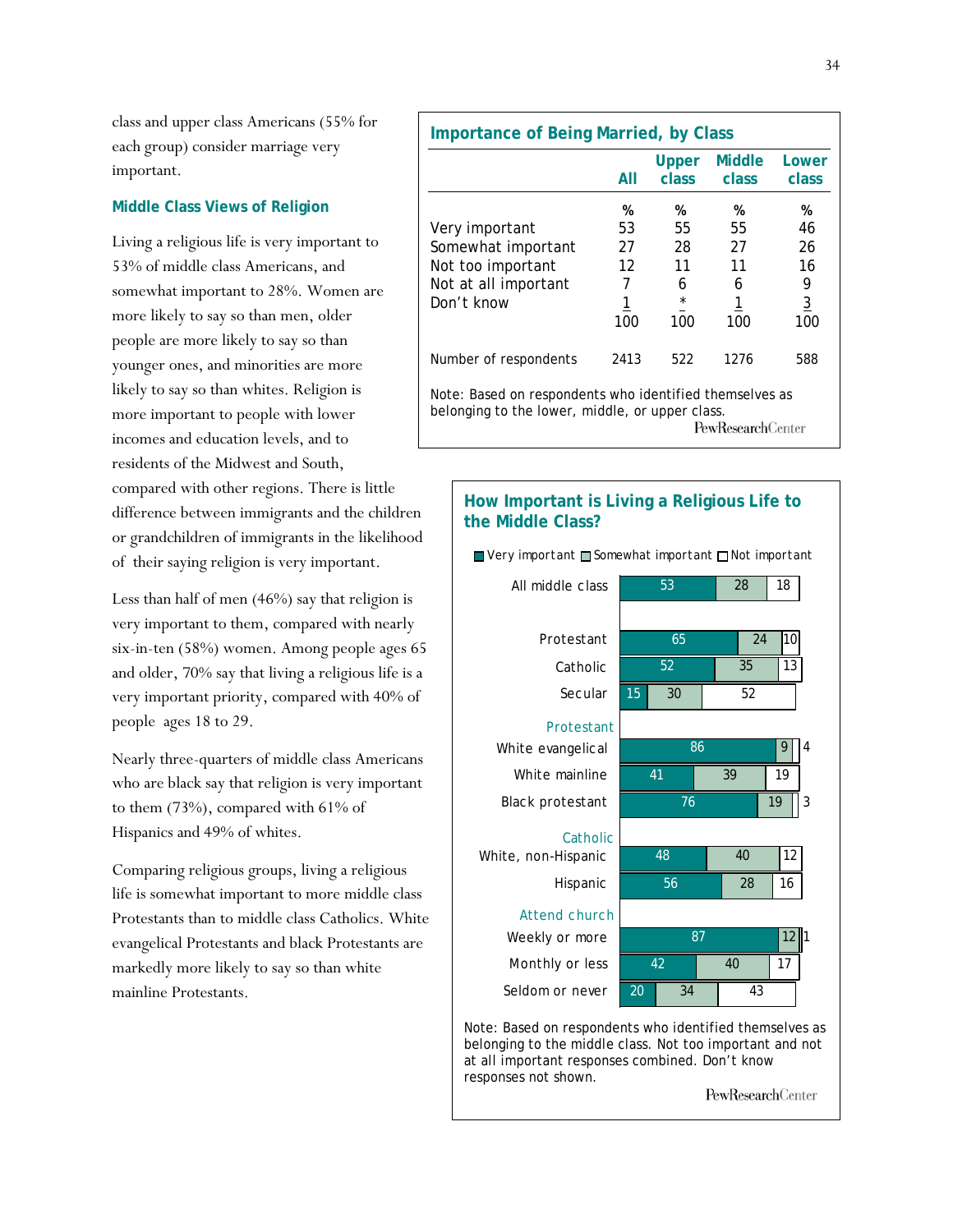## **Middle Class Views of Charity and Volunteer Work**

Doing volunteer work or donating to charity is deemed very important by 52% of middle class Americans and is somewhat important to 41%. Women are more likely to say so than men, 56% to 47%. A higher share of college graduates (58%), compared with people who have a high school education or less (49%) say that charity is very important.

Married people are more likely to say so than people who are not married, and people who frequently attend religious services are more likely to say so than those who attend seldom or never.

Immigrants are markedly more likely to attach a "very important" label to charity (63%) than are children of immigrants (42%) or later descendants (51%).

### **Middle Class Views of Wealth**

Being wealthy is very important to only 12% of the middle class, somewhat important to 43% and not too important or not important at all to 44%.

Wealth is not a priority for a majority of any subgroup within the middle class, but there are several in which more than 20% say it is very important. These include blacks (28%), Hispanics (21%) and first-generation immigrants (26%). More people with less than a high school education (28%) or family incomes of less than \$30,000 (22%) say that being wealthy is very important.

Being wealthy is somewhat or very important to a higher share of upper class Americans than to the middle and lower classes. The middle and

## **How Important is Charity or Volunteering to the Middle Class?**

 $\Box$  Very important  $\Box$  Somewhat important  $\Box$  Not important



Note: Based on respondents who identified themselves as belonging to the middle class. Whites include only non-Hispanic whites. Blacks include only non-Hispanic blacks. Hispanics are of any race. Not too important and not at all important responses combined. Don't know responses not shown.

PewResearchCenter **Importance of Being Wealthy, by Class** ■ Very important ■ Somewhat important  $\Box$  Not too important  $\Box$  Not at all important 51 28 Upper class 15 6 Middle class 12 43 35 9 13 38 34 14 Lower class

Note: Based on respondents who identified themselves as belonging to the lower, middle or upper class. Don't know responses are not shown.

PewResearchCenter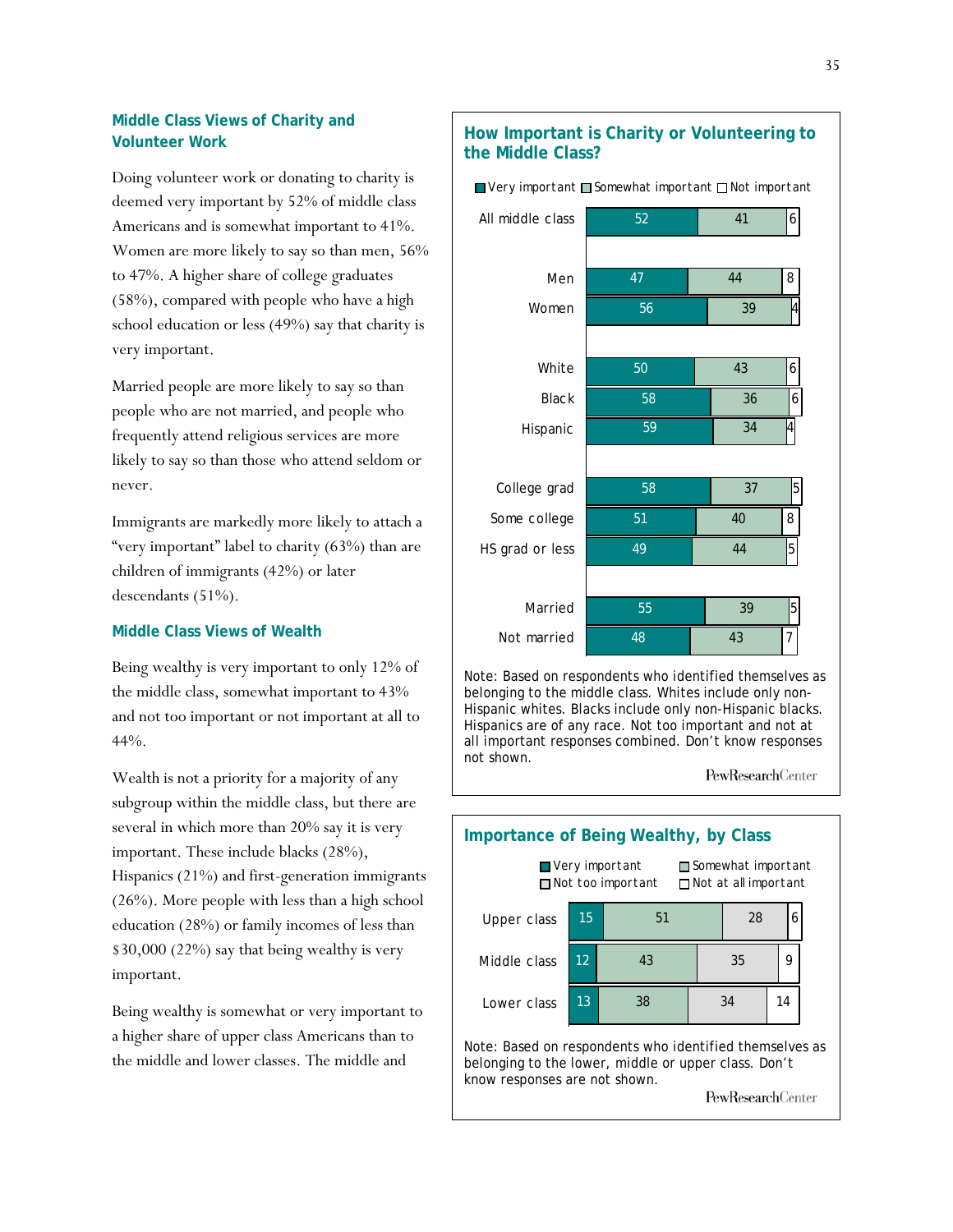lower classes are more likely to say it is not important.

## **Broader Social Questions: Views of the Rich**

The survey also asked several questions that explore the way Americans think about the nature of wealth, fate and individual effort.

Middle class Americans are split on whether rich people achieve their wealth through hard work and ambition (42%), or because of connections and family ties (47%). There is little difference on this question between men and women or young and old. But among racial and ethnic groups, a higher share of blacks (60%) says that connections or family are the keys to wealth, compared with whites (47%) or Hispanics (36%) who hold that view.

Although there is little difference on this question by different income groups within the middle class, people who say their financial situation enables them to live comfortably are more likely to say rich people get rich through hard work than do those who are living closer to the edge.

On this question, most of America's upper class (56%) believes that rich people achieve their money through hard work. Most of the lower class (53%) believes that connections are the key.

### **Rich-Poor Gap**

By 68% to 29%, middle class Americans believe that the rich are getting richer and

## **Does Wealth Come from Hard Work or Good Connections?**

|                                                                        | All                   | Upper<br>class        | <b>Middle</b><br>class | Lower<br>class        |
|------------------------------------------------------------------------|-----------------------|-----------------------|------------------------|-----------------------|
| Main reason rich are rich                                              | %                     | %                     | %                      | %                     |
| Hard work, ambition, or<br>education<br>0R<br>Knowing the right people | 42                    | 56                    | 42                     | 32                    |
| or born into it                                                        | 46                    | 33                    | 47                     | 53                    |
| Neither/Both equally (VOL.)                                            | 8                     | 9                     |                        | 9                     |
| Other (VOL.)                                                           | 8                     | 9                     |                        | 9                     |
| DK/Ref                                                                 | $\overline{4}$<br>100 | $\overline{2}$<br>100 | 4<br>100               | $\overline{5}$<br>100 |
| Number of respondents                                                  | 2413                  | 522                   | 1276                   | 588                   |

Question wording: Which of these statements comes closer to your own view – even if neither is exactly right. Most rich people today are wealthy mainly because of their own hard work, ambition, or education OR Most rich people today are wealthy mainly because they know the right people or were born into wealthy families.

PewResearchCenter

| Success and Wealth in Life, by Class                                                                                                          |                                              |                                               |                                              |                                               |
|-----------------------------------------------------------------------------------------------------------------------------------------------|----------------------------------------------|-----------------------------------------------|----------------------------------------------|-----------------------------------------------|
|                                                                                                                                               | All                                          | <b>Upper</b><br><b>class</b>                  | <b>Middle</b><br>class                       | Lower<br>class                                |
| <b>Rich Get Richer, Poor</b><br><b>Get Poorer</b>                                                                                             | %                                            | %                                             | %                                            | %                                             |
| Completely agree<br>Mostly agree<br>Completely disagree<br>Mostly disagree<br>DK/Ref                                                          | 33<br>36<br>8<br>20<br>$\overline{3}$<br>100 | 18<br>38<br>14<br>28<br>$\overline{2}$<br>100 | 32<br>36<br>7<br>22<br>$\overline{3}$<br>100 | 48<br>32<br>4<br>13<br>$\overline{3}$<br>100  |
| <b>Success Determined by</b><br><b>Outside Forces</b><br>Completely agree<br>Mostly agree<br>Completely disagree<br>Mostly disagree<br>DK/Ref | 7<br>29<br>17<br>44<br>$\overline{3}$<br>100 | 5<br>24<br>22<br>47<br>$\overline{2}$<br>100  | 6<br>29<br>16<br>46<br>$\overline{3}$<br>100 | 10<br>34<br>14<br>37<br>$\overline{5}$<br>100 |
| Number of respondents                                                                                                                         | 2413                                         | 522                                           | 1276<br><b>PewResearchCenter</b>             | 588                                           |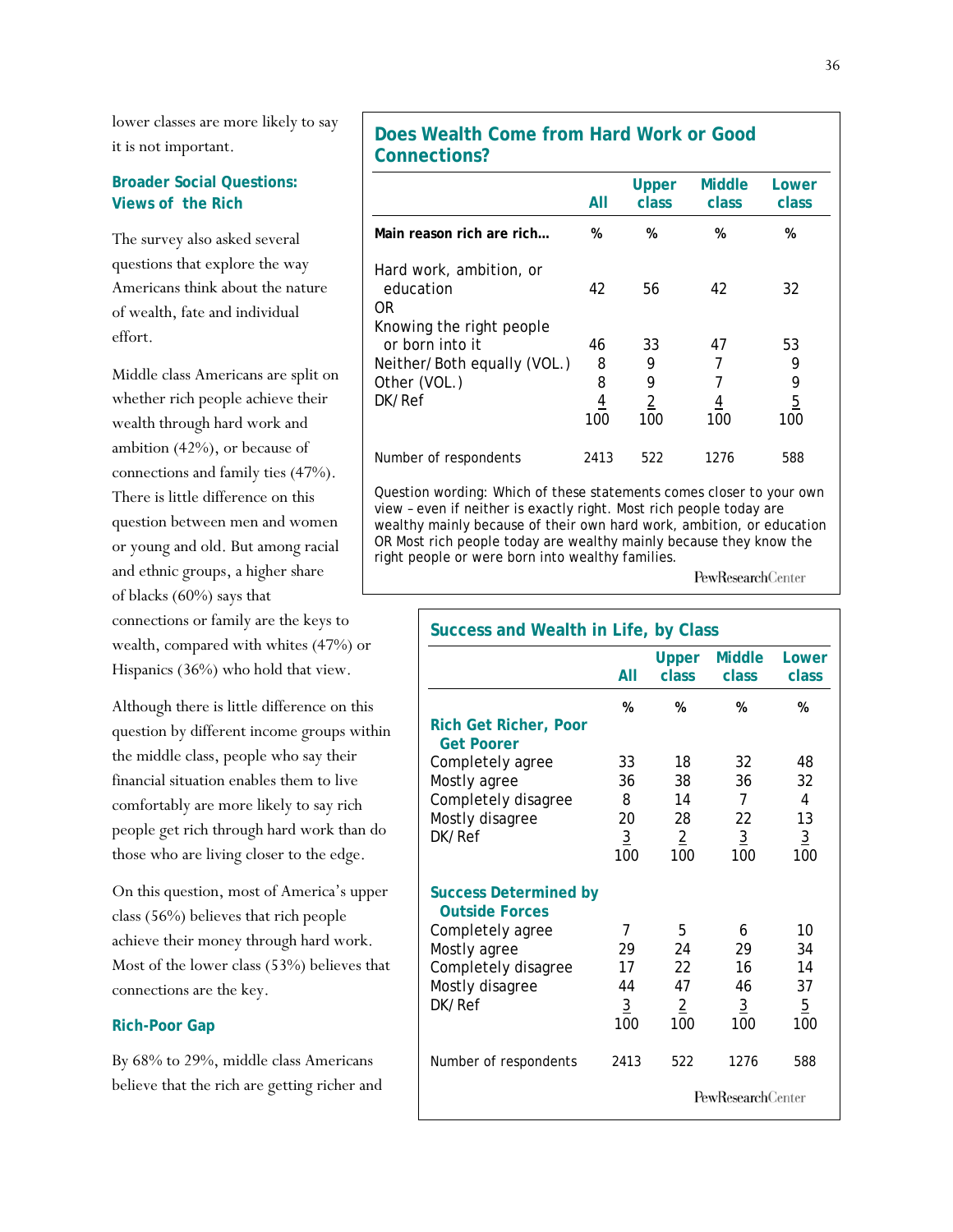the poor are getting poorer. Women are more likely than men to agree with this, 72% to 63%. There are few differences by income, but a higher share of middle class Americans with less than a high school education believe this (81%) than do those who have more educational attainment.

As with the previous question, the opinion of the middle class sits between those of the upper and lower classes. Among lower class Americans, 80% believe the rich get richer. A smaller majority of upper class Americans (56%) believe this.

Overall, most Americans (69%) believe that it is true that "the rich just get richer." This is similar to levels recorded on this question in surveys taken since 1994, although lower than those in the earlier 1990s.

### **Personal Empowerment**

Despite their uncertainty about how the rich get rich, most middle class Americans believe that people in general control their own destiny: Only 35% agree with the notion that success in life is pretty much determined by forces outside their control. More than six-in-ten (62%) disagree.

Men are more likely to disagree with this idea than women, 66% to 58%. In general, more affluent groups and people with higher levels of education are more likely to reject the idea that success is out of their control. Twothirds of whites disagree (66%), a higher share than for blacks (55%) or Hispanics (47%).

On this question, the middle class falls between the two other classes in its beliefs. A higher share of the upper class (69%) disagrees that outside forces control people's lives, but among the lower class, about half (51%) disagree.

Overall, this survey shows that most Americans (61%) disagree that success is determined by forces outside a person's control. This is down slightly from five years ago, when 67% said felt that way.

### **Other Values**

Most middle class Americans (72%) disagree that "women should return to their traditional roles in society." That is the same share as for Americans overall, and is similar to levels over the past decade.

Among major demographic groups, Hispanics (41%) and people with less than a high school education (51%) are among those most likely to agree.

There is little difference among the classes on this question, with strong majorities in the upper class (76%) and lower class (70%) disagreeing that women should return to traditional roles.

# **Should Women Return to their Traditional Roles in Society?**

|                                                                                                            | All                   | Upper<br>class        | <b>Middle</b><br>class | Lower<br>class  |
|------------------------------------------------------------------------------------------------------------|-----------------------|-----------------------|------------------------|-----------------|
|                                                                                                            | %                     | %                     | ℅                      | %               |
| Completely agree                                                                                           | 7                     | 5                     | 8                      | 7               |
| Mostly agree                                                                                               | 16                    | 15                    | 16                     | 17              |
| Completely disagree                                                                                        | 44                    | 50                    | 43                     | 41              |
| Mostly disagree                                                                                            | 28                    | 26                    | 29                     | 29              |
| DK/Ref                                                                                                     | $\overline{5}$<br>100 | $\overline{4}$<br>100 | $\overline{4}$<br>100  | <u>6</u><br>100 |
| Number of respondents                                                                                      | 2413                  | 522                   | 1276                   | 588             |
| Note: Based on respondents who identified themselves as<br>belonging to the lower, middle, or upper class. |                       |                       |                        |                 |
|                                                                                                            |                       |                       | PewResearchCenter      |                 |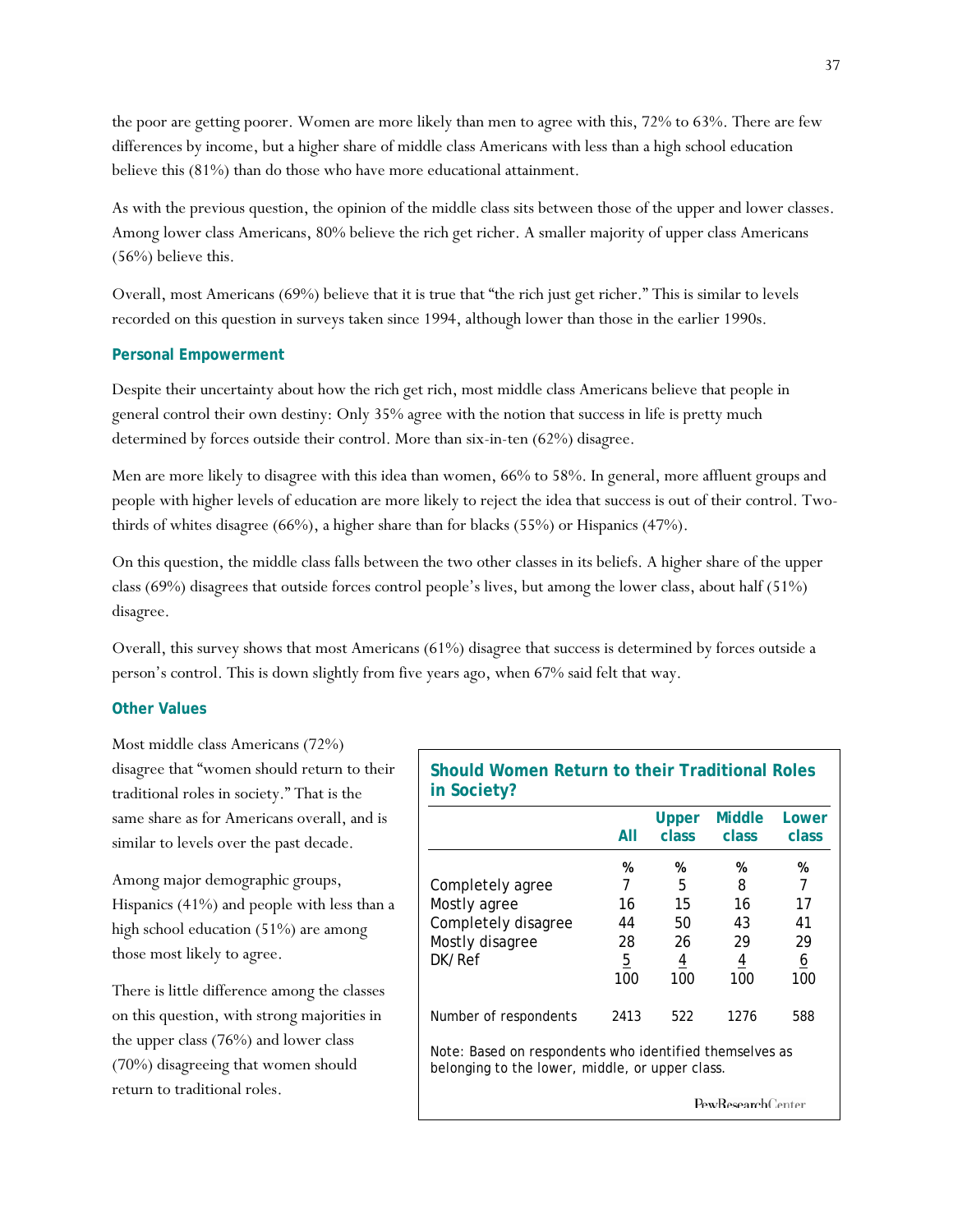On the question of whether gay men and lesbians should be allowed to marry legally, a slight majority—51%--of the middle class is opposed. Overall, 49% of Americans oppose gay marriage, a slightly smaller share than in most recent surveys.

Men oppose gay marriage at higher levels than women do, and blacks are more opposed than whites. Hispanics are split, with nearly one-in-five (18%) either not answering the question or saying they do not have an opinion.

| <b>Allowing Gay Marriage, by Class</b>                                                                     |                            |                                  |                            |                            |  |
|------------------------------------------------------------------------------------------------------------|----------------------------|----------------------------------|----------------------------|----------------------------|--|
|                                                                                                            | All                        | Upper<br>class                   | <b>Middle</b><br>class     | Lower<br>class             |  |
| Favor<br>Oppose<br>DK/Ref                                                                                  | %<br>40<br>49<br>11<br>100 | %<br>45<br>47<br><u>8</u><br>100 | %<br>38<br>51<br>11<br>100 | %<br>39<br>46<br>15<br>100 |  |
| Number of respondents                                                                                      | 2413                       | 522                              | 1276                       | 588                        |  |
| Note: Based on respondents who identified themselves as<br>belonging to the lower, middle, or upper class. |                            |                                  |                            |                            |  |
| <b>PewResearch</b> Center                                                                                  |                            |                                  |                            |                            |  |

There is little difference among the classes

on this question, although there is more support for gay marriage among the upper class (45%) than the middle class (38%) or lower class (39%).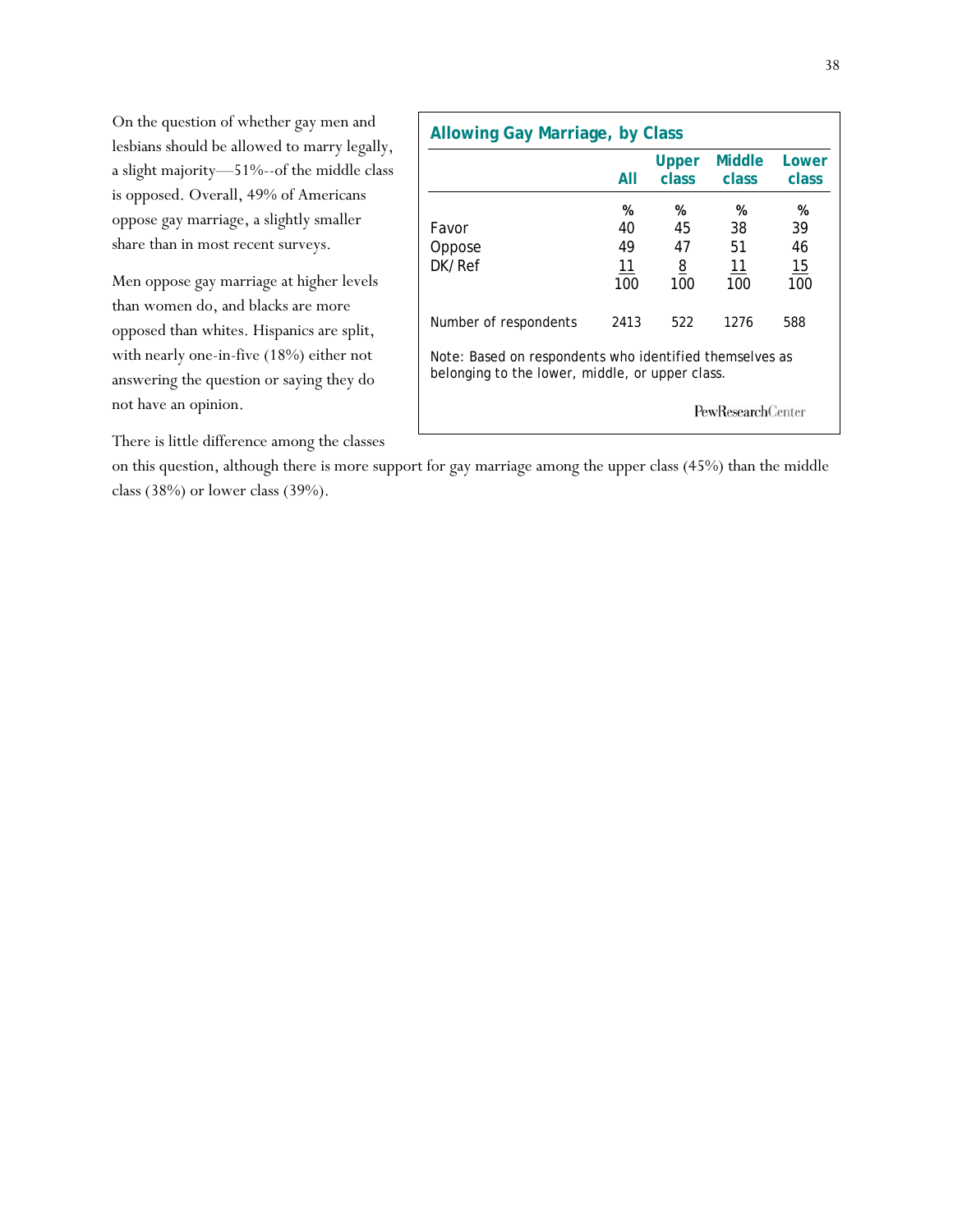## **Chapter 5: Middle Class Jobs**

America's middle class likes its jobs: Nearly nine-in-ten say they are completely or mostly satisfied with the job they have. At the same time, however, about a quarter of those who are middle class and employed worry that they could either lose their job or face cuts in wages

or health benefits in the coming year.

### **Job Worries**

Survey respondents who have jobs were asked how likely it is that any one of a number of negative events in the coming year might cause them to lose their job. Some 12% of middle class workers said it was at least somewhat likely that their company would relocate; 10% said the same about their job being outsourced; and 14% said the same about being laid off. Combining these responses into a "job loss" worries indicator, 25% of middle class workers said they thought at least one of these negative events might happen to them.

Two other survey questions focused on cuts in pay or benefits. Some 20% of middle class workers said it was at least somewhat likely that their health benefits would be either reduced or eliminated in the coming year, while 12% thought that they might have to face a cut in pay. Combining these two responses into a "cutback" worries indicator, 26% of workers thought that at least one of the events might happen to them.

Looking at the two sets of worries together, just 9% of middle class workers worry about both of these issues. However, 25% think that at least one of these five negative events could occur to them in the next 12 months.

# **Job Worries and the Middle Class**  Based on employed middle class respondents

|                                                                                                                                                                                                                                                 | <b>Job loss</b><br>worries | <b>Cutback</b><br>worries |
|-------------------------------------------------------------------------------------------------------------------------------------------------------------------------------------------------------------------------------------------------|----------------------------|---------------------------|
| All middle class workers                                                                                                                                                                                                                        | %<br>25                    | %<br>26                   |
| Age<br>18-29<br>30-49<br>50-64                                                                                                                                                                                                                  | 22<br>27<br>23             | 20<br>28<br>33            |
| <b>Race/Ethnicity</b><br>White, non-Hispanic<br>Black, non-Hispanic<br>Hispanic                                                                                                                                                                 | 20<br>30<br>45             | 26<br>24<br>28            |
| Education<br>College grad<br>Some college<br>High school or less                                                                                                                                                                                | 18<br>26<br>28             | 25<br>27<br>27            |
| <b>Occupation</b><br>Managers & professionals<br>Good non-professional jobs<br>Less skilled jobs                                                                                                                                                | 21<br>19<br>34             | 28<br>20<br>30            |
| Note: Based on respondents who identified<br>themselves as belonging to the middle class and<br>working full- or part-time. Whites include only non-<br>Hispanic whites. Blacks include only non-Hispanic<br>blacks. Hispanics are of any race. |                            |                           |
|                                                                                                                                                                                                                                                 | <b>PewResearchCenter</b>   |                           |

In terms of class identification, lower class workers are far more likely to worry about job loss (35%) than either middle class (25%) or upper class workers (just 12%). Concerns about wage and benefit cutbacks are more pervasive throughout the class structure—32% among lower class workers, 26% among those in the middle class, and 22% among those in the upper class.

Within the middle class, the level of employment worries varies along some demographic dimensions, but not all. Men are slightly more likely than women to have job worries. Among workers of different races and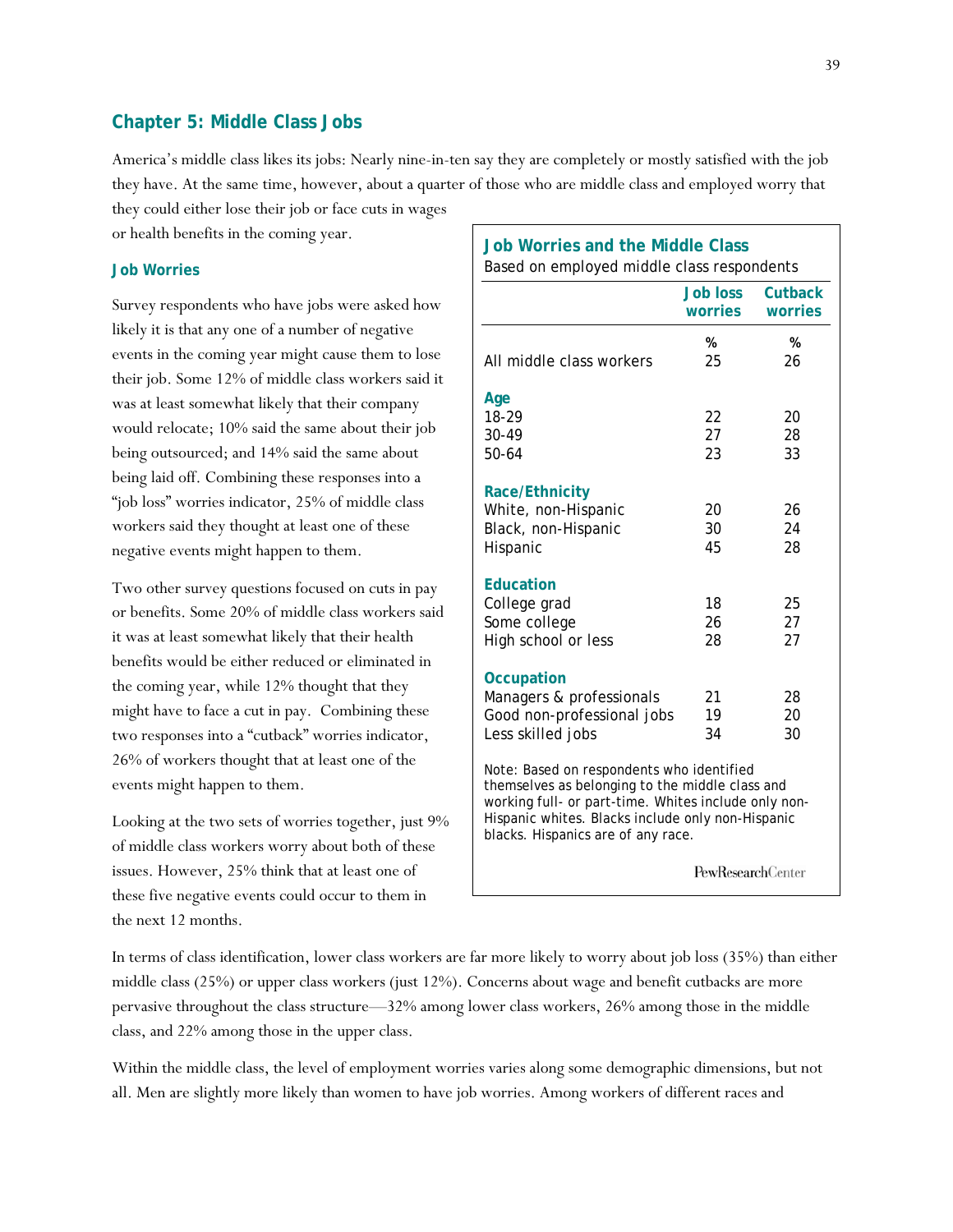ethnicities, there is a large difference in job loss concerns but virtually no difference in concerns about cutbacks. For example, 45% of middle class Hispanic workers think that it is at least somewhat likely that they could lose their job in the next year. Among other middle class workers, 30% of blacks and 20% of whites share that concern.

In terms of age, older workers are more likely than younger ones to worry about cutbacks. Fears about job loss are more evenly spread throughout the age ranges, with middle-aged workers having slightly more concerns than do workers who are older and younger.

Highly educated workers are less likely than those with less education to have job worries. While just 18% of college graduates think that it is at least somewhat



likely that they could lose their job, the comparable figures are 28% among workers with at most a high school diploma and 26% among those with some college education. On the question of possible cutbacks in benefits or pay, the share of middle class workers who worry that this could happen to them is spread fairly evenly among middle class workers with varying levels of educational attainment.

Fears about employment problems in the next year are related to other measures of current economic status. For example, of middle class workers who describe their financial situation as not having enough to meet basic expenses, 51% worry about losing their job and 68% also worry about pay cuts or reduced health benefits. By contrast, just 18% of workers who describe their financial situation as "comfortable" worry about job loss and only 20% of those who are upbeat about their finances worry about some type of cut back.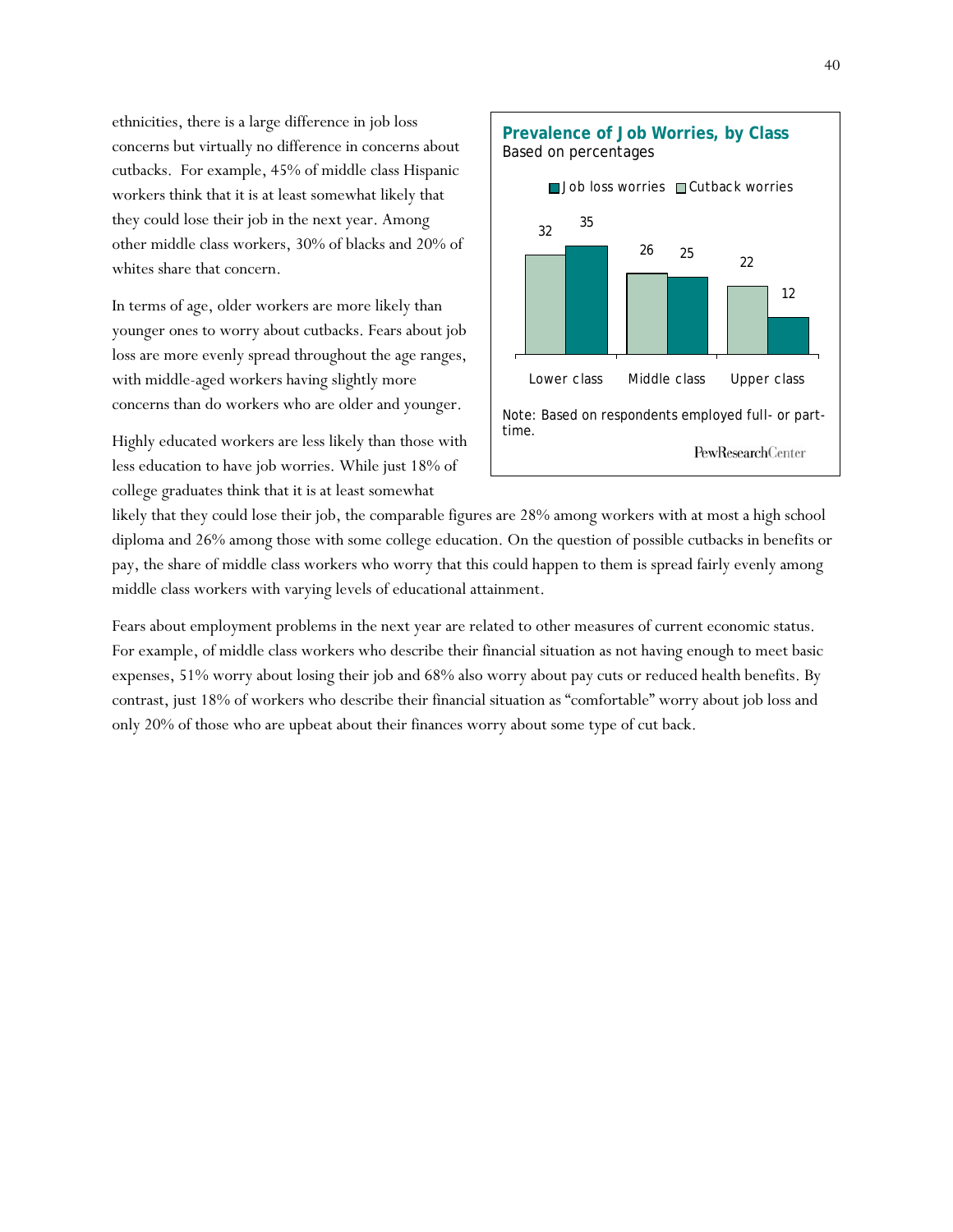## **Job Satisfaction**

The vast majority of middle class workers (89% overall) are either completely or mostly satisfied with their job. These high levels of job satisfaction registered by virtually all types of workers belie the famous exhortation in the country song: "Take this job and shove it." They also demonstrate that worries about employment in the future don't translate directly into dissatisfaction with the current job. Among workers who are worried about job loss or cutbacks of benefits or wages, eight-in-ten report high job satisfaction.

Variations in job satisfaction by demographic groups within the middle class are quite small. There is no real difference between male and female workers and few differences based on age. In terms of income, 81% of workers in families with incomes below \$30,000 are satisfied with their jobs, as are 92% of those in families with incomes above \$100,000. Finally, 89% of blacks express job satisfaction, while the figure is 90% for whites and 88% for Hispanics.

Middle class workers are not unique in their high levels of job satisfaction: 91% of upper class workers are either completely or mostly satisfied with their jobs, as are 78% of lower class workers.

#### **Job Satisfaction**  89 90 89 89 91 85 90 89 88 92 91 89 81 10 9 11 11 9 13 10 10 11 7 9 11 17 All middle class Male Female 18-29 30-49 50-64 White **Black** Hispanic \$100K+ \$50K - \$99K \$30K - \$49K Under \$30K Completely/mostly satisfied Completely/mostly dissatisfied Family Income Note: Based on respondents who identified

themselves as belonging to the middle class and working full- or part-time. Whites include only non-Hispanic whites. Blacks include only non-Hispanic blacks. Hispanics are of any race. Don't know responses not shown.

PewResearchCenter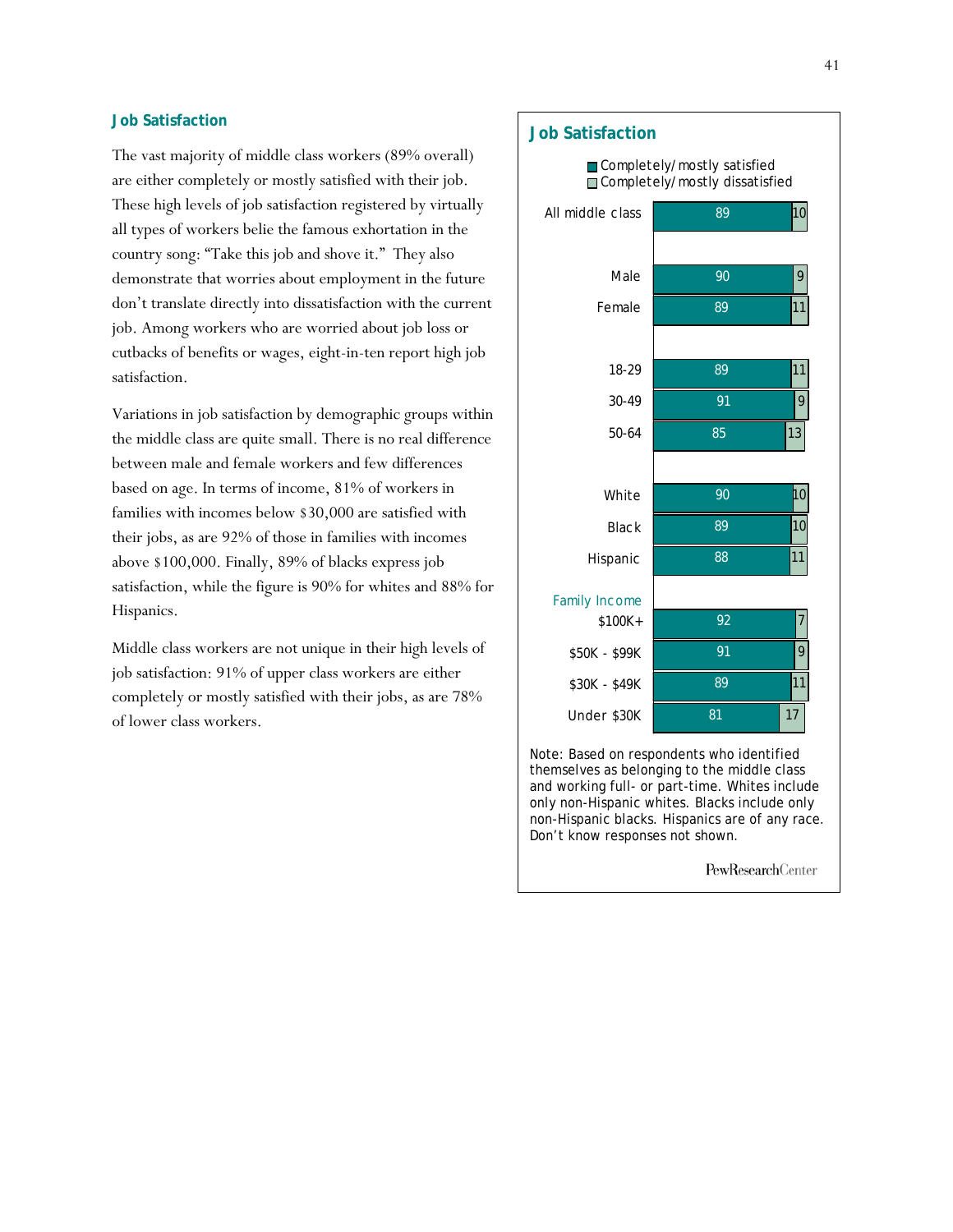### **Occupations and the Middle Class**

Based on their answers to a battery of questions about their occupation, respondents to this survey were grouped into three broad occupational tiers: managers and professionals, non-professional good jobs (such as supervisors, craft workers, technicians, police officers, firefighters, and clericals), and less-skilled jobs (such as factory operatives, sales clerks, wait staff, personal service workers, and laborers).

In this survey, 45% of middle class workers are managers and professionals, 24% are in good jobs and 29% are in less-skilled jobs.<sup>6</sup> Within the middle class, there are many demographic differences with respect to job type. For example, as people of working age grow older, they tend to move to better jobs. Among those just starting their careers (18 to 29 years old), 34% are managers and professionals and 38% are in less-skilled jobs. By the time that middle class workers are at or near the end of their careers (50 to 64 years old), 51% are managers and professionals and only 22% are in less-skilled jobs.

In terms of race and ethnicity, only 26% of middle class Hispanics are in managerial and professional occupations, while the comparable figures for middle class whites and blacks in these fields are 48% and 42% respectively. At the bottom end of the job market, there is also a stark difference -- 24% of whites, 42% of blacks and 52% of Hispanics who are middle class are in low-skilled jobs.

 $\overline{\phantom{a}}$ 



include only non-Hispanic blacks. Hispanics are of any race. Something else and don't know responses not shown.

PewResearchCenter

<sup>6</sup> In this survey, 45% of all workers say that they are either a manager or professional. By contrast, only about 32% fall into these occupations in social surveys from the Census Bureau. This "title inflation" is strongly related to income; respondents who have high annual family incomes are more inclined than others to describe certain jobs as being managerial or professional. Further, women are more likely than men to describe their job as being managerial or professional even though both genders have the same share of managerial and professional jobs in Census Bureau surveys.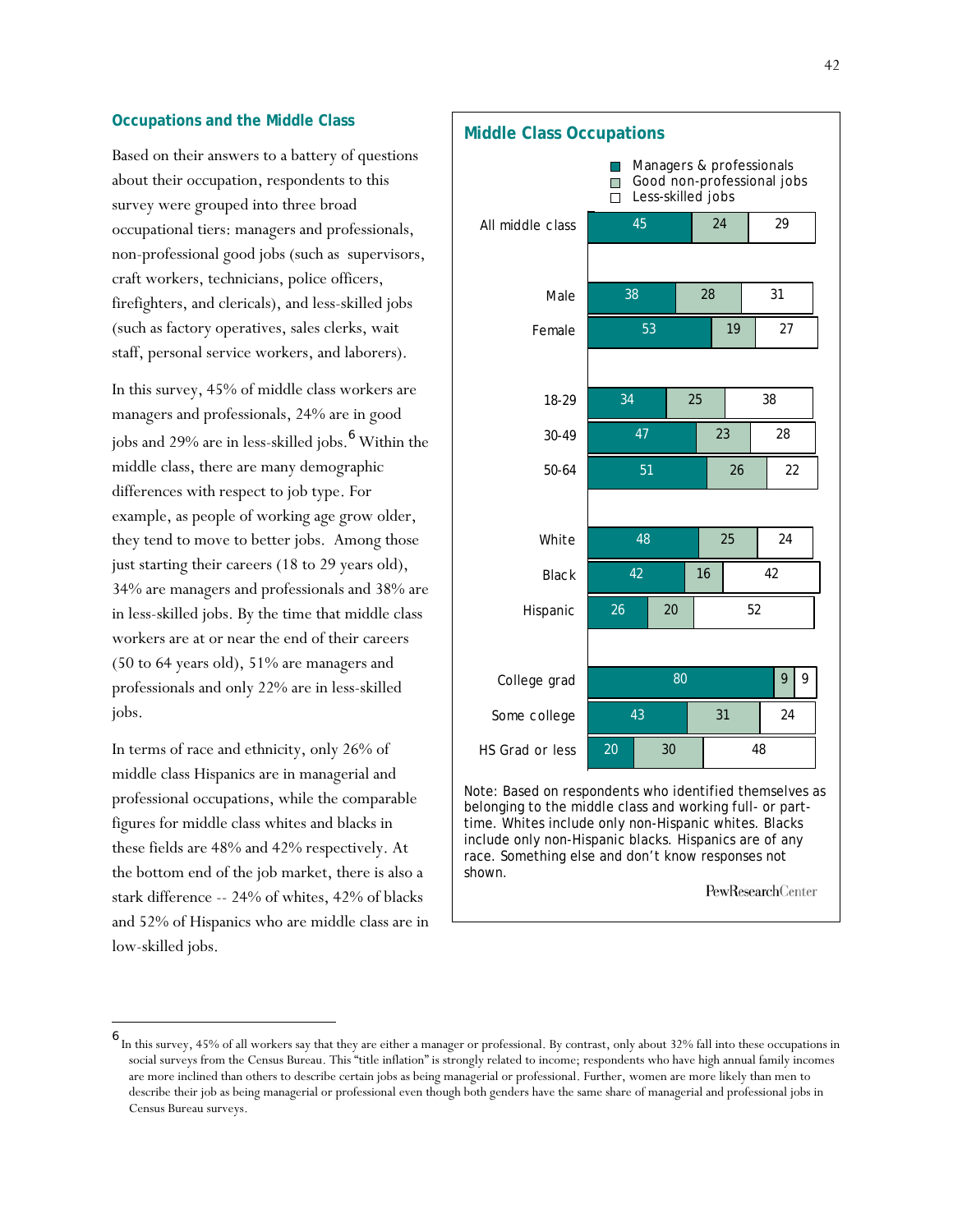Likewise, there are big differences in occupations by levels of education. Among those with a four-year degree in the middle class, 80% have managerial or professional jobs. By contrast, among those with at most a high school diploma, just 20% have a managerial-professional job, while 30% have a good job, and 48% have a less-skilled job.

Middle class workers who are in these different occupational tiers also tend to have different levels of income. Among



low-skilled workers in the middle class, more than half (54%) are in households with incomes below \$50,000. Among those with good jobs who place themselves in the middle class, just 38% are in these lower income households, and among managers and professional who place themselves in the middle class, just 23% are in low income households. At the other end of the income scale, 24% of middle class managers and professionals have incomes over \$100,000. By contrast, just 12% of those in good jobs and 6% of those with less-skilled jobs have incomes over \$100,000.

In terms of job satisfaction, however, there is little variation across middle class workers in these different occupations. Some 91% of managers and professionals are satisfied with their jobs; the comparable figure for

those with good non-professional jobs is 93%, and for those with less-skilled jobs is 83%.

Job worries, on the other hand, do vary by type of job held. While only one-in-five middle workers in the top two occupational tiers worry about losing their job, more than one-in-three of less-skilled workers worry about job loss in the next 12 months. Worries about cutbacks are much more evenly distributed across the three job categories, with those in good nonprofessional jobs having the fewest worries.

| Prevalence of Job Worries<br>Based on employed middle class respondents                                                                                 |                                           |    |  |  |  |  |
|---------------------------------------------------------------------------------------------------------------------------------------------------------|-------------------------------------------|----|--|--|--|--|
|                                                                                                                                                         | Cutback<br>Job loss<br>worries<br>worries |    |  |  |  |  |
|                                                                                                                                                         | %                                         | %  |  |  |  |  |
| Occupation                                                                                                                                              |                                           |    |  |  |  |  |
| Managers & professionals                                                                                                                                | 21<br>28                                  |    |  |  |  |  |
| Good non-professional jobs                                                                                                                              | 19<br>20                                  |    |  |  |  |  |
| Less skilled jobs                                                                                                                                       | 34                                        | 30 |  |  |  |  |
| Note: Based on respondents who identified<br>themselves as belonging to the middle class and<br>working full- or part-time.<br><b>PewResearchCenter</b> |                                           |    |  |  |  |  |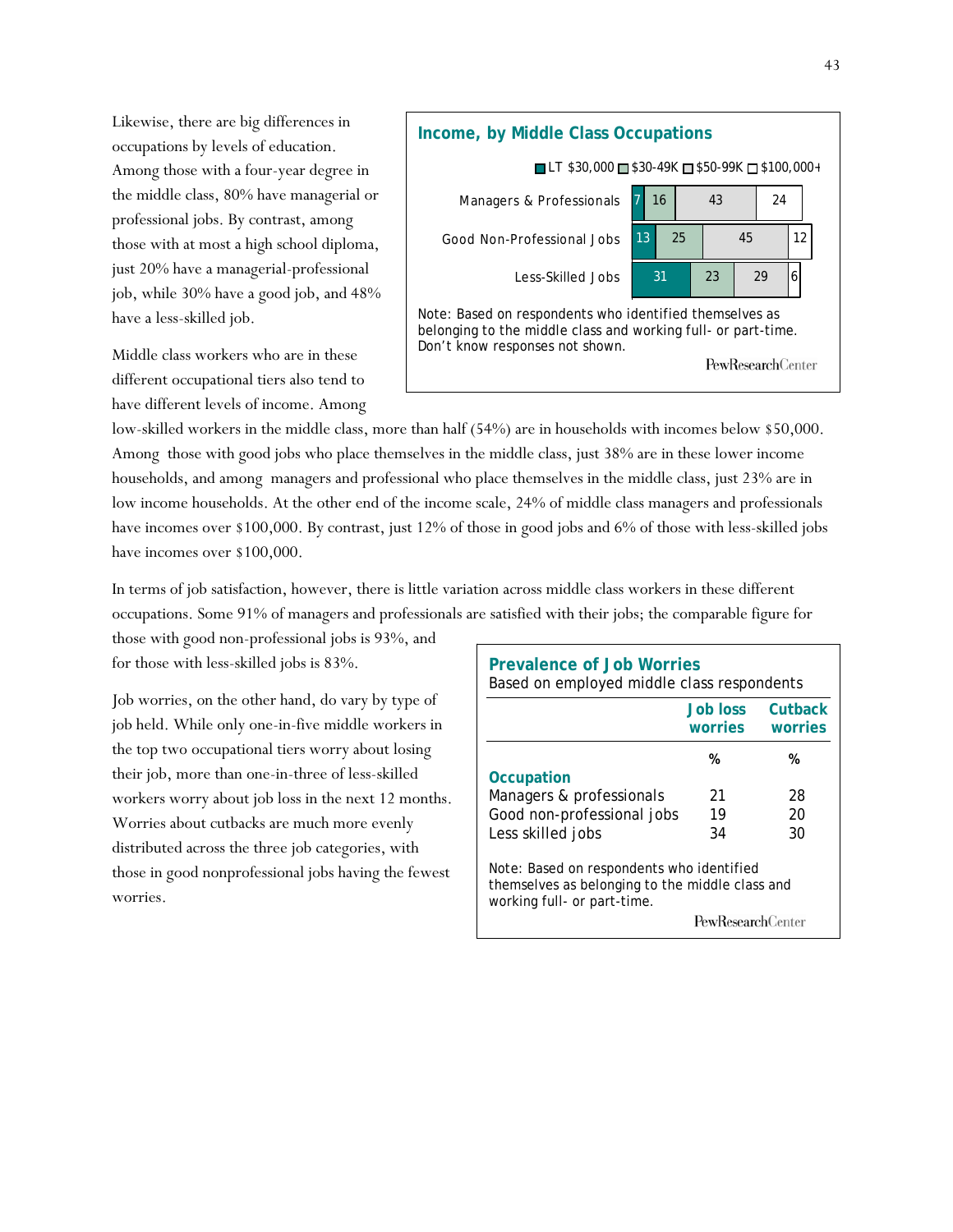Finally, self-reported class varies in some of these tiers, but not all. There is no significant difference between the class identification of those in good jobs and those in less-skilled jobs. Managers and professionals, on the other hand, are much more likely to identify with the upper class (31%) and less likely to consider themselves in the lower class  $(12\%)$ .



### **Retirees**

While this chapter focuses on workers, it is notable that retirees identify with the three social classes in nearly the same shares as non-retirees. This suggests a continuity of class identification over one's lifetime. Among retirees, there are some class differences based on gender. Retired men are more likely (28%) than retired women (21%) to represent themselves as being in the lower class. Retired women are more likely than retired men to say they are in the middle class (59% to 49%). Small shares of retirees of both genders say they are upper class.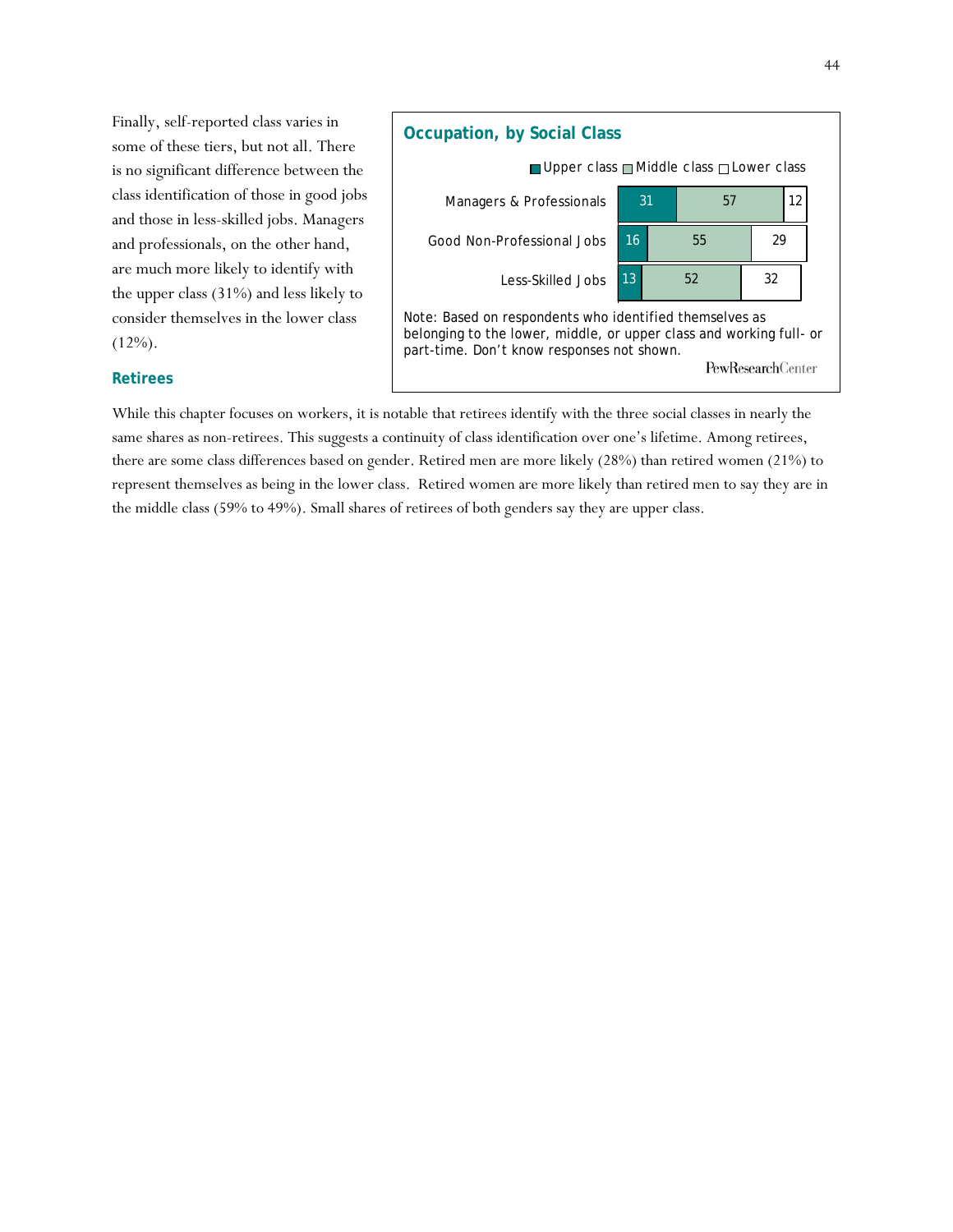# **Chapter 6: The Politics of the Middle Class**

The American middle class aligns with Democrats over Republicans and conservatives over liberals – meaning its political and ideological profile closely matches that of the full adult population. In these realms, the self-defined middle class respondents are truly in the middle -- situated between a self-defined upper class that is more

Republican and conservative than they are, and a self-identified lower class that is more Democratic and liberal.

On the partisan front, almost half (47%) of all middle class adults say they identify with or lean Democratic, just over a third (35%) favor the Republican Party and 18% say they don't lean toward either party. Among the full adult population the equivalent figures are Democrat 49%; Republican 33% and independent/no lean 18%.

On the ideological front, about a third (37%) of middle class adults say they are conservative, another third (37%) say they are moderate and just 18% say they are liberal. Here again, the responses of the full population are quite similar – with 35% calling themselves conservative, 35% moderate and 21% liberal.

| Party Affiliation and Ideology, By Class                             |        |              | All           |                          |  |  |  |  |
|----------------------------------------------------------------------|--------|--------------|---------------|--------------------------|--|--|--|--|
|                                                                      |        | <b>Upper</b> | <b>Middle</b> | Lower                    |  |  |  |  |
|                                                                      | adults | class        | class         | class                    |  |  |  |  |
|                                                                      | %      | %            | %             | %                        |  |  |  |  |
| Republican                                                           | 24     | 35           | 25            | 13                       |  |  |  |  |
| Democrat                                                             | 34     | 32           | 33            | 40                       |  |  |  |  |
| Independent                                                          | 31     | 28           | 31            | 34                       |  |  |  |  |
| Republican/Lean Rep.                                                 | 33     | 44           | 35            | 21                       |  |  |  |  |
| Democrat/Lean Dem.                                                   | 49     | 46           | 47            | 58                       |  |  |  |  |
| Independent/No lean                                                  | 18     | 10           | 18            | 21                       |  |  |  |  |
| Conservative                                                         | 35     | 41           | 37            | 27                       |  |  |  |  |
| Moderate                                                             | 35     | 33           | 37            | 35                       |  |  |  |  |
| Liberal                                                              | 21     | 23           | 18            | 24                       |  |  |  |  |
| Conservative Rep.                                                    | 16     | 25           | 16            | 7                        |  |  |  |  |
| Mod./Lib. Rep.                                                       | 8      | 9            | 8             | 5                        |  |  |  |  |
| Independent                                                          | 31     | 28           | 31            | 35                       |  |  |  |  |
| Cons./Mod. Dem.                                                      | 20     | 18           | 22            | 22                       |  |  |  |  |
| Liberal Dem.                                                         | 11     | 13           | 10            | 14                       |  |  |  |  |
| Number of respondents                                                | 2413   | 522          | 1276          | 588                      |  |  |  |  |
| Note: Based on respondents who identified themselves as belonging to |        |              |               |                          |  |  |  |  |
| the lower, middle, or upper class.                                   |        |              |               | <b>PewResearchCenter</b> |  |  |  |  |

But even as the middle class looks a lot like the full population in its partisan and ideological preferences, it also shows sharp contrasts with the upper and lower classes. For example, just 21% of the lower class identifies with or leans toward the GOP; whereas 35% of the middle class and 44% of the upper class do. And when it comes to ideology, just 27% of the lower class say they are conservative, compared with 37% of the middle class and 41% of the upper class.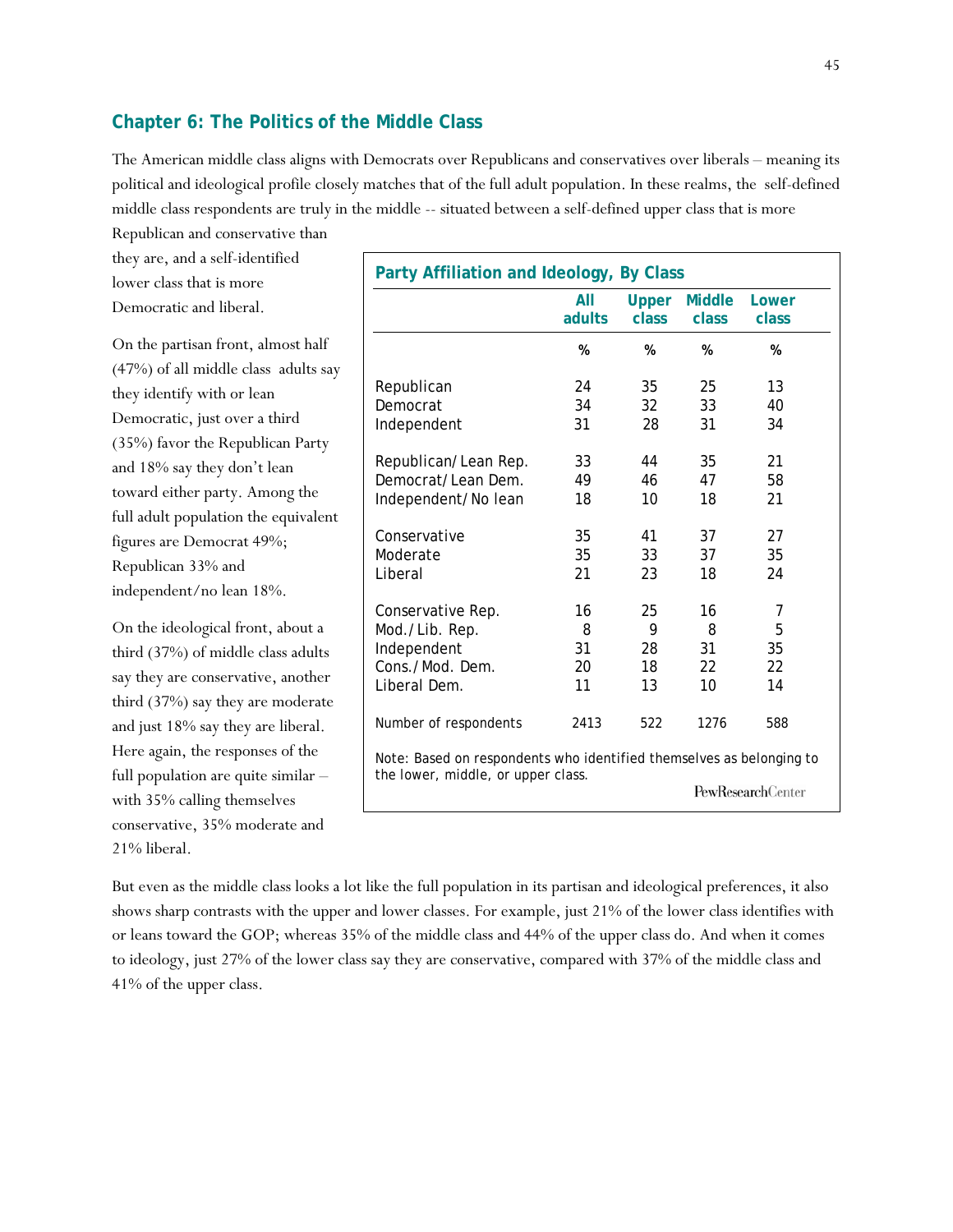Within the selfidentified middle class, the largest share of Democratic support comes from females, blacks, Hispanics, citydwellers, Northerners, the young and the college-educated.

Among middle class women, for example, a majority (51%) expresses a preference for the Democratic Party, compared with just 33% who say they favor the GOP and 16% who are nonleaning independents.

Some 70% of blacks (70% align with the Democratic Party, compared with 57% of Hispanics and 43% of whites.

The partisan patterns for these subgroups within the middle class are very similar to the patterns for these same subgroups within the full population.

| A Partisan Profile of the Middle Class (Including Leaners)                      |                        |                         |                  |                    |      |
|---------------------------------------------------------------------------------|------------------------|-------------------------|------------------|--------------------|------|
|                                                                                 | All<br>middle<br>class | Rep/<br><b>Lean Rep</b> | Dem/<br>Lean Dem | Ind/<br>No Lean    | N    |
| All                                                                             | $\%$<br>100            | $\%$<br>35              | $\%$<br>47       | $\%$<br>$18 = 100$ | 1276 |
| Gender                                                                          |                        |                         |                  |                    |      |
| Male                                                                            | 47                     | 37                      | 43               | $20 = 100$         | 595  |
| Female                                                                          | 53                     | 33                      | 51               | $16 = 100$         | 681  |
| Race/Ethnicity                                                                  |                        |                         |                  |                    |      |
| White, non-Hispanic                                                             | 70                     | 41                      | 43               | $16 = 100$         | 831  |
| Black, non-Hispanic                                                             | 10                     | 14                      | 70               | $16 = 100$         | 184  |
| Hispanic                                                                        | 13                     | 20                      | 57               | $23 = 100$         | 185  |
| Age                                                                             |                        |                         |                  |                    |      |
| 18-29                                                                           | 21                     | 32                      | 47               | $21 = 100$         | 228  |
| 30-49                                                                           | 37                     | 34                      | 49               | $17 = 100$         | 438  |
| 50-64                                                                           | 22                     | 32                      | 52               | $16 = 100$         | 319  |
| $65+$                                                                           | 18                     | 44                      | 38               | $18 = 100$         | 257  |
| <b>Education</b>                                                                |                        |                         |                  |                    |      |
| College grad                                                                    | 25                     | 35                      | 53               | $12 = 100$         | 396  |
| Some college                                                                    | 26                     | 40                      | 41               | $19 = 100$         | 341  |
| HS grad or less                                                                 | 48                     | 32                      | 47               | $21 = 100$         | 533  |
| Income                                                                          |                        |                         |                  |                    |      |
| \$100,000+                                                                      | 12                     | 39                      | 47               | $14 = 100$         | 158  |
| \$50K-\$99K                                                                     | 32                     | 37                      | 51               | $12 = 100$         | 391  |
| \$30K-\$49K                                                                     | 20                     | 34                      | 45               | $21 = 100$         | 270  |
| LT \$30,000                                                                     | 20                     | 31                      | 51               | $18 = 100$         | 254  |
| Neighborhood                                                                    |                        |                         |                  |                    |      |
| Urban                                                                           | 33                     | 28                      | 53               | $19 = 100$         | 490  |
| Suburban                                                                        | 48                     | 35                      | 47               | $18 = 100$         | 566  |
| Rural                                                                           | 19                     | 46                      | 37               | $17 = 100$         | 218  |
| Region                                                                          |                        |                         |                  |                    |      |
| Northeast                                                                       | 17                     | 28                      | 52               | $20 = 100$         | 192  |
| Midwest                                                                         | 24                     | 38                      | 49               | $13 = 100$         | 271  |
| South                                                                           | 37                     | 39                      | 43               | $18 = 100$         | 501  |
| West                                                                            | 22                     | 30                      | 48               | $22 = 100$         | 312  |
| Note: Based on respondents who identified themselves as belonging to the middle |                        |                         |                  |                    |      |
| class. Hispanics are of any race.                                               |                        |                         |                  | PewResearchCenter  |      |
|                                                                                 |                        |                         |                  |                    |      |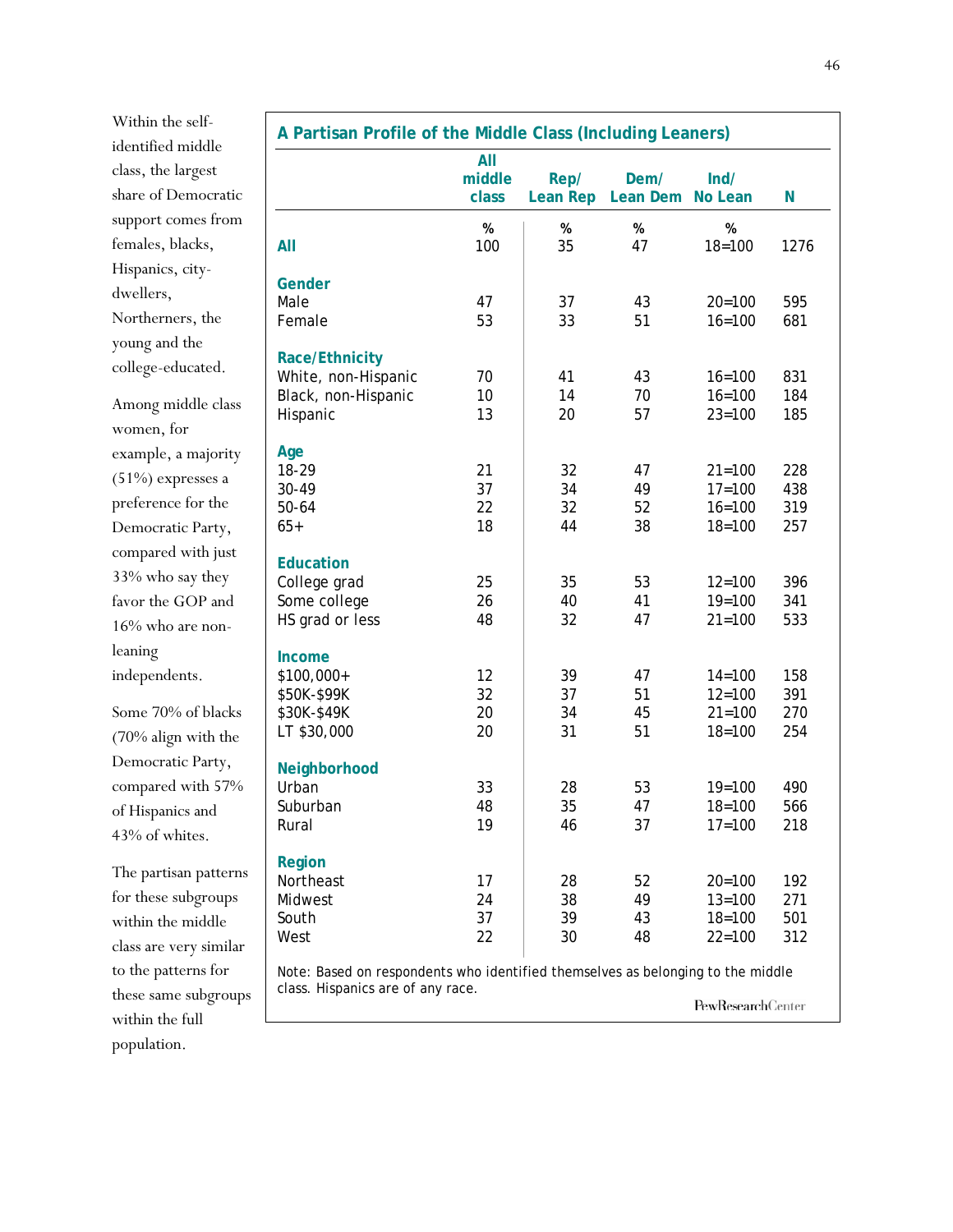### **Which Party Favors Which Class?**

The Pew poll finds that most Americans agree with the old saw that Republicans are the party that favors the rich and the Democrats are the party that favors the less-well off. Nearly six-in-ten adults (59%) say the GOP favors the rich, while about twothirds say the Democrats favor either the middle class (38%) or the poor  $(27\%)$ .

The upper and middle classes have roughly the same views as the general public on this question. The lower class is the most inclined to see the GOP as the party of the rich  $-65\%$  say it is, while just 13% say it favors the middle class and just 3% say it favors the poor.

Views are more mixed with respect to class favoritism by the Democratic

|                                                                                                            | All             | <b>Upper</b><br>Adults class | <b>Middle</b><br><b>class</b> | Lower<br>class |
|------------------------------------------------------------------------------------------------------------|-----------------|------------------------------|-------------------------------|----------------|
|                                                                                                            | %               | %                            | %                             | %              |
| <b>Republican Party</b>                                                                                    |                 |                              |                               |                |
| <b>Favors the rich</b>                                                                                     | 59              | 54                           | 58                            | 65             |
| <b>Favors the middle class</b>                                                                             | 21              | 30                           | 21                            | 13             |
| Favors the poor                                                                                            | 3               | 3                            | 3                             | 3              |
| Favors none/all equally                                                                                    | 4               | 6                            | 4                             | 3              |
| DK/Ref                                                                                                     | 13              | $\overline{1}$               | 14                            | 16             |
|                                                                                                            | 100             | 100                          | 100                           | 100            |
| <b>Democratic Party</b>                                                                                    |                 |                              |                               |                |
| <b>Favors the rich</b>                                                                                     | 16              | 14                           | 16                            | 19             |
| Favors the middle class                                                                                    | 38              | 40                           | 39                            | 36             |
| Favors the poor                                                                                            | 27              | 32                           | 26                            | 24             |
| Favors none/all equally                                                                                    | 5               | 5                            | 4                             | 3              |
| DK/Ref                                                                                                     | $\overline{14}$ | $\overline{6}$               | 15                            | 18             |
|                                                                                                            | 100             | 100                          | 100                           | 100            |
| Number of respondents                                                                                      | 2413            | 522                          | 1276                          | 588            |
| Note: Based on respondents who identified themselves as<br>belonging to the lower, middle, or upper class. |                 |                              |                               |                |
|                                                                                                            |                 |                              | <b>PewResearchCenter</b>      |                |

Party. A plurality of adults believe that the Democratic Party favors the middle class (38%), while 27% say the party favors the poor and 16% say it favors the rich. These party favoritism opinions are widely shared across class lines, with the modest exception that those in the upper class are significantly more likely to say the Democratic Party favors the poor.

Not surprisingly, Democrats and Republicans differ over which party they believe shows favoritism to the rich, middle class or the poor – and these partisan differences are apparent within the middle class, just as they are among the population as a whole.

For example, a plurality (44%) of middle class Republicans say the GOP favors the middle class, while 35% say it favors the rich and just 4% say it favors the poor. The remainder says they aren't sure which class is favored by the party or declined to answer.

By contrast, middle class Democrats are more than twice as likely as middle class Republicans or independents to say the GOP favors the rich. Some 83% say so, compared with 35% of Republicans and 39% of independents.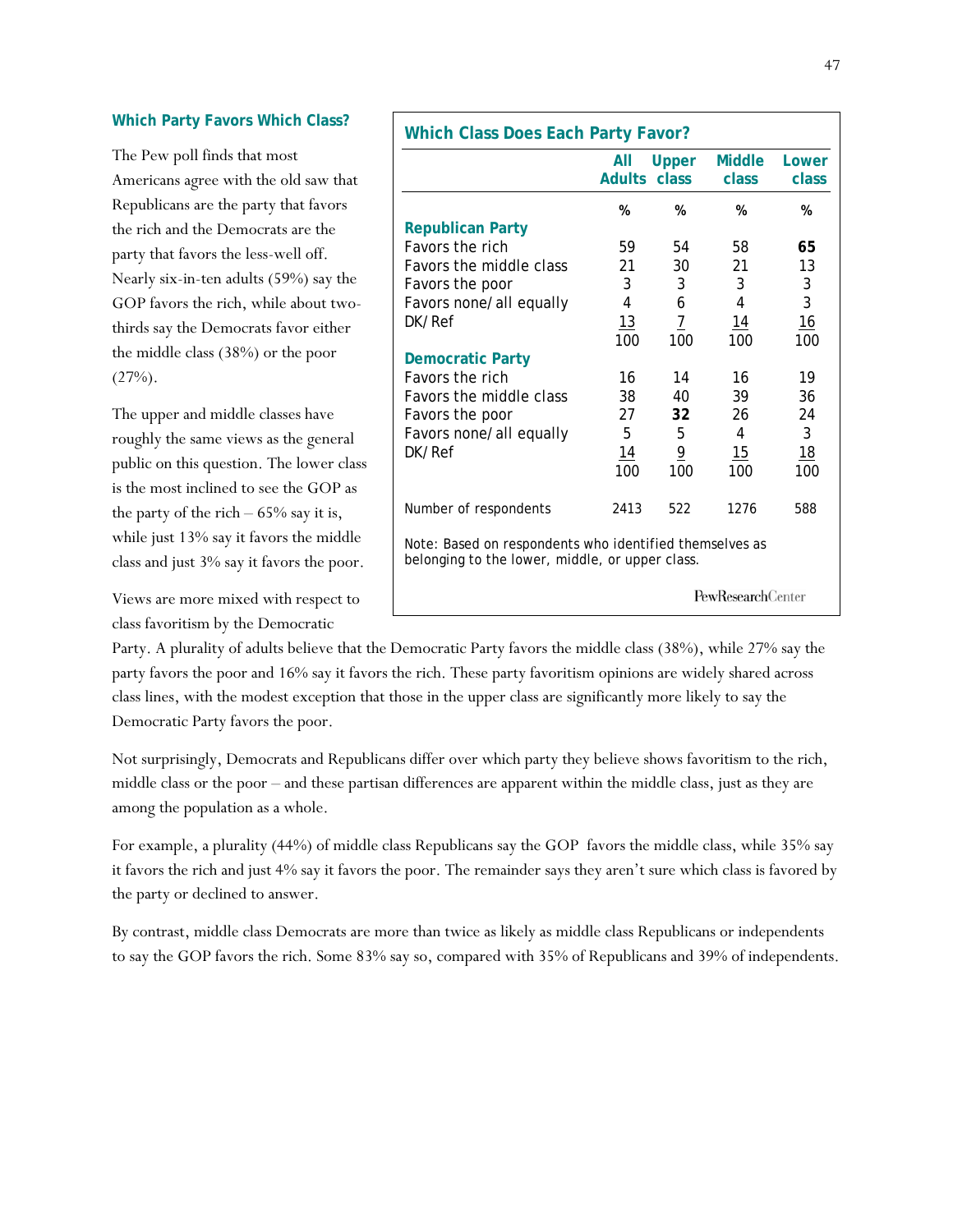Among middle class Democrats, six-in-ten say that the Democratic Party favors the middle class, while about a fifth (22%) say it favors the poor and 9% say the rich.

By contrast, opinions among middle class Republicans and independents are more mixed. A plurality of Republicans (37%) say the Democrats favor the poor, while 26% say they favor the rich and just 20% say they favor the middle class. Independents are about equally likely to say the Democratic Party favors the rich (15%), middle class (20%) and the poor (17%), but the plurality (40%) of independents didn't know or declined to answer.

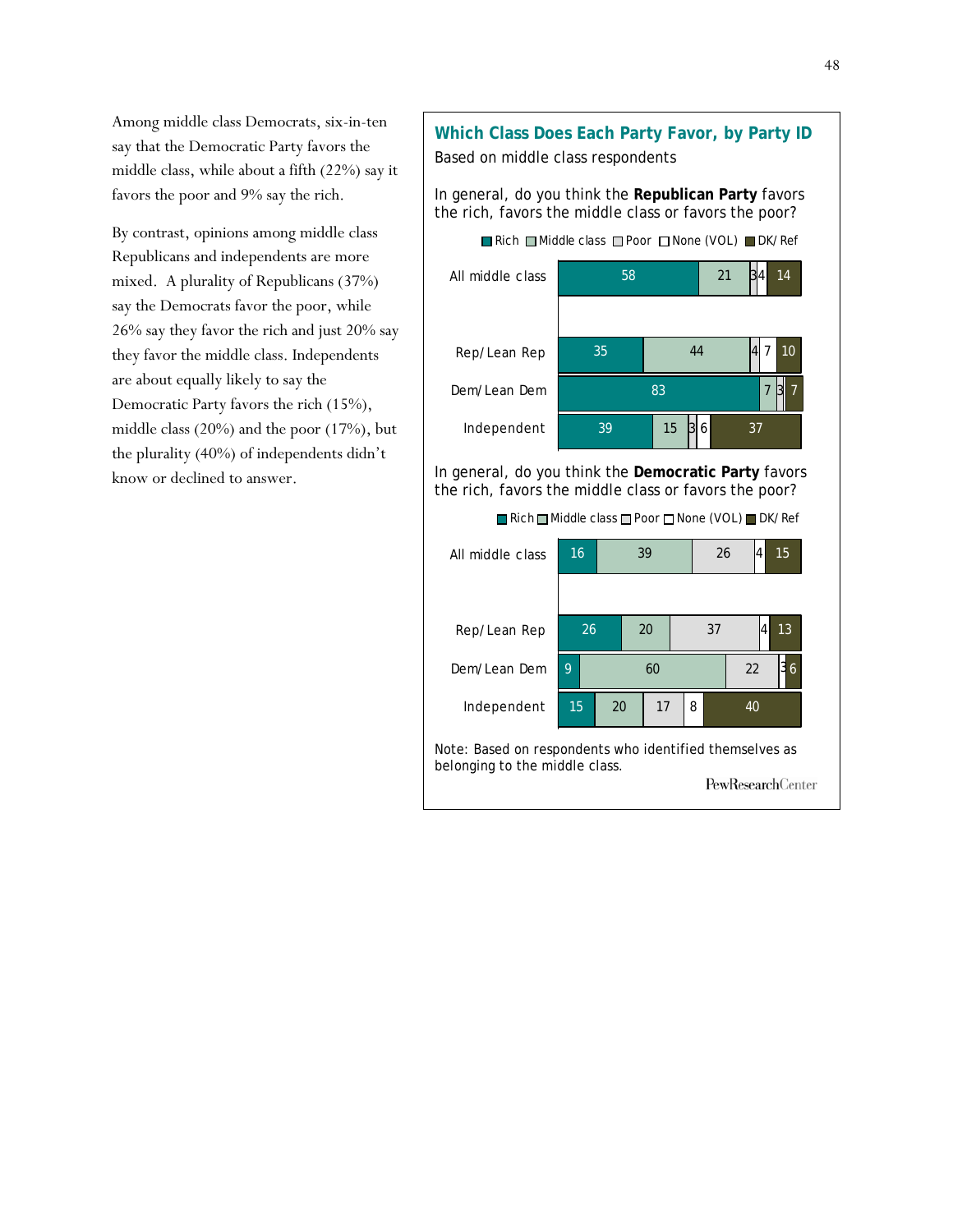### **Weighing the Role of Government**

Within the middle class, there are similar partisan differences on a pair of questions about the core responsibilities of government.

While a majority of the middle class supports the idea that the government should be responsible for taking care of people who can't take care of themselves (56%) and for guaranteeing health care to every citizen (71%), middle class Democrats are significantly more likely than both Republicans and independents to say they "completely" or "mostly" agree that these responsibilities should rest with the government.

Among the middle class, some 67% of Democrats agree that the government should be responsible for people who can't take care of themselves. By contrast, just over half of independents (56%) and 41% of Republicans agree.

Middle class Democrats also place a higher value than both independents and Republicans on the importance of government guaranteed health care. Some 86% agree that this is a role for government, compared with 72% of independents and 51% of Republicans.

# **Government Responsibilities, Through a Partisan Lens**

Based on middle class respondents

### **Care for the Needy**

Is it the responsibility of the government to take care of people who can't take care of themselves?

Completely/mostly agree Completely/mostly disagree



### **Health Care**

Should the government guarantee health care to every citizen?

Completely/mostly agree Completely/mostly disagree



PewResearchCenter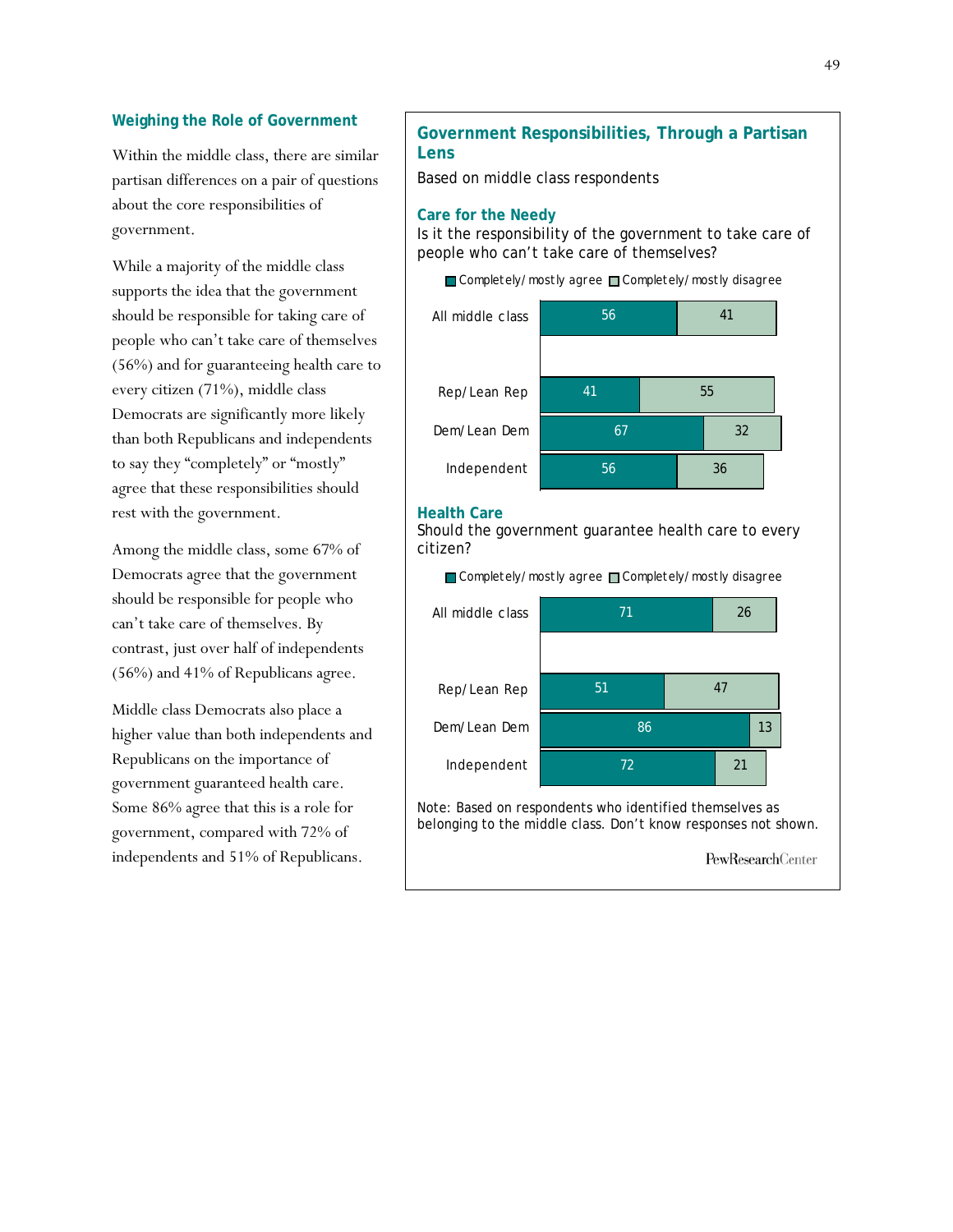# **Who the Middle Class Blames for Its Plight**

|                                  | uuniv:                                                                                    |                |                |                           |                 |
|----------------------------------|-------------------------------------------------------------------------------------------|----------------|----------------|---------------------------|-----------------|
| When asked whether               |                                                                                           | All            |                |                           |                 |
| maintaining a middle class       |                                                                                           | middle         | Rep/           | Dem/                      | Ind/            |
| standard of living is more or    |                                                                                           | class          |                | Lean Rep Lean Dem No Lean |                 |
| less difficult today compared    |                                                                                           | %              | %              | %                         | %               |
| with five years ago, nearly      | More difficult (NET)                                                                      | 78             | 73             | 85                        | 67              |
| eight-in-ten (78%) middle        | The government<br>The price of oil                                                        | 26<br>15       | 16<br>16       | 35<br>15                  | 22<br>12        |
| class respondents say it is      | People themselves                                                                         | 11             | 17             | 8                         | 8               |
| more difficult. There are        | Foreign competition                                                                       | 8              | 9              | 8                         | 7               |
| some partisan differences:       | Private corporations                                                                      | 5              | 2              | 8                         | 3               |
|                                  | Combination of these things<br>Economy/Cost of living                                     | 3              | 1<br>$\star$   | 3<br>2                    | 4               |
| Democrats (85%) are more         | President George Bush                                                                     |                | 0              |                           | 0               |
| inclined than Republicans        | Something else                                                                            | 2              | 5              |                           | $\sqrt{2}$      |
| (73%) or independents            | DK/Refused                                                                                | 6              | 7              | 4                         | 9               |
| $(67%)$ to deliver this negative | Less difficult (NET)                                                                      | 13             | 16             | 9                         | 19              |
| assessment.                      | About the same                                                                            | 6              | 8              | 3                         | 8               |
|                                  | DK/Refused                                                                                | $\overline{3}$ | $\overline{3}$ | $\overline{3}$            | $\underline{6}$ |
| When the respondents who         |                                                                                           | 100            | 100            | 100                       | 100             |
| say it has become more           | Number of respondents                                                                     | 1276           | 435            | 633                       | 208             |
| difficult to maintain a middle   |                                                                                           |                |                |                           |                 |
| class living standard were       | Note: Based on respondents who identified themselves as belonging to the<br>middle class. |                |                |                           |                 |
| asked who or what is most to     |                                                                                           |                |                | <b>PewResearchCenter</b>  |                 |
| blame for these difficulties,    |                                                                                           |                |                |                           |                 |

there was no clear direction to the finger-pointing. About a quarter blamed the government (26%), while 15% blamed the price of oil, 11% blamed the people themselves, 8% blamed foreign competition, 5% blamed private corporations and the remainder said something else or declined to answer.

There are some notable partisan differences in these responses. Democrats (35%) are more than twice as likely as Republicans (16%) to assign blame to the government. They are also more likely to finger private corporations (8% of Democrats do so, compared with 2% of Republicans). And Republicans (17%) are more likely than Democrats (8%) to blame the people themselves. Meantime, partisans of both parties are about equally likely (15% of Democrats; 16% of Republicans) to blame the price of oil.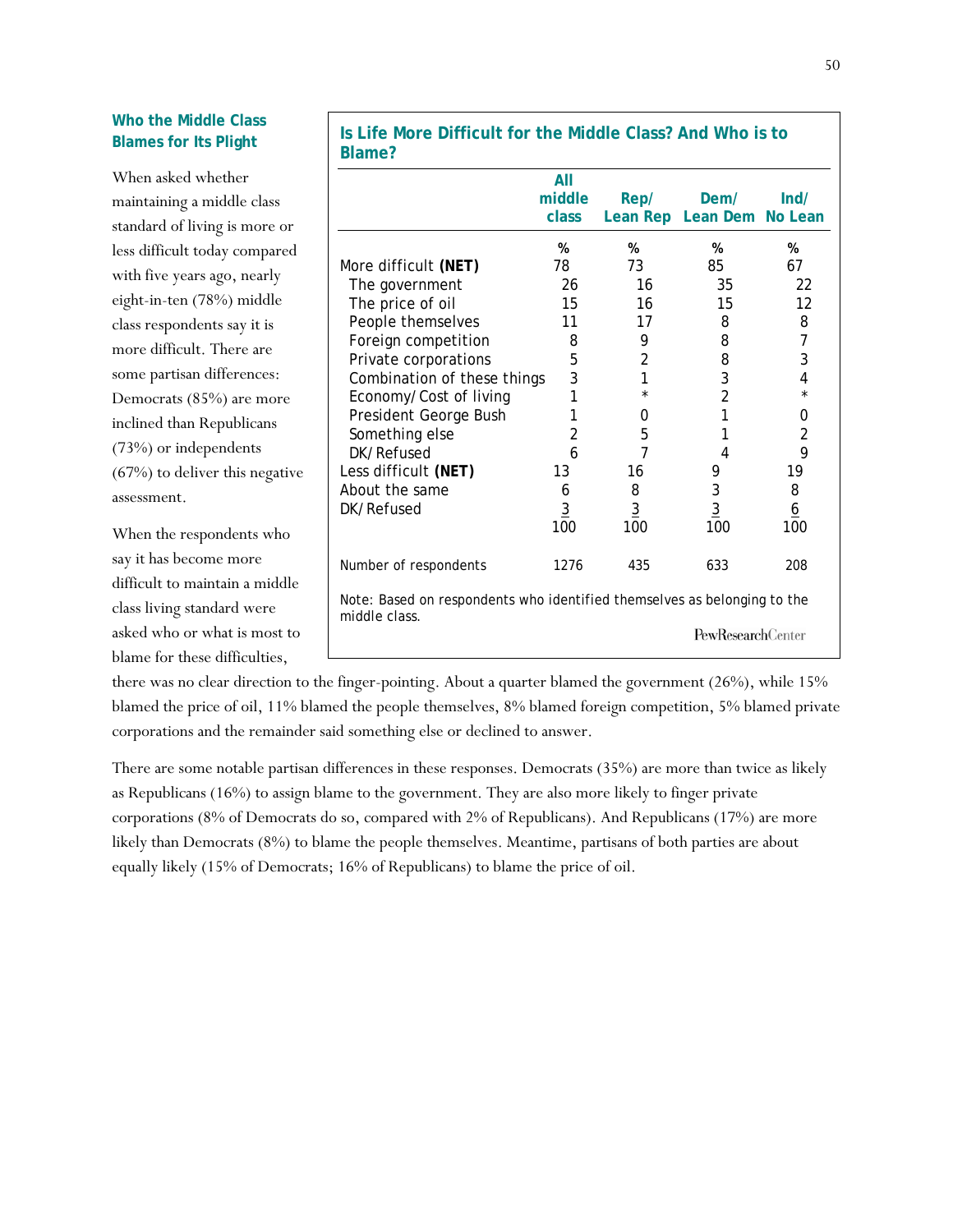| On a related issue -          |
|-------------------------------|
| globalization - the Pew       |
| survey also finds that within |
| the middle class there is a   |
| good deal of common ground    |
| across partisan lines. A      |
| plurality of middle class     |
| respondents $(37%)$ say they  |
| believe the globalization of  |
| the world economy is mostly   |
| bad for the U.S. economy,     |
| while 24% say it is mostly    |
| good and 29% say it doesn't   |
| make much difference. The     |
| response patterns are very    |
| similar across party lines.   |

The views of the full adult

| Middle Class Democrats, Republicans, and Independents<br><b>Agree About Globalization</b> |                        |      |                                   |      |
|-------------------------------------------------------------------------------------------|------------------------|------|-----------------------------------|------|
|                                                                                           | All<br>middle<br>class | Rep/ | Dem/<br>Lean Rep Lean Dem No Lean | Ind/ |
|                                                                                           | %                      | %    | %                                 | %    |
| Good                                                                                      | 24                     | 23   | 26                                | 22   |
| Bad                                                                                       | 37                     | 40   | 36                                | 34   |
| Doesn't make a difference                                                                 | 29                     | 28   | 30                                | 27   |

Haven't heard of (VOL) 2 2 1 2 DK/Refused  $8$   $7$   $7$   $7$   $15$ 100 100 100 100

Number of respondents 1276 435 633 208

Question wording: Based on what you know or may have heard, do you think the globalization of the world economy is mostly good for the United States, mostly bad for the United States, or doesn't it make much difference?

population on this question are identical to those of the middle class. However, there are differences among the classes. The upper class takes a more favorable view of globalization – some 31% say it is mostly good. And the lower class takes the least favorable view – just 19% say it is mostly good.

PewResearchCenter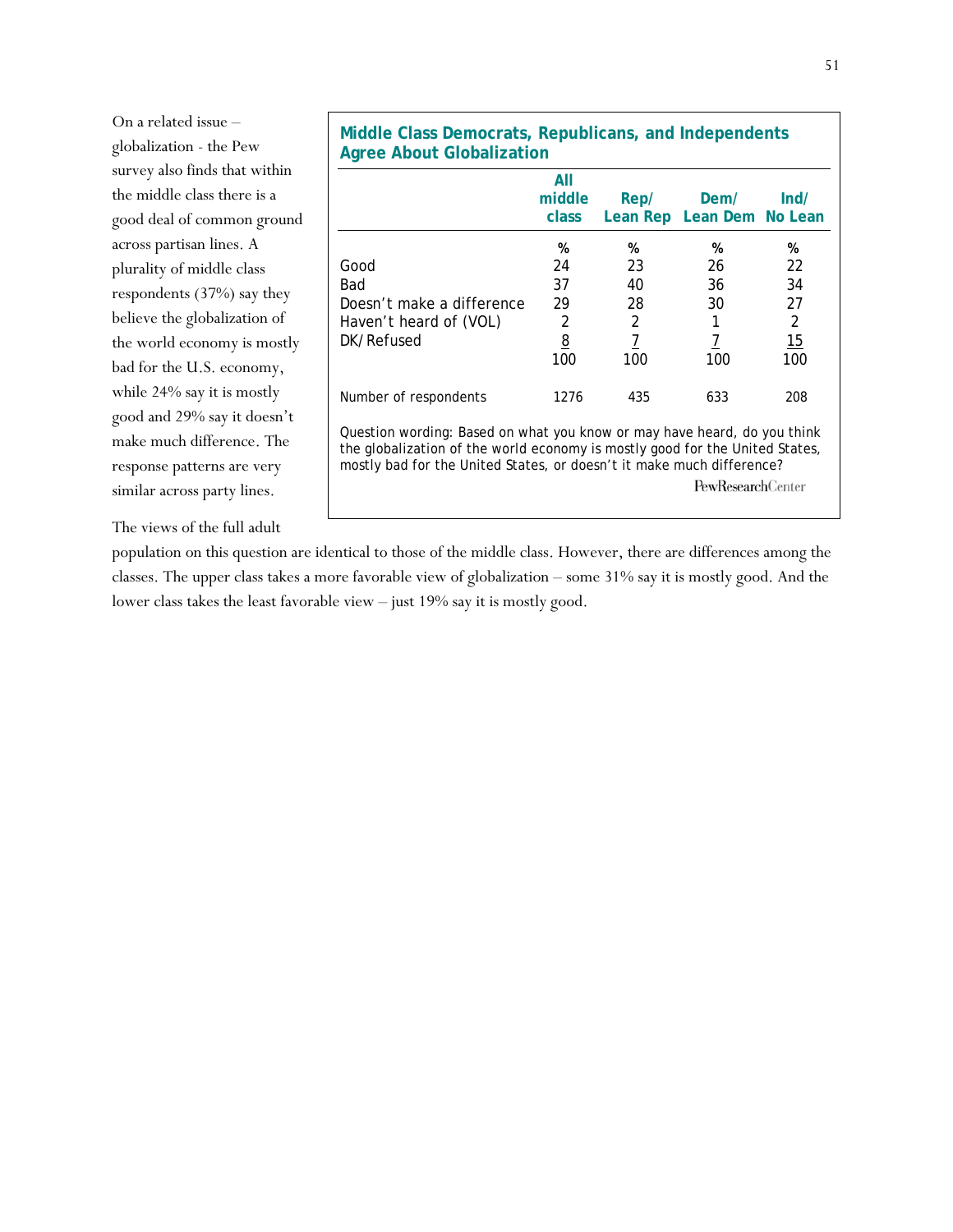### **About the Pew Social and Demographic Trends Project**

The Social and Demographic Trends Project explores the behaviors and attitudes of Americans in key realms of their lives – family, community, health, finance, work and leisure. Reports analyze changes over time in social behaviors and probe for differences and similarities between key sub-groups in the population.

The project is part of the Pew Research Center, a nonpartisan "fact tank" that provides information on the issues, attitudes and trends shaping America and the world.

The Social and Demographic Trends staff:

Paul Taylor, Project Director Rich Morin, Senior Editor D'Vera Cohn, Senior Writer April Clark, Research Associate

# **About the Survey**

Results for this survey are based on telephone interviews conducted with a nationally representative sample of 2,413 adults living in the continental United States. Statistical results are weighted to correct known demographic discrepancies. A combination of landline and cellular random digit dial (RDD) samples was used to represent all adults in the continental United States who have access to either a landline or cellular telephone. A total of 1,659 interviews were completed with respondents contacted by landline telephone and 754 from those contacted on their cellular phone. The sample design included an oversample of African-Americans and Hispanics. These oversamples were achieved by oversampling landline exchanges with more black and Hispanic residents. The data are weighted to produce a final sample that is representative of the general population of adults in the continental United States.

- Interviews conducted Jan. 24 Feb. 19, 2008
- 2,413 interviews
- Margin of sampling error is plus or minus 2.5 percentage points for results based on the total sample at the 95% confidence level.
- The margin of sampling error is higher for results based on subgroups of respondents. The margin of error for the following subgroups is:
	- Upper class  $+/- 5$  percentage points
	- Middle class  $+/- 3$  percentage points
		- - Lower class  $+/-5$  percentage points

Survey interviews conducted under the direction of Princeton Survey Research Associates International. Interviews were conducted in English and Spanish.

Bear in mind that question wording and practical difficulties in conducting surveys can introduce error or bias in the findings of opinion polls.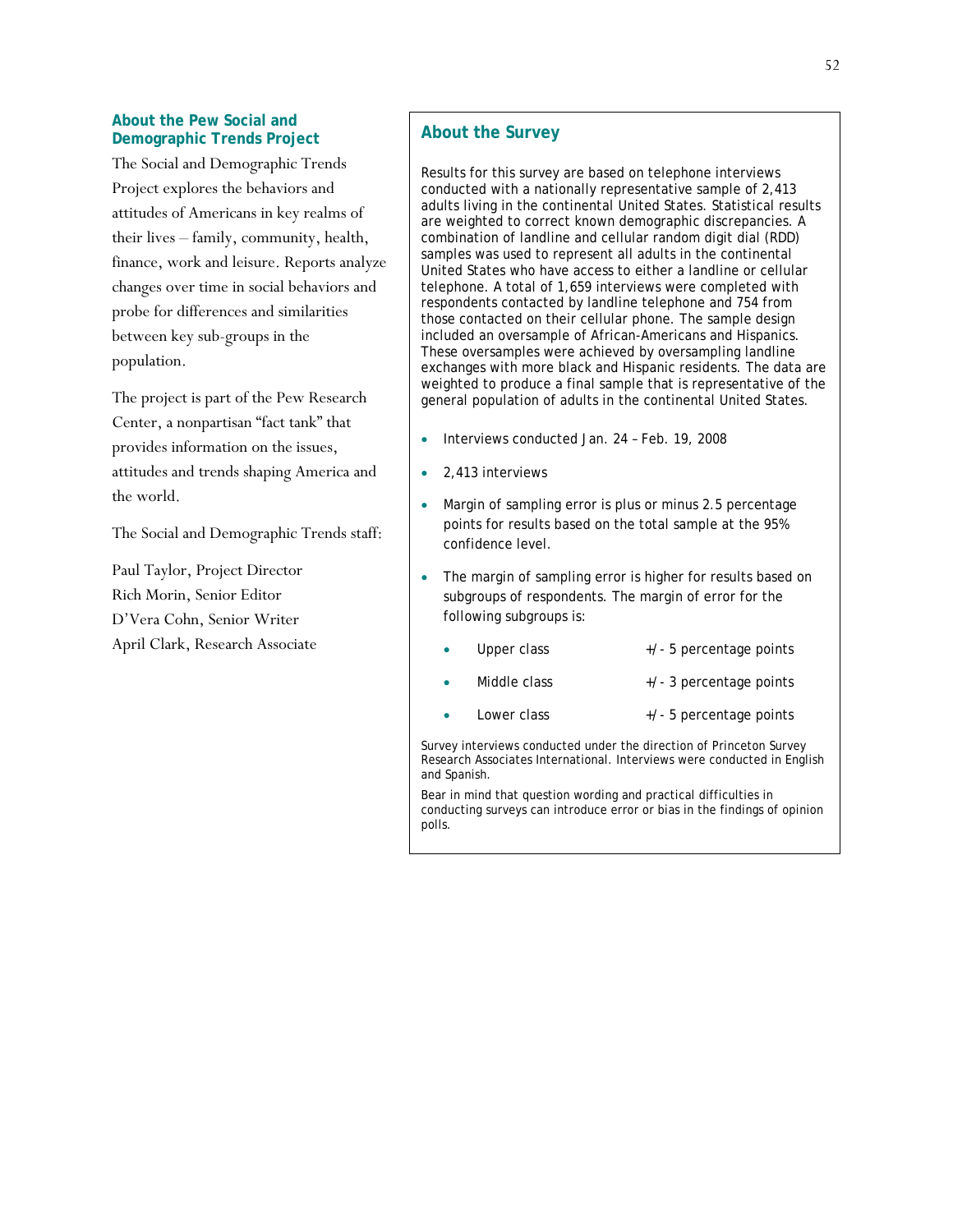# **PEW SOCIAL TRENDS FINAL TOPLINE JANUARY 24 – FEBRUARY 19, 2008 N=2,413<sup>7</sup> (UPPER=522; MIDDLE=1276; LOWER=588)<sup>8</sup>**

## **SOME DEMOGRAPHIC QUESTIONS WERE ASKED EARLIER IN THE INTERVIEW FOR SCREENING PURPOSES; THESE QUESTIONS ARE DISPLAYED IN THE BACK OF THIS TOPLINE.**

Q.1 All in all, are you satisfied or dissatisfied with the way things are going in this country, today?

| <u>All</u>                |                           |                  | Upper               | Middle         | <u>Lower</u> |
|---------------------------|---------------------------|------------------|---------------------|----------------|--------------|
| 30                        | Satisfied                 |                  | 38                  | 32             | 17           |
| 62                        | Dissatisfied              |                  | 58                  | 60             | 72           |
| $\underline{8}$           | Don't know/Refused (VOL.) |                  | $\overline{4}$      | $8\phantom{.}$ | 11           |
| 100                       |                           |                  | 100                 | 100            | 100          |
|                           |                           |                  |                     |                |              |
|                           |                           | <b>Satisfied</b> | <b>Dissatisfied</b> | DK/Ref         |              |
| February 2008             |                           | 30               | 62                  | $8 = 100$      |              |
| Early February 2008       |                           | 24               | 70                  | $6 = 100$      |              |
|                           | Late December 2007        | 27               | 66                  | $7 = 100$      |              |
| October 2007 <sup>9</sup> |                           | 28               | 66                  | $6 = 100$      |              |
| February 2007             |                           | 30               | 61                  | $9 = 100$      |              |
| Mid-January 2007          |                           | 32               | 61                  | $7 = 100$      |              |
| Early January 2007        |                           | 30               | 63                  | $7 = 100$      |              |
| December 2006             |                           | 28               | 65                  | $7 = 100$      |              |
|                           | Mid-November 2006         | 28               | 64                  | $8=100$        |              |
| Early October 2006        |                           | 30               | 63                  | $7 = 100$      |              |
| <b>July 2006</b>          |                           | 30               | 65                  | $5 = 100$      |              |
| June 2006                 |                           | 33               | 60                  | $7 = 100$      |              |
| May 2006                  |                           | 29               | 65                  | $6 = 100$      |              |
| March 2006                |                           | 32               | 63                  | $5 = 100$      |              |
| January 2006              |                           | 34               | 61                  | $5 = 100$      |              |
|                           | Late November 2005        | 34               | 59                  | $7 = 100$      |              |
| Early October 2005        |                           | 29               | 65                  | $6 = 100$      |              |
| <b>July 2005</b>          |                           | 35               | 58                  | $7 = 100$      |              |
| Late May 2005             |                           | 39               | 57                  | $4 = 100$      |              |
| February 2005             |                           | 38               | 56                  | $6 = 100$      |              |
| January 2005              |                           | 40               | 54                  | $6 = 100$      |              |
| December 2004             |                           | 39               | 54                  | $7 = 100$      |              |
| Mid-October 2004          |                           | 36               | 58                  | $6 = 100$      |              |
| <b>July 2004</b>          |                           | 38               | 55                  | $7 = 100$      |              |
| May 2004                  |                           | 33               | 61                  | $6 = 100$      |              |
|                           |                           |                  |                     |                |              |

<sup>7</sup> The sample design included an oversample of blacks, Hispanics as well as a dual frame sample of respondents reached via landline (1,659) or cell (754) phone. The data are weighted to produce results from a representative sample of the population.

 $^8$  The upper, middle, and lower groups are based on the responses to the self-defined social class item (Q5).

<sup>9</sup> All trends reference surveys from the Pew Research Center unless otherwise noted.

l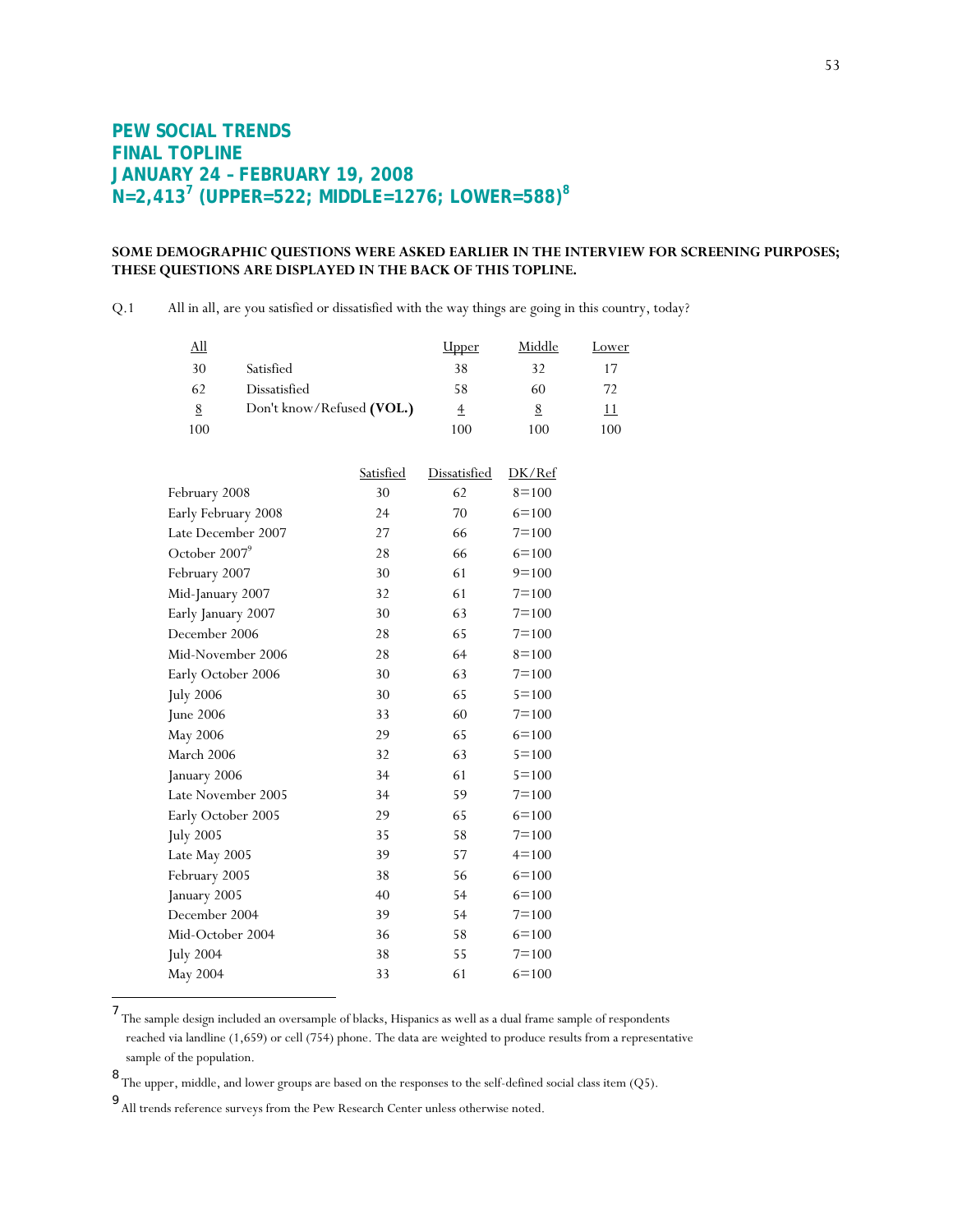| Q.1 CONTINUED               | <b>Satisfied</b> | <b>Dissatisfied</b> | DK/Ref     |
|-----------------------------|------------------|---------------------|------------|
| Late February 2004          | 39               | 55                  | $6 = 100$  |
| Early January 2004          | 45               | 48                  | $7 = 100$  |
| December 2003               | 44               | 47                  | $9=100$    |
| October 2003                | 38               | 56                  | $6 = 100$  |
| August 2003                 | 40               | 53                  | $7 = 100$  |
| April 2003 <sup>10</sup>    | 50               | 41                  | $9=100$    |
| January 2003                | 44               | 50                  | $6 = 100$  |
| November 2002               | 41               | 48                  | $11 = 100$ |
| September 2002              | 41               | 55                  | $4 = 100$  |
| Late August 2002            | 47               | 44                  | $9=100$    |
| May 2002                    | 44               | 44                  | $12 = 100$ |
| March 2002                  | 50               | 40                  | $10=100$   |
| Late September 2001         | 57               | 34                  | $9=100$    |
| Early September 2001        | 41               | 53                  | $6 = 100$  |
| June 2001                   | 43               | 52                  | $5 = 100$  |
| March 2001                  | 47               | 45                  | $8=100$    |
| February 2001               | 46               | 43                  | $11 = 100$ |
| January 2001                | 55               | 41                  | $4 = 100$  |
| October 2000 (RVs)          | 54               | 39                  | $7 = 100$  |
| September 2000              | 51               | 41                  | $8=100$    |
| June 2000                   | 47               | 45                  | $8=100$    |
| April 2000                  | 48               | 43                  | $9=100$    |
| August 1999                 | 56               | 39                  | $5 = 100$  |
| January 1999                | 53               | 41                  | $6 = 100$  |
| November 1998               | 46               | 44                  | $10=100$   |
| Early September 1998        | 54               | 42                  | $4 = 100$  |
| Late August 1998            | 55               | 41                  | $4 = 100$  |
| Early August 1998           | 50               | 44                  | $6 = 100$  |
| February 1998               | 59               | 37                  | $4 = 100$  |
| January 1998                | 46               | 50                  | $4 = 100$  |
| September 1997              | 45               | 49                  | $6 = 100$  |
| August 1997                 | 49               | 46                  | $5 = 100$  |
| January 1997                | 38               | 58                  | $4 = 100$  |
| <b>July 1996</b>            | 29               | 67                  | $4 = 100$  |
| March 1996                  | 28               | 70                  | $2 = 100$  |
| October 1995                | 23               | 73                  | $4 = 100$  |
| June 1995                   | 25               | 73                  | $2 = 100$  |
| April 1995                  | 23               | 74                  | $3 = 100$  |
| <b>July 1994</b>            | 24               | 73                  | $3 = 100$  |
| March 1994                  | 24               | 71                  | $5 = 100$  |
| October 1993                | 22               | 73                  | $5 = 100$  |
| September 1993              | 20               | 75                  | $5 = 100$  |
| May 1993                    | 22               | 71                  | $7 = 100$  |
| January 1993                | 39               | 50                  | $11 = 100$ |
| January 1992                | 28               | 68                  | $4 = 100$  |
| November 1991               | 34               | 61                  | $5 = 100$  |
| Late February 1991 (Gallup) | 66               | 31                  | $3 = 100$  |

<sup>10</sup> Asked April 8, 2003 only; N=395

 $\overline{\phantom{a}}$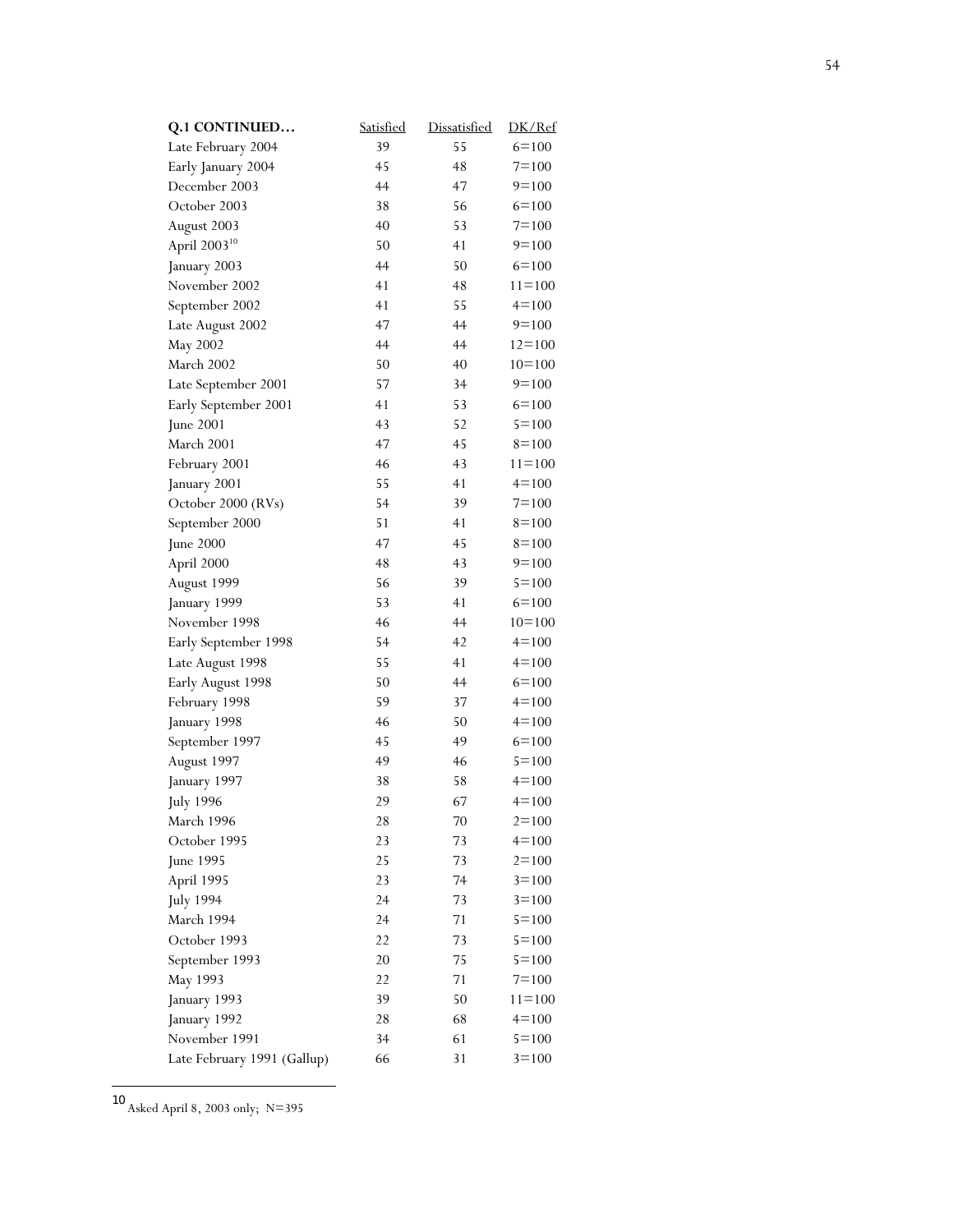| Q.1 CONTINUED        | Satisfied | Dissatisfied | DK/Ref    |
|----------------------|-----------|--------------|-----------|
| August 1990          | 47        | 48           | $5 = 100$ |
| May 1990             | 41        | 54           | $5 = 100$ |
| January 1989         | 45        | 50           | $5 = 100$ |
| September 1988 (RVs) | 50        | 45           | $5 = 100$ |
| May 1988             | 41        | 54           | $5 = 100$ |
| January 1988         | 39        | 55           | $6 = 100$ |

Q.2 Imagine a ladder with steps numbered from 0 at the bottom to 10 at the top. Suppose the top of the ladder represents the best possible life for you; and the bottom, the worst possible life for you. On which step of the ladder do you feel you personally stand at the present time? You can name any number between 0 and 10.

| <u>All</u>     |                           | <u>Upper</u> | Middle         | Lower          |
|----------------|---------------------------|--------------|----------------|----------------|
| 32             | High $(8-10)$             | 49           | 34             | 13             |
| 34             | Medium $(6-7)$            | 36           | 36             | 27             |
| 32             | Low $(0-5)$               | 14           | 28             | 58             |
| $\overline{2}$ | Don't know/Refused (VOL.) |              | $\overline{2}$ | $\overline{2}$ |
| 100            |                           | 100          | 100            | 100            |
| 6.4            | Mean Rating               | 7.3          | 67             | 52             |

|                                             | High<br>$(8-10)$ | Medium<br>$(6-7)$ | Low<br>$(0-5)$ | Don't Know/<br>Refused | Mean<br>Rating |
|---------------------------------------------|------------------|-------------------|----------------|------------------------|----------------|
| On which step of the ladder do you feel you |                  |                   |                |                        |                |
| personally stand at the present time?       | 32               | 34                | 32             | $2 = 100$              | 6.4            |
| 2007 Pew Global Attitudes                   | 46               | 29                | 24             | $1 = 100$              | 7.0            |
| 2006                                        | 41               | 30                | 26             | $3 = 100$              | 6.8            |
| 2005 Pew Global Attitudes <sup>11</sup>     | 40               | 29                | 30             | $1 = 100$              | 6.7            |
| 2002 Pew Global Attitudes                   | 43               | 32                | 24             | $1 = 100$              | 6.9            |
| 1999                                        | 43               | 31                | 25             | $1 = 100$              | 6.9            |
| 1998                                        | 48               | 31                | 21             | $* = 100$              | 7.1            |
| 1997                                        | 47               | 31                | 22             | $* = 100$              | 7.0            |
| 1996                                        | 37               | 33                | 29             | $1 = 100$              | 6.7            |
| 1989                                        | 31               | 35                | 34             | $* = 100$              | 6.4            |
| 1987                                        | 33               | 36                | 30             | $1 = 100$              | 6.5            |
| 1985 Gallup                                 | 31               | 36                | 33             | $* = 100$              | 6.4            |
| 1979 Gallup                                 | 34               | 31                | 33             | $2 = 100$              | 6.5            |
| 1976 Gallup                                 | 38               | 30                | 32             | $* = 100$              | 6.7            |
| 1974 Gallup                                 | 36               | 28                | 36             | $* = 100$              | 6.4            |
| 1972 Gallup                                 | 34               | 28                | 38             | $* = 100$              | 6.4            |
| 1971 Gallup                                 | 34               | 30                | 34             | $2 = 100$              | 6.5            |
| 1964 Gallup                                 | 36               | 33                | 30             | $1 = 100$              | 6.7            |

 $11$ The trends from 2007, 2005 and 2002 are from Pew Global Attitudes surveys. The question was worded "Here is a ladder representing the 'ladder of life.' Let's suppose the top of the ladder represents the best possible life for you; and the bottom, the worst possible life for you. On which step of the ladder do you feel you personally stand at the present time?"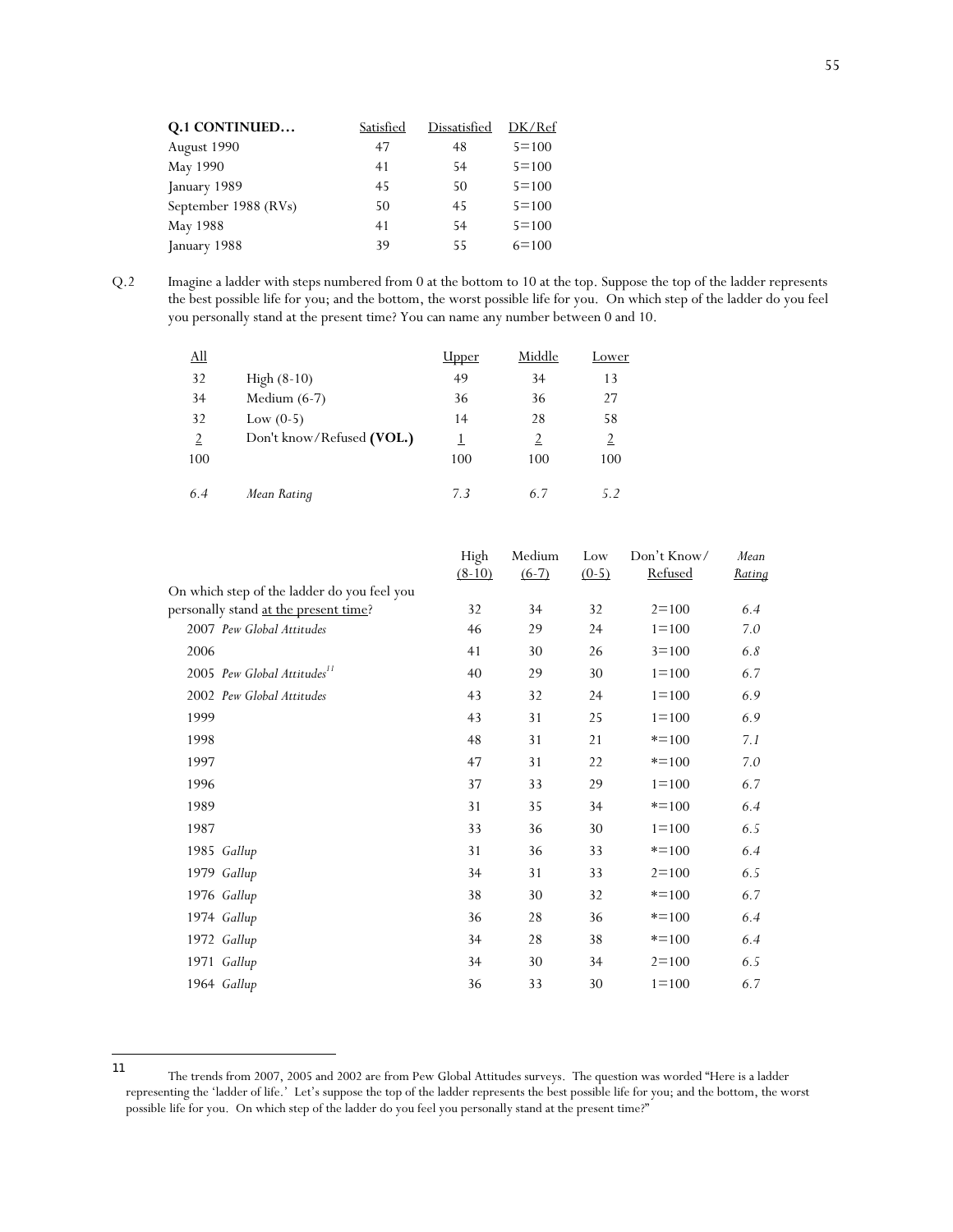Q.2a And on which step would you say you stood five years ago? Zero is the worst possible life and 10 the best possible life.

| <u>All</u>     |                           | <b>Upper</b> | Middle   | <u>Lower</u> |
|----------------|---------------------------|--------------|----------|--------------|
| 32             | High $(8-10)$             | 37           | 32       | 25           |
| 28             | Medium $(6-7)$            | 31           | 28       | 26           |
| 38             | Low $(0-5)$               | 31           | 38       | 48           |
| $\overline{2}$ | Don't know/Refused (VOL.) |              | <u>2</u> | 1            |
| 100            |                           | 100          | 100      | 100          |
| 6.2            | Mean Rating               | 6.6          | 6.2      | 5.7          |

|                                   | High<br>$(8-10)$ | Medium<br>$(6-7)$ | Low<br>$(0-5)$ | Don't Know/<br>Refused | Mean<br><u>Rating</u> |
|-----------------------------------|------------------|-------------------|----------------|------------------------|-----------------------|
| And on which step would you say   |                  |                   |                |                        |                       |
| you stood <u>five years ago</u> ? | 32               | 28                | 38             | $2 = 100$              | 6.2                   |
| 2007 Pew Global Attitudes         | 34               | 25                | 39             | $2 = 100$              | 6.2                   |
| 2006                              | 31               | 26                | 40             | $3 = 100$              | 6.1                   |
| 2005 Pew Global Attitudes         | 31               | 26                | 41             | $2 = 100$              | 6.1                   |
| 2002 Pew Global Attitudes         | 32               | 23                | 43             | $2 = 100$              | 6.1                   |
| 1999                              | 27               | 23                | 49             | $1 = 100$              | 5.7                   |
| 1998                              | 29               | 23                | 48             | $* = 100$              | 5.9                   |
| 1997                              | 28               | 25                | 46             | $1 = 100$              | 5.9                   |
| 1996                              | 26               | 27                | 46             | $1 = 100$              | 5.8                   |
| 1989                              | 28               | 27                | 44             | $1 = 100$              | 6.0                   |
| 1987                              | 28               | 26                | 45             | $1 = 100$              | 5.8                   |
| 1985 Gallup                       | 25               | 27                | 48             | $* = 100$              | 5.7                   |
| 1979 Gallup                       | 28               | 24                | 48             | $* = 100$              | 5.8                   |
| 1976 Gallup                       | 29               | 22                | 49             | $* = 100$              | 5.7                   |
| 1974 Gallup                       | 24               | 22                | 54             | $* = 100$              | 5.4                   |
| 1972 Gallup                       | 24               | 23                | 53             | $* = 100$              | 5.5                   |
| 1971 Gallup                       | 27               | 25                | 47             | $1 = 100$              | 5.8                   |
| 1964 Gallup                       | 28               | 24                | 47             | $1 = 100$              | 5.8                   |

Q.2b And on what number step do you think you will be five years from now? Zero is the worst possible life and 10 is the best possible life*.* 

| <u>All</u> |                           | <u>Upper</u> | Middle    | Lower      |
|------------|---------------------------|--------------|-----------|------------|
| 58         | $High (8-10)$             | 72           | 59        | 41         |
| 15         | Medium $(6-7)$            | 14           | 15        | 18         |
| 17         | Low $(0-5)$               | 8            | 14        | 30         |
| 10         | Don't know/Refused (VOL.) | <u>6</u>     | <u>12</u> | <u> 11</u> |
| 100        |                           | 100          | 100       | 100        |
|            |                           |              |           |            |
| 7.6        | Mean Rating               | 8.3          | 7.8       | 6.5        |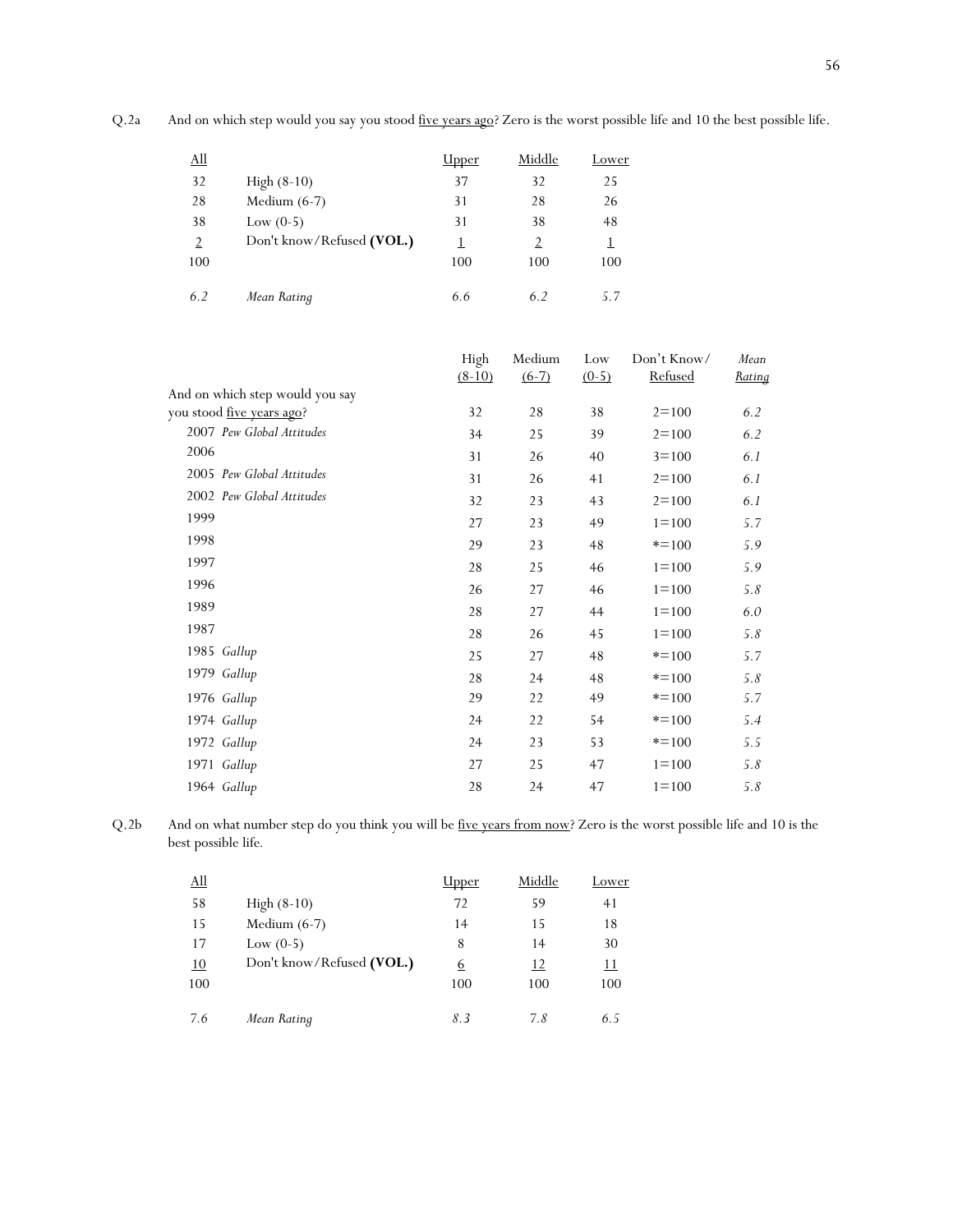| Q.2b CONTINUED                       | High<br>$(8-10)$ | Medium<br>$(6-7)$ | Low<br>$(0-5)$ | Don't Know/<br>Refused | Mean<br><u>Rating</u> |
|--------------------------------------|------------------|-------------------|----------------|------------------------|-----------------------|
| And on what number step do you think |                  |                   |                |                        |                       |
| you will be five years from now?     | 58               | 15                | 17             | $10=100$               | 7.6                   |
| 2007 Pew Global Attitudes            | 69               | 13                | 10             | $8=100$                | 8.2                   |
| 2006                                 | 60               | 13                | 14             | $13 = 100$             | 7.8                   |
| 2005 Pew Global Attitudes            | 59               | 14                | 17             | $10=100$               | 7.7                   |
| 2002 Pew Global Attitudes            | 71               | 10                | 11             | $8=100$                | 8.3                   |
| 1999                                 | 69               | 14                | 10             | $7 = 100$              | 8.2                   |
| 1998                                 | 72               | 14                | 11             | $3 = 100$              | 8.2                   |
| 1997                                 | 73               | 13                | 10             | $4 = 100$              | 8.2                   |
| 1996                                 | 64               | 16                | 16             | $4 = 100$              | 7.7                   |
| 1989                                 | 56               | 21                | 18             | $5 = 100$              | 7.4                   |
| 1987                                 | 61               | 19                | 14             | $6 = 100$              | 7.7                   |
| 1985 Gallup                          | 59               | 19                | 16             | $6 = 100$              | 7.6                   |
| 1979 Gallup                          | 57               | 18                | 19             | $6=100$                | 7.5                   |
| 1976 Gallup                          | 60               | 18                | 14             | $8=100$                | 7.7                   |
| 1974 Gallup                          | 55               | 18                | 18             | $9=100$                | 7.4                   |
| 1972 Gallup                          | 58               | 17                | 16             | $9=100$                | 7.6                   |
| 1971 Gallup                          | 52               | 18                | 16             | $14 = 100$             | 7.5                   |
| 1964 Gallup                          | 57               | 22                | 11             | $10=100$               | 7.8                   |

# **COMPARING PRESENT TO FUTURE LIFE** (Q.2 AND Q.2b) Ratings of your future life compared with the present.

|             | Future life will be        |                     | -- Future life will be the SAME as present -- | Future life will be       | DK         |
|-------------|----------------------------|---------------------|-----------------------------------------------|---------------------------|------------|
|             | <b>BETTER</b> than present | Present is positive | Present is negative                           | <b>WORSE</b> than present | <u>Ref</u> |
| 2008        | 53                         | 18                  | C                                             | 13                        | $11 = 100$ |
| 2007        | 55                         | 23                  |                                               | 9                         | $8=100$    |
| 2006        | 49                         | 21                  |                                               | 12                        | $14 = 100$ |
| 2005        | 49                         | 24                  |                                               | 12                        | $11 = 100$ |
| 2002        | 61                         | 20                  |                                               |                           | $9=100$    |
| 1999        | 60                         | 21                  |                                               | 8                         | $8=100$    |
| 1998        | 58                         | 26                  | 3                                             | 10                        | $3 = 100$  |
| 1997        | 59                         | 25                  |                                               | 9                         | $4=100$    |
| 1996        | 55                         | 22                  |                                               | 13                        | $5 = 100$  |
| 1989        | 55                         | 20                  |                                               | 15                        | $5 = 100$  |
| 1987        | 59                         | 20                  |                                               | 11                        | $6=100$    |
| 1985 Gallup | 57                         | 19                  | 5                                             | 12                        | $7 = 100$  |
| 1979 Gallup | 52                         | 20                  | 6                                             | 15                        | $7 = 100$  |
| 1976 Gallup | 52                         | 25                  |                                               | 11                        | $8=100$    |
| 1964 Gallup | 51                         | 25                  | Ć.                                            |                           | $12 = 100$ |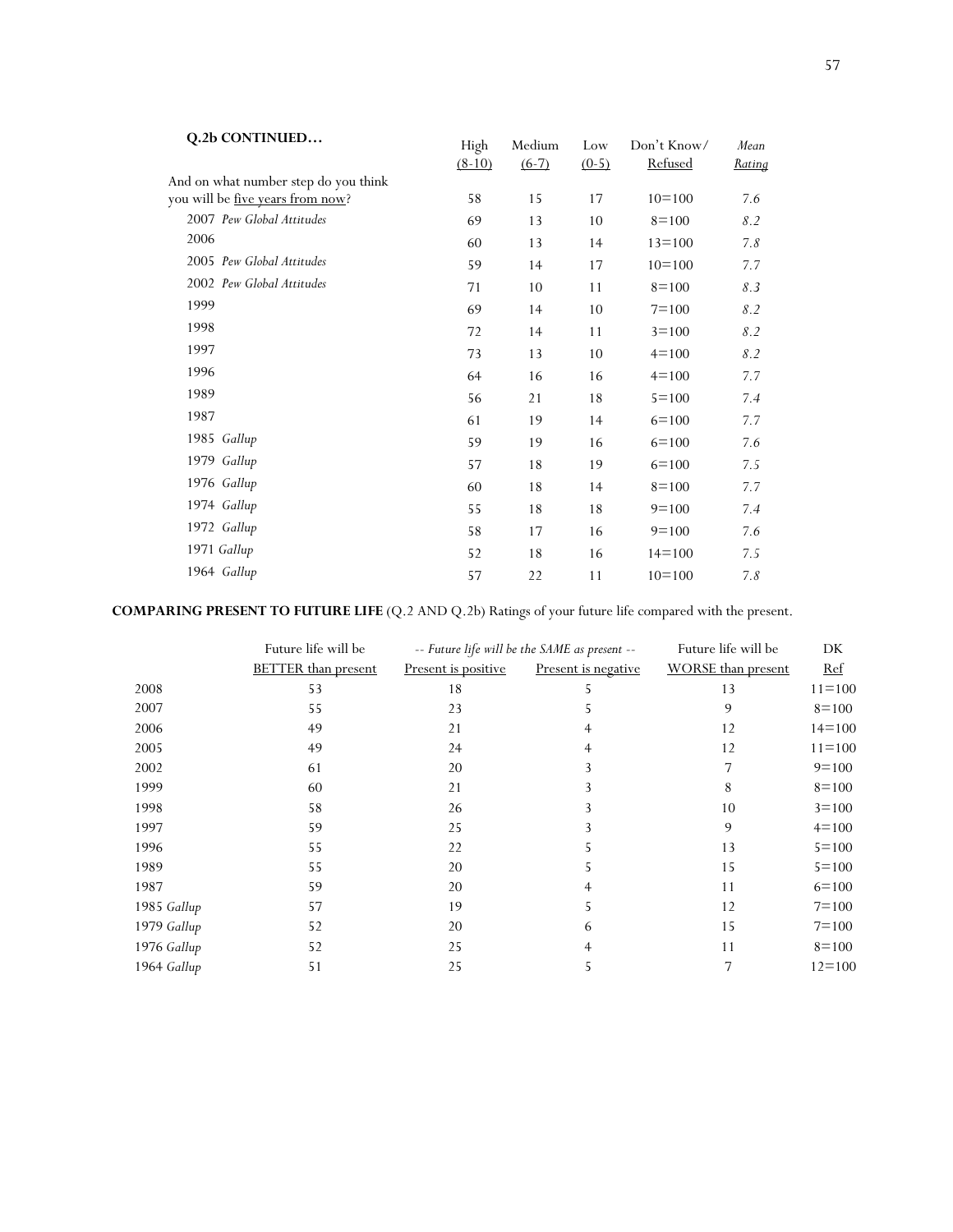|             | Present life is         |                     | --- Present life is the SAME as the past --- | Present life is        | DK         |
|-------------|-------------------------|---------------------|----------------------------------------------|------------------------|------------|
|             | <b>BETTER</b> than past | Present is positive | Present is negative                          | <b>WORSE</b> than past | <u>Ref</u> |
| 2008        | 41                      | 16                  | 9                                            | 31                     | $3 = 100$  |
| 2007        | 50                      | 19                  | 8                                            | 21                     | $2 = 100$  |
| 2006        | 48                      | 21                  | 6                                            | 21                     | $4 = 100$  |
| 2005        | 48                      | 19                  | 6                                            | 25                     | $2 = 100$  |
| 2002        | 51                      | 20                  | 5                                            | 21                     | $3 = 100$  |
| 1999        | 56                      | 20                  | 8                                            | 15                     | $1 = 100$  |
| 1998        | 56                      | 21                  | 6                                            | 16                     | $1 = 100$  |
| 1997        | 57                      | 21                  | 5                                            | 16                     | $1 = 100$  |
| 1996        | 51                      | 20                  | 6                                            | 21                     | $2 = 100$  |
| 1989        | 47                      | 18                  | 8                                            | 26                     | $1 = 100$  |
| 1987        | 53                      | 17                  | 6                                            | 24                     | $0=100$    |
| 1985 Gallup | 51                      | 15                  | 7                                            | 25                     | $2 = 100$  |
| 1979 Gallup | 52                      | 15                  | 6                                            | 25                     | $2 = 100$  |
| 1976 Gallup | 54                      | 18                  | 6                                            | 20                     | $2 = 100$  |
| 1964 Gallup | 49                      | 24                  | 7                                            | 16                     | $4 = 100$  |

## **COMPARING PRESENT TO PAST LIFE** (Q.2 AND Q.2a) Ratings of your past life compared with the present.

Q.3 Compared to your parents when they were the age you are now, do you think your own standard of living now is much better, somewhat better, about the same, somewhat worse, or much worse than theirs was?

| <u>All</u>     |                           | Jpper | Middle | Lower |
|----------------|---------------------------|-------|--------|-------|
| 38             | Much better               | 57    | 38     | 22    |
| 27             | Somewhat better           | 23    | 29     | 27    |
| 19             | About the same            | 13    | 21     | 19    |
| 9              | Somewhat worse            | 5     |        | 17    |
| 5              | Much worse                | 1     |        | 13    |
| $\overline{2}$ | Don't know/Refused (VOL.) |       |        |       |
| 100            |                           | 100   | 100    | 100   |

|            |                           | GSS  | GSS  | GSS  | GSS  | GSS  | GSS  | GSS  |
|------------|---------------------------|------|------|------|------|------|------|------|
| <u>All</u> |                           | 2006 | 2004 | 2002 | 2000 | 1998 | 1996 | 1994 |
| 38         | Much better               | 35   | 39   | 35   | 35   | 33   | 33   | 32   |
| 27         | Somewhat better           | 31   | 31   | 33   | 31   | 32   | 29   | 32   |
| 19         | About the same            | 21   | 18   | 19   |      | 21   | 21   |      |
| 9          | Somewhat worse            | Q    | 8    | 10   | Q    | 10   | 12   | 10   |
|            | Much worse                |      |      |      |      |      |      |      |
|            | Don't know/Refused (VOL.) |      |      |      |      |      |      |      |
| 100        |                           | 100  | 100  | 100  | 100  | 100  | 100  | 100  |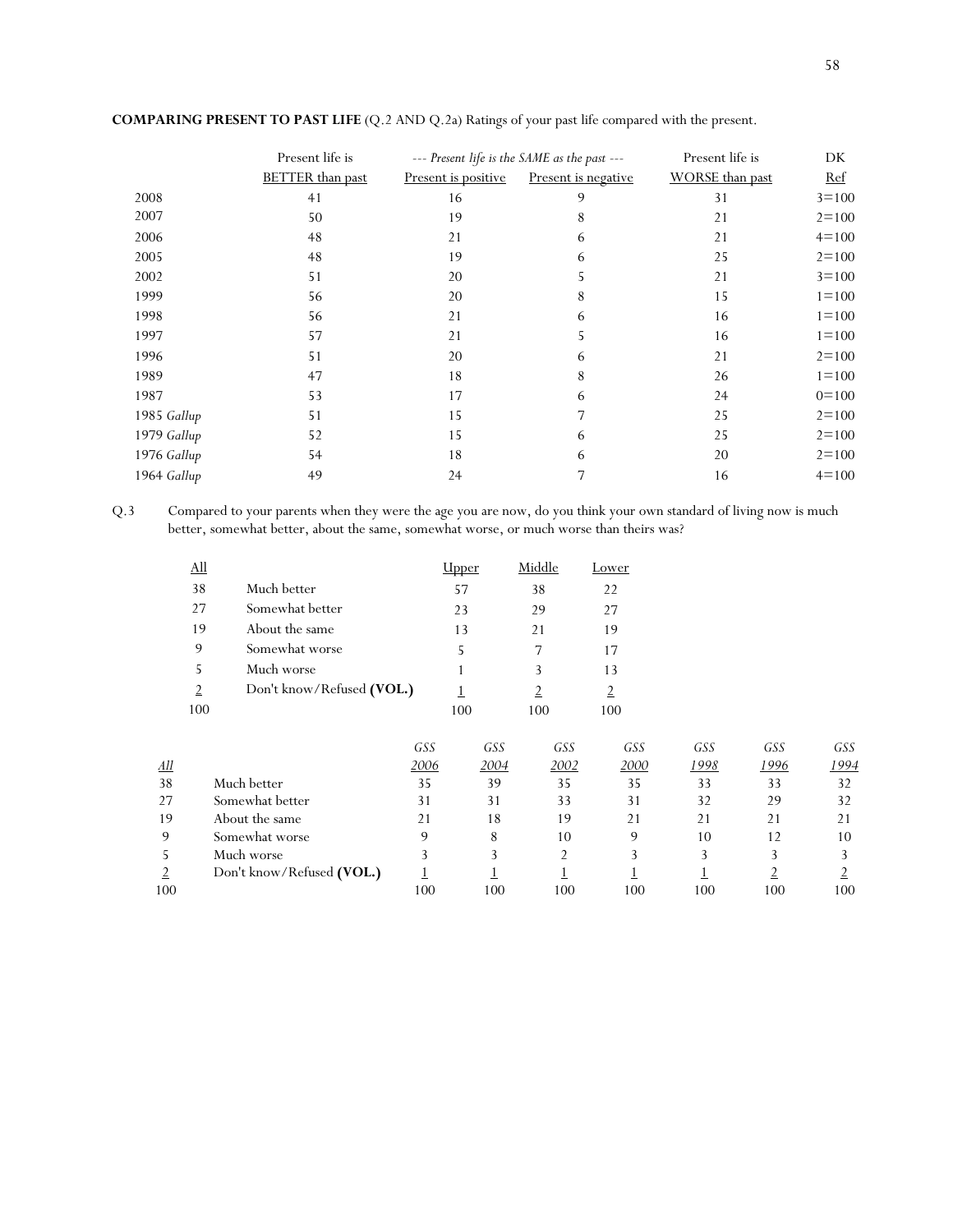Q.4 When your children are at the age you are now, do you think their standard of living will be much better, somewhat better, about the same, somewhat worse, or much worse than yours is now?

| <u>All</u> |                           | lpper          | Middle | Lower          |
|------------|---------------------------|----------------|--------|----------------|
| 26         | Much better               | 27             | 27     | 23             |
| 23         | Somewhat better           | 25             | 24     | 22             |
| 20         | About the same            | 25             | 20     | 14             |
| 14         | Somewhat worse            | 12             | 14     | 16             |
| 7          | Much worse                | 5              | 5      | 15             |
| 5          | No children (VOL.)        | $\overline{4}$ | 5      | $\overline{4}$ |
| 5          | Don't know/Refused (VOL.) | $\overline{2}$ | 5      | 6              |
| 100        |                           | 100            | 100    | 100            |

|            |                           | GSS  | GSS  | GSS  | GSS  | GSS  | GSS  | <b>GSS</b> |
|------------|---------------------------|------|------|------|------|------|------|------------|
| <u>All</u> |                           | 2006 | 2004 | 2002 | 2000 | 1998 | 1996 | 1994       |
| 26         | Much better               | 28   | 23   | 26   | 28   | 22   | 20   | 16         |
| 23         | Somewhat better           | 29   | 30   | 35   | 31   | 33   | 27   | 29         |
| 20         | About the same            | 18   | 22   | 18   | 16   | 20   | 20   | 22         |
| 14         | Somewhat worse            |      | 11   | 8    |      | 9    | 17   | 15         |
|            | Much worse                |      |      |      |      |      |      |            |
|            | No children (VOL.)        | 10   | 9    | 9    |      | 9    |      |            |
|            | Don't know/Refused (VOL.) |      |      |      |      |      |      |            |
| 100        |                           | 100  | 100  | 100  | 100  | 100  | 100  | 100        |

Q.5 And if you were asked to use one of these commonly used names for the social classes, which would you say you belong in? The upper class, upper-middle class, middle class, lower-middle class, or lower class?

 $\frac{All}{2}$ 

2 Upper class<br>19 Upper-mide

- 19 Upper-middle class
- 53 Middle class
- 19 Lower-middle class
- 6 Lower class
- 1 Don't know/Refused **(VOL.)**

100

## **ROTATE Q.6 AND Q.7**

Q.6 Thinking about today compared to ten years ago, do you think it is easier or harder for people to get ahead today, or is it about the same as it was? **(READ)** 

| All            |                                        | <u>Upper</u> | Middle | Lower |
|----------------|----------------------------------------|--------------|--------|-------|
| 15             | Easier to get ahead today              |              | 16     |       |
| 59             | Harder to get ahead today              | 50           | 59     | 70    |
| 24             | About the same as it was ten years ago | 33           | 23     | 17    |
| $\overline{2}$ | Don't know/Refused (VOL.)              |              |        |       |
| 100            |                                        | 100          | 100    | 100   |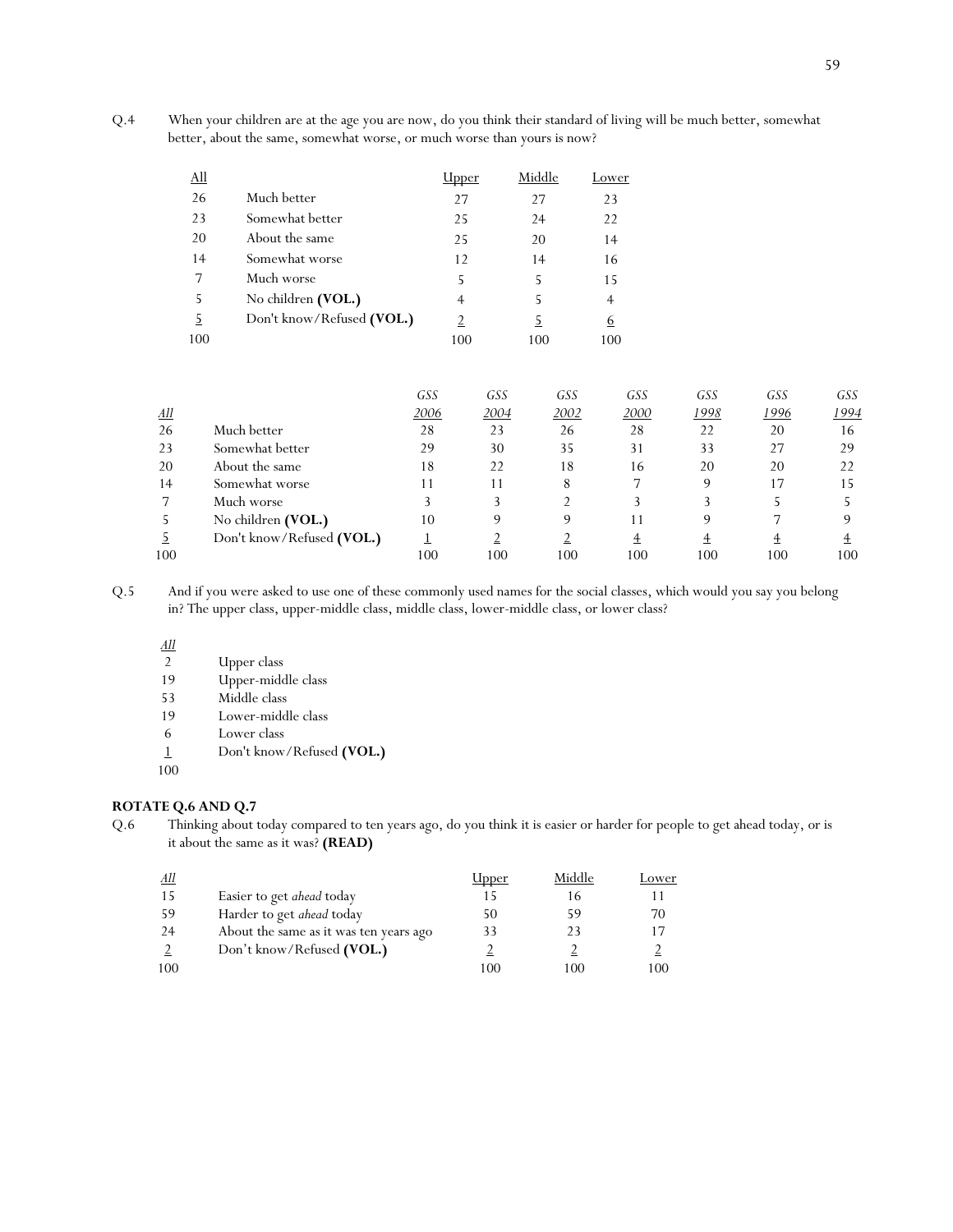Q.7 Thinking about today compared to ten years ago, do you think it is easier or harder for people to fall behind today, or is it about the same as it was? **(READ)** 

| <u>All</u> |                                        | <u>Upper</u> | Middle | Lower |
|------------|----------------------------------------|--------------|--------|-------|
| -69        | Easier to fall behind today            | 68           | 68     | 71    |
| -11        | Harder to fall behind today            |              | 10     | 16    |
| 18         | About the same as it was ten years ago | 23           | 19     |       |
|            | Don't know/Refused (VOL.)              |              |        |       |
| 100        |                                        | 100          | 100    | 100   |

### Q.8 Which of these statements comes closer to your own views—even if neither is exactly right. **[ROTATE RESPONSE OPTIONS]**

| <u>All</u> |                                                                                                                    | Upper  | Middle | Lower |
|------------|--------------------------------------------------------------------------------------------------------------------|--------|--------|-------|
| 42         | Most rich people today are wealthy mainly because of their own hard<br>work, ambition or education                 | 56     | 42     |       |
|            | OR                                                                                                                 |        |        |       |
| 46         | Most rich people today are wealthy mainly because they know the right<br>people or were born into wealthy families | 33     | 47     | 53    |
| 8          | Neither/Both equally (VOLUNTEERED-DO NOT READ)                                                                     | О      |        | Q     |
| ∗          | Other (VOL.)                                                                                                       | $\ast$ | $\ast$ |       |
|            | Don't know/Refused (VOL.)                                                                                          |        |        |       |
| 100        |                                                                                                                    | 100    | 100    | 100   |

Q.9 Now I am going to read you a series of statements on some different topics. For each statement, please tell me if you completely agree with it, mostly agree with it, mostly DISagree with it or completely disagree with it. The first one is... **[READ ITEMS, IN ORDER. DO NOT ROTATE]**

**IF NECESSARY**: Do you completely agree, mostly agree, mostly DISagree or completely disagree?

a. Success in life is pretty much determined by forces outside our control

| <u>All</u> |                           | lpper | Middle | Lower          |
|------------|---------------------------|-------|--------|----------------|
| 36         | Agree (NET)               | 29    | 35     | 44             |
| 7          | Completely agree          |       | 6      | 10             |
| 29         | Mostly agree              | 24    | 29     | 34             |
| 61         | Disagree (NET)            | 69    | 62     | 51             |
| 17         | Completely disagree       | 22    | 16     | 14             |
| 44         | Mostly disagree           | 47    | 46     | 37             |
|            | Don't know/Refused (VOL.) |       | 3      | $\overline{2}$ |
| 100        |                           | 100   | 100    | 100            |

b. It is the responsibility of the government to take care of people who can't take care of themselves

| <u>All</u> |                           | Jpper | Middle | Lower    |
|------------|---------------------------|-------|--------|----------|
| 57         | Agree (NET)               | 52    | 56     | 66       |
| 19         | Completely agree          | 17    | 18     | 23       |
| 38         | Mostly agree              | 35    | 38     | 43       |
| 39         | Disagree (NET)            | 46    | 41     | 30       |
| 12         | Completely disagree       | 15    | 12     | 10       |
| 27         | Mostly disagree           | 31    | 29     | 20       |
|            | Don't know/Refused (VOL.) |       |        | $_{\pm}$ |
| 100        |                           | 100   | 100    | 100      |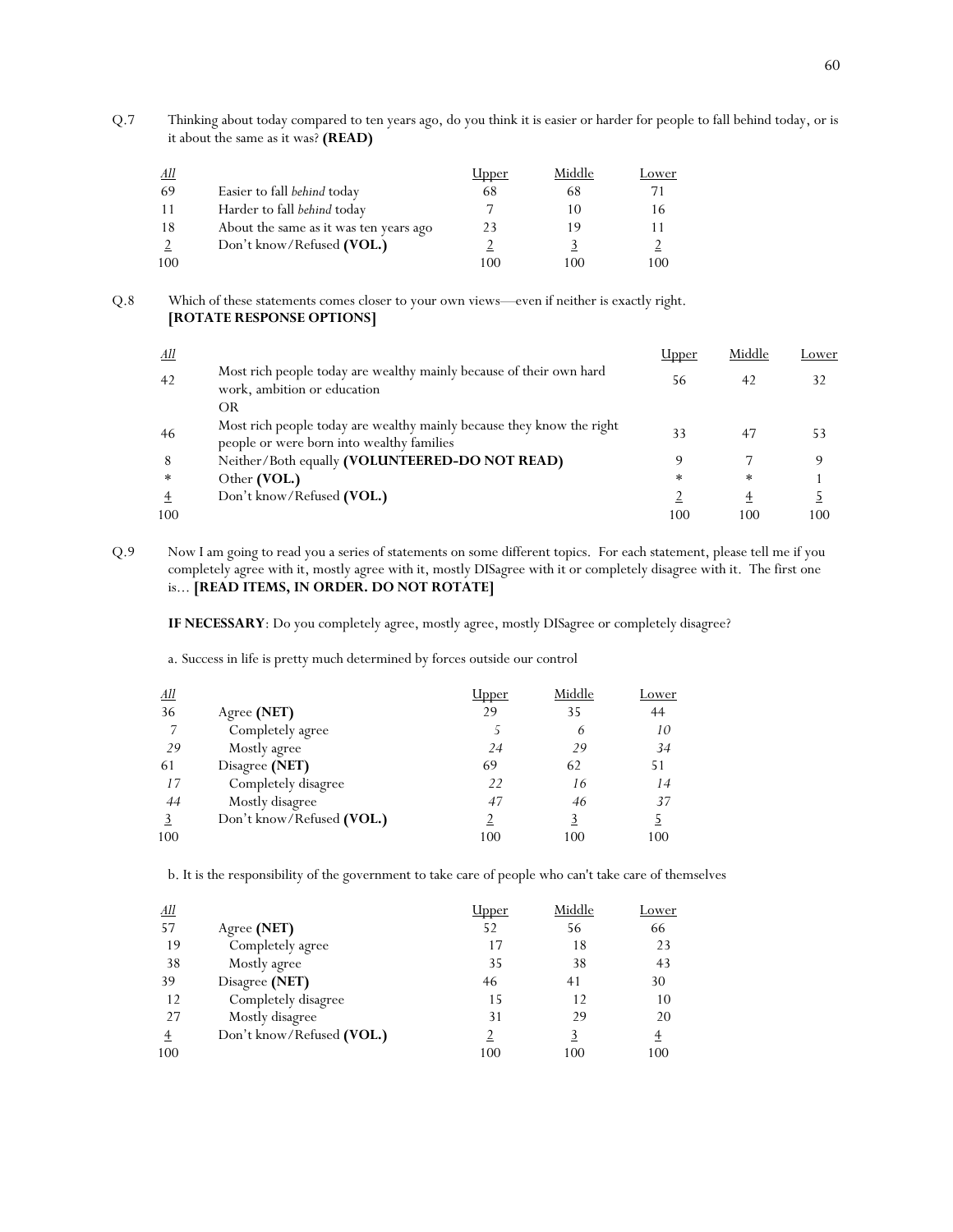c. Today it's really true that the rich just get richer while the poor get poorer

| <u>All</u> |                           | Upper | Middle        | Lower |
|------------|---------------------------|-------|---------------|-------|
| 69         | Agree (NET)               | 56    | 68            | 80    |
| 33         | Completely agree          | 18    | 32            | 48    |
| 36         | Mostly agree              | 38    | 36            | 32    |
| 28         | Disagree (NET)            | 42    | 29            | 17    |
| 8          | Completely disagree       | 14    |               |       |
| 20         | Mostly disagree           | 28    | $\mathcal{D}$ | 13    |
|            | Don't know/Refused (VOL.) |       |               |       |
| 100        |                           | 100   | 100           | 100   |

d. Women should return to their traditional roles in society

| <u>All</u> |                           | Jpper | Middle | Lower    |
|------------|---------------------------|-------|--------|----------|
| 23         | Agree (NET)               | 20    | 24     | 24       |
| 7          | Completely agree          |       | 8      |          |
| 16         | Mostly agree              | 15    | 16     | 17       |
| 72         | Disagree (NET)            | 76    | 72     | 70       |
| 44         | Completely disagree       | 50    | 43     | 41       |
| 28         | Mostly disagree           | 26    | 29     | 29       |
|            | Don't know/Refused (VOL.) | 4     |        | <u>6</u> |
| 100        |                           | 100   | 100    | 100      |

e. The government should guarantee health care to every citizen.

| <u>All</u> |                           | <u>Upper</u> | Middle | Lower |
|------------|---------------------------|--------------|--------|-------|
| 71         | Agree (NET)               | 66           | 71     | 79    |
| 41         | Completely agree          | 36           | 40     | 51    |
| 30         | Mostly agree              | 30           | 31     | 28    |
| 26         | Disagree (NET)            | 32           | 26     | 18    |
| 12         | Completely disagree       | 17           | 12     |       |
| 14         | Mostly disagree           | 15           | 14     | 12    |
|            | Don't know/Refused (VOL.) |              | 3      |       |
| 100        |                           | 100          | 100    | 100   |

| TREND FOR Q9a-d                              |     | ----AGREE---- |        | ----DISAGREE---- |            |                 |            |
|----------------------------------------------|-----|---------------|--------|------------------|------------|-----------------|------------|
|                                              |     | Completely    | Mostly |                  | Completely | Mostly          | DK/        |
|                                              | NET | agree         | agree  | NET              | disagree   | <u>disagree</u> | <u>Ref</u> |
| a. Success in life is pretty much determined | 36  | 7             | 29     | 61               | 17         | 44              | $3 = 100$  |
| by forces outside our control                |     |               |        |                  |            |                 |            |
| January 2007                                 | 34  | 10            | 24     | 62               | 23         | 39              | $4=100$    |
| August 2003                                  | 30  | 11            | 19     | 67               | 32         | 35              | $3 = 100$  |
| August 2002                                  | 30  | 10            | 20     | 66               | 30         | 36              | $4 = 100$  |
| Late September 1999                          | 32  | 11            | 21     | 67               | 29         | 38              | $1 = 100$  |
| November 1997                                | 33  | 10            | 23     | 65               | 28         | 37              | $2 = 100$  |
| July 1994                                    | 39  | 14            | 25     | 59               | 26         | 33              | $2 = 100$  |
| May 1993                                     | 41  | 11            | 30     | 57               | 16         | 41              | $2 = 100$  |
| June 1992                                    | 38  | 11            | 27     | 59               | 21         | 38              | $3 = 100$  |
| May 1990                                     | 40  | 11            | 29     | 57               | 18         | 39              | $3 = 100$  |
| May 1988                                     | 41  | 13            | 28     | 56               | 19         | 37              | $3 = 100$  |
| May 1987                                     | 38  | 8             | 30     | 57               | 16         | 41              | $5 = 100$  |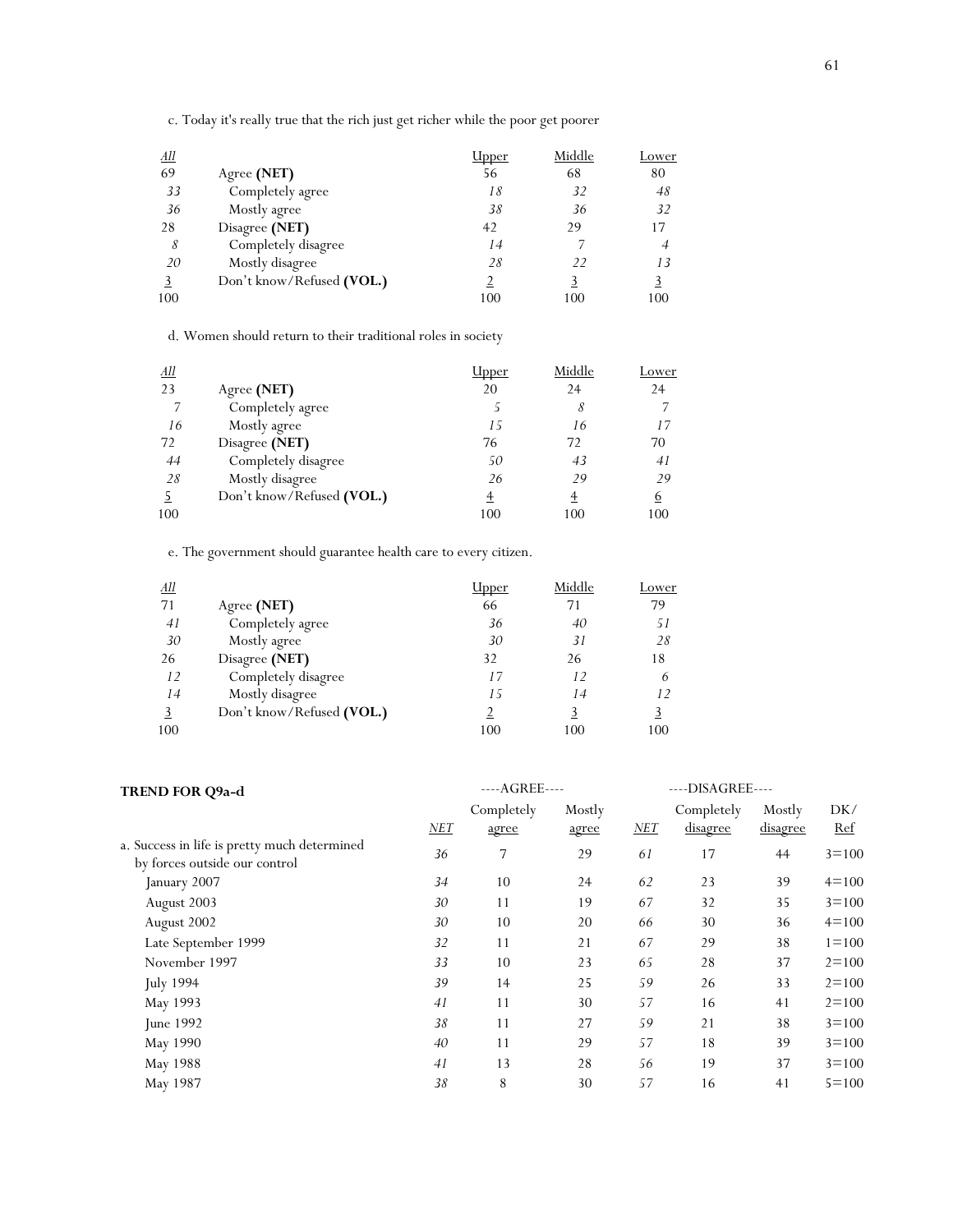| Q.9 CONTINUED                                                                        |        | ---- AGREE---- |        | ----DISAGREE---- |                |          |           |
|--------------------------------------------------------------------------------------|--------|----------------|--------|------------------|----------------|----------|-----------|
|                                                                                      |        | Completely     | Mostly |                  | Completely     | Mostly   | DK/       |
|                                                                                      | $NET$  | agree          | agree  | NET              | disagree       | disagree | $Ref$     |
| b. It is the responsibility of the government to take                                | 57     | 19             | 38     | 39               | 12             | 27       | $4 = 100$ |
| care of people who can't take care of themselves                                     |        |                |        |                  |                |          |           |
| January 2007                                                                         | 69     | 27             | 42     | 28               | $\, 8$         | 20       | $3 = 100$ |
| August 2003                                                                          | 66     | 25             | 41     | $31\,$           | 11             | 20       | $3 = 100$ |
| August 2002                                                                          | 61     | 22             | 39     | 35               | 11             | 24       | $4=100$   |
| Late September 1999                                                                  | 62     | 20             | 42     | 35               | 14             | 21       | $3 = 100$ |
| November 1997                                                                        | 61     | 23             | 38     | $37\,$           | 11             | 26       | $2 = 100$ |
| <b>July 1994</b>                                                                     | 57     | $20\,$         | 37     | $4 \\ l$         | 15             | 26       | $2 = 100$ |
| May 1993                                                                             | 62     | 19             | 43     | 35               | $\overline{9}$ | 26       | $3 = 100$ |
| June 1992                                                                            | 69     | 28             | 41     | 28               | $\,8\,$        | $20\,$   | $3 = 100$ |
| May 1990                                                                             | 67     | 23             | 44     | 29               | 6              | 23       | $4 = 100$ |
| May 1988                                                                             | 74     | 26             | 48     | 23               | 6              | 17       | $3 = 100$ |
| May 1987                                                                             | 71     | 21             | 50     | 24               | $\overline{4}$ | 20       | $5 = 100$ |
| c. Today it's really true that the rich just get richer<br>while the poor get poorer | 69     | 33             | 36     | $2\sqrt{8}$      | $\,8\,$        | 20       | $3 = 100$ |
| January 2007                                                                         | 73     | 37             | 36     | 25               | 7              | 18       | $2 = 100$ |
| August 2003                                                                          | 68     | 34             | 34     | 29               | 7              | 22       | $3 = 100$ |
| August 2002                                                                          | 65     | $2\,8$         | 37     | 33               | 7              | 26       | $2 = 100$ |
| February 2002                                                                        | 68     | 37             | 31     | 29               | 9              | 20       | $3 = 100$ |
| Late September 1999                                                                  | 72     | 33             | 39     | 26               | 6              | $20\,$   | $2 = 100$ |
|                                                                                      | 70     |                |        |                  |                |          |           |
| November 1997                                                                        |        | 34             | 36     | 28               | 6              | 22       | $2 = 100$ |
| <b>July 1994</b>                                                                     | 71     | 33             | 38     | 27               | 7              | 20       | $2 = 100$ |
| June 1992                                                                            | 78     | 38             | $40\,$ | 20               | $\overline{4}$ | 16       | $2 = 100$ |
| November 1991                                                                        | 80     | 45             | 35     | 18               | 5              | 13       | $2 = 100$ |
| May 1990                                                                             | 78     | 38             | 40     | 19               | 3              | 16       | $3 = 100$ |
| February 1989                                                                        | $78\,$ | 40             | 38     | 19               | $\overline{4}$ | 15       | $3 = 100$ |
| May 1988                                                                             | 76     | 34             | 42     | 21               | 3              | 18       | $3 = 100$ |
| May 1987                                                                             | 74     | 31             | 43     | 22               | 3              | 19       | $4 = 100$ |
| d. Women should return to their traditional roles                                    | 23     | 7              | 16     | 72               | 44             | 28       | $5 = 100$ |
| in society                                                                           |        |                |        |                  |                |          |           |
| January 2007                                                                         | $20\,$ | $\,8\,$        | 12     | $75\,$           | 51             | 24       | $5 = 100$ |
| August 2003                                                                          | 24     | 10             | 14     | $72\,$           | 50             | 22       | $4 = 100$ |
| August 2002                                                                          | $20\,$ | $\,8\,$        | 12     | 75               | $\bf 48$       | $27\,$   | $5 = 100$ |
| Late September 1999                                                                  | 25     | 9              | 16     | $71\,$           | $\rm 48$       | 23       | $4 = 100$ |
| November 1997                                                                        | 24     | 10             | 14     | 73               | 43             | 30       | $3 = 100$ |
| <b>July 1994</b>                                                                     | 30     | $12$           | 18     | 67               | 40             | $27\,$   | $3 = 100$ |
| November 1991                                                                        | 23     | $10\,$         | 13     | $75\,$           | 49             | 26       | $2 = 100$ |
| May 1990                                                                             | 30     | 10             | $20\,$ | 67               | 35             | 32       | $3 = 100$ |
| February 1989                                                                        | 26     | 10             | 16     | $71\,$           | 41             | $30\,$   | $3 = 100$ |
| May 1988                                                                             | $31\,$ | 11             | $20\,$ | 66               | 36             | $30\,$   | $3 = 100$ |
| May 1987                                                                             | $30\,$ | $\mathbf 9$    | 21     | 66               | 29             | 37       | $4 = 100$ |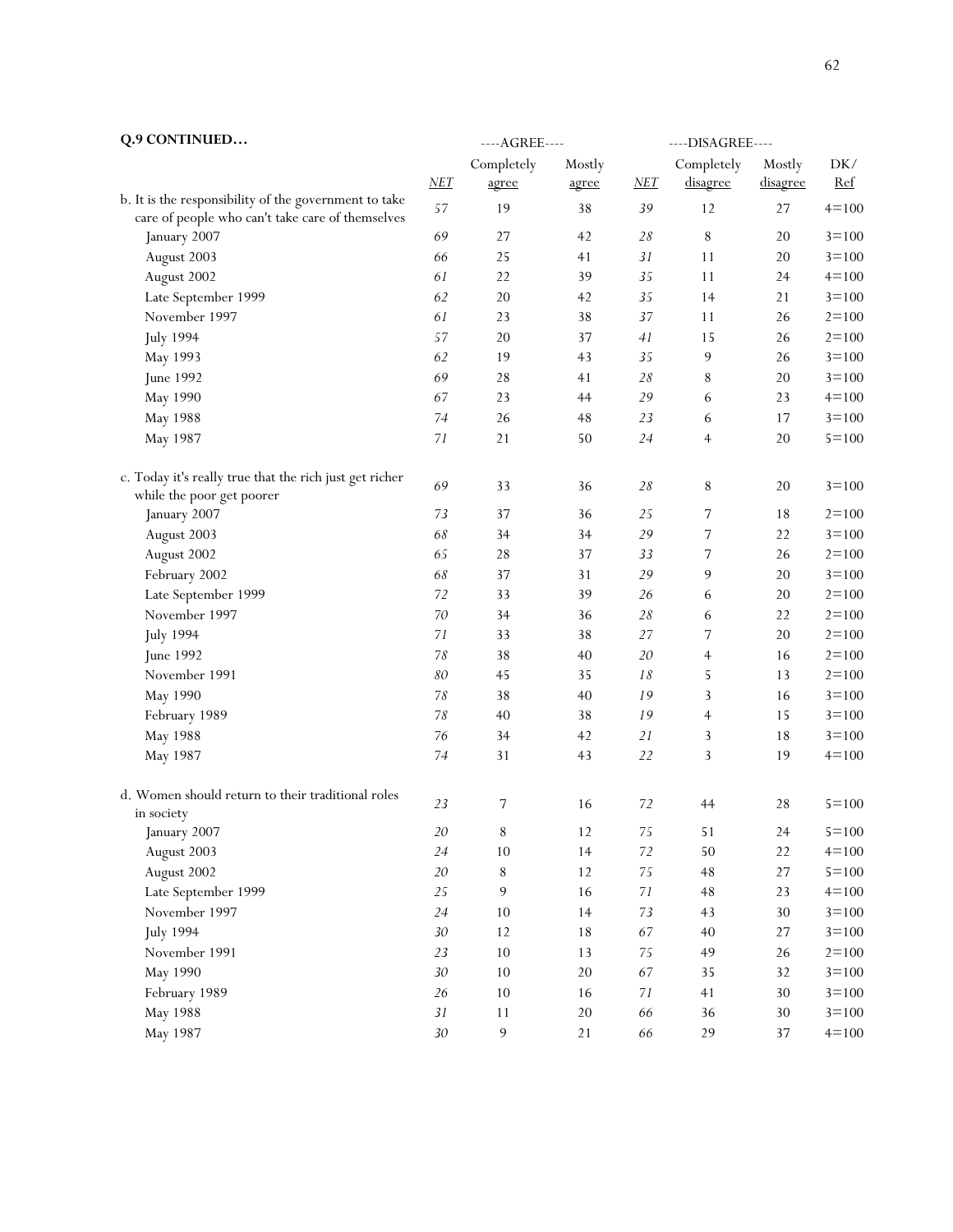Q.10 Do you favor or oppose allowing gays and lesbians to marry legally?

| <u>All</u> |                           | <u>Upper</u> | Middle     | Lower |
|------------|---------------------------|--------------|------------|-------|
| 40         | Favor                     | 45           | 38         | 39    |
| 49         | <b>Oppose</b>             | 47           | 51         | 46    |
| <u> 11</u> | Don't know/Refused (VOL.) |              | <u> 11</u> | 15    |
| 100        |                           | 100          | 100        | 100   |

### **TREND FOR COMPARISON**

l

Now I'd like to get your views on some issues that are being discussed in this country today. All in all, do you strongly favor, favor, oppose or strongly oppose allowing gays and lesbians to marry legally?<sup>12</sup>

|                     | $--FAVOR--$ |              |       |       | ---OPPOSE--- |               |            |  |  |
|---------------------|-------------|--------------|-------|-------|--------------|---------------|------------|--|--|
|                     |             | Strongly     |       |       | Strongly     |               |            |  |  |
|                     | Net         | <b>Favor</b> | Favor | $Net$ | Oppose       | <b>Oppose</b> | <u>Ref</u> |  |  |
| August 2007         | 36          | 13           | 23    | 55    | 31           | 24            | $9=100$    |  |  |
| March 2007          | 32          | 12           | 20    | 57    | 38           | 19            | $11 = 100$ |  |  |
| January 2007        | 37          | 13           | 24    | 55    | 33           | 22            | $8=100$    |  |  |
| July $2006^{13}$    | 35          | 12           | 23    | 56    | 31           | 25            | $9=100$    |  |  |
| June $2006$         | 33          | 13           | 20    | 55    | 32           | 23            | $12 = 100$ |  |  |
| March 2006          | 39          | 10           | 29    | 51    | 28           | 23            | $10 = 100$ |  |  |
| <b>July 2005</b>    | 36          | 13           | 23    | 53    | 31           | 22            | $11 = 100$ |  |  |
| December 2004       | 32          | 14           | 18    | 61    | 38           | 23            | $7 = 100$  |  |  |
| August 2004         | 29          | 8            | 21    | 60    | 35           | 25            | $11 = 100$ |  |  |
| <b>July 2004</b>    | 32          | 10           | 22    | 56    | 33           | 23            | $12 = 100$ |  |  |
| Mid-March 2004      | 32          | 10           | 22    | 59    | 35           | 24            | $9=100$    |  |  |
| Early February 2004 | 30          | 9            | 21    | 63    | 42           | 21            | $7 = 100$  |  |  |
| November 2003       | 30          | 10           | 20    | 62    | 41           | 21            | $8=100$    |  |  |
| October 2003        | 30          | 9            | 21    | 58    | 33           | 25            | $12 = 100$ |  |  |
| Mid-July 2003       | 38          | 10           | 28    | 53    | 30           | 23            | $9=100$    |  |  |
| March 2001          | 35          | 8            | 27    | 57    | 34           | 23            | $8=100$    |  |  |
| June 1996           | 27          | 6            | 21    | 65    | 41           | 24            | $8=100$    |  |  |

<sup>12</sup> All trends were worded: "strongly favor, favor, oppose, or strongly oppose allowing gays and lesbians to marry legally?" This question was sometimes asked as part of a list of items.

<sup>13</sup> In June and July 2006, mid-March through August 2004, and October 2003, the question was not part of a list of items.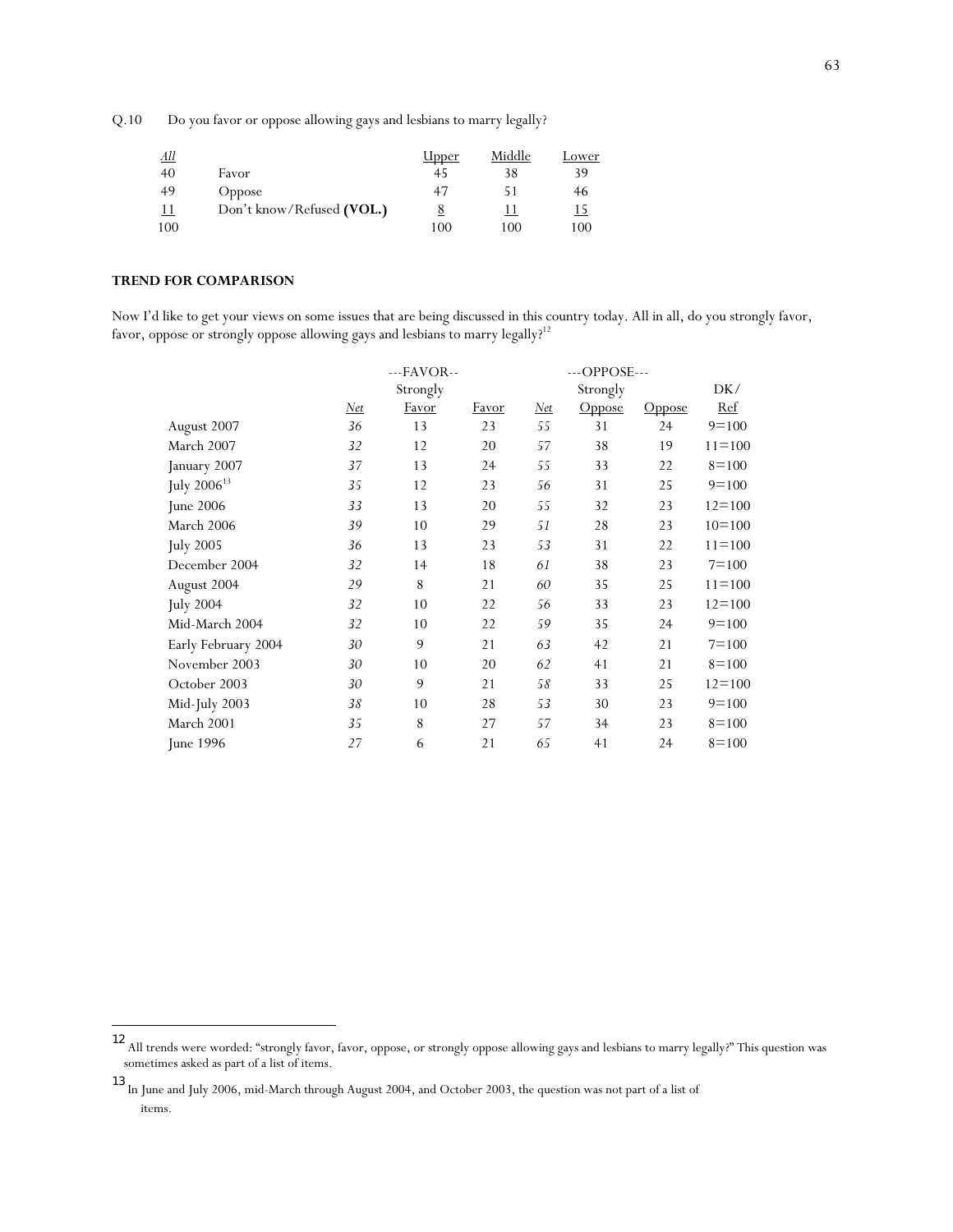Q.10a Based on what you know or may have heard, do you think the globalization of the world economy is mostly good for the United States, mostly bad for the United States, or doesn't make much difference?

| <u>All</u> |                                       | Jpper | Middle | Lower |
|------------|---------------------------------------|-------|--------|-------|
| 24         | Mostly good                           | 31    | 24     | 19    |
| -37        | Mostly bad                            | 31    | 37     | 42    |
| 29         | Doesn't make much difference          | 32    | 29     | 28    |
|            | Haven't heard of globalization (VOL.) |       |        |       |
|            | Don't know/Refused (VOL.)             |       | 8      |       |
| 100        |                                       | 100   | 100    | 100   |

|            |                                       | Post / Kaiser / Harvard |
|------------|---------------------------------------|-------------------------|
| <u>All</u> |                                       |                         |
| 24         | Mostly good                           | 30                      |
| 37         | Mostly bad                            | 35                      |
| 29         | Doesn't make much difference          | 27                      |
|            | Haven't heard of globalization (VOL.) |                         |
| 8          | Don't know/Refused (VOL.)             |                         |
| 100        |                                       | 100                     |

Q.11 I'm going to read you a list of things that some people value in their lives but other people say they are not important. Please tell me how important each thing is to you personally—very important, somewhat important, not too important, or not at all important. First, **[INSERT ITEM; RANDOMIZE]**

**IF NECESSARY**: How important is this to you personally—very important, somewhat important, not too important, or not at all important?

| <u>All</u> |                           | lpper | Middle | Lower |
|------------|---------------------------|-------|--------|-------|
| 94         | Important (NET)           | 96    | 94     | 91    |
| 61         | Very important            | 64    | 59     | 62    |
| 33         | Somewhat important        | 32    | 35     | 29    |
|            | Not Important (NET)       | 4     |        | 8     |
| 4          | Not too important         |       |        |       |
|            | Not at all important      |       |        |       |
|            | Don't know/Refused (VOL.) | ∗     |        |       |
| 100        |                           | 100   | 100    | 100   |

a. Being successful in a career

b. Having enough free time to do things you want to do

| <u>All</u> |                           | Jpper | Middle | Lower |
|------------|---------------------------|-------|--------|-------|
| 95         | Important (NET)           | 96    | 95     | 93    |
| 67         | Very important            | 69    | 68     | 63    |
| 28         | Somewhat important        | 27    | 27     | 30    |
|            | Not Important (NET)       |       |        | 6     |
| 3          | Not too important         |       |        |       |
|            | Not at all important      |       |        |       |
|            | Don't know/Refused (VOL.) |       |        |       |
| 100        |                           | 100   | 100    | 100   |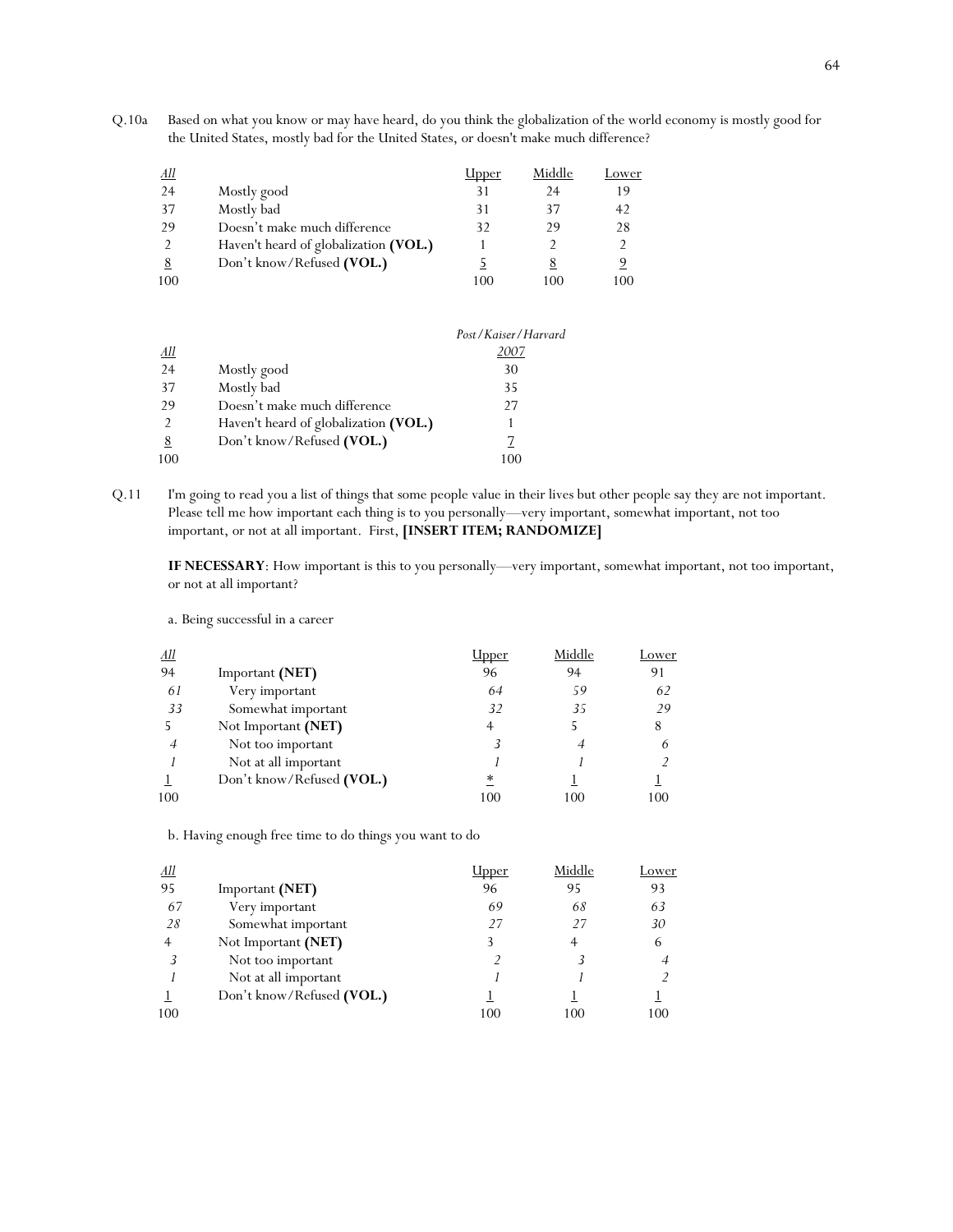# **Q.11 CONTINUED…**

c. Being married

| <u>All</u> |                           | Upper  | Middle | Lower |
|------------|---------------------------|--------|--------|-------|
| 80         | Important (NET)           | 83     | 82     | 72    |
| 53         | Very important            | 55     | 55     | 46    |
| 27         | Somewhat important        | 28     | 27     | 26    |
| 19         | Not Important (NET)       | 17     | 17     | 25    |
| 12         | Not too important         | 11     | 11     | 16    |
| 7          | Not at all important      | 6      | 6      |       |
|            | Don't know/Refused (VOL.) | $\ast$ |        |       |
| 100        |                           | 100    | 100    | 100   |

d. Living a religious life

| <u>All</u> |                           | Jpper | Middle | Lower |
|------------|---------------------------|-------|--------|-------|
| 80         | Important (NET)           | 81    | 81     | 79    |
| 52         | Very important            | 50    | 53     | 53    |
| 28         | Somewhat important        | 31    | 28     | 26    |
| 18         | Not Important (NET)       | 19    | 18     | 18    |
| 11         | Not too important         | 10    | 11     | 13    |
| 7          | Not at all important      | 9     |        |       |
|            | Don't know/Refused (VOL.) | ∗     |        |       |
| 100        |                           | 100   | 100    | 100   |

e. Having children

| <u>All</u> |                           | lpper | Middle | Lower         |
|------------|---------------------------|-------|--------|---------------|
| 84         | Important (NET)           | 86    | 85     | 81            |
| 61         | Very important            | 61    | 62     | 59            |
| 23         | Somewhat important        | 25    | 23     | $\mathcal{D}$ |
| 15         | Not Important (NET)       | 13    | 14     | 17            |
| 9          | Not too important         | 8     |        | 10            |
| 6          | Not at all important      |       | 6      |               |
|            | Don't know/Refused (VOL.) |       |        |               |
| 100        |                           | 100   | 100    | 100           |
|            |                           |       |        |               |

f. Being wealthy

| <u>All</u> |                           | <u> Jpper</u> | Middle | Lower |
|------------|---------------------------|---------------|--------|-------|
| 56         | Important (NET)           | 66            | 55     | 51    |
| 13         | Very important            | 15            | 12     | 13    |
| 43         | Somewhat important        | 51            | 43     | 38    |
| 43         | Not Important (NET)       | 34            | 44     | 48    |
| 33         | Not too important         | 28            | 35     | 34    |
| 10         | Not at all important      | 6             | 9      | 14    |
|            | Don't know/Refused (VOL.) | $\ast$        |        |       |
| 100        |                           | 100           | 100    | 100   |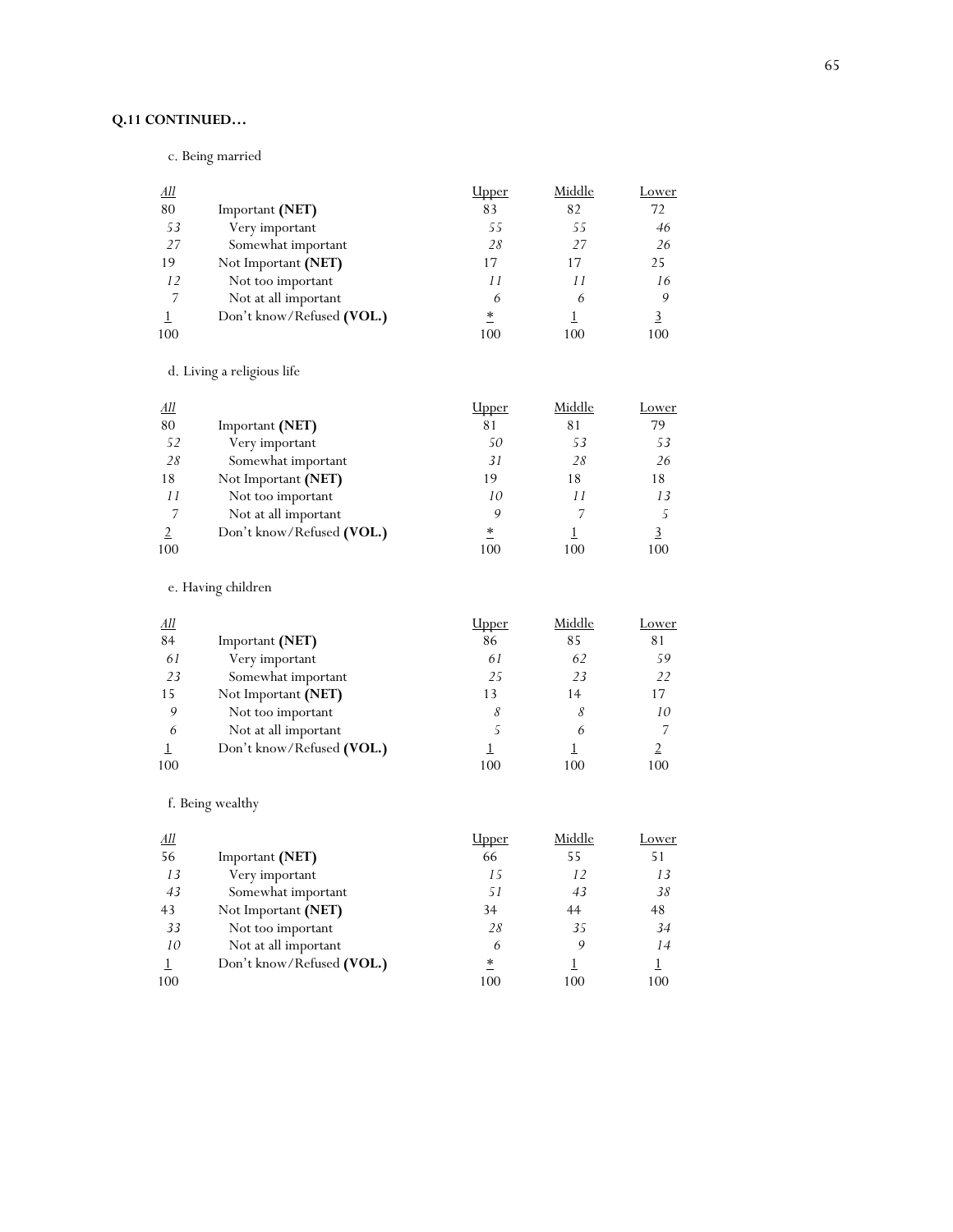# **Q.11 CONTINUED…**

l

g. Doing volunteer work or donating to charity

| <u>All</u> |                           | lpper | Middle | Lower |
|------------|---------------------------|-------|--------|-------|
| 92         | Important (NET)           | 95    | 93     | 89    |
| 52         | Very important            | 55    | 52     | 52    |
| 40         | Somewhat important        | 40    | 41     | 37    |
|            | Not Important (NET)       |       | 6      | 10    |
| 5.         | Not too important         | 4     |        |       |
|            | Not at all important      |       |        |       |
|            | Don't know/Refused (VOL.) | O     |        |       |
| 100        |                           | 100   | 100    | 100   |

| Trend for Q11a-f                                              |            | ----IMPORTANT----<br>----NOT IMPORTANT---- |           |                |           |                |           |
|---------------------------------------------------------------|------------|--------------------------------------------|-----------|----------------|-----------|----------------|-----------|
|                                                               |            | Very                                       | Somewhat  |                | Not too   | Not at all     | DK/       |
|                                                               | <u>Net</u> | important                                  | important | $Net$          | important | important      | Ref       |
| a. Being successful in a career                               | 94         | 61                                         | 33        | 5              | 4         |                | $1 = 100$ |
| Post / Kaiser / Harvard Black Men Project, 2006 <sup>14</sup> | 87         | 53                                         | 34        | 12             | 7         | 5              | $* = 99$  |
| b. Having enough free time to do things<br>you want to do     | 95         | 67                                         | 28        | $\overline{4}$ | 3         |                | $1 = 100$ |
| Post / Kaiser / Harvard Black Men Project, 2006               | 94         | 63                                         | 31        | 6              | 5         |                | $* = 100$ |
| c. Being married                                              | 80         | 53                                         | 27        | 19             | 12        | $\overline{7}$ | $1 = 100$ |
| Post / Kaiser / Harvard Black Men Project, 2006               | 76         | 56                                         | 20        | 24             | 14        | 10             | $* = 100$ |
| d. Living a religious life                                    | 80         | 52                                         | 28        | 18             | 11        | 7              | $2 = 100$ |
| Post / Kaiser / Harvard Black Men Project, 2006               | 79         | 54                                         | 25        | 21             | 13        | 8              | $* = 100$ |
| e. Having children                                            | 84         | 61                                         | 23        | 15             | 9         | 6              | $1 = 100$ |
| Post / Kaiser / Harvard Black Men Project, 2006               | 81         | 64                                         | 17        | 18             | 8         | 10             | $1 = 100$ |
| f. Being wealthy                                              | 56         | 13                                         | 43        | 43             | 33        | 10             | $1 = 100$ |
| Post / Kaiser / Harvard Black Men Project, 2006               | 53         | 11                                         | 42        | 47             | 34        | 13             | $* = 100$ |

<sup>14</sup> The 2006 figures are from a *Post/Kaiser/Harvard Black Men Project* survey conducted March 20 through April 29, and were part of a longer list of items.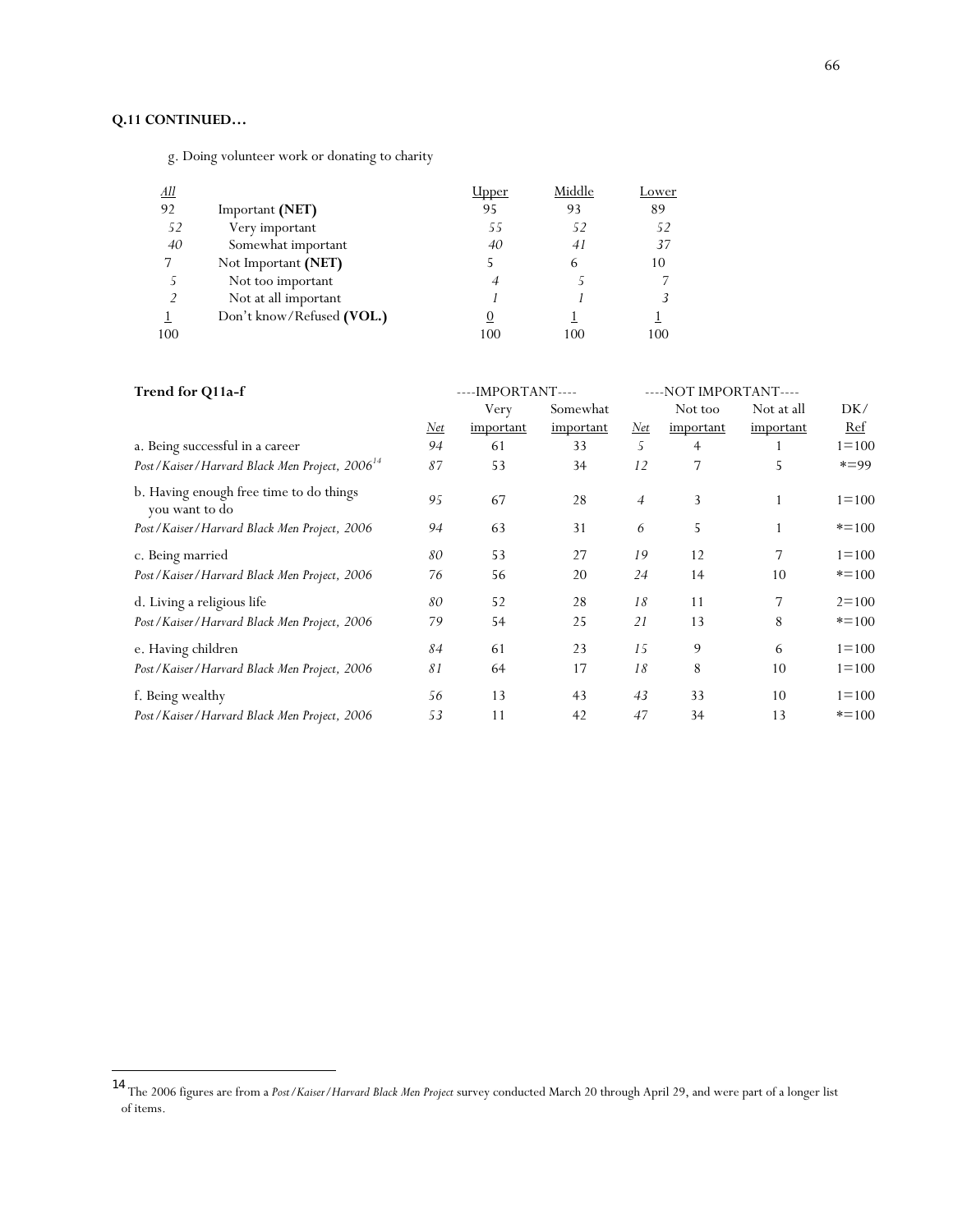Now thinking about the economy in general…

Q11h. Would you describe the state of the nation's economy these days as: excellent, good, not so good, or poor?

| <u>All</u>    |                           | Jpper | Middle | Lower |
|---------------|---------------------------|-------|--------|-------|
| $\mathcal{D}$ | Excellent                 |       |        |       |
| 21            | Good                      | 29    | 23     | 12    |
| 50            | Not so good               | 47    | 53     | 45    |
| 26            | Poor                      | 21    | 21     | 40    |
|               | Don't know/Refused (VOL.) | ∗     |        |       |
| 100           |                           | 100   | 100    | 100   |

| All            |                           |
|----------------|---------------------------|
| $\mathfrak{D}$ | Excellent                 |
| 21             | Good                      |
| 50             | Not so good               |
| 26             | Poor                      |
| 1              | Don't know/Refused (VOL.) |
| 100            |                           |

| OWNRENT | Do you own or rent your home? |  |
|---------|-------------------------------|--|
|---------|-------------------------------|--|

| <u>All</u> |                           | <u>Upper</u> | Middle | Lower |
|------------|---------------------------|--------------|--------|-------|
| 64         | Own                       | 76           | 68     | 46    |
| 30         | Rent                      | 19           | 26     | 48    |
|            | Other arrangement (VOL.)  |              |        |       |
|            | Don't know/Refused (VOL.) | $\ast$       |        |       |
| 100        |                           | 100          | 100    | 100   |

| All |                           | March 2007 | Oct 2006 | Iune $2006$ | Feb 2006 | Oct 2005        |
|-----|---------------------------|------------|----------|-------------|----------|-----------------|
| 64  | Own                       | 69         | 68       | 68          | 68       | 68              |
| 30  | Rent                      | 26         |          |             |          | 26              |
|     | Other arrangement (VOL.)  |            |          |             |          | h               |
|     | Don't know/Refused (VOL.) | ∗          | ∗        |             |          | $\overline{\ }$ |
| 100 |                           | 100        | 100      | 100         | 100      | 100             |

Q.12 Now I am going to read to you a list of things that some families have and others do not. For each, I'd like your best guess as to whether this is something that only rich families have, or is it something that most families have? What about **[INSERT ITEM; RANDOMIZE; ALWAYS ASK ITEM A FIRST]**.

**IF NECESSARY:** Is this something that only rich people have, or is it something that most people have?

a. Two or more cars.

| All |                           | <u>Upper</u> | Middle | Lower |
|-----|---------------------------|--------------|--------|-------|
| 10  | Only rich                 |              |        | 14    |
| 88  | Most people               | 88           | 90     | 84    |
|     | Don't know/Refused (VOL.) |              |        |       |
| 100 |                           | 100          | 100    | 100   |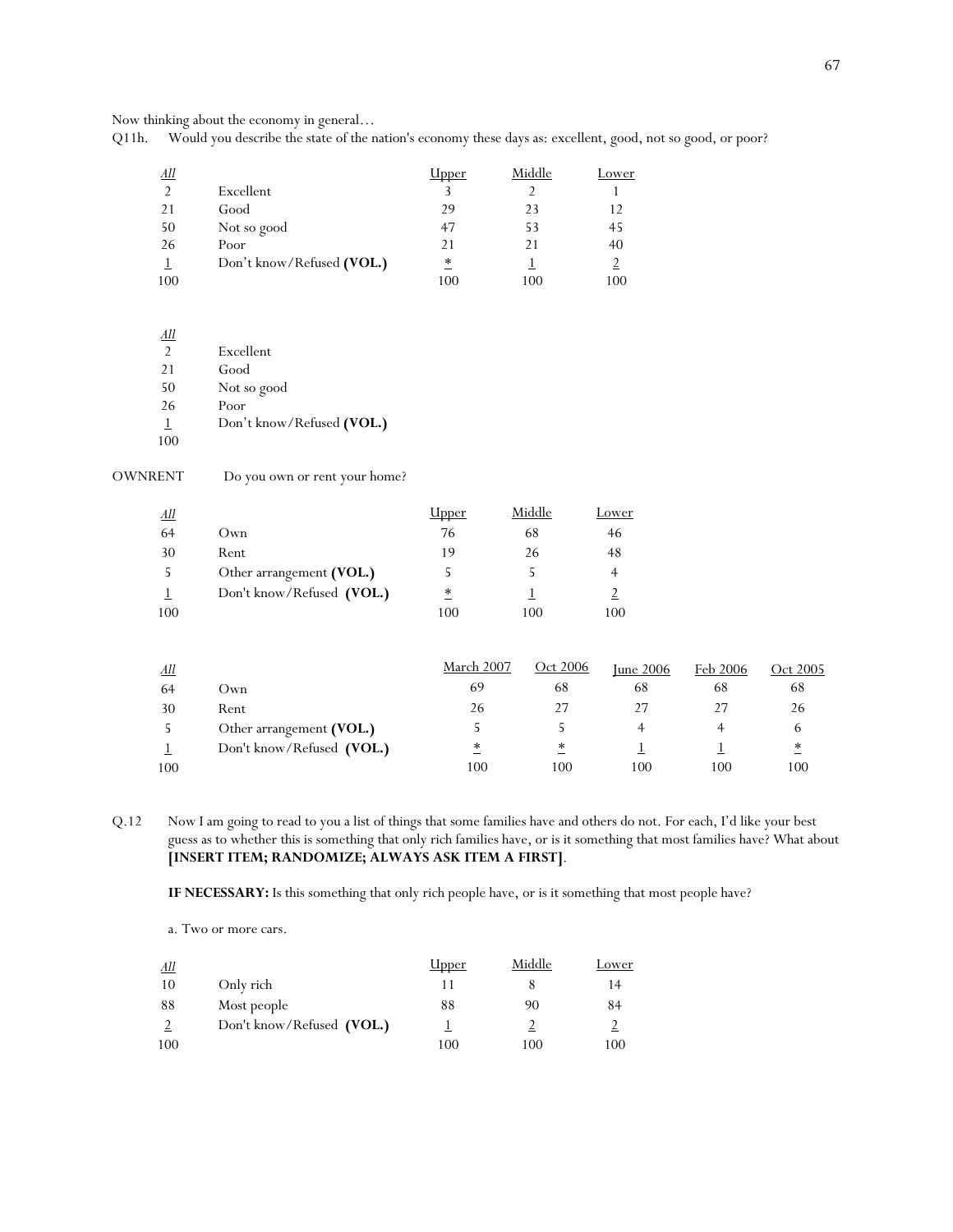## **Q.12 CONTINUED…**

b. Paid household help, such as someone who comes to your home and helps with the cleaning, yard work or child care

| All |                           | <u>Upper</u> | Middle | Lower |
|-----|---------------------------|--------------|--------|-------|
| -75 | Only rich                 | 76           | 73     | 78    |
| 21  | Most people               | 21           | 22     | 19    |
|     | Don't know/Refused (VOL.) | 그            |        |       |
| 100 |                           | 100          | 100    | 100   |

c. A vacation home

| <u>All</u> |                           | <u>Upper</u> | Middle | Lower |
|------------|---------------------------|--------------|--------|-------|
| 87         | Only rich                 | 87           | 86     | 90    |
| 10         | Most people               | 10           |        |       |
|            | Don't know/Refused (VOL.) |              |        |       |
| 100        |                           | 100          | 100    | 100   |

## d. A child under the age of 18 who attends private school

| <u>All</u> |                           | <u>Upper</u> | Middle | Lower |
|------------|---------------------------|--------------|--------|-------|
| 69         | Only rich                 | 73           | 68     | 68    |
| 24         | Most people               | 22           | 25     | 26    |
|            | Don't know/Refused (VOL.) |              |        |       |
| 100        |                           | 100          | 100    | 100   |

e. A high-definition or flat-screen TV

| <u>All</u> |                           | <u>Upper</u> | Middle   | Lower |
|------------|---------------------------|--------------|----------|-------|
| 32         | Only rich                 | 31           | 31       | 35    |
| 62         | Most people               | 64           | 63       | 58    |
| 6          | Don't know/Refused (VOL.) |              | $\sigma$ |       |
| 100        |                           | 100          | 100      | 100   |

f. High-speed Internet access at home

| <u>All</u> |                           | <u>Upper</u> | Middle | Lower |
|------------|---------------------------|--------------|--------|-------|
| 10         | Only rich                 | 14           |        |       |
| 86         | Most people               | 83           | 87     | 87    |
|            | Don't know/Refused (VOL.) |              |        |       |
| 100        |                           | 100          | 100    | 100   |

g. Cable television or satellite beyond the basic service

| All |                           | <u>Upper</u> | Middle | Lower |
|-----|---------------------------|--------------|--------|-------|
|     | Only rich                 |              |        | 10    |
| 90  | Most people               | 90           | 91     | 88    |
|     | Don't know/Refused (VOL.) |              |        |       |
| 100 |                           | 100          | 100    | 100   |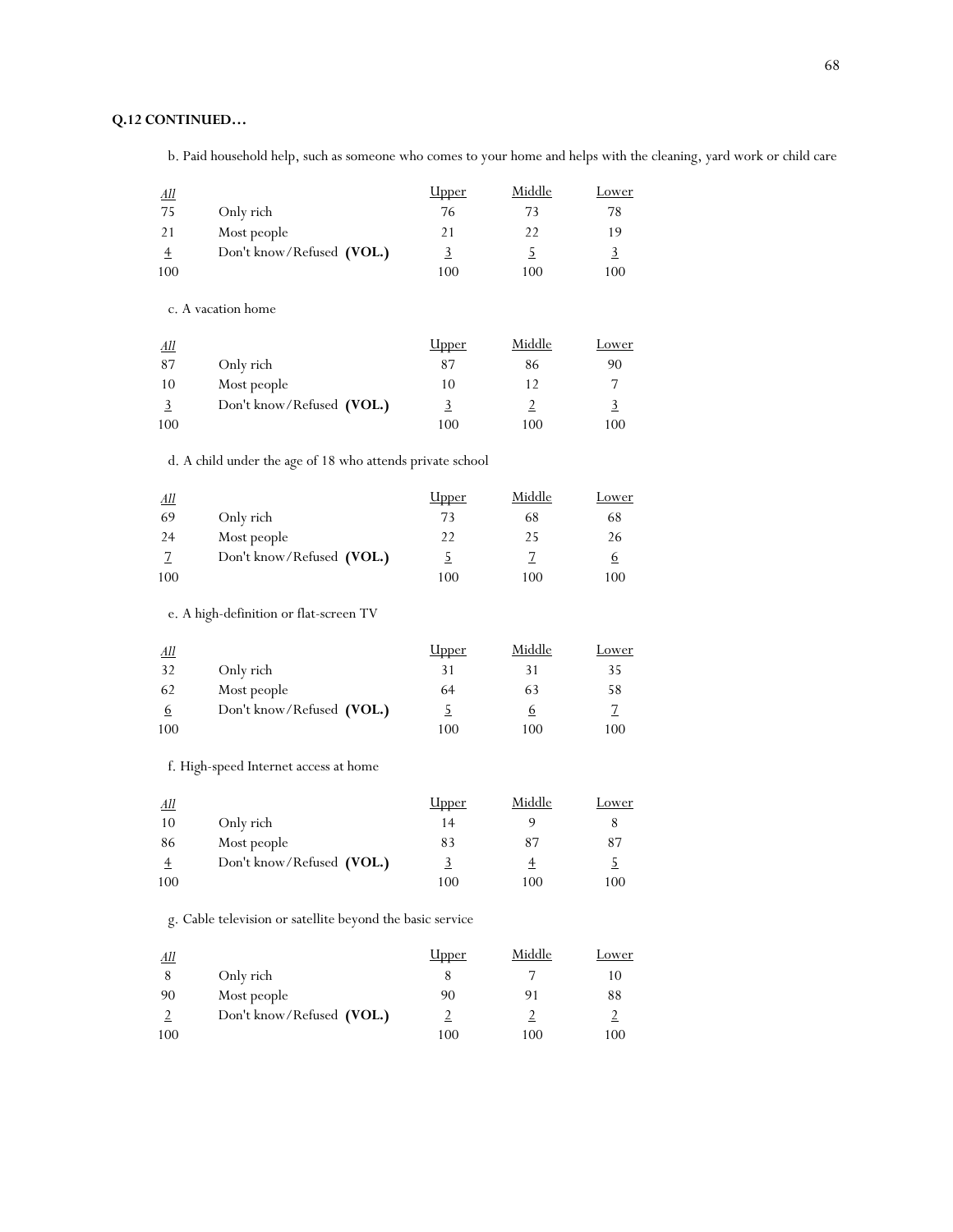## Q.13 Now for each, please tell me if this is something your family has. What about **[INSERT ITEM; RANDOMIZE; ALWAYS ASK ITEM A FIRST]**.

### **IF NECESSARY:** Does your family have **[INSERT ITEM; RANDOMIZE]**, or not?

a. Two or more cars.

| All |                           | <u>Upper</u> | Middle | Lower |
|-----|---------------------------|--------------|--------|-------|
| 70  | Yes                       | 83           | 72     | 57    |
| 29  | No                        | 16           | 27     |       |
|     | Don't know/Refused (VOL.) |              |        |       |
| 100 |                           | 100          | 100    | 100   |

### **BASED ON HOMEOWNERS [N=1597]:**

b. **(ASK IF OWNRENT=1)** A second mortgage or a home equity loan

| <u>All</u> |                           | <u>Upper</u> | Middle | Lower |
|------------|---------------------------|--------------|--------|-------|
| 27         | Yes                       | 31           | 26     | 24    |
| 71         | Nο                        | 66           | 72     | 74    |
|            | Don't know/Refused (VOL.) | <u>3</u>     |        |       |
| 100        |                           | 100          | 100    | 100   |

c. Paid household help, such as someone who comes to your home and helps with the cleaning, yard work or child care

| All |                           | <u>Upper</u>     | Middle | Lower           |
|-----|---------------------------|------------------|--------|-----------------|
| -16 | Yes                       | 36               |        |                 |
| 83  | No                        | 64               | 86     | 93              |
|     | Don't know/Refused (VOL.) | $\overset{*}{-}$ |        | $\overline{\ }$ |
| 100 |                           | 100              | 100    | 100             |

d. A vacation home

| <u>All</u> |                           | <u>Upper</u>     | Middle | Lower           |
|------------|---------------------------|------------------|--------|-----------------|
| 10         | Yes                       | 19               |        |                 |
| 90         | No                        | 81               | 91     | 96              |
| $\ast$     | Don't know/Refused (VOL.) | $\overset{*}{-}$ | $\ast$ | $\overline{\ }$ |
| 100        |                           | 100              | 100    | 100             |

### **BASED ON THOSE WITH MINOR CHILDREN [N=813]:**

e. A child under the age of 18 who attends private school

| All    |                           | <u>Upper</u> | Middle | Lower |
|--------|---------------------------|--------------|--------|-------|
| 15     | Yes                       |              | 14     |       |
| 85     | Nο                        | 68           | 86     | 94    |
| $\ast$ | Don't know/Refused (VOL.) |              |        |       |
| 100    |                           | 100          | 100    | 100   |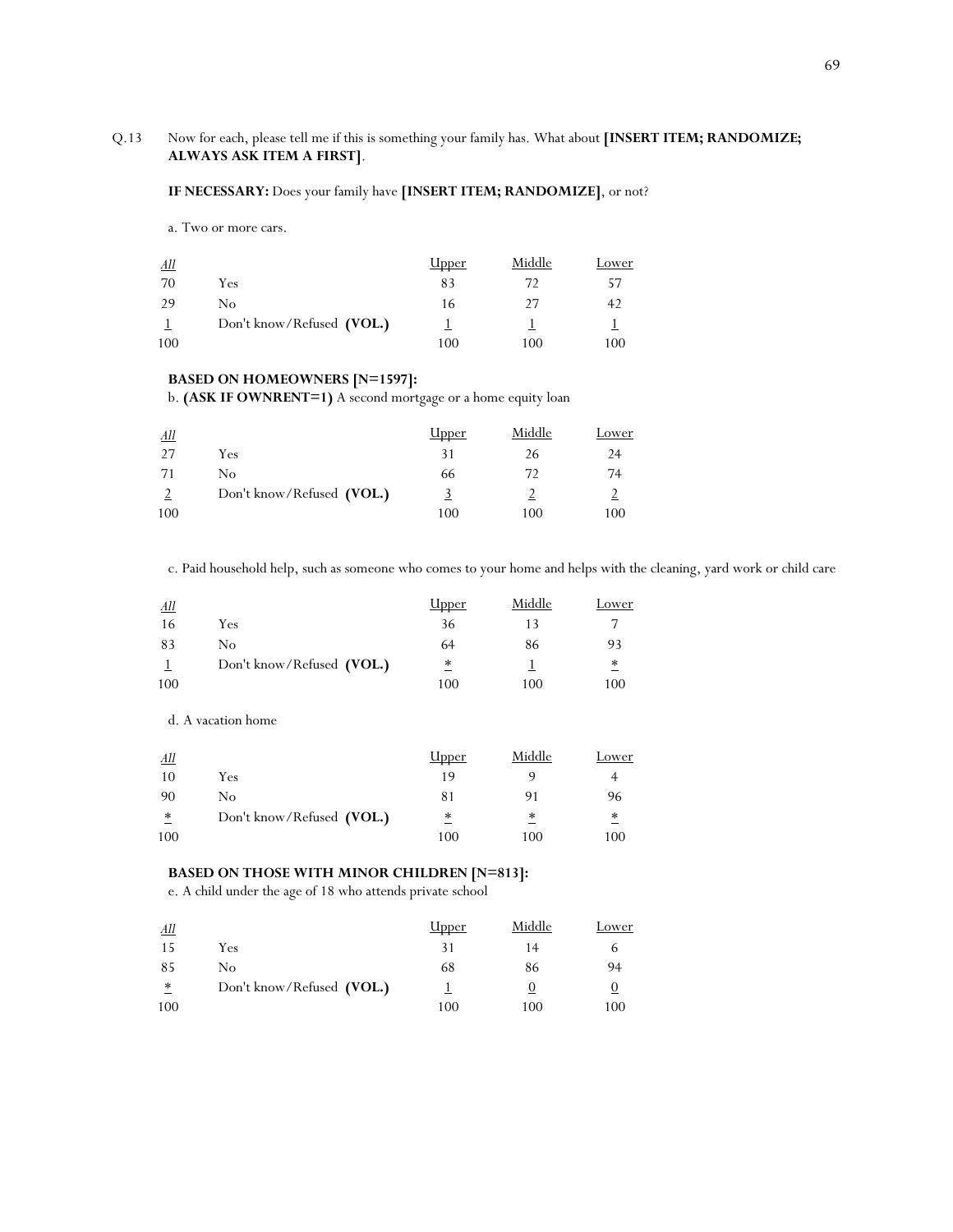## **Q.13 CONTINUED…**

f. A high-definition or flat-screen TV

| <u>All</u> |                           | <u>Upper</u> | Middle | Lower |
|------------|---------------------------|--------------|--------|-------|
| 42         | Yes                       | 59           | 42     | 28    |
| -57        | No                        | 41           | 57     | 71    |
|            | Don't know/Refused (VOL.) | $^\ast$      |        |       |
| 100        |                           | 100          | 100    | 100   |

g. High-speed Internet access at home

| <u>All</u> |                           | <u>Upper</u> | Middle | Lower |
|------------|---------------------------|--------------|--------|-------|
| 66         | Yes                       | 80           | 67     | 50    |
| 33         | No                        | 18           | 32     | 49    |
|            | Don't know/Refused (VOL.) |              |        |       |
| 100        |                           | 100          | 100    | 100   |

h. Cable television or satellite beyond the basic service

| All |                           | <u>Upper</u> | Middle | Lower |
|-----|---------------------------|--------------|--------|-------|
| 70  | Yes                       | 80           |        | 62    |
| 29  | No                        | 19           | 29     | 37    |
|     | Don't know/Refused (VOL.) |              | ∗      |       |
| 100 |                           | 100          | 100    | 100   |

Q.14 How often do you eat at restaurants, including fast-food restaurants--everyday, several times a week, about once a week, once or twice a month, a few times a year, or less often?

| All |                           | Jpper | Middle | ower |
|-----|---------------------------|-------|--------|------|
|     | Everyday                  |       |        |      |
| 27  | Several times a week      | 35    | 26     | 19   |
| 31  | About once a week         | 32    | 33     | 28   |
| 26  | Once or twice a month     | 19    | 25     | 36   |
| 6   | A few times a year        |       |        | 7    |
|     | Less often                |       |        |      |
|     | Don't know/Refused (VOL.) | ∗     |        |      |
| 100 |                           | 100   | 100    |      |

Q.15 How would you describe your household's financial situation? Would you say you **(READ)**

| <u>All</u> |                                                             | <u> Jpper</u> | Middle | Lower |
|------------|-------------------------------------------------------------|---------------|--------|-------|
| 38         | Live comfortably                                            | 66            | 39     |       |
| 32         | Meet your basic expenses with a little left over for extras | 23            |        |       |
| 22         | Just meet your basic expenses                               |               | 20     | 39    |
|            | Don't even have enough to meet basic expenses               |               |        | 19    |
|            | Don't know/Refused (VOL.)                                   |               |        |       |
| 100        |                                                             | 100           | 100    | 100   |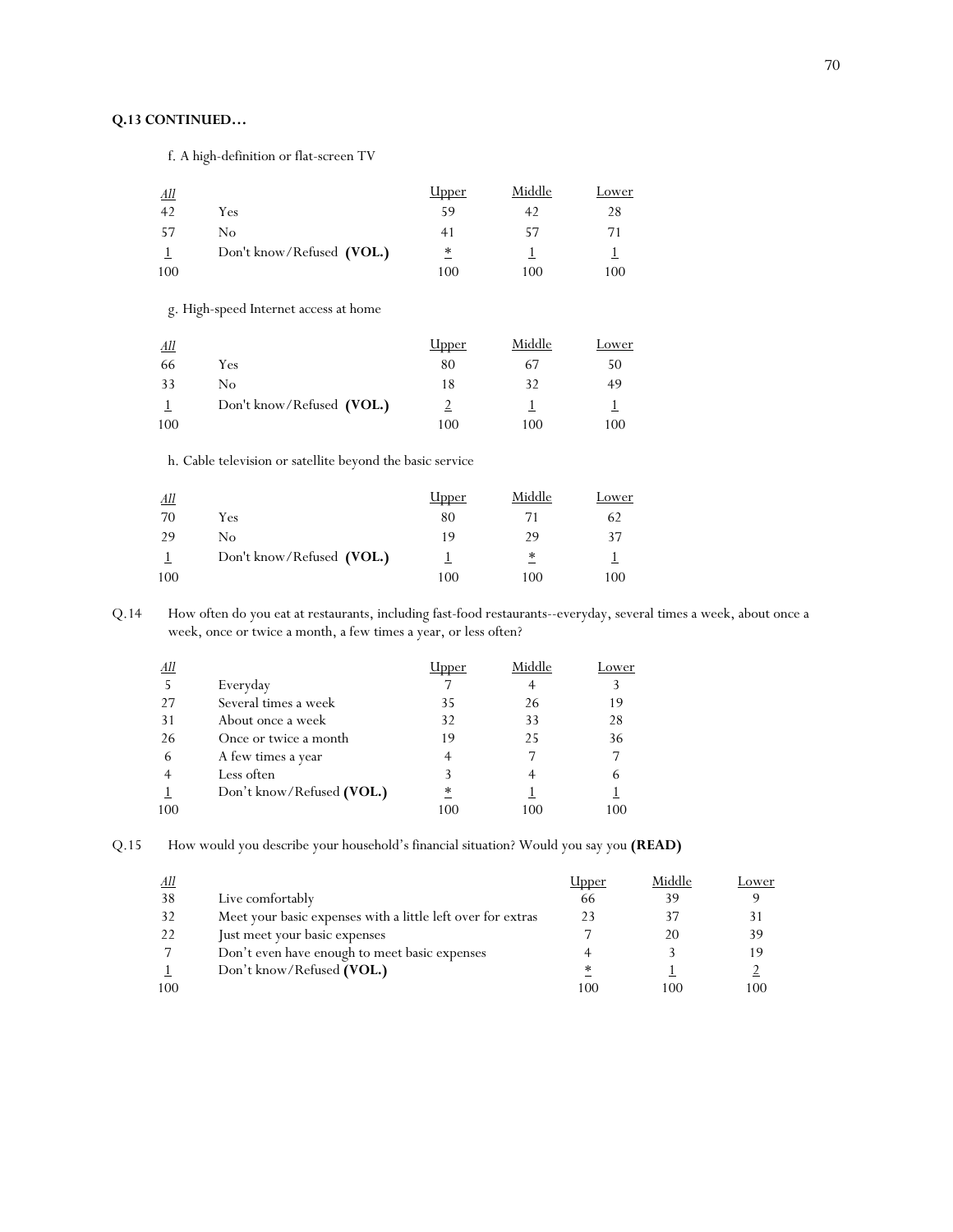Q.16 On the whole, would you say you are saving as much money as you should, or do you feel you should probably be saving more*?* 

| <u>All</u> |                              | <u>Upper</u> | Middle | Lower |
|------------|------------------------------|--------------|--------|-------|
|            | Saving as much as you should | 30           |        |       |
| -75        | Should be saving more        | 69           | 75     | 82    |
|            | Don't know/Refused (VOL.)    |              |        |       |
| 100        |                              | 100          | 100    | 100   |

### Q.17 For each of the following, please tell me whether or not it is something that happened to you in the past year....Have you **[INSERT ITEM; RANDOMIZE]**?

a. Had trouble getting or paying for medical care for yourself or your family

| <u>All</u> |                           | <b>Upper</b> | Middle | Lower |
|------------|---------------------------|--------------|--------|-------|
| 23         | Yes                       |              | 18     | 43    |
| 76         | No                        | 89           | 81     | 56    |
|            | Don't know/Refused (VOL.) | ∗<br>-       |        |       |
| 100        |                           | 100          | 100    | 100   |

## b. Had problems paying your rent or mortgage

| <u>All</u> |                           | Upper | Middle | Lower |
|------------|---------------------------|-------|--------|-------|
| 16         | Yes                       |       |        | 33    |
| 83         | No                        | 94    | 87     | 66    |
|            | Don't know/Refused (VOL.) |       |        |       |
| 100        |                           | 100   | 100    | 100   |

c. Or someone else in your household had to start working or take on an extra job because you needed the money

| All                     |                           | <u>Upper</u> | Middle | Lower |
|-------------------------|---------------------------|--------------|--------|-------|
| 24                      | Yes                       | 10           | 21     |       |
| 76                      | No                        | 90           | 78     | 57    |
| $\overline{\mathbf{r}}$ | Don't know/Refused (VOL.) | ≛            |        |       |
| 100                     |                           | 100          | 100    | 100   |

d. Been laid off or lost your job

| <u>All</u> |                           | <u>Upper</u> | Middle | Lower |
|------------|---------------------------|--------------|--------|-------|
| 14         | Yes                       |              | 10     | 25    |
| 85         | No                        | 91           | 89     | 74    |
|            | Don't know/Refused (VOL.) | ∗            |        |       |
| 100        |                           | 100          | 100    | 100   |

e. Gotten a pay raise at your current job or gotten a better job

| All |                           | <u>Upper</u> | Middle | Lower |
|-----|---------------------------|--------------|--------|-------|
| 41  | Yes                       | 47           | 44     |       |
| 57  | No                        | 52           | 55     | 67    |
|     | Don't know/Refused (VOL.) |              |        |       |
| 100 |                           | 100          | 100    | 100   |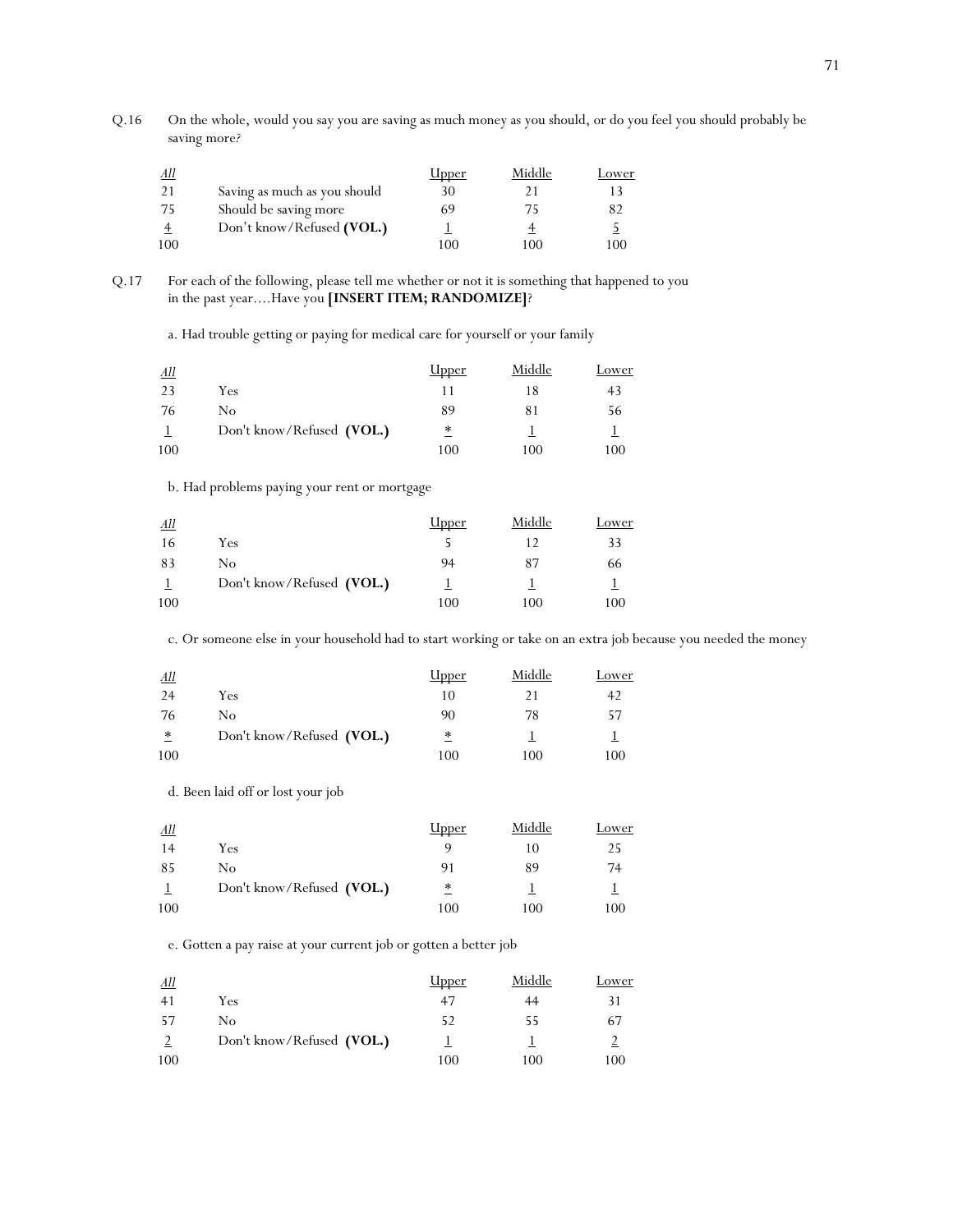### **Q.17 CONTINUED…**

f. Had to cut back your household spending because money was tight

| All |                           | <u>Upper</u>    | Middle | Lower |
|-----|---------------------------|-----------------|--------|-------|
| -55 | Yes                       | 36              | 53     | 75    |
| 45  | No                        | 64              | 47     | 24    |
| *   | Don't know/Refused (VOL.) | $\overline{\ }$ | ∗      |       |
| 100 |                           | 100             | 100    | 100   |

## **TREND FOR COMPARISON**

For each of the following, please tell me whether or not it is something that happened to **you and your immediate family** during the past year....Have you **[INSERT ITEM; RANDOMIZE]**?

| KAISER FAMILY FOUNDATION/HARVARD/WASHINGTON POST:                                                                       |     |                        | DK/       |
|-------------------------------------------------------------------------------------------------------------------------|-----|------------------------|-----------|
| <b>LATINO SURVEY, 1999</b>                                                                                              | Yes | $\overline{\text{No}}$ | Ref       |
| a. Had trouble getting or paying for medical care for yourself or your family                                           | 21  | 78                     | $* = 100$ |
| b. Had problems paying your rent or mortgage                                                                            | 13  | 87                     | $* = 100$ |
| c. Or someone else in your household had to start working or take on an extra<br>job because you needed the extra money | 28  | 72                     | $* = 100$ |
| d. Been laid off or lost your job                                                                                       | n/a | n/a                    | n/a       |
| e. Gotten a promotion or a big pay raise at work                                                                        | 29  | 69                     | $2 = 100$ |
| f. Had to cut back your household spending because money was tight                                                      | n/a | n/a                    | n/a       |

Q.18 Looking ahead to the coming year, how likely is it that you will **[INSERT ITEM; RANDOMIZE]**? Is it very likely, somewhat likely, not too likely or not at all likely?

**IF NECESSARY**: Is it very likely, somewhat likely, not too likely or not at all likely that you will **(REPEAT ITEM)** 

a. Have trouble paying your bills

| <u>All</u> |                           | lpper | Middle   | Lower |
|------------|---------------------------|-------|----------|-------|
| 31         | Likely (NET)              | 14    | 25       | 60    |
| 11         | Very likely               | 3     |          | 25    |
| 20         | Somewhat likely           | 11    | 18       | 35    |
| 67         | Not likely (NET)          | 86    | 72       | 39    |
| 35         | Not too likely            | 41    | 38       | 23    |
| 32         | Not at all likely         | 45    | 34       | 16    |
|            | Don't know/Refused (VOL.) | ∗     | <u>3</u> |       |
| 100        |                           | 100   | 100      | 100   |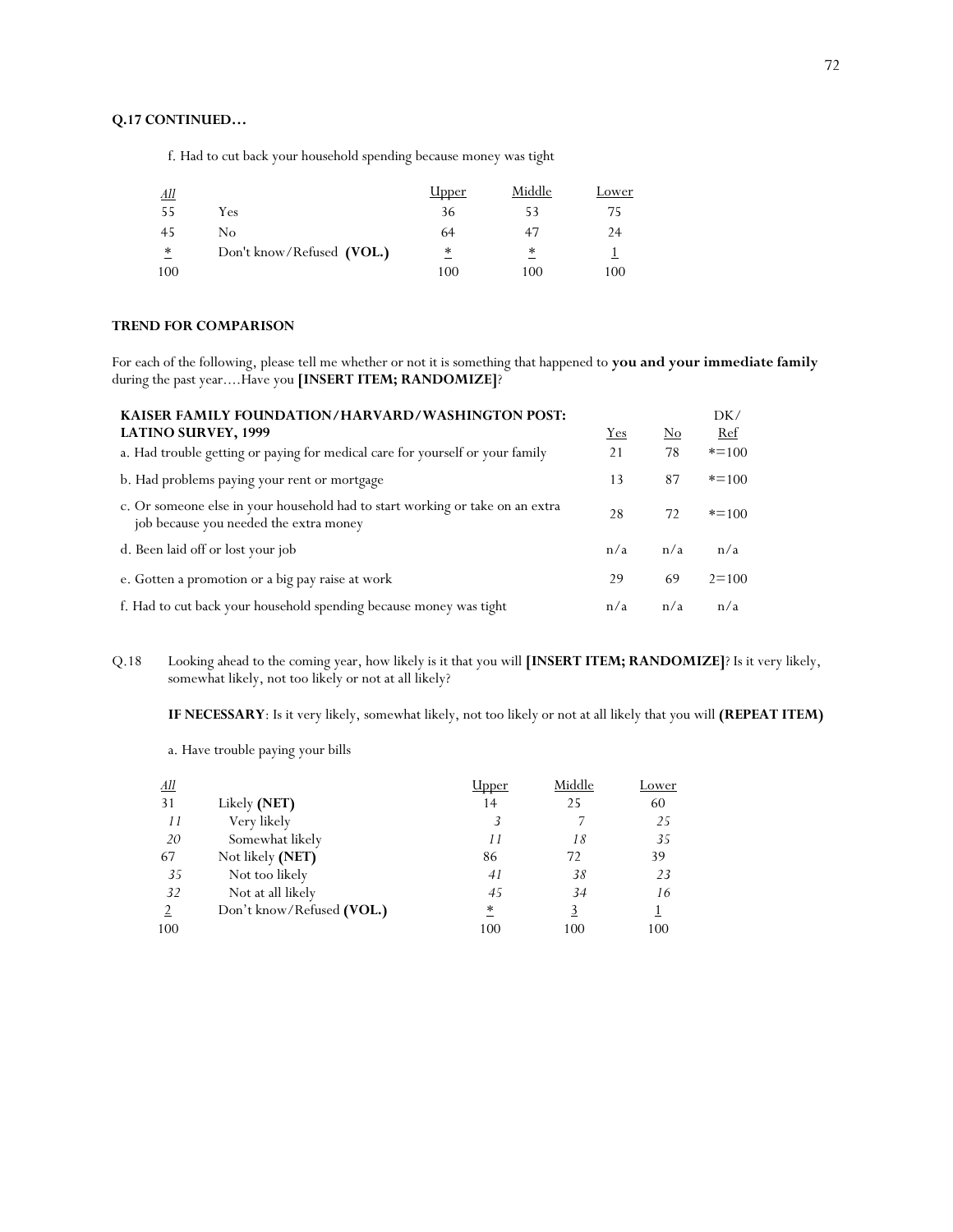# **Q.18 CONTINUED…**

 $\overline{\phantom{a}}$ 

b. Have trouble saving money for the future

| $\Delta$ ll |                           | Upper | Middle | Lower          |
|-------------|---------------------------|-------|--------|----------------|
| 52          | Likely (NET)              | 38    | 51     | 67             |
| 22          | Very likely               | 12    | 20     | 37             |
| 30          | Somewhat likely           | 26    | 31     | 30             |
| 45          | Not likely (NET)          | 60    | 46     | 29             |
| 25          | Not too likely            | 34    | 26     | 15             |
| 20          | Not at all likely         | 26    | 20     | 14             |
| 3           | Don't know/Refused (VOL.) |       | 3      | $\overline{4}$ |
| 100         |                           | 100   | 100    | 100            |

c. Have to cut back on household spending because money is tight

| <u>All</u> |                           | Jpper | Middle   | <u>Lower</u> |
|------------|---------------------------|-------|----------|--------------|
| 54         | Likely (NET)              | 37    | 50       | 77           |
| 24         | Very likely               | 10    | 19       | 45           |
| 30         | Somewhat likely           | 27    | 31       | 32           |
| 44         | Not likely (NET)          | 62    | 47       | 22           |
| 25         | Not too likely            | 33    | 27       | 13           |
| 19         | Not at all likely         | 29    | 20       |              |
|            | Don't know/Refused (VOL.) |       | <u>3</u> |              |
| 100        |                           | 100   | 100      | 100          |

E3 Are you now employed full-time, part-time or not employed?

| <u>All</u> |                                          | Upper           | Middle | Lower       |                   |        |
|------------|------------------------------------------|-----------------|--------|-------------|-------------------|--------|
| 51         | Full-time                                | 54              | 54     | 45          |                   |        |
| 13         | Part-time                                | 12              | 13     | 14          |                   |        |
| 35         | Not employed                             | 34              | 33     | 40          |                   |        |
|            | Don't know/Refused (VOL .-- DO NOT READ) | $\overline{\ }$ | ∗      |             |                   |        |
| 100        |                                          | 100             | 100    | 100         |                   |        |
|            |                                          | Mar             | Oct    | <i>lune</i> | $\text{Feb}^{15}$ | Oct    |
| <u>All</u> |                                          | 2007            | 2006   | 2006        | 2006              | 2005   |
| 51         | Full-time                                | 48              | 53     | 48          | 49                | 52     |
| 13         | Part-time                                | 13              | 12     | 12          | 15                | 12     |
| 35         | Not employed                             | 38              | 35     | 39          | 35                | 36     |
|            | Don't know/Refused (VOL--DO NOT READ)    |                 | $\ast$ |             |                   | $\ast$ |
| 100        |                                          | 100             | 100    | 100         | 100               | 100    |

<sup>15</sup> The employment question in February 2006 and October 2005 was preceded by questions about retirement and school enrollment. If respondent was retired, the question was asked: "Some people who have retired do some type of work for pay…" If respondent was a student, the question was asked: "Some students also do some type of work for pay…"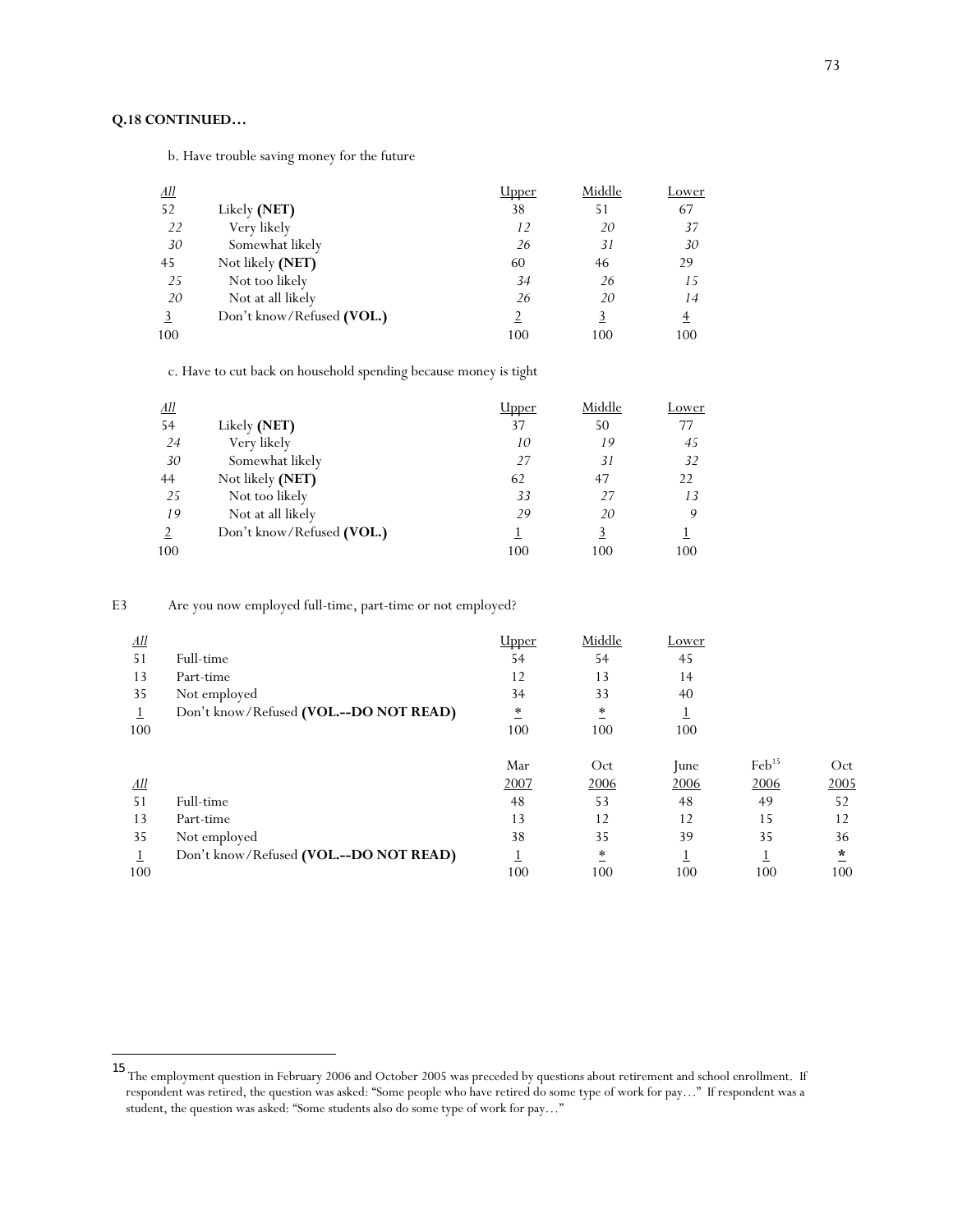# **ASK IF EMPLOYED (E3= 1,2):**<br>Q.19 Overall, how satisfied are

Q.19 Overall, how satisfied are you with your job? Are you **(READ)**

# **BASED ON THOSE WHO ARE EMPLOYED [N=1535]:**

| <u>All</u>              |                                          | <b>Upper</b>   | Middle              | <u>Lower</u>     |
|-------------------------|------------------------------------------|----------------|---------------------|------------------|
| 87                      | Satisfied (NET)                          | 91             | 89                  | 78               |
| 31                      | Completely satisfied                     | 36             | 34                  | 18               |
| 56                      | Mostly satisfied                         | 55             | 55                  | 60               |
| 12                      | Dissatisfied (NET)                       | 9              | 10                  | 21               |
| 10                      | Mostly dissatisfied                      | 6              | 8                   | 16               |
| 3                       | Completely dissatisfied                  | 3              | $\overline{2}$      | 5                |
| $\overline{\ }$         | Don't know/Refused (VOL .-- DO NOT READ) | $\overline{0}$ |                     | $\overline{1}$   |
| 100                     |                                          | 100            | 100                 | 100              |
|                         |                                          | June           | PSRAI <sup>16</sup> | Gallup           |
|                         |                                          | 2006           | <b>July 1997</b>    | <u>Iuly 1989</u> |
| $\underline{All}$       |                                          |                |                     |                  |
| 87                      | Satisfied (NET)                          | 89             | 86                  | 89               |
| 31                      | Completely satisfied                     | 28             | 24                  | 28               |
| 56                      | Mostly satisfied                         | 61             | 62                  | 61               |
| 12                      | Dissatisfied (NET)                       | 10             | 13                  | 11               |
| 10                      | Mostly dissatisfied                      | 8              | 10                  | 8                |
| 3                       | Completely dissatisfied                  | $\overline{2}$ | 3                   | 3                |
| $\overline{\mathbf{r}}$ | Don't know/Refused (VOL .-- DO NOT READ) |                |                     | $\overline{\ }$  |
| 100                     |                                          | 100            | 100                 | 100              |

# **ASK IF EMPLOYED (E3=1,2)**

 $\overline{\phantom{a}}$ 

Q.20 Thinking about the next 12 months, how likely is it that **[INSERT ITEM; RANDOMIZE]**? Is it very likely, somewhat likely, not too likely or not at all likely?

**IF NECESSARY**: Is it very likely, somewhat likely, not too likely or not likely at all likely that **(REPEAT ITEM)** 

# **BASED ON THOSE WHO ARE EMPLOYED [N=1535]:**

a. Your employer may go out of business or relocate to another city

| <u>All</u>     |                           | Jpper | Middle          | Lower |
|----------------|---------------------------|-------|-----------------|-------|
| 12             | Likely (NET)              | 6     | 12              | 17    |
| $\overline{4}$ | Very likely               |       | $\overline{A}$  |       |
| 8              | Somewhat likely           | 4     |                 | 10    |
| 87             | Not likely (NET)          | 93    | 88              | 81    |
| 24             | Not too likely            | 22    | 25              | 25    |
| 63             | Not at all likely         | 71    | 63              | 56    |
|                | Don't know/Refused (VOL.) |       | $\overline{\ }$ |       |
| 100            |                           | 100   | 100             | 100   |

<sup>&</sup>lt;sup>16</sup> The July 1997 PSRAI question was worded "Overall, how satisfied or dissatisfied are you with your current job? Are you...[READ RESPONSES]"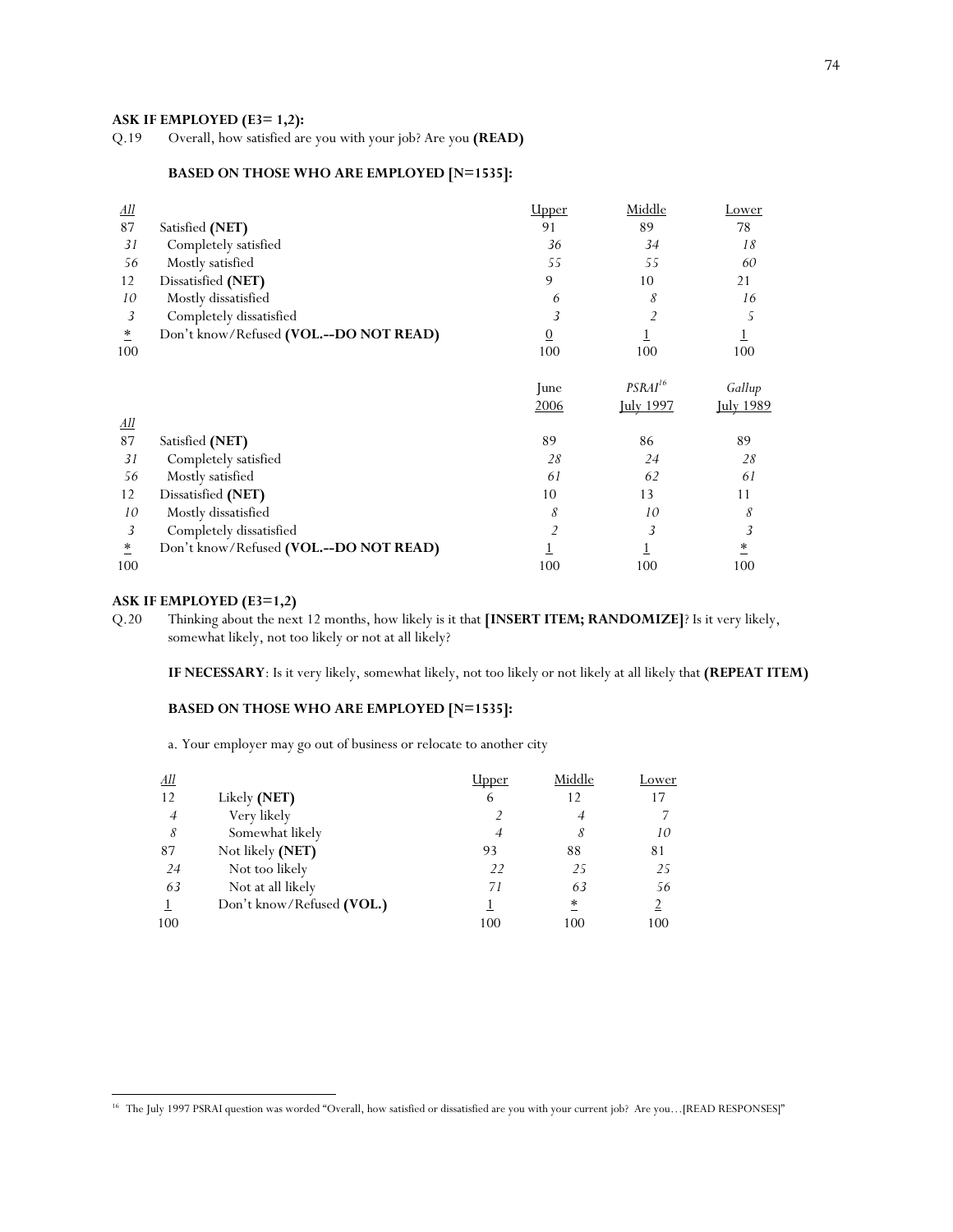# **Q.20 CONTINUED…**

b. You may not get a raise

| <u>All</u>     |                           | Jpper | Middle | Lower |
|----------------|---------------------------|-------|--------|-------|
| 43             | Likely (NET)              | 38    | 43     | 48    |
| 20             | Very likely               | 16    | 18     | 29    |
| 23             | Somewhat likely           | 22    | 25     | 19    |
| 55             | Not likely (NET)          | 60    | 56     | 50    |
| 22             | Not too likely            | 20    | 24     | 21    |
| 33             | Not at all likely         | 40    | 32     | 29    |
| $\overline{2}$ | Don't know/Refused (VOL.) | 2     |        |       |
| 100            |                           | 100   | 100    | 100   |

c. You may have your health care benefits reduced or eliminated by your employer

| <u>All</u> |                           | lpper | Middle   | Lower     |
|------------|---------------------------|-------|----------|-----------|
| 20         | Likely (NET)              | 18    | 20       | 25        |
| 7          | Very likely               |       | 6        | 11        |
| 13         | Somewhat likely           | 11    | 14       | 14        |
| 74         | Not likely (NET)          | 78    | 76       | 65        |
| 25         | Not too likely            | 23    | 27       | 23        |
| 49         | Not at all likely         | 55    | 49       | 42        |
| <u>6</u>   | Don't know/Refused (VOL.) | $\pm$ | $_{\pm}$ | <u>10</u> |
| 100        |                           | 100   | 100      | 100       |

d. Your job may be outsourced to a worker in another country

| <u>All</u> |                           | Jpper | Middle         | Lower |
|------------|---------------------------|-------|----------------|-------|
| 10         | Likely (NET)              |       | 10             | 14    |
| Ć          | Very likely               |       | $\overline{A}$ |       |
|            | Somewhat likely           |       | 6              |       |
| 88         | Not likely (NET)          | 94    | 89             | 84    |
| 18         | Not too likely            | 17    | 18             | 21    |
| 70         | Not at all likely         | 77    | 71             | 63    |
|            | Don't know/Refused (VOL.) |       |                |       |
| 100        |                           | 100   | 100            | 100   |

e. You may be asked to take a cut in pay

| <u>All</u>     |                           | <u>Upper</u> | Middle | Lower |
|----------------|---------------------------|--------------|--------|-------|
| 13             | Likely (NET)              | 10           | 12     | 18    |
| $\overline{4}$ | Very likely               |              |        |       |
| 9              | Somewhat likely           | 8            | 9      | 11    |
| 86             | Not likely (NET)          | 90           | 88     | 81    |
| 27             | Not too likely            | 25           | 29     | 29    |
| 59             | Not at all likely         | 65           | 59     | 52    |
|                | Don't know/Refused (VOL.) | *            | *      |       |
| 100            |                           | 100          | 100    | 100   |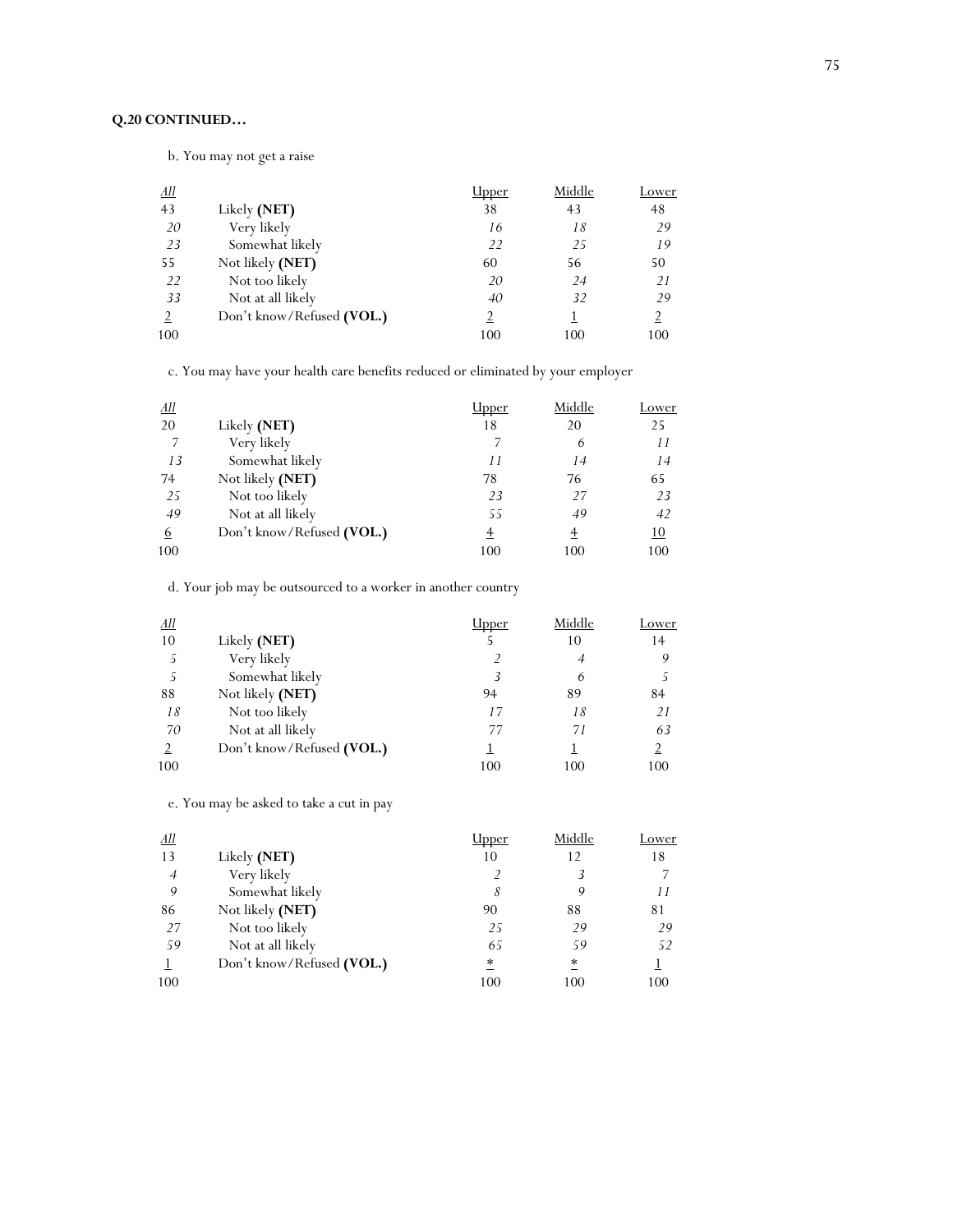# **Q.20 CONTINUED…**

f. You may be laid off

| <u>All</u> |                           | lpper}،         | Middle         | Lower |
|------------|---------------------------|-----------------|----------------|-------|
| 15         | Likely (NET)              | 6               | 14             | 25    |
| 5          | Very likely               |                 | $\overline{4}$ | 10    |
| 10         | Somewhat likely           | $\overline{4}$  | 10             | 15    |
| 84         | Not likely (NET)          | 94              | 85             | 74    |
| 28         | Not too likely            | 29              | 29             | 27    |
| 56         | Not at all likely         | 65              | 56             | 47    |
|            | Don't know/Refused (VOL.) | $\overline{\ }$ |                |       |
| 100        |                           | 100             | 100            | 100   |

g. Your income may not keep up with the cost of living

| <u>All</u> |                           | Jpper          | Middle         | Lower |
|------------|---------------------------|----------------|----------------|-------|
| 49         | Likely (NET)              | 35             | 47             | 66    |
| 20         | Very likely               | 11             | 17             | 34    |
| 29         | Somewhat likely           | 24             | 30             | 32    |
| 50         | Not likely (NET)          | 63             | 52             | 33    |
| 26         | Not too likely            | 25             | 29             | 19    |
| 24         | Not at all likely         | 38             | $\mathfrak{D}$ | 14    |
|            | Don't know/Refused (VOL.) | $\overline{2}$ |                |       |
| 100        |                           | 100            | 100            | 100   |

**ASK ALL:**<br>Q.21 C Compared with five years ago, do you think it is now more or less difficult for middle-class people to maintain their standard of living?

| All          |                           | <u>Jpper</u> | Middle | Lower |
|--------------|---------------------------|--------------|--------|-------|
| 79           | More difficult            | 72           | 78     | 89    |
| 12           | Less difficult            | 15           | 13     |       |
| $\mathbf{b}$ | About the same (VOL.)     |              |        |       |
|              | Don't know/Refused (VOL.) |              |        |       |
| 100          |                           | 100          | 100    | 100   |

|            |                           | NBC/Wall       |
|------------|---------------------------|----------------|
|            |                           | Street Journal |
| <u>All</u> |                           | Nov 1986       |
| 79         | More difficult            | 65             |
| 12         | Less difficult            | 22             |
| 6          | About the same (VOL.)     | 9              |
| 3          | Don't know/Refused (VOL.) | 4              |
| 100        |                           | 100            |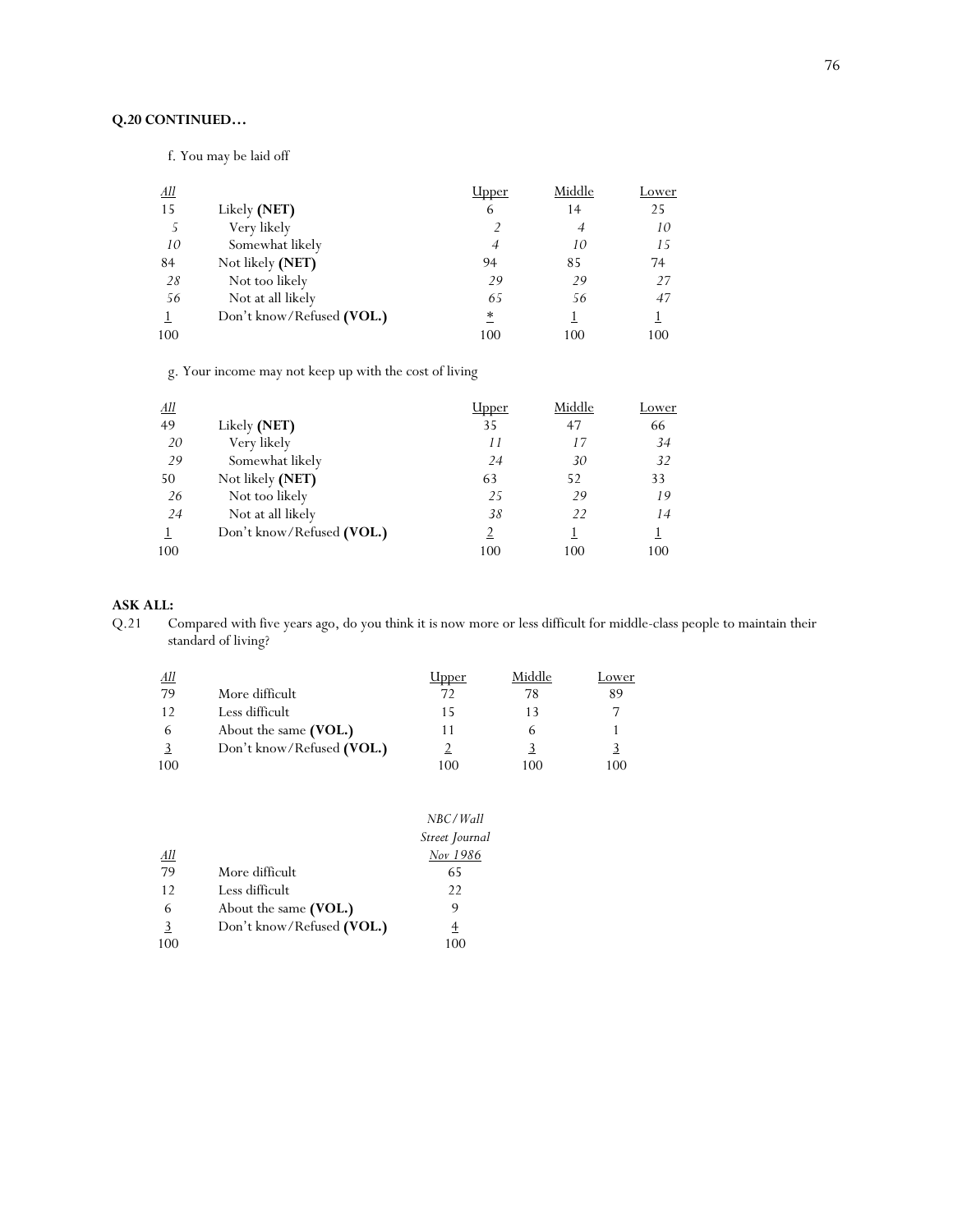# **ASK IF MORE DIFFICULT (Q21=1)**

Q.21/22 In your opinion, who or what is most to blame for the difficulties the middle class is facing **[ROTATE RESPONSE OPTIONS]** the government, private corporations, foreign competition, the price of oil, people themselves or **[ALWAYS LAST]** is something else to blame?

| <u>All</u> |                                     | <u> Jpper</u> | Middle | Lower |
|------------|-------------------------------------|---------------|--------|-------|
| 79         | More difficult (NET)                | 72            | 78     | 89    |
| 28         | The government                      | 20            | 26     | 39    |
| 5          | Private corporations                | 4             |        |       |
| 8          | Foreign competition                 | 6             | 8      | 8     |
| 13         | The price of oil                    | 10            | 15     | 13    |
| 12         | People themselves                   | 17            |        | q     |
| 4          | Combination/Mixture of these things | 6             | 3      |       |
| ∗          | President George Bush               |               | *      |       |
|            | Economy/cost of living              | *             |        | *     |
| 3          | Miscellaneous/other                 |               |        |       |
| 5          | Don't know/Refused (VOL.)           |               | h      |       |
| 12         | Less difficult                      | 15            | 13     |       |
| 6          | About the same (VOL.)               | 11            | 6      |       |
| 3          | Don't know/Refused (VOL.)           |               |        |       |
| 100        |                                     | 100           | 100    | 100   |

# **ASK IF HOMEOWNER (OWNRENT=1)**

Q.23 Thinking about your family's financial assets, would you say that the value of your home represents **(READ)**

# **BASED ON HOMEOWNERS [N=1597]:**

| <u>All</u> |                                                 | <u>Upper</u> | Middle   | Lower |
|------------|-------------------------------------------------|--------------|----------|-------|
| 30         | More than half of your family's financial worth | 25           | 29       | 45    |
| 32         | About half of your financial worth              | 25           | 36       | 26    |
| 31         | Less than half of your financial worth          | 44           | 27       | 24    |
| 7          | Don't know/Refused (VOL.)                       | 6            | <u>8</u> |       |
| 100        |                                                 | 100          | 100      | 100   |

### **TREND FOR COMPARISON**

Thinking about **your financial assets**, would you say that the value of your home represents **(READ)**

|      | US News &       |                                              |
|------|-----------------|----------------------------------------------|
| Oct  | World Report    |                                              |
| 2006 | <b>Jan 1992</b> |                                              |
| 34   | 33              | All or most of your personal financial worth |
| 34   | 35              | About half of your financial worth           |
| 25   | 25              | Less than half of your financial worth       |
| 7    | 7               | Don't know/Refused (VOL.)                    |
| 100  | 100             |                                              |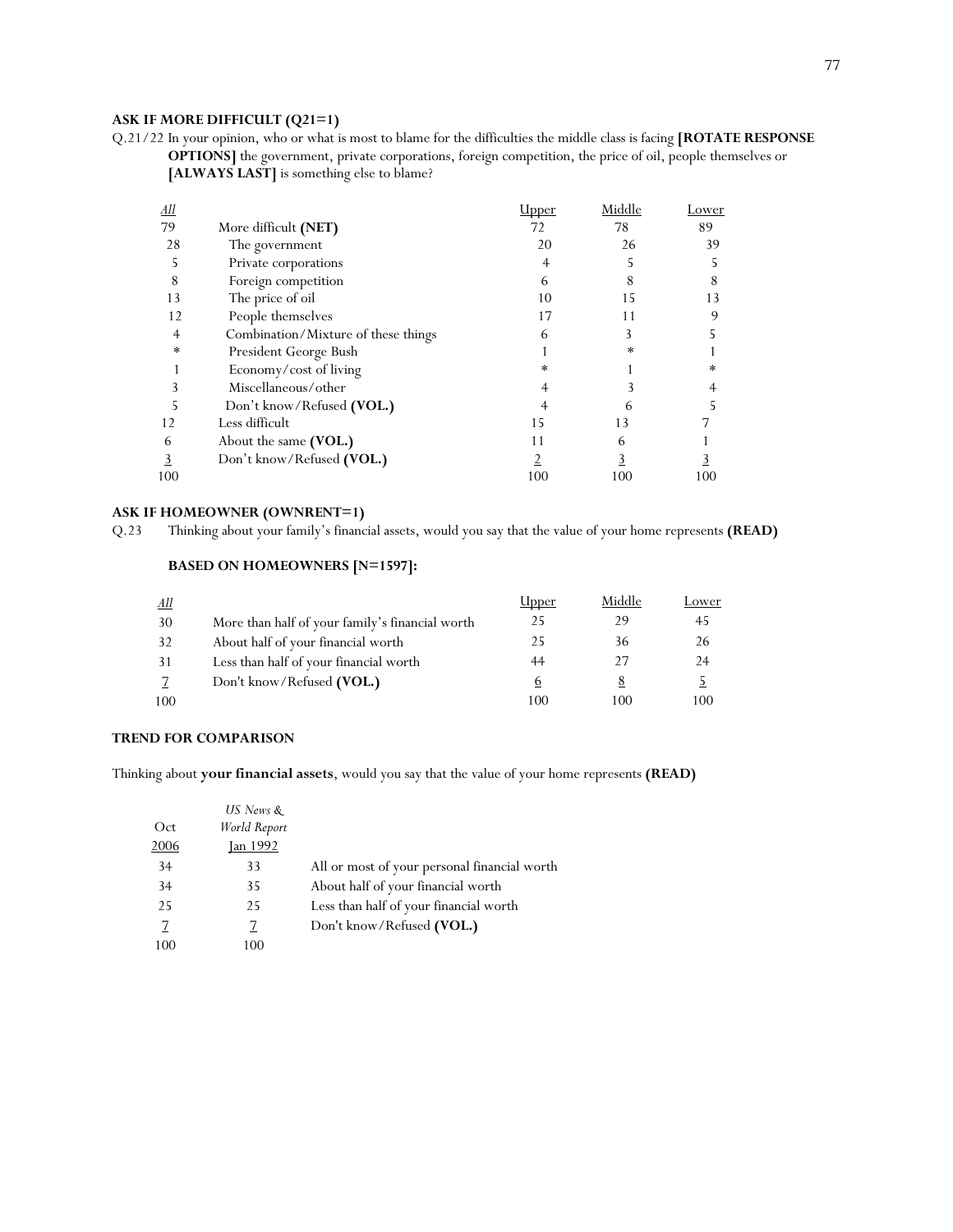**ASK IF HOMEOWNER [OWNRENT=1]**<br>Q.24 What would you say is the current v What would you say is the current value of your home? Just stop me when I get to the right category. Is it… **(READ)** 

# **BASED ON HOMEOWNERS [N=1597]:**

| <u>All</u> |                              | ipper    | Middle | Lower |
|------------|------------------------------|----------|--------|-------|
| 20         | Less than $$100,000$         | 5        | 19     | 43    |
| 40         | \$100,000 to under \$250,000 | 30       | 46     | 35    |
| 25         | \$250,000 to under \$500,000 | 33       | 24     | 15    |
| 8          | \$500,000 to under 1 Million | 18       |        | 2     |
|            | \$1 million or more          | 6        | ∗      |       |
| 6          | Don't know/Refused (VOL.)    | <u>8</u> | 6      |       |
| 100        |                              | 100      | 100    | 100   |

|           |                              | Oct  |
|-----------|------------------------------|------|
| <u>АШ</u> |                              | 2006 |
| 20        | Less than $$100,000$         | 22   |
| 40        | \$100,000 to under \$250,000 | 35   |
| 25        | \$250,000 to under \$500,000 | 25   |
| 8         | \$500,000 to under 1 Million | 8    |
| 1         | \$1 million or more          | 3    |
| <u>6</u>  | Don't know/Refused (VOL.)    | 7    |
| 100       |                              | 100  |

# **ASK IF HOMEOWNER [OWNRENT=1]**<br>Q.25 And have you paid off all, more than

And have you paid off all, more than half, about half or less than half, the money you owe on your home?

# **BASED ON HOMEOWNERS [N=1597]:**

| <u>All</u> |                           | Jpper | Middle | Lower |
|------------|---------------------------|-------|--------|-------|
| 30         | All                       | 27    | 30     | 35    |
| 18         | More than half            | 25    |        | 16    |
| 10         | About half                |       | 12     |       |
| 38         | Less than half            | 35    | 40     | 37    |
|            | Don't know/Refused (VOL.) |       |        |       |
| 100        |                           | 100   | 100    | 100   |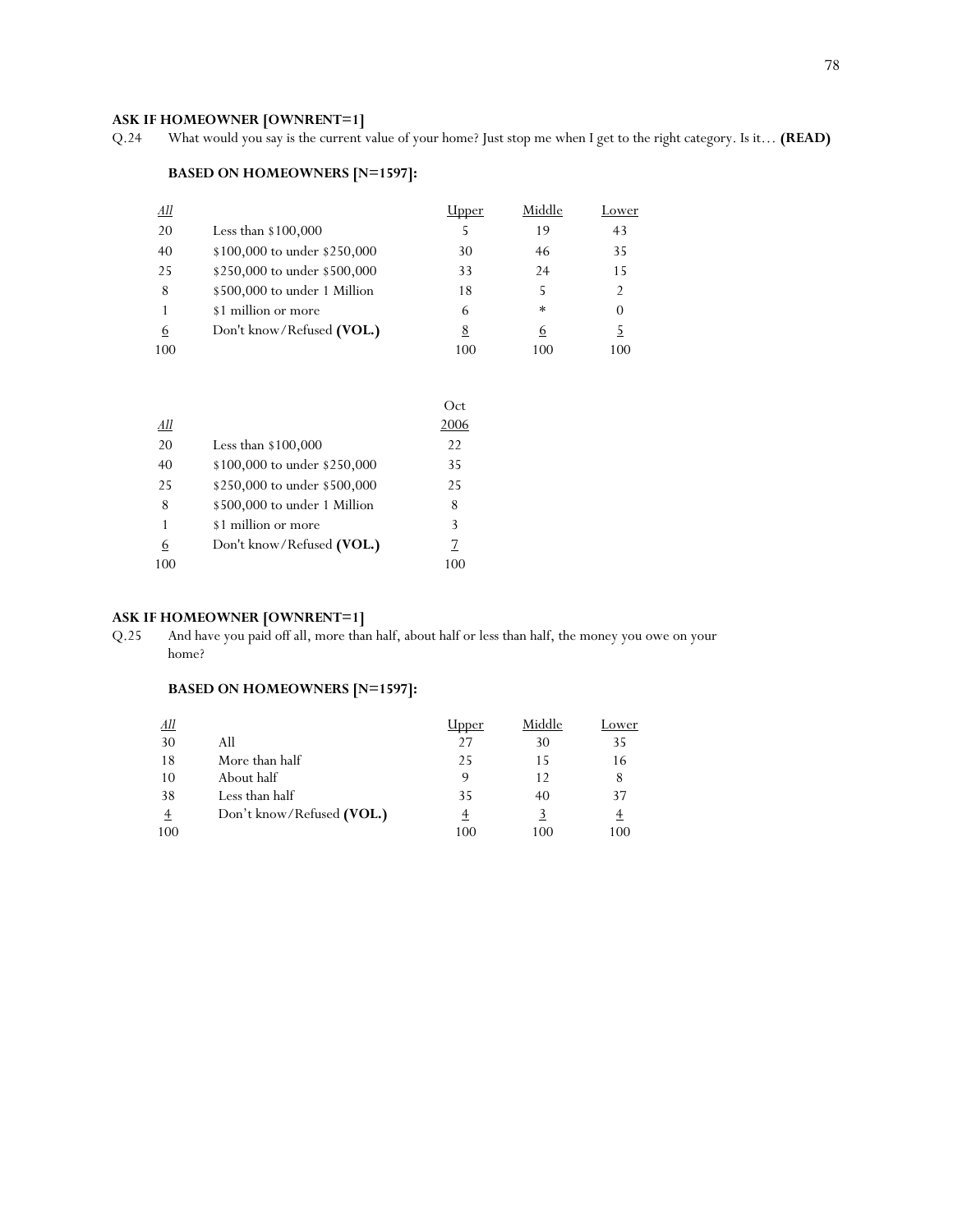# **ASK ALL:**

Are you currently married, living with a partner, divorced, separated, widowed, or have you never been married? **(IF R SAYS "SINGLE," PROBE TO DETERMINE WHICH CATEGORY IS APPROPRIATE)** 

| <u>All</u>        |                           | <u>Upper</u>            | Middle   | Lower            |          |                |
|-------------------|---------------------------|-------------------------|----------|------------------|----------|----------------|
| 50                | Married                   | 59                      | 51       | 37               |          |                |
| 8                 | Living with a partner     | 6                       | 8        | 12               |          |                |
| 10                | Divorced                  | 6                       | 10       | 15               |          |                |
| 2                 | Separated                 |                         | 2        | $\overline{4}$   |          |                |
| 8                 | Widowed                   | 6                       | 9        | 7                |          |                |
| 21                | Never been married        | 22                      | 19       | 24               |          |                |
|                   | Don't know/Refused (VOL.) | $\overline{\mathbf{r}}$ |          |                  |          |                |
| 100               |                           | 100                     | 100      | 100              |          |                |
| $\underline{All}$ |                           | Mar 2007                | Oct 2006 | <b>Iune 2006</b> | Feb 2006 | Oct 2005       |
| 50                | Married                   | 53                      | 53       | 51               | 52       | 55             |
| 8                 | Living with a partner     | 5                       | 6        | 7                | 8        | 6              |
| 10                | Divorced                  | 10                      | 10       | 11               | 10       | 9              |
| 2                 | Separated                 | 3                       | 3        | 2                | 3        | 2              |
| 8                 | Widowed                   | 9                       | 9        | 9                | 8        | 8              |
| 21                |                           |                         |          | 20               | 18       | 18             |
|                   | Never been married        | 20                      | 19       |                  |          |                |
|                   | Don't know/Refused (VOL.) | $\ast$                  | ∗        | $\ast$           |          | $\overline{2}$ |

# Q.26 Do you **[IF MARITAL=1]** or your spouse: **(READ AND RANDOMIZE)**

a. Own any stocks, bonds or mutual funds

| All |                           | <u>Upper</u> | Middle | Lower |
|-----|---------------------------|--------------|--------|-------|
| 44  | <b>Yes</b>                | 67           | 45     |       |
| 55  | No                        | 31           | 53     | 78    |
|     | Don't know/Refused (VOL.) |              |        |       |
| 100 |                           | 100          | 100    | 100   |

b. Have a checking or savings account

| <u>All</u> |                           | <u>Upper</u> | Middle | Lower |
|------------|---------------------------|--------------|--------|-------|
| 88         | Yes                       | 95           | 88     | 83    |
| 11         | No                        |              | 10     | 16    |
|            | Don't know/Refused (VOL.) |              |        |       |
| 100        |                           | 100          | 100    | 100   |

c. Have an IRA, 401K or a similar kind of retirement account

| All |                           | <u>Upper</u> | Middle | Lower |
|-----|---------------------------|--------------|--------|-------|
| -57 | Yes                       | 73           | 60     | 38    |
| 41  | No                        | 25           | 39     | 60    |
|     | Don't know/Refused (VOL.) |              |        |       |
| 100 |                           | 100          | 100    | 100   |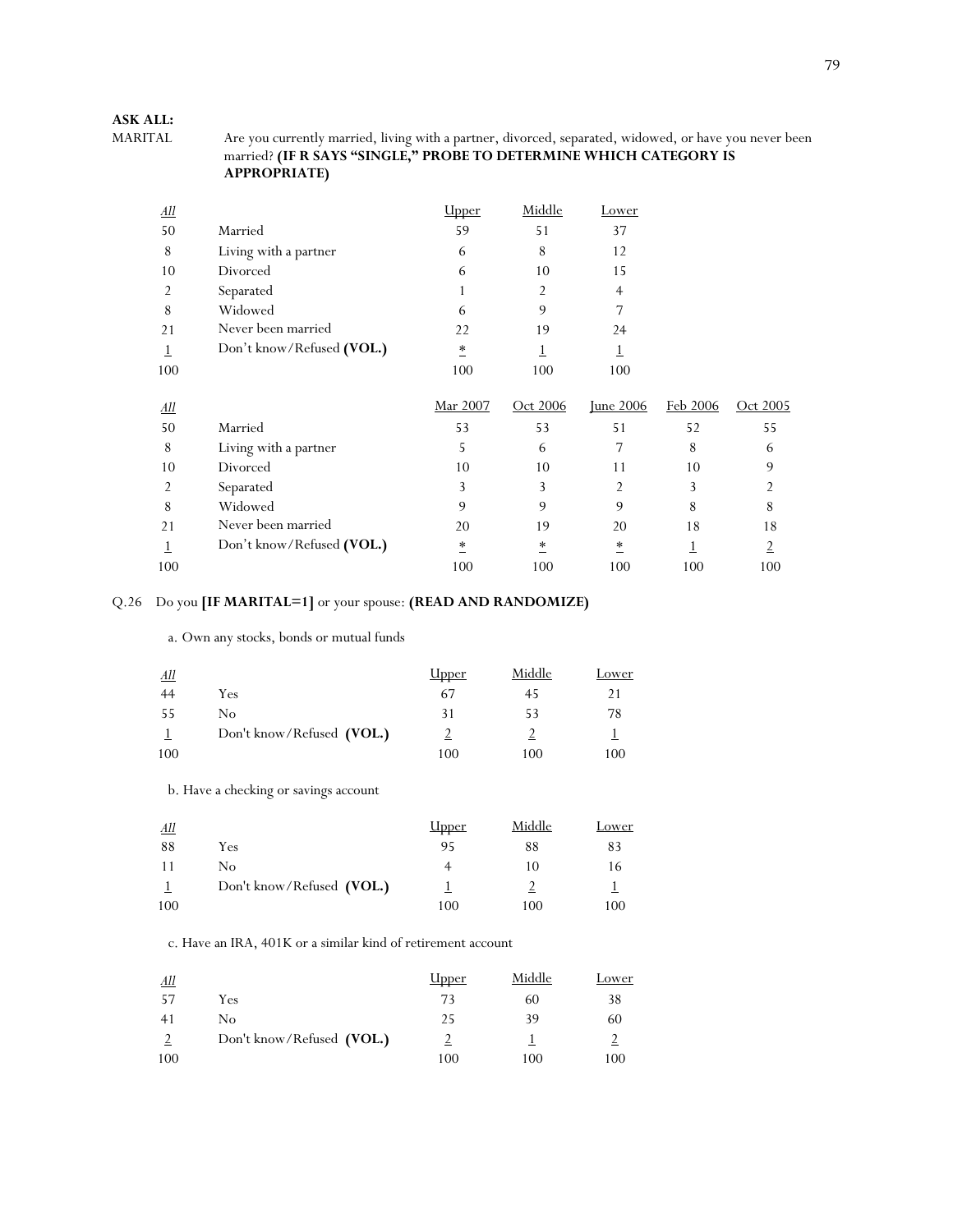# **Q.26 CONTINUED…**

d. Own a business or a farm

| All    |                           | <u>Upper</u> | Middle | Lower |
|--------|---------------------------|--------------|--------|-------|
| 16     | Yes                       | 24           |        |       |
| 84     | No                        | 76           | 85     | 90    |
| $\ast$ | Don't know/Refused (VOL.) | ≛            | ∗      |       |
| 100    |                           | 100          | 100    | 100   |

e. Have some kind of health insurance

| All    |                           | <u>Upper</u> | Middle | Lower |
|--------|---------------------------|--------------|--------|-------|
| 84     | Yes                       | 92           | 86     | 71    |
| -16    | No                        |              | 14     | 28    |
| $\ast$ | Don't know/Refused (VOL.) | <u>0</u>     | ∗      |       |
| 100    |                           | 100          | 100    | 100   |

Q.27 Just your best guess: How much does a family of four need to have in total annual income to lead a middle-class lifestyle in your area? **OPEN-END. RECORD AMOUNT IN THOUSANDS (RANGE 20-500) IF NECESSARY, ADD**: Just your best estimate to the nearest thousand dollars…

| <u>All</u> |                      | Jpper | Middle | ower  |
|------------|----------------------|-------|--------|-------|
| 17         | Under \$50,000       | 11    | 17     | 23    |
| 46         | \$50,000 to \$99,999 | 50    | 45     | 44    |
| 20         | \$100,000 or more    | 27    | 20     | 16    |
| 13         | Not sure             | 10    | 14     | 13    |
|            | Refused (VOL.)       |       |        | $\pm$ |
| 100        |                      | 100   | 100    | 100   |

Now a couple of questions about the political parties.

# **ROTATE Q.28 AND Q.29**

Q.28In general, do you think the Republican Party favors the rich, favors the middle class or favors the poor?

| <u>All</u> |                                  | <u> Jpper</u> | Middle | Lower     |
|------------|----------------------------------|---------------|--------|-----------|
| 59         | Favors the rich                  | 54            | 58     | 65        |
| 21         | Favors the middle class          | 30            | 21     | 13        |
|            | Favors the poor                  |               |        |           |
|            | Favors none/all equally $(VOL.)$ | 6             |        |           |
| 13         | Don't know/Refused (VOL.)        |               | 14     | <u>16</u> |
| 100        |                                  | 100           | 100    | 100       |

|                |                                | Gallup/CNN/     | Gallup/CNN/ | Gallup/CNN/ | Gallup/CNN/ |
|----------------|--------------------------------|-----------------|-------------|-------------|-------------|
|                |                                | USA Today       | USA Today   | USA Today   | USA Today   |
| <u>All</u>     |                                | <i>Ian 2003</i> | Nov 1998    | March 1995  | Oct 1994    |
| 59             | Favors the rich                | 62              | 67          | 68          | 71          |
| 21             | Favors the middle class        | 26              | 24          | 24          | 20          |
| 3              | Favors the poor                |                 |             |             | 3           |
| $\overline{4}$ | Favors none/all equally (VOL.) |                 |             |             |             |
| <u>13</u>      | Don't know/Refused (VOL.)      |                 |             |             |             |
| 100            |                                | 100             | 100         | 100         | 100         |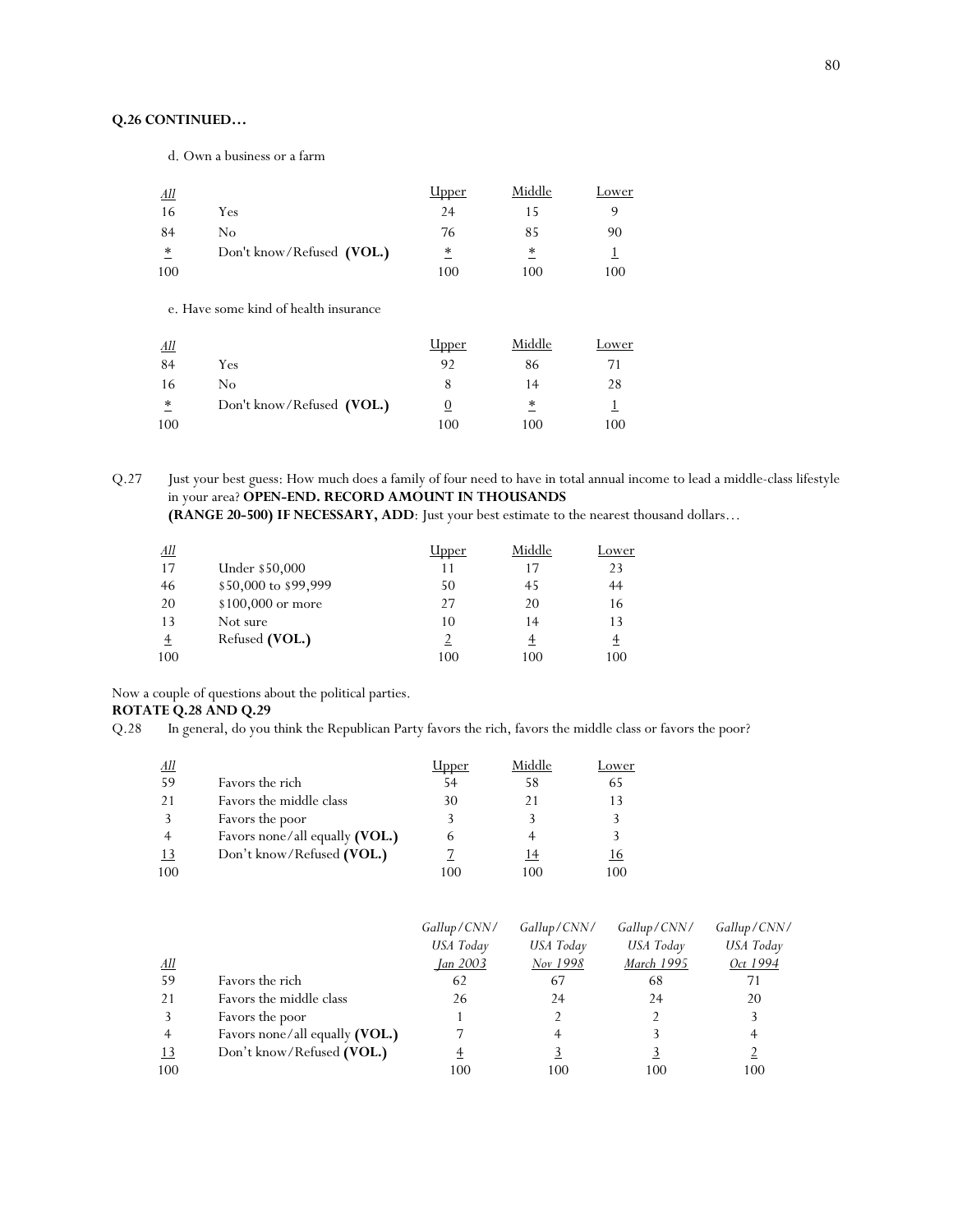Q.29In general, do you think the Democratic Party favors the rich, favors the middle class or favors the poor?

| All |                                | Jpper | Middle | Lower     |
|-----|--------------------------------|-------|--------|-----------|
| 16  | Favors the rich                | 14    | 16     | 19        |
| 38  | Favors the middle class        | 40    | 39     | 36        |
| 27  | Favors the poor                | 32    | 26     | 24        |
|     | Favors none/all equally (VOL.) |       |        |           |
| 14  | Don't know/Refused (VOL.)      |       | 15     | <u>18</u> |
| 100 |                                | 100   | 100    | 100       |

|            |                                | Gallup/CNN/ | Gallup/CNN/ | Gallup/CNN/ | Gallup/CNN/    |
|------------|--------------------------------|-------------|-------------|-------------|----------------|
|            |                                | USA Today   | USA Today   | USA Today   | USA Today      |
| <u>All</u> |                                | Jan 2003    | Nov 1998    | March 1995  | Oct 1994       |
| 16         | Favors the rich                | 19          | 20          | n/a         | 29             |
| 38         | Favors the middle class        | 42          | 43          | n/a         | 36             |
| 27         | Favors the poor                | 27          | 28          | n/a         | 28             |
| 5.         | Favors none/all equally (VOL.) |             |             | n/a         | $\overline{4}$ |
| <u>14</u>  | Don't know/Refused (VOL.)      |             |             | n/a         |                |
| 100        |                                | 100         | 100         | n/a         | 100            |

HEALTH How would you rate your own health in general these days? Would you say your health is excellent, good, only fair, or poor?

| <u>All</u> |                           | Upper | Middle | Lower |
|------------|---------------------------|-------|--------|-------|
| 30         | Excellent                 | 43    | 29     | 18    |
| 48         | Good                      | 43    | 52     | 45    |
| 17         | Only Fair                 | 11    | 14     | 26    |
|            | Poor                      | 3     |        | 10    |
| *          | Don't know/Refused (VOL.) | ∗     |        |       |
| 100        |                           | 100   | 100    | 100   |

|            |                           | Feb             | Oct  | <b>Iune</b> | Mid-July             |
|------------|---------------------------|-----------------|------|-------------|----------------------|
| <u>All</u> |                           | 2006            | 2005 | 2003        | 1990                 |
| 30         | Excellent                 | 29              | 30   | 28          | 27                   |
| 48         | Good                      | 51              | 48   | 52          | 53                   |
| 17         | Only Fair                 | 15              | 17   | 15          | 15                   |
|            | Poor                      | 5               | 5    |             | 5                    |
| $\ast$     | Don't know/Refused (VOL.) | $\overline{\ }$ | *    | *           | $\ddot{\phantom{1}}$ |
| 100        |                           | 100             | 100  | 100         | 100                  |